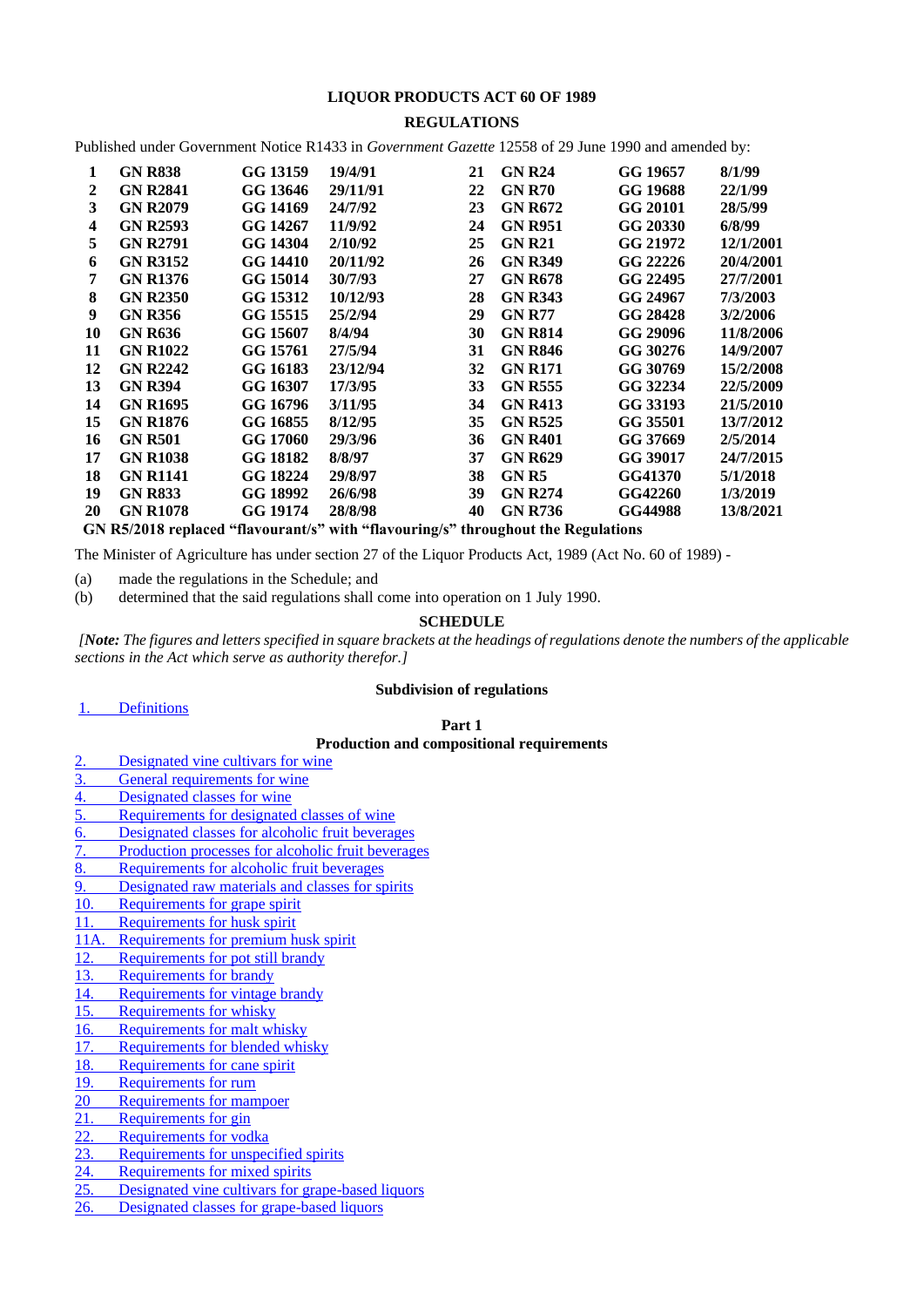- 27. [Requirements for grape-based liquors](#page-10-4)
- 28. [Designated classes for spirit-based liquors](#page-10-5)
- 29. [Requirements for spirit-based liquors](#page-10-6)
- <span id="page-1-0"></span>30. [Addition of substances to liquor products](#page-11-0)
- 31. [Removal of substances from liquor products](#page-11-1)<br>32. Restricted substances in liquor products
- [Restricted substances in liquor products](#page-12-0)

### **Part 2**

### **Labels and labelling requirements**

- <span id="page-1-1"></span>33. [Compulsory particulars on labels](#page-13-0)
- 34. [Manner in which particulars must be indicated](#page-14-0)
- 35. [Indication of class designation](#page-14-1)
- 36. [Indication of alcohol content](#page-16-0)
- 37. [Indication of country of origin](#page-16-1)
- 38. [Indication of name and address or code number of responsible seller](#page-17-0)
- 38A. [Indication of filling date](#page-17-1)
- 38B. [Indication of lot identification](#page-18-0)
- 39. [Prohibited practices and exemptions in connection with certain indications](#page-17-1)
- 39A. [Exemption from prohibition](#page-20-0)
- 40. [Registration of code numbers](#page-21-0)
- 41 [Additional presentation requirements](#page-22-0)

**Part 3**

# **Import requirements**

- <span id="page-1-2"></span>42. [Exemptions](#page-23-0)
- 43. [Application for import certificates](#page-24-0)
- 44. [Exemption from payment of fees](#page-24-1)
- 45. [Samples of products intended for import](#page-25-0)
- 46. [Certificates of Analysis](#page-25-1)
- 47. [Issuing of import certificates](#page-26-0)
- 48. [Certificates of removal for imported liquor products](#page-26-1)
- 49. [Disposal of liquor products imported in bulk](#page-27-0)

# **Part 4**

# **Export requirements**

- <span id="page-1-3"></span>50. [Exemptions](#page-28-0)
- 51. [Applications for export certificates](#page-28-1)
- 52. [Samples of products intended for export](#page-29-0)
- 53. [Issuing of export certificates](#page-31-0)
- 54. [Export directions](#page-32-0)

#### **Part 5**

#### **Miscellaneous provisions**

- <span id="page-1-4"></span>55. [Authorizations regarding alcoholic products](#page-33-0)
- 56. [Control over the receipt, keeping and use of certain substances](#page-33-1)
- 56A. [Keeping of records](#page-34-0)
- 57. [Analysis of samples](#page-34-0)
- 58. [Appeals](#page-35-0)
- 59. [Offences and penalties](#page-36-0)
- 60. [Permissible tolerances](#page-36-1)
- <span id="page-1-5"></span>60A. [Prohibition of lead coatings](#page-36-2)
- 61. [Payment of fees](#page-36-3)
- 62. [Addresses for submission of documents](#page-36-4)
- <span id="page-1-6"></span>[Table 1: Grape cultivars which may be used for the production of wine.](#page-38-0)
- [Table 2: Classes for wine and specific requirements for classes.](#page-39-0)<br>Table 3: Classes for alcoholic fruit beverages and fruit and alco
- [Classes for alcoholic fruit beverages and fruit and alcohol content requirements for classes.](#page-46-0)
- Table 4: [Classes and requirements for grape-based liquors.](#page-46-1)<br>Table 5: Classes and requirements for spirit-based liquors
- [Classes and requirements for spirit-based liquors.](#page-47-0)
- Table 6: [Substances which may be added to liquor products.](#page-47-1)
- Table 7: [Substances which may be removed from liquor products.](#page-60-0)<br>Table 8: Restricted substances in liquor products.
- [Restricted substances in liquor products.](#page-63-0)
- Table 9: [Letter sizes of indications on labels.](#page-64-0)
- [Table 10: Permissable alternatives for class designations.](#page-65-0)
- Table 11:
- [Table 12: Exempted countries.](#page-67-1)
- Table 13: [Permissible tolerances](#page-67-2)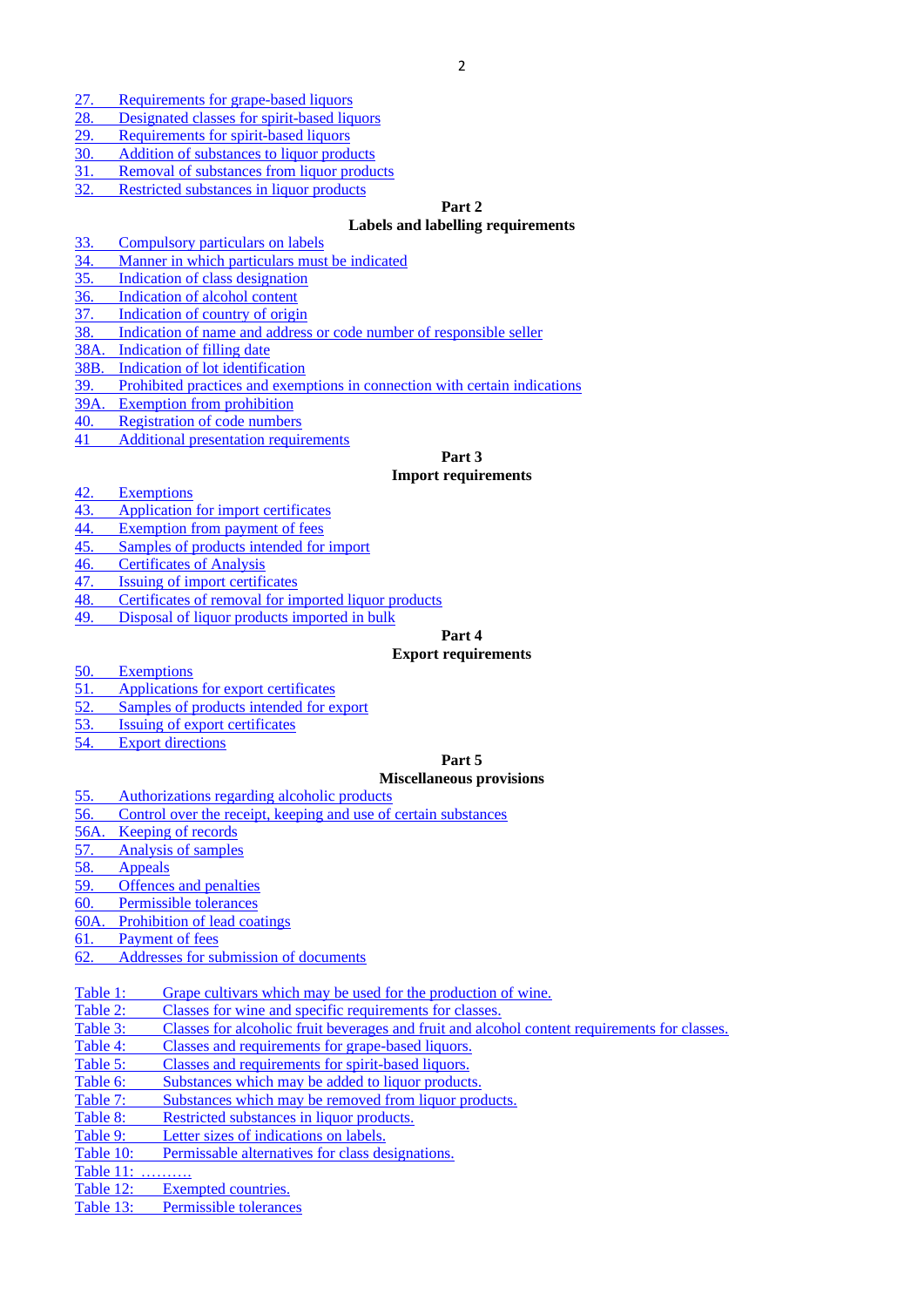### <span id="page-2-0"></span>**1. Definitions** [27 (l)] **[\[To index\]](#page-0-0) [To index] [To index]**

Any word or expression in these regulations to which a meaning has been assigned in the Act shall have that meaning and, unless the context otherwise indicates

**"bottle"** means a container made of glass;

**"certify"** means to grant authorization in terms of a scheme for the use of particulars referred to in section 11(3)(a) and (4) of the Act, in connection with the sale of wine; and **"certification"** has a corresponding meaning;

**"code number"** means a code number registered or deemed to be registered in terms of [regulation 40](#page-21-0) in respect of the responsible seller of a liquor product;

**"concentrated must"** means –

- (a) the liquid uncaramelised product obtained through the partial dehydration of must, and of which the specific gravity is at least 1,24; or
- (b) the solid uncaramelised product obtained by the crystallisation of liquid concentrated must without the use of solvents, and of which the specific gravity is at least 1.24 after dilution for use; [Definition of "concentrated must" substituted by GN R5/2018]

**"customs and excise officer"** means an officer referred to in section 1 of the Customs and Excise Act, 1964 (Act No. 91 of 1964);

**"flavouring"** means a substance not intended to be consumed as such, which is added in order to impart or modify odour or taste;

[Definition of "flavourant" inserted by GN R401/2014 and amended to "flavouring" by GN R5/2018]

**"customs and excise warehouse"** means a warehouse licensed in terms of section 19 of the Customs and Excise Act, 1964;

**"fortified wine"** means wine to which a spirit derived from the fermented juice of the product of the grape vine has been added to such an extent that the alcohol content thereof is at least 15,0 per cent but does not exceed 22,0 per cent. [Definition of "fortified wine" substituted by GN R1078/98]

**"fruit juice"** means the juice of fresh fruit, including reconstituted juice obtained from a concentrate of such juice or a mixture of such juice and such reconstituted juice, that is in such a condition that fermentation can occur in the undiluted juice;

**"main label"** means the label normally facing the customer in most self-help retailers;

[Definition of "main label" deleted by GN R1876/95 and re-inserted by GN R5/2018]]

**"must"** means the juice of fresh grapes and that is in such a condition that alcoholic fermentation can occur in the undiluted juice;

**"natural wine"** means wine of which the alcohol content is more than 0.5 per cent but less than 16,5 per cent; [Definition of "natural wine" substituted by GN R401/2014 and GN R736/2021]

**"pressure"** means the total gaseous tension, measured at 20 ºC, in a container in which a liquor product is sold;

**"residual sugar content"** means the quantity of reducing sugar, calculated as a mass per volume, that is present in a liquor product:

**"responsible seller"** means a person by or on behalf of whom

- (a) a liquor product is bottled with a view to the sale thereof by him in sealed containers; or
- (b) a liquor product is imported in the sealed containers in which it is to be sold;

**"scheme"** means the Wine of Origin Scheme, published by Government Notice No. R. 1434 of 29 June 1990; [Definition of "scheme" inserted by GN R736/2021]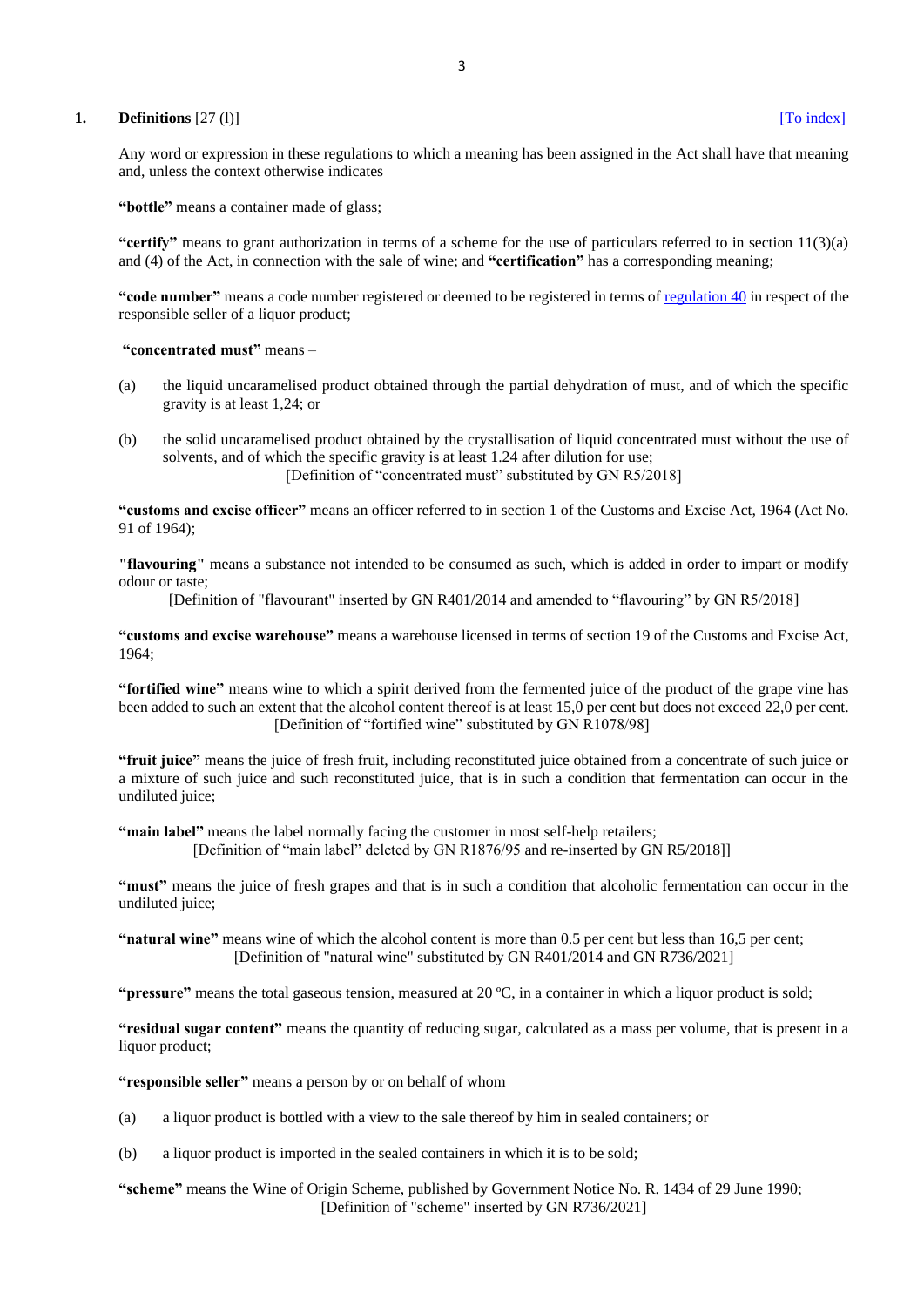**"self-supporting"**, in relation to a container or packaging, means a container or packaging, which retains its original or assembled shape irrespective or whether it is filled or empty;

[Definition of "self-supporting" inserted by GN R846/2007]

"sparkling wines" means wines of the classes specified in **items 10 to 17 of Table 2**;

**"sulphur dioxide content"** means the quantity of free and bound sulphur dioxide, expressed as a mass per volume, that is present in a liquor product;

**"sweet reserve"** means must which has undergone partial fermentation and of which the residual sugar content is at least 130 gram per litre;

**"the Act"** means the Liquor Products Act, 1989 (Act No. 60 of 1989);

**"unacceptable quality characteristics"** an unacceptability of a kind mentioned in Table 4 of the Wine of Origin Scheme, published by Government Notice No. R. 1434 of 29 June 1990; and [Definition of "unacceptable quality characteristics" inserted by GN R394/95]

**"volatile acid content"** means the quantity of organic volatile acids, calculated as a mass of acetic acid per volume, that is present in a liquor product.

#### **PART 1**

#### **PRODUCTION AND COMPOSITIONAL REQUIREMENTS**

### <span id="page-3-0"></span>**2. Designated vine cultivars for wine**  $[5 (1) (a); 27 (1) (a)]$  [\[To index\]](#page-0-0)

- (1) Grapes of the cultivars specified in  $Table 1$  may be used for the production of wine.
- (2) Notwithstanding the provisions of subregulation (1), the board may on application approve that grapes of any other vine cultivar may also be used for the production of wine subject to such conditions and for such period as the board may determine.

#### <span id="page-3-1"></span>**3. General requirements for wine**  $[5 (1) (c); 27 (1) (a)]$  [\[To index\]](#page-0-0)

Except where expressly provided otherwise in [regulation 5](#page-3-3) in respect of a particular class of wine, wine shall be produced in such a manner that it complies with the following requirements:

- (a) It shall be a natural wine or a fortified wine.
- (b) The residual sugar content thereof shall in the case of a natural wine not exceed 30,0 gram per litre.
- (c) The volatile acid shall-
	- (i) in the case of wine exported in bulk, not exceed 0,8 gram per litre;
	- (ii) in the case of a wine in respect of which certification as a noble late harvest wine or as a wine from naturally dried grapes has been refused, not exceed 1,8 gram per litre; and [Subpara. (ii) substituted by GN R555/2009]
	- (ii) otherwise not exceed 1,2 gram per litre. [Para. (c) substituted by GN R70/99 and GN R343/2003]
- (d) The pressure in a container in which it is sold shall be less than 75 kPa.
- <span id="page-3-2"></span>**4. Designated classes for wine**  $[5 (1) (c); 27 (1) (a)]$  [\[To index\]](#page-0-0)

The classes for wine shall be as specified in column 1 of [Table 2.](#page-39-0)

<span id="page-3-3"></span>**5. Requirements for designated classes of wine**  $[5 (1) (c); 27 (1) (a)]$  [\[To index\]](#page-0-0)

Wine of a class specified in column 1 of [Table 2](#page-39-0) shall be produced in such a manner that -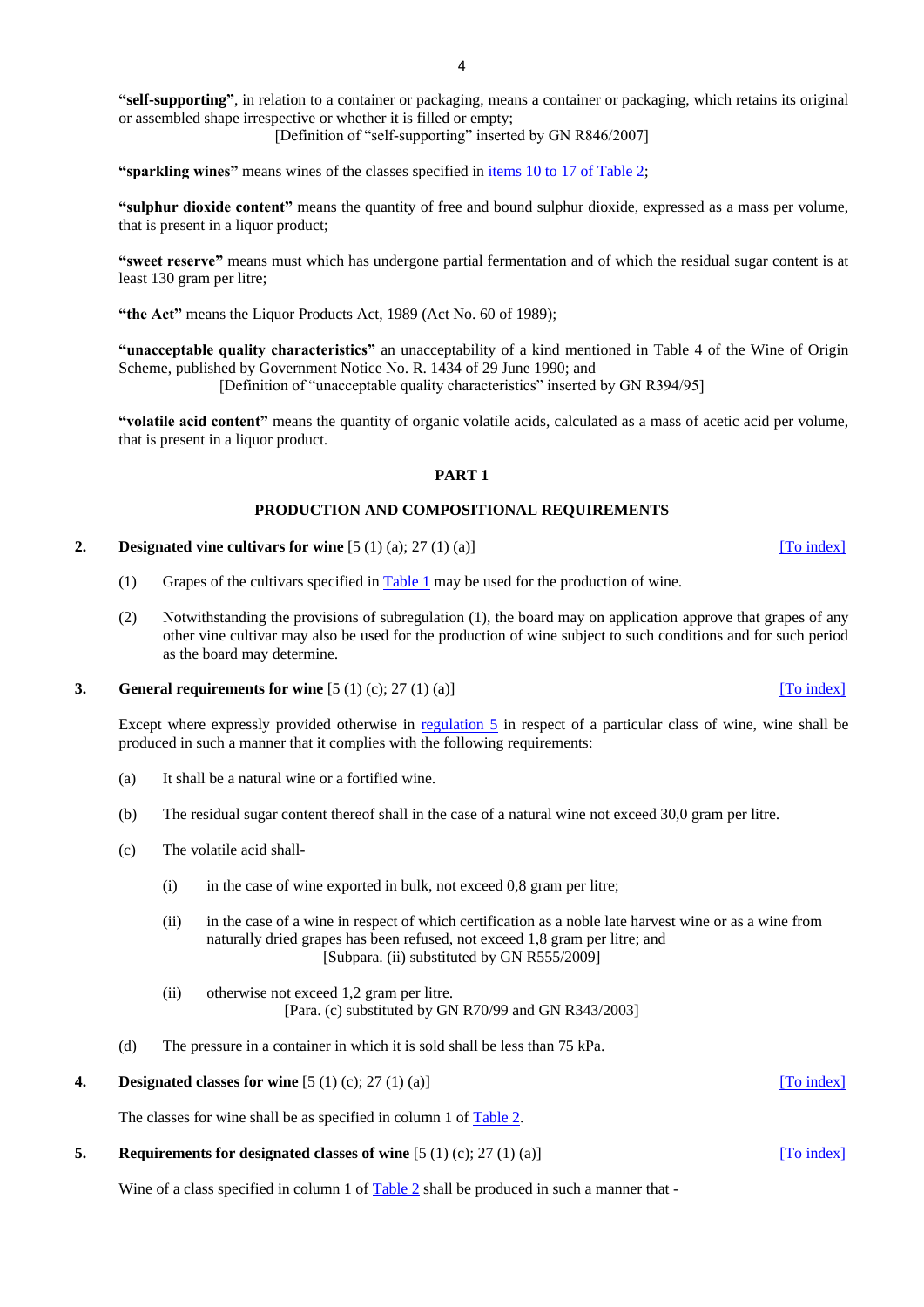- 5
- (a) except where expressly provided otherwise in column 2 of the said Table in respect of the class concerned, it complies with the general requirements set out in [regulation 3;](#page-3-1) and
- (b) it complies with the specific requirements specified in column 2 of the said Table opposite thereto.

# <span id="page-4-0"></span>**6. Designated classes for alcoholic fruit beverages** [6 (1) (f); 27 (1) (a)] [\[To index\]](#page-0-0)

The classes for alcoholic fruit beverages shall be as specified in column 1 of [Table 3.](#page-46-0)

# <span id="page-4-1"></span>**7. Production processes for alcoholic fruit beverages** [6 (1) (e); 27 (1) (a)] [\[To index\]](#page-0-0)

Only generally accepted production processes shall be applied in the production of an alcoholic fruit beverage.

## <span id="page-4-2"></span>**8. Requirements for alcoholic fruit beverages** [6 (1) (b), (f); 27 (1) (a)] [\[To index\]](#page-0-0)

- (1) An alcoholic fruit beverage of a class specified in column 1 of  $Table 3$  shall be produced solely from fruit juice obtained from fruit of a kind specified in column 2 of the said Table opposite thereto.
- (2) The alcohol content of an alcoholic fruit beverage shall be in accordance with the requirements specified in column 3 of [Table 3](#page-46-0) opposite the class concerned.
- (3) The volatile acid content of an alcoholic fruit beverage shall not exceed 1,2 gram per litre.
- (4) Fortified apple beverage and fortified pear beverage shall respectively be produced by the addition of a rectified spirit derived from apples or from pears, to alcoholic apple beverage or alcoholic pear beverage.
- (5) (a) Not more than 25 per cent of the final volume of
	- (i) alcoholic apple beverage shall consist of fruit juice derived from pears or added alcoholic pear beverage;
	- (ii) alcoholic pear beverage shall consist of fruit juice derived from apples or added alcoholic apple beverage;
	- (iii) unspecified alcoholic fruit beverage shall consist of fruit juice derived from other fruit, including grapes, or added alcoholic apple or pear beverage or another unspecified alcoholic fruit beverage; [Subpara. (iii) amended by GN R2593/92]
	- (iv) fortified apple beverage shall consist of fruit juice derived from pears, or added alcoholic pear beverage or fortified pear beverage; and
	- (v) fortified pear beverage shall consist of fruit juice derived from apples, or added alcoholic apple beverage, or fortified apple beverage.
	- (b) Such addition shall
		- (i) in the case of a product referred to in paragraph  $(a)(i)$ , (ii) or (iii), be made either before, during or after completion or termination of alcoholic fermentation in that product; and
		- (ii) otherwise be made only after a spirit has been added to that product as contemplated in subregulation  $(4)$ .
- <span id="page-4-3"></span>(6) The flavour, taste and character of an alcoholic fruit beverage shall be clearly distinguishable from that of wine or a class of wine.

[Subreg. (6) substituted by GN R2593/92]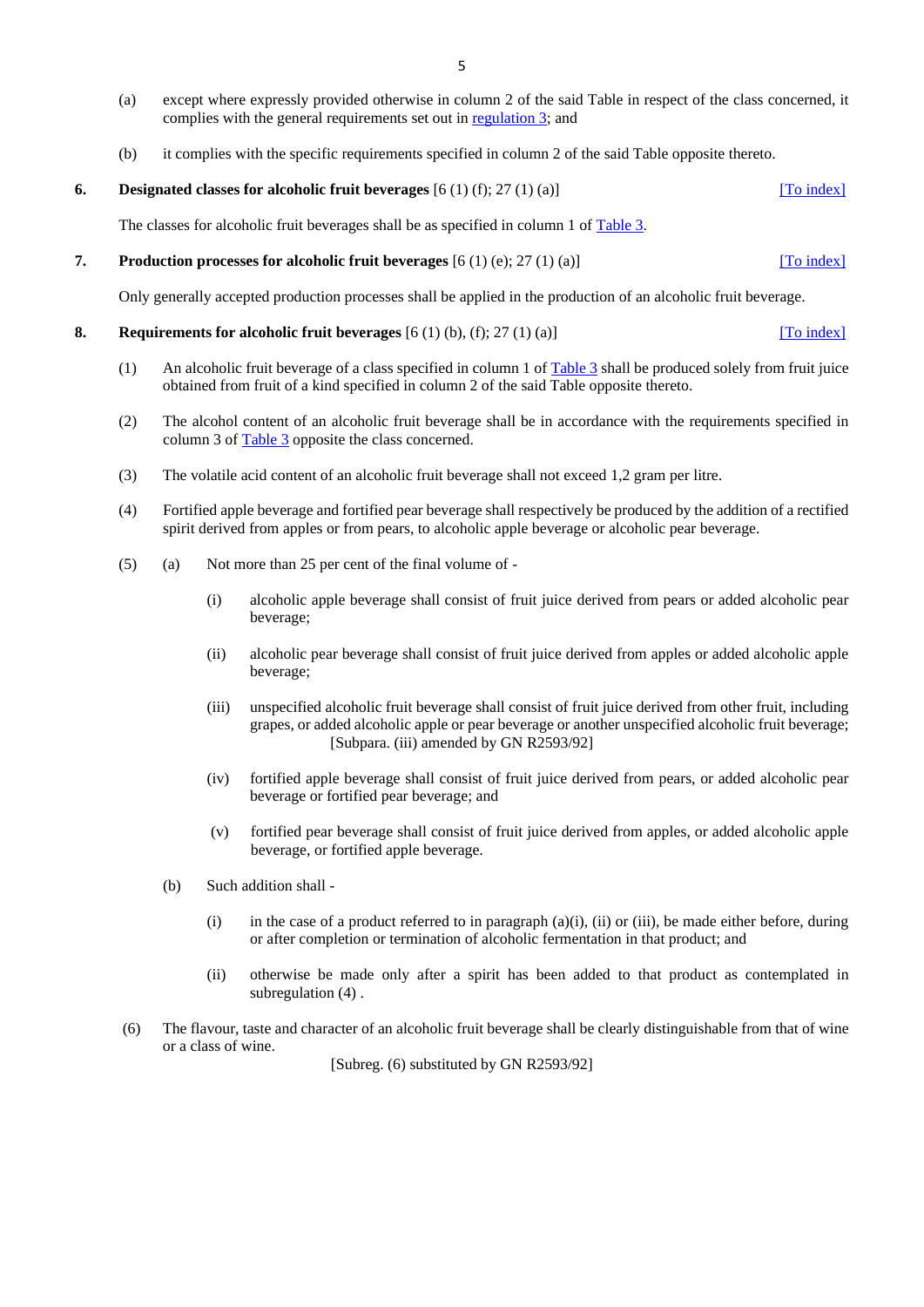#### **9. Designated raw materials and classes for spirits** [7 (1) (b); 27 (1) (a), (e)] [\[To index\]](#page-0-0)

(1) The raw materials and classes for spirits shall be as follows:

| <b>Class of spirit</b>                                    |
|-----------------------------------------------------------|
|                                                           |
| Grape spirit; Husk spirit; Premium husk spirit; Pot still |
| brandy; Brandy; Vintage brandy                            |
| Whisky; Malt whisky; Blended whisky                       |
| Cane spirit; Rum                                          |
|                                                           |
| Gin; Vodka; Unspecified spirit; Mixed spirit              |
| Mampoer                                                   |
|                                                           |

[Subreg. (1) amended by GN R21/2001, GN R77/2006, GN R555/2009 and GN R736/2021]

(2) The raw material specified in item 1 of the table in subregulation (1) shall, with the exception of fruit of the vine cultivar Villard blanc, be derived solely from fruit of plants of *Vitis vinifera*. [Subreg. (2) substituted by GN R413/2010]

### <span id="page-5-0"></span>**10. Requirements for grape spirit**  $[7 (1) (b); 27 (1) (a)$  and (d)] [\[To index\]](#page-0-1)

Grape spirit shall -

- (a) be distilled from the fermented juice of the product of the vine which, under excise supervision
	- (i) is distilled in a continuous still to an alcohol content of at least 75 per cent; or
	- (ii) is distilled in a pot still to an alcohol content of not more than 75 per cent;
- (b) ……….

[Para. (b) deleted by GN R525/2012]

(c) have an alcohol content of at least 43 per cent. [Reg. 10 amended by GN R356/94 and substituted by GN R21/2001 and GN R343/2003]

#### <span id="page-5-1"></span>**11. Requirements for husk spirit** [7 (1) (b); 27 (1) (a) and (d)] [\[To index\]](#page-0-1)

Husk spirit shall -

- (a) be produced
	- (i) from fermented grape husks, including the lees thereof, that are distilled directly by means of steam or after water has been added thereto, at not higher than 86 per cent of alcohol by volume; or
	- (ii) by the redistillation of the distillate referred to in subparagraph (i), at not higher than 86 per cent of alcohol by volume;
- (b) not contain more than 10 gram of methanol per litre absolute alcohol;
- (c) contain at least 1,4 gram of volatile constituents other than methanol and ethanol per litre absolute alcohol; and
- (d) have an alcohol content of at least 43 per cent. [Reg. 11 substituted by GN R77/2006]

#### <span id="page-5-2"></span>**11A. Requirements for premium husk spirit** [7 (1) (b); 27 (1) (a) and (d)] [\[To index\]](#page-0-2)

- (1) Premium husk spirit shall
	- (a) be produced from fermented grape husks, including the lees thereof, which are double distilled, first in a pot still and thereafter in a rectifying column, directly by means of steam or after water has been added thereto, at not higher than 86 per cent of alcohol by volume;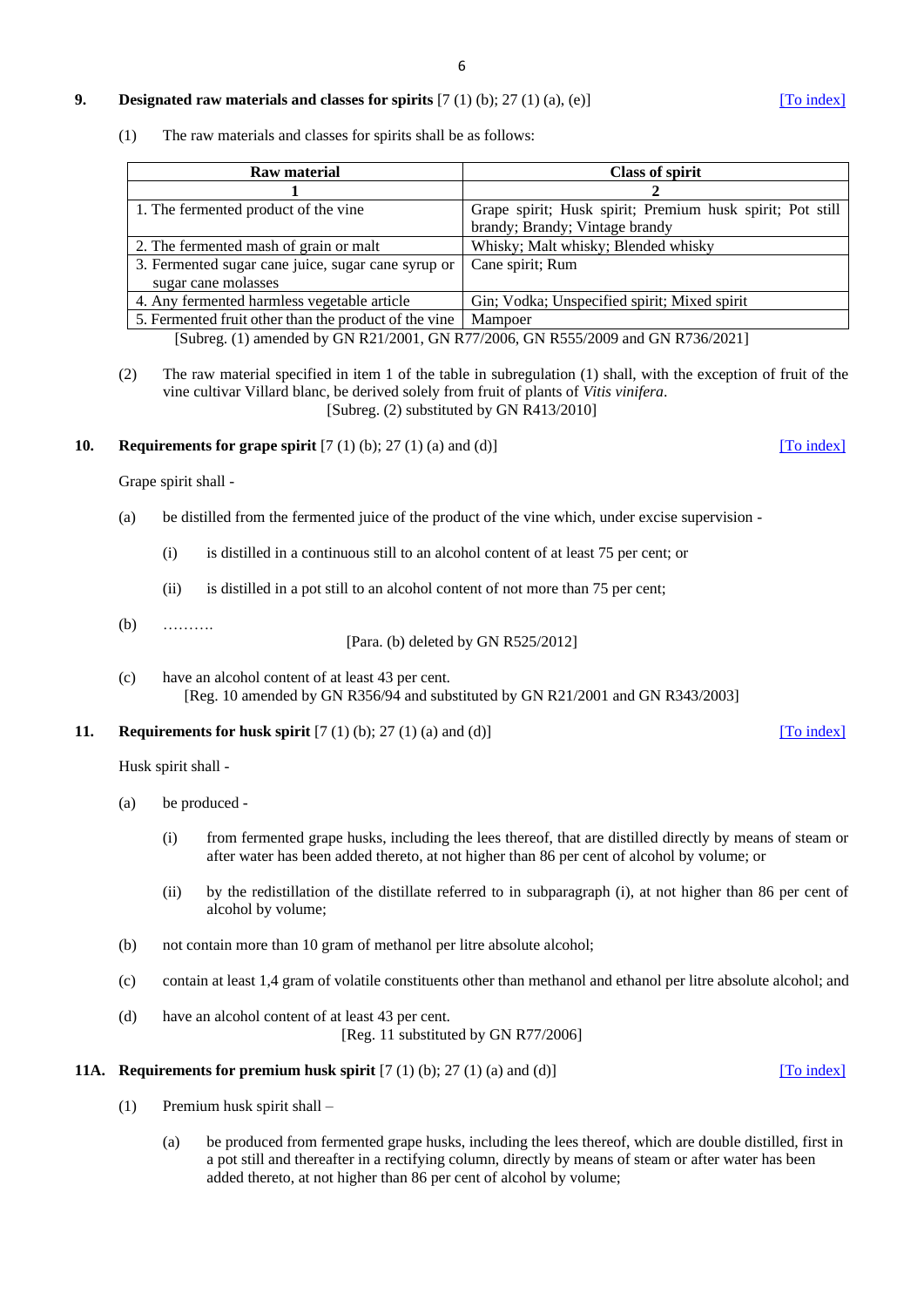- (b) be matured by storage for a period of at least three months in oak casks-
	- (i) with a capacity of not more than 700 litres; and
	- (ii) which were previously used for the fermentation or maturation of wine;
- (c) not contain more than 10 gram of methanol per litre absolute alcohol;
- (d) contain at least 1,4 gram of volatile constituents other than methanol and ethanol per litre absolute alcohol;
- (e) have an alcohol content of at least 40 per cent; and
- (f) be approved by the administering officer as a spirit that
	- (i) has the distinctive sensory characteristics of premium husk spirit; and
	- (ii) in respect of appearance, flavour, taste, character and composition, is clearly distinguishable from pot still brandy referred to in [regulation 12,](#page-6-0) brandy referred to in [regulation 13](#page-6-1) and vintage brandy referred to i[n regulation 14.](#page-7-0)
- (2) The customs and excise requirements and prescriptions for a pot still for the production of a pot still brandy referred to in <u>regulation 12</u>, applies to a pot still referred to in subregulation  $(1)(a)$ . [Reg. 11A inserted by GN R77/2006 and amended by GN R5/2018]]

## <span id="page-6-0"></span>**12. Requirements for pot still brandy** [7 (1) (b); 27 (1) (a) and (d)] **[\[To index\]](#page-0-1)**

Pot still brandy bottled after 31 December 2013 shall –

(a) be distilled from the fermented juice of the product of the vine which is, under excise supervision, discontinuously distilled in batches using a pot still and distilled to an alcohol content of not more than 75 per cent;

### [Para. (a) amended by GNR736/2021]

- (b) be matured by storage for a period of at least three years, and up to eight years, in oak casks with a capacity of not more than 340 litres;
- (c) if matured for a period of more than eight years, be matured for the period exceeding eight years in oak casks with a capacity of not more than 1 000 litres; and
- (d) have an alcohol content of at least 38 per cent. [Reg. 12 substituted by GN R21/2001, GN R343/2003 and GN R401/2014]

## <span id="page-6-1"></span>**13. Requirements for brandy** [7 (1) (b); 27 (1) (a) and (d)] [\[To index\]](#page-0-1)

- <span id="page-6-2"></span>(1) Brandy shall consist of a mixture of not less than 30 per cent, calculated on the basis of absolute alcohol, pot still brandy referred to i[n regulation 12](#page-6-0) and not more than 70 per cent, calculated on the basis of absolute alcohol -
	- (a) wine spirit distilled from the fermented juice of the product of the vine to an alcohol content of at least 60 per cent; or

[Para. (a) amended by GN R525/2012]

- <span id="page-6-3"></span>(b) a spirit which -
	- (i) has been distilled from fermented sugar exclusively obtained from the pulp that remains after the juice has been pressed from grapes, with or without addition of water;
	- (ii) has been distilled to an alcohol content of at least 95 per cent; and
	- (iii) ……….

[Subpara. (iii) deleted by GN R525/2012]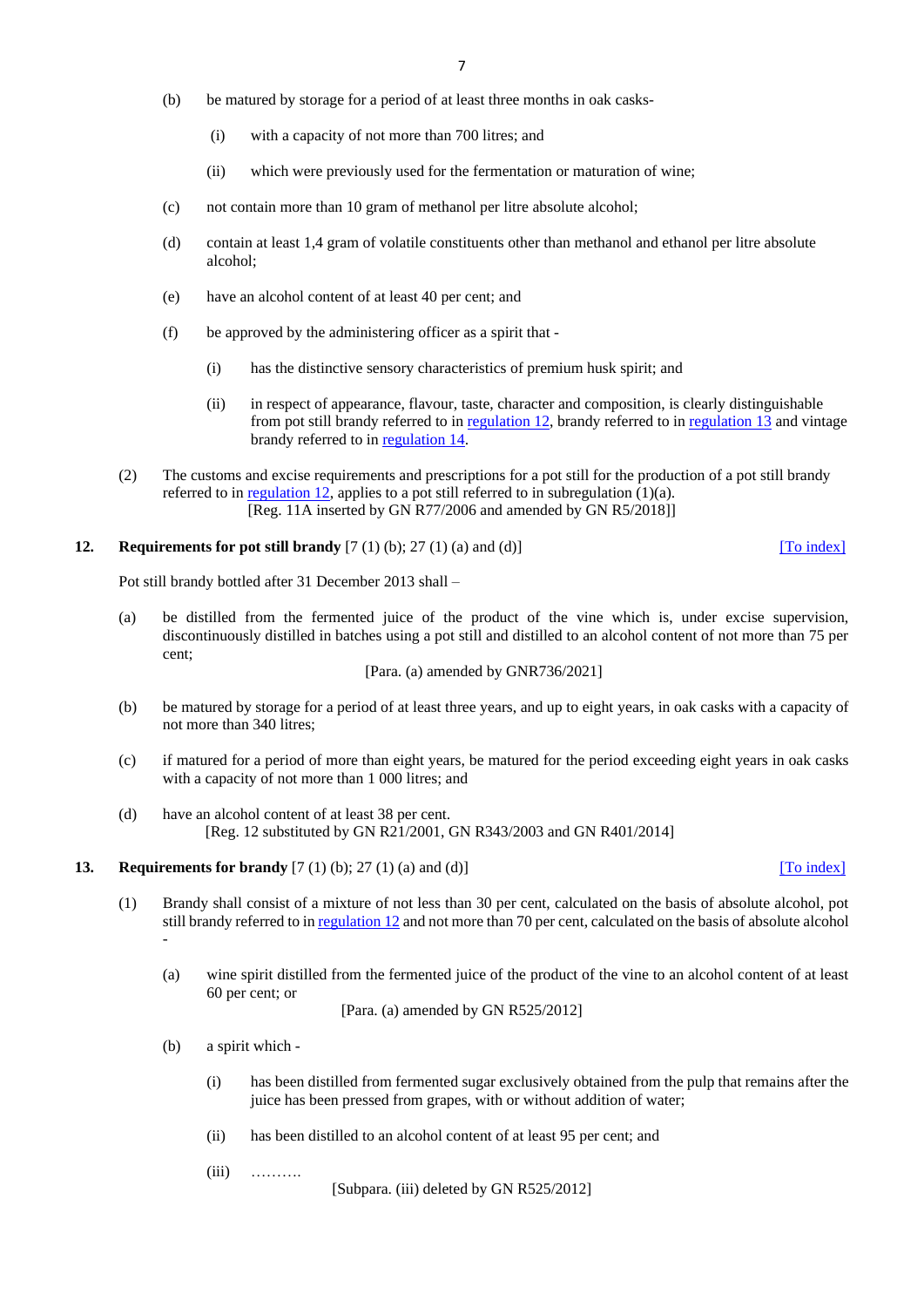(c) a mixture of wine spirit referred to in paragraph (a), and spirit referred to in paragraph (b).

(2) Brandy shall have an alcohol content of at least 43 per cent.

[Reg. 13 amended by GN R2841/91, substituted by GN R356/94, GN R21/2001 and GN R343/2003 and amended by GN R401/2014]

#### <span id="page-7-0"></span>**14. Requirements for vintage brandy**  $[7 (1) (b); 27 (1) (a)]$  [\[To index\]](#page-0-1)

- (1) Vintage brandy bottled after 31 December 2013 shall consist of a mixture of
	- (a) not less than 30 per cent and not more than 80 per cent, calculated on the basis of absolute alcohol, of the product referred to in regulation  $12(a)$ , which has been matured for a period of at least eight years in oak casks with a capacity of not more than 340 litres; and
	- (b) not more than 70 per cent and not less than 20 per cent, calculated on the basis of absolute alcohol, wine spirit referred to in <u>regulation  $13(1)(a)$ </u> or a spirit referred to in <u>regulation  $13(1)(b)$ </u> or a mixture of such wine spirit and spirit, which has been matured for a period of at least eight years in oak casks with a capacity of not more than 340 litres.
- (2) If the mixture or percentage thereof as referred to in subregulation  $(1)$  is matured for a period of more than eight years, it shall be matured for the period exceeding eight years in oak casks with a capacity of not more than 1 000 litres.
- (3) Vintage brandy shall have an alcohol content of at least 38 per cent. [Reg. 14 substituted by GN R838/91 and GN R401/2014]

## <span id="page-7-1"></span>**15. Requirements for whisky** [7 (1) (b); 27 (1) (a)-(e)] [\[To index\]](#page-0-1)

- (1) Whisky shall
	- (a) be produced from a mash of grain-
		- (i) in which the diastase of the malt contained therein, with or without other natural enzymes, has brought about sugar conversion;
		- (ii) which has been fermented by the activity of yeast; and
		- (iii) which has been distilled at less than 94,8 per cent alcohol by volume so that the distillate has a flavour and taste originating from the raw material used;
	- (b) be matured for at least three years in wooden casks with a capacity of not more than 700 litres; and
	- (c) have an alcohol content of at least 43 per cent.
- (2) Whisky produced in the Republic shall be matured as contemplated in subregulation (1)(b) by storage in a customs and excise warehouse in wooden casks approved for this purpose by the Commissioner of Customs and Excise.

[Reg. 15 substituted by GN R70/99]

## <span id="page-7-2"></span>**16. Requirements for malt whisky**  $[7 (1) (b); 27 (1) (a)-(e)]$  [\[To index\]](#page-0-1)

- (1) Malt whisky shall
	- (a) be produced from a mash of malt-
		- (i) in which the diastase contained therein, with or without other natural enzymes, has brought about sugar conversion;
		- (ii) which has been fermented by the activity of yeast; and
		- (iii) which has been distilled in a pot-still so that the distillate has a flavour and taste originating from the raw material used;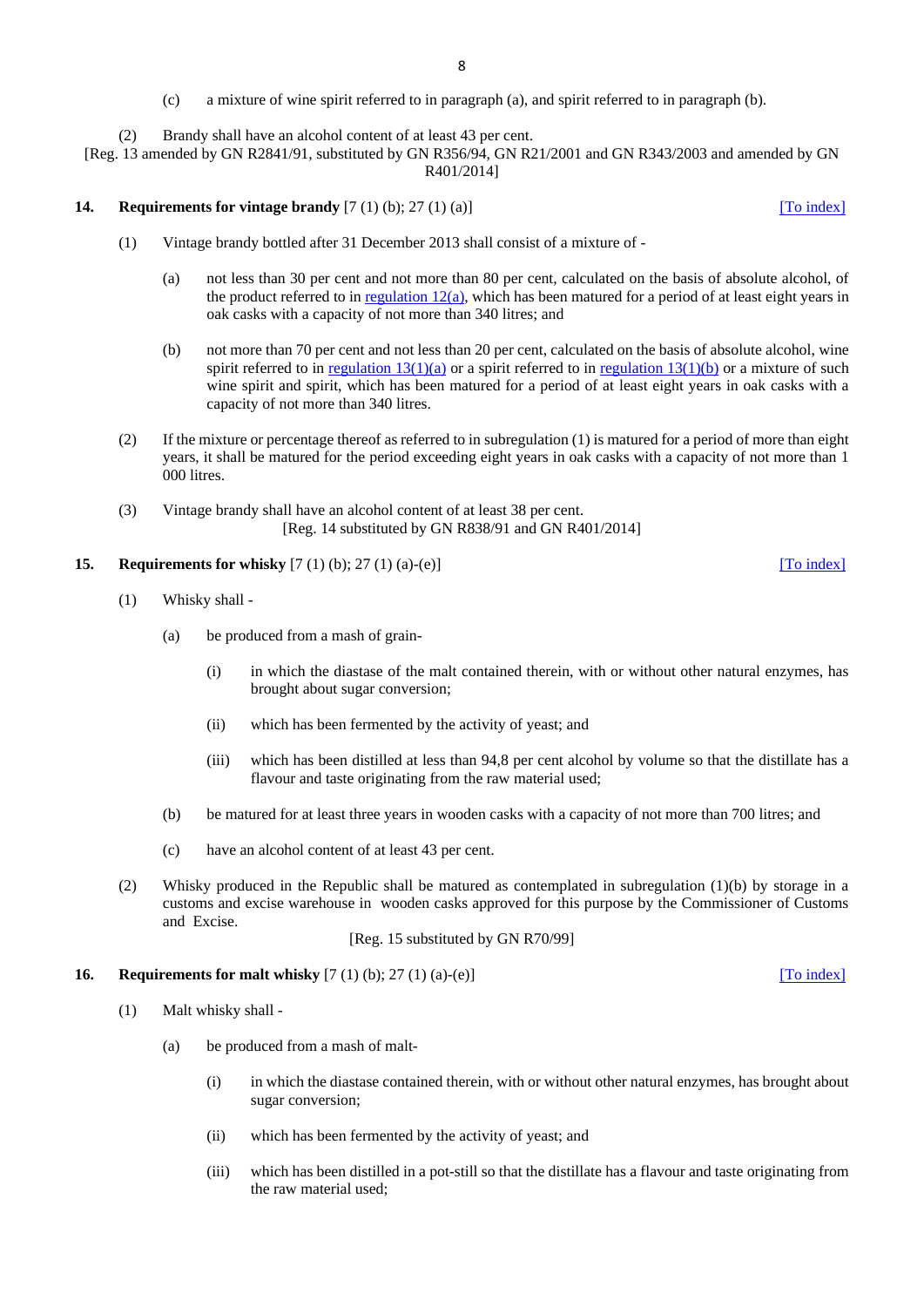- (b) be matured for at least three years in wooden casks with a capacity of not more than 700 litres; and
- (c) have an alcohol content of at least 43 per cent.
- (2) Malt whisky produced in the Republic shall be matured as contemplated in subregulation (1)(b) by storage in a customs and excise warehouse in wooden casks approved for this purpose by the Commissioner of Customs and Excise.

[Reg. 16 amended by GN R838/91 and substituted by GN R70/99]

## <span id="page-8-0"></span>**17. Requirements for blended whisky**  $(7 \t(1) \t(b); 27 \t(1) \t(a)]$  [\[To index\]](#page-0-1)

Blended whisky shall -

- (a) consist of a mixture of at least 25 per cent, calculated on the basis of absolute alcohol, of malt whisky referred to i[n regulation 16,](#page-7-2) and not more than 75 per cent, calculated on the basis of absolute alcohol, of whisky referred to in [regulation 15;](#page-7-1)
- (b) ………. [Para. (b) deleted by GN R70/99]  $(c)$  ……… [Para. (c) deleted by GN R838/91 and GN R70/99]  $(d)$  ……… [Para. (d) deleted by GN R951/99]
- (e) have an alcohol content of at least 43 per cent.

#### <span id="page-8-1"></span>**18. Requirements for cane spirit**  $[(1) (b); 27 (1) (a)]$  [\[To index\]](#page-0-1)

Cane spirit shall -

- (a) be produced by the distillation of  $-$ 
	- (i) fermented sugar cane juice;
	- (ii) fermented, undiluted sugar cane molasses, or fermented sugar cane molasses, which has been diluted with water; or
	- (iii) fermented, undiluted sugar cane syrup, which has been produced in the manufacturing of cane sugar, or fermented, with water diluted, sugar cane syrup, which has been produced in the manufacturing of cane sugar,

in a rectifying or fractionating column; [Para. (a) substituted by GN R555/2009]

- (b) not have any distinctive characteristic, aroma, taste or colour; and
- (c) have an alcohol content of at least 43 per cent. [Para. (b) substituted and para. (c) inserted by GN R77/2006]

#### <span id="page-8-2"></span>**19. Requirements for rum** [7 (1) (b); 27 (1) (a)] **[10]** [\[To index\]](#page-0-1)

- (1) Rum shall
	- (a) be produced by the distillation of  $-$ 
		- (i) fermented sugar cane juice;
		- (ii) fermented, undiluted sugar cane molasses, or fermented sugar cane molasses, which has been diluted with water; or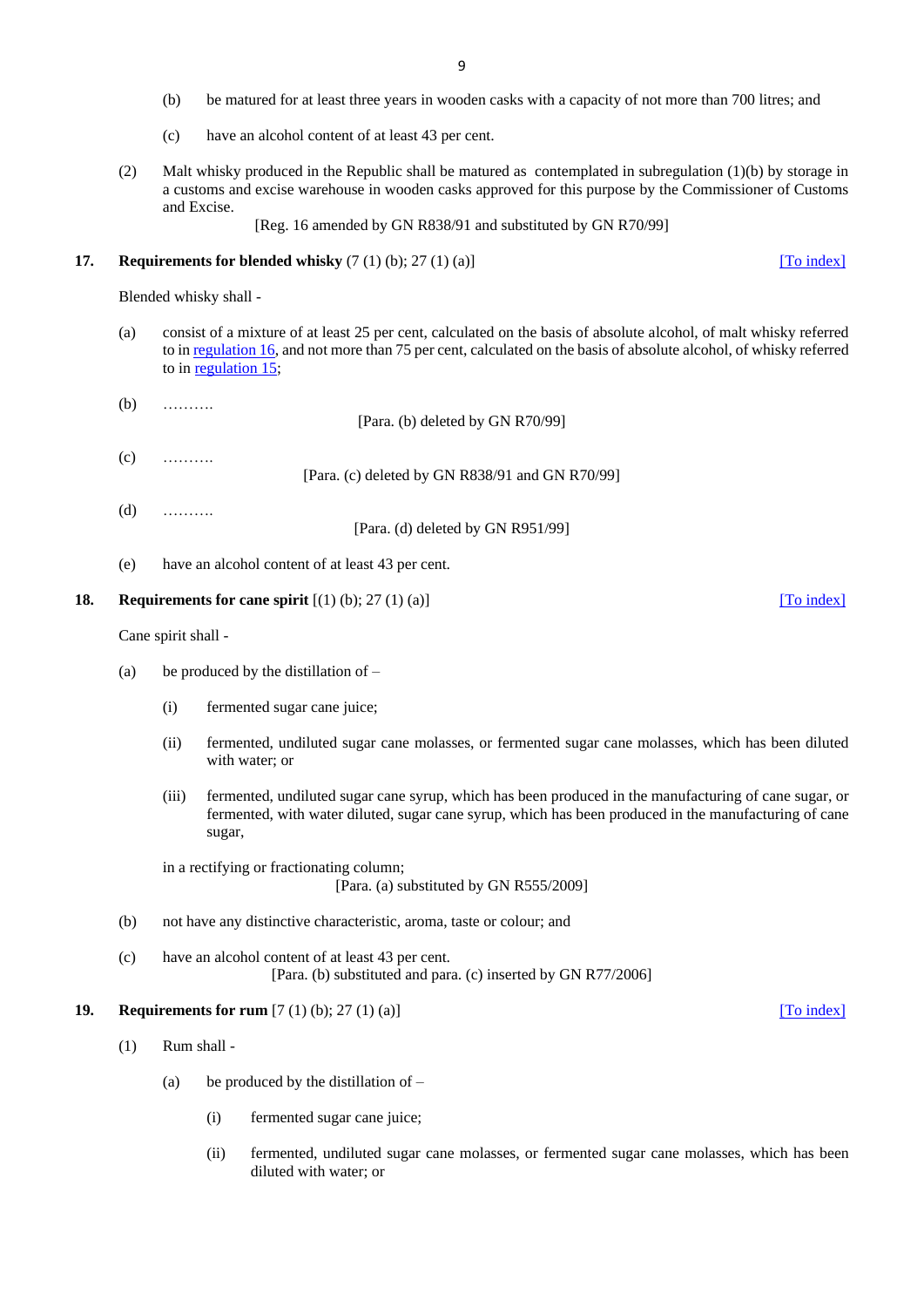(iii) fermented, undiluted sugar cane syrup, which has been produced in the manufacturing of cane sugar, or fermented, with water diluted, sugar cane syrup, which has been produced in the manufacturing of cane sugar,

at less than 96 per cent alcohol per volume, irrespective of whether sugar cane leaves or fruit have been added thereto;

[Para. (a) substituted by GN R555/2009]

- (b) have the distinctive taste and aroma which is characteristic of rum and which is clearly distinguishable from that of cane spirit or another class of spirit; and [Para. (b) substituted by GN R77/2006]
- (c) have an alcohol content of at least 43 percent.
- (2) The volatile constituents in rum shall be at least 30 gram per hectolitre absolute alcohol. [Subreg. (2) substituted by GN R77/2006]
- (3) The volatile constituents other than water, of rum shall be derived solely from sugar cane. [Reg. 19 substituted by GN R1695/95]

#### <span id="page-9-0"></span>**20. Requirements for mampoer** [\[To index\]](#page-0-3)

Mampoer shall -

- (a) be distilled from the fermented juice of any fruit other than the product of the vine, which is distilled in a pot still to an alcohol content of not more than 75 per cent;
- (b) have an alcohol content of at least 50 per cent. [Reg. 20 deleted by GN R1695/95 and re-inserted by GN R736/2021]

## <span id="page-9-1"></span>**21. Requirements for gin**  $[7 (1) (b); 27 (1) (a)]$  [\[To index\]](#page-0-3)

Gin shall -

- (a) be produced by
	- (i) the distillation of the fermented mash of grain together with juniper berries, irrespective whether common salt or harmless aromatic plants or seeds have been added thereto;
	- (ii) the redistillation of any other class of spirit together with juniper berries, irrespective whether common salt or harmless aromatic plants or seeds have been added thereto; or
	- (iii) the admixing of the distillate referred to in subparagraph (ii), and any other class of spirit;
- (b) have the distinctive taste and aroma characteristic of gin and be clearly distinguishable from other classes of spirit; and
- (c) have an alcohol content of at least 43 per cent. [Reg. 21 amended by GN R5/2018]

#### <span id="page-9-2"></span>**22. Requirements for vodka**  $[7 (1) (b); 27 (1) (a)]$  [\[To index\]](#page-0-3)

Vodka shall -

(a) be produced by the distillation of any fermented, undiluted, harmless vegetable article or any fermented, with water diluted, harmless vegetable article, including any of the products mentioned in regulation 18(a), in a rectifying or fractionating column;

[Para. (a) substituted by GN R555/2009]

- (b) not have any distinctive characteristic, aroma, taste or colour; and
- (c) have an alcohol content of at least 43 per cent.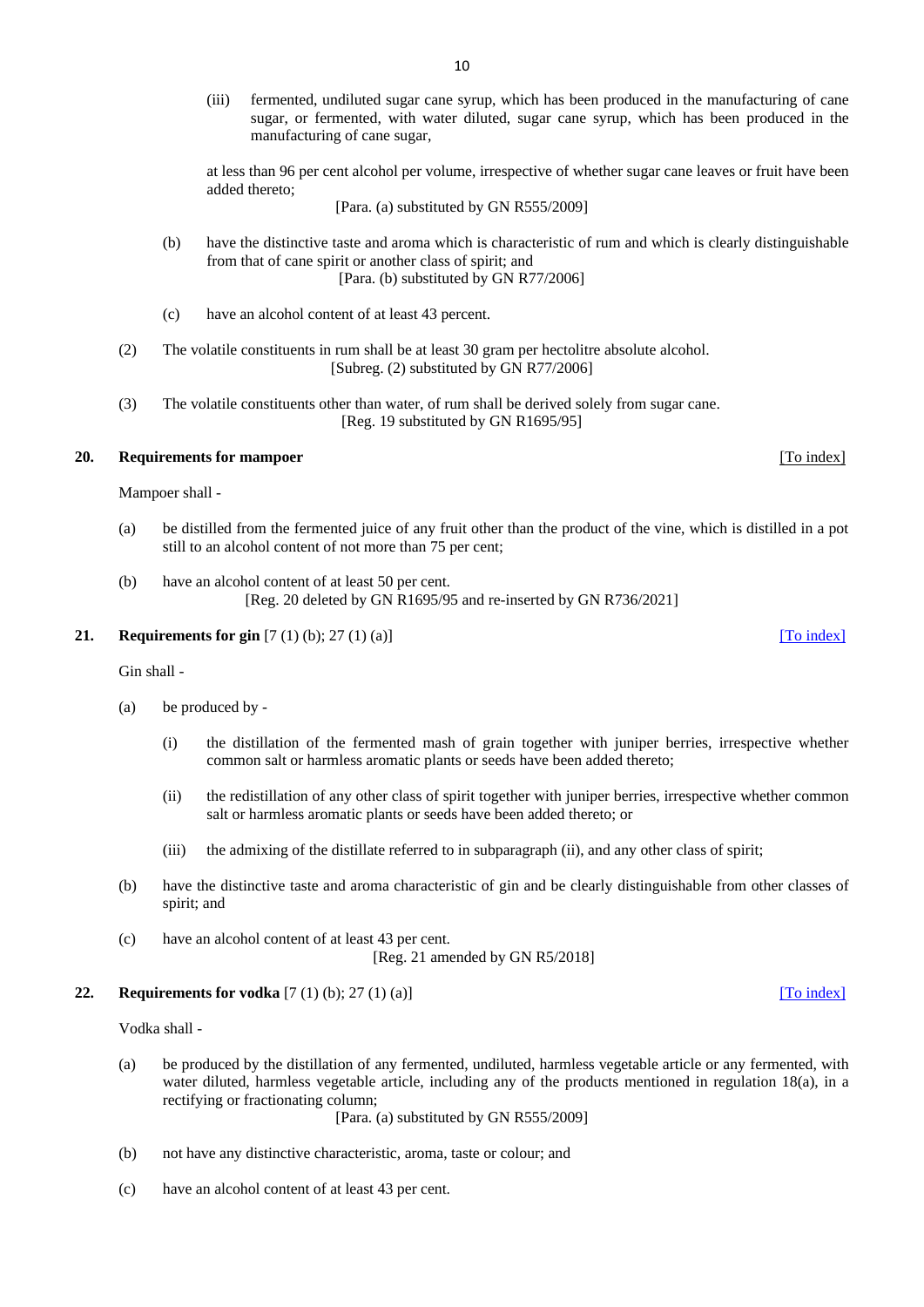## <span id="page-10-0"></span>**23. Requirements for unspecified spirits** [7 (1) (b); 27 (1)] *To index*

An unspecified spirit shall -

- (a) be produced by the distillation of any fermented, undiluted, harmless vegetable article or any fermented, with water diluted, harmless vegetable article, except the fermented product of the vine; [Para. (a) substituted by GN R21/2001and GN R555/2009]
- (b) not also be a spirit of any other class specified in the table in regulation  $9(1)$ ; and
- (c) have an alcohol content of at least 43 per cent.
- <span id="page-10-7"></span>(d) contain no more than 10 grams of methanol per litre of absolute alcohol if produced by the distillation of the fermented juice of fruit exclusively. [Para. (d) inserted by GN R1038/97]

# <span id="page-10-1"></span>**24. Requirements for mixed spirits**  $[7 (1) (b); 27 (1) (a)]$  [\[To index\]](#page-0-3)

A mixed spirit shall -

- (a) consist of a mixture of two or more spirits produced from different raw materials specified in column 1 of the [table in regulation 9 \(1\);](#page-4-3) and
- (b) have an alcohol content of at least 43 per cent.

### <span id="page-10-2"></span>**25. Designated vine cultivars for grape-based liquors** [8 (1) (a); 27 (1) (a)] [\[To index\]](#page-0-3)

Grapes of any cultivar of *Vitis vinifera* may be used for the production of a grape-based liquor.

#### <span id="page-10-3"></span>**26. Designated classes for grape-based liquors**  $[8 (1) (c); 27 (1) (a)]$  [\[To index\]](#page-0-3)

The classes for grape-based liquors shall be as specified in column 1 of Table 4.

# <span id="page-10-4"></span>**27. Requirements for grape-based liquors**  $[8 (1) (c); 27 (1)]$  [\[To index\]](#page-0-3)

- (1) A grape-based liquor of a class specified in column 1 of  $Table 4$  shall be produced in the manner and in accordance with the requirements set out in column 2 of the said Table opposite thereto.
- (2) The alcohol content of a grape-based liquor shall be in accordance with the requirements specified in column 3 o[f Table 4](#page-46-1) opposite the class concerned.
- (3) The volatile acid content of a grape-based liquor shall not exceed 1,2 gram per litre.

# <span id="page-10-5"></span>**28. Designated classes for spirit-based liquors** [9 (1) (b); 27 (1) (a)] **[10 Index]**

The classes for spirit-based liquors shall be as specified in column 1 of [Table 5.](#page-47-0)

# <span id="page-10-6"></span>**29. Requirements for spirit-based liquors** [9 (1) (b); 27 (1)] [\[To index\]](#page-0-3)

- (1) A spirit-based liquor of a class specified in column 1 of [Table 5](#page-47-0) shall be produced in the manner and in accordance with the requirements set out in column 2 of the said Table opposite thereto.
- (2) The alcohol content of a spirit-based liquor shall be in accordance with the requirements specified in column 3 o[f Table 5](#page-47-0) opposite the class concerned.
- (3) The sugar content, expressed as invert sugar, of a spirit-based liquor shall, in the case of liqueur, spirit cocktail and cream liqueur, be at least 75 gram per litre. [Subreg. (3) amended by GN R401/2014 and substituted by GN R5/2018]
- (4) The flavour, taste and character of a spirit-based liquor shall be clearly distinguishable from that of wine or a class of wine or of a spirit or a class of spirit.

[Subreg. (4) added by GN R2791/92 and substituted by GN R401/2014]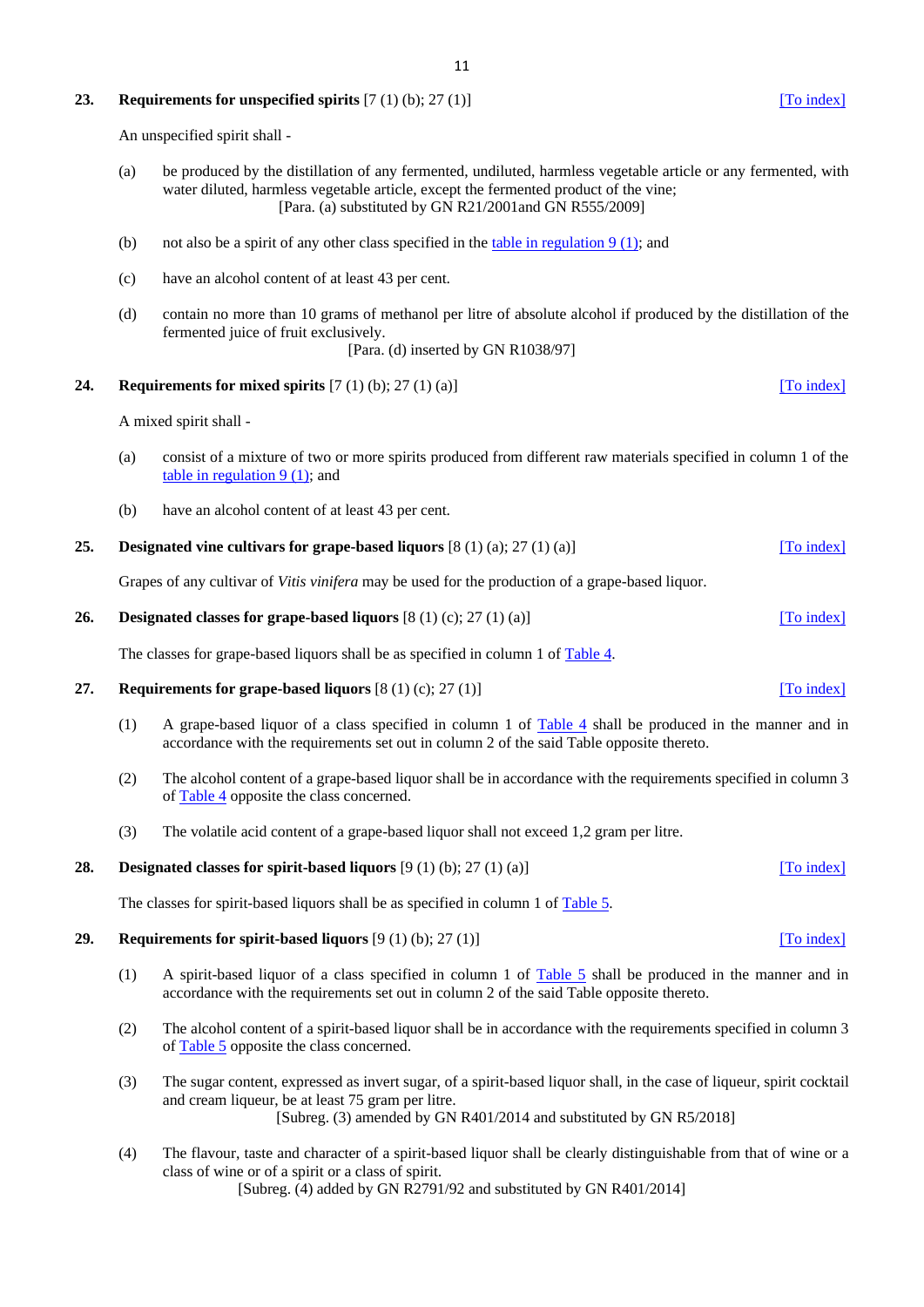(5) Notwithstanding the provisions of subregulation (3) the administering officer can, after consultation with the board, on conditions which he deems fit, approve that the sugar content of a spirit aperitif may be less than 75 grams per liter, if he is of the opinion that the spirit aperitif concerned is clearly distinctive, with regard to the packaging, appearance, content and taste, from a spirit or a spirit class. [Subreg. (5) inserted by GN R3152/92]

#### <span id="page-11-0"></span>**30. Addition of substances to liquor products** [5 (3); 6 (3); 7 (3); 8 (3); 9 (3); 27 (1) (a)] [\[To index\]](#page-1-0)

- (1) The substances specified in column 1 of [Table 6](#page-47-1) are substances that may be added to the liquor products specified in column 2 of the said Table opposite thereto.
- (2) Subject to the provisions of subregulation (3) and unless specified otherwise in [Table 6,](#page-47-1) a substance that may be added in terms of subregulation (1), to -
	- (a) wine, may also be added to the must from which that wine is produced;
	- (b) an alcoholic fruit beverage, may also be added to the fruit juice from which that alcoholic fruit beverage is produced;
	- (c) a grape-based beverage, may also be added to the wine from which that grape-based beverage is produced; and
	- (d) a spirit-based beverage, may also be added to the spirit from which that spirit-based beverage is produced. [Subreg. (2) substituted by GN R1876/95 and amended by GN R401/2014]
- (3) A substance referred to in subregulation (1) shall
	- (a) be added to a liquor product in accordance with generally-accepted cellar or manufacturing practises;
	- (b) not be thus added otherwise than in accordance with the manner and conditions specified in column 3 of [Table 6](#page-47-1) opposite thereto; and
	- (c) not occur in a liquor product to such extent that
		- (i) the substance concerned is injurious or detrimental for human health; and
		- (ii) the liquor product concerned does not comply with the other requirements set out in respect thereof in these regulations.
- (4) No alcoholic fermentation shall occur in a grape-based liquor or the wine from which it is produced after a substance has been added thereto in terms of this regulation.

#### <span id="page-11-1"></span>**31. Removal of substances from liquor products** [5 (3); 6 (3); 8 (3); 27(1), (1) (a)] [\[To index\]](#page-1-0)

- (1) The substances specified in column 1 of [Table 7](#page-60-0) may be removed from the liquor products specified in column 2 of the said Table opposite thereto.
- (2) Unless specified otherwise in Table 7, a substance which may in terms of subregulation (1)
	- (a) be removed from wine, may also be removed from the must from which that wine is produced;
	- (b) be removed from an alcoholic fruit beverage, may also be removed from the fruit juice from which that alcoholic fruit beverage is produced; and
	- (c) be removed from a grape-based liquor, may also be removed from the wine from which that grape-based liquor is produced.

[Subreg. (2) amended by GN R401/2014]

- (3) the removal of a substance referred to in subregulation (1) shall
	- (a) be done in accordance with generally accepted cellar or manufacturing practises;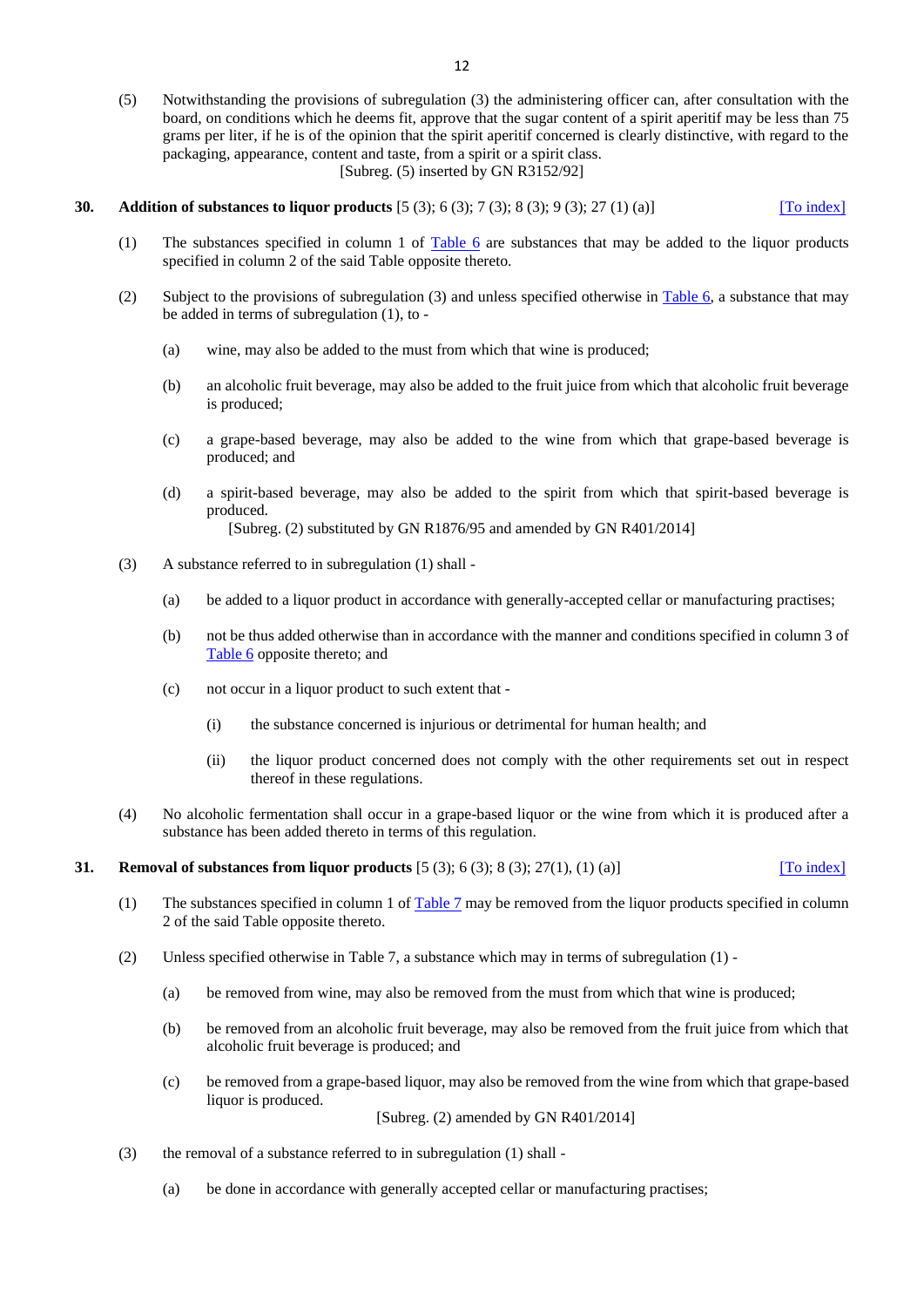- (b) not be thus done otherwise than in accordance with the manner and conditions specified in column 3 of [Table 7](#page-60-0) opposite thereto; and
- (c) not result in that liquor product not complying with the other requirements set out in respect thereof in these regulations.
- (4) (a) No person shall remove any heavy metals from a liquor product by means of treatment with potassium ferro cyanide unless he has been authorized thereto by the administering officer.
	- (b) An application for such authority shall be made on a form obtainable for this purpose from the administering officer, and such form shall after completion be lodged with the administering officer.
	- (c) The treatment of a liquor product with potassium ferro cyanide in terms of such authority shall be done under the supervision of the administering officer.
	- (d) The administering officer shall seal or lock each tank or other bulk container in which a liquor product that has been treated with potassium ferro cyanide, is kept, and that liquor product shall remain under his control until a certificate referred to in paragraph (h) has been issued in respect thereof, or until that liquor product has been destroyed under his supervision.
	- (e) The administering officer shall supervise
		- (i) the taking of any sample from the liquor product concerned;
		- (ii) the addition to the liquor product concerned of any substance which may lawfully be added thereto;
		- (iii) the removal of the sediment from the liquor product concerned;
		- (iv) the mixing and clarifying of the liquor product concerned;
		- (v) the transfer of the liquor product concerned to another tank of bulk container, that shall likewise be sealed or locked by him as contemplated in paragraph (d); and
		- (vi) the disposal of any filtering material that was used in connection with the liquor product concerned, and of the sediment in a tank or bulk container from which the liquor product concerned was transferred.
	- (f) If a person to whom an authority referred to in paragraph (a) was granted, is of the opinion that the required object of the treatment concerned was achieved, he shall, subject to the provisions of paragraph (e) -
		- (i) remove the liquor product concerned from the sediment and clarify it; and
		- (ii) thereafter take a sample of the liquor product concerned and submit it to the administering officer.
	- $(g)$  A sample referred to in paragraph  $(f)(ii)$  shall -
		- (i) consist of at least 750ml of the liquor product concerned;
		- (ii) be sealed and suitably identified by the administering officer; and
		- (iii) be tested, examined and analysed by an analyst in order to determine whether the liquor product concerned is free of simple and complex cyanides and cyanates.
	- (h) Control by the administering officer of the liquor product concerned shall be lifted if a certificate by an analyst confirms that the liquor product concerned is free of simple and complex cyanides and cyanates.

# <span id="page-12-0"></span>**32. Restricted substances in liquor products** [5 (2); 6 (2); 7 (2); 8 (2); 9 (2); 27 (1) (a)] [\[To index\]](#page-1-0)

The substances specified in column 1 of [Table 8](#page-63-0) shall not be contained in a liquor product to a greater extent than that specified in column 2 of the said Table opposite thereto.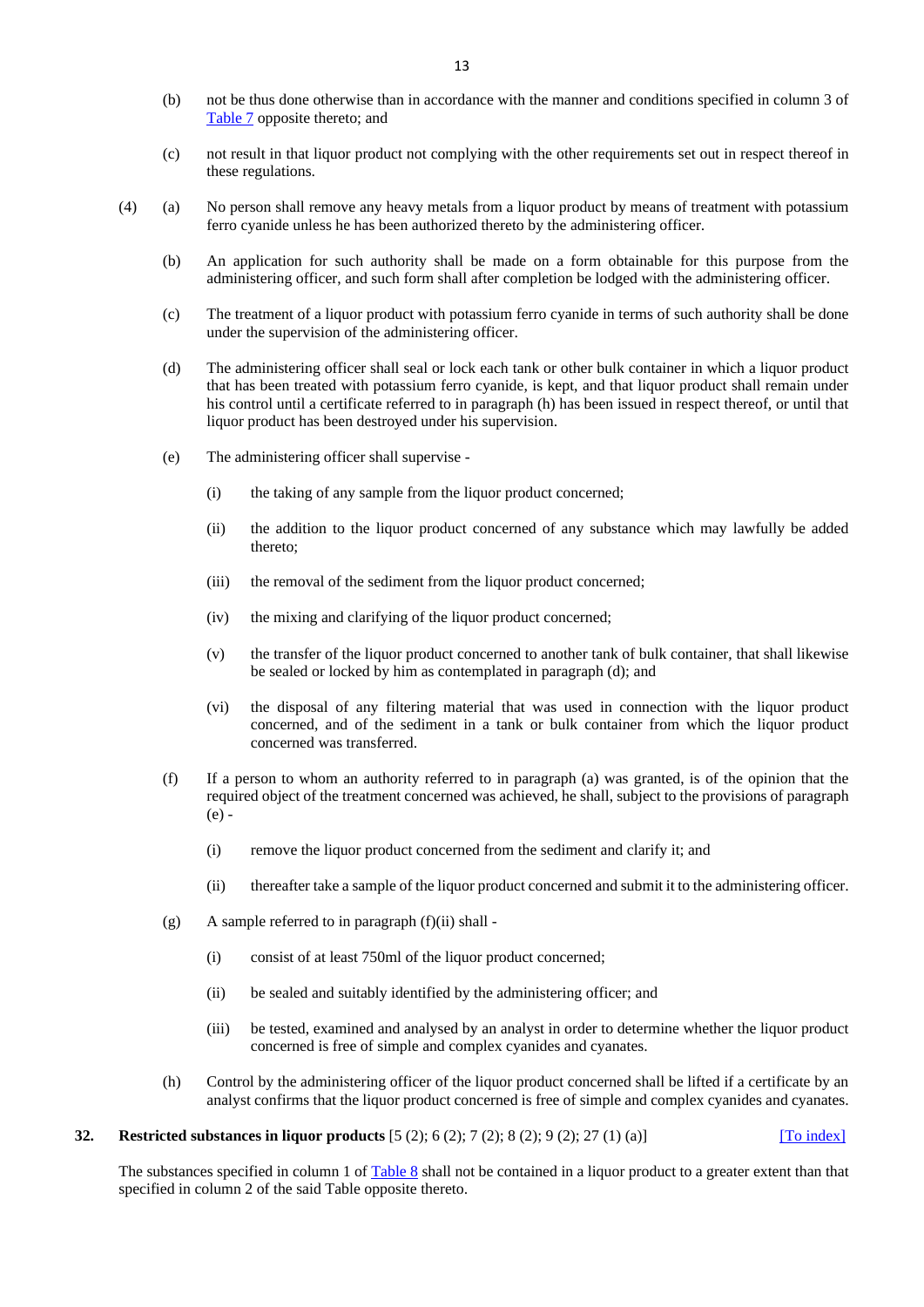#### **PART 2**

### **LABELS AND LABELLING REQUIREMENTS**

#### <span id="page-13-0"></span>**33. Compulsory particulars on labels**  $(11 (1); 27 (1) (a))$  [\[To index\]](#page-1-1)

- (1) Subject to the provisions of subregulation (2), the particulars to be indicated on the label of a container of a liquor product shall be as follows:
	- (a) The applicable class designation of that liquor product as required in [regulation 35.](#page-14-1)
	- (b) The alcohol content of that liquor product as required in [regulation 36.](#page-16-0)
	- (c) The country of origin of that liquor product as required in [regulation 37.](#page-16-1)
	- (d) The name and address or code number of the responsible seller of that liquor product as required in [regulation 38.](#page-17-0)
	- (e) The expression "contains sulfites", "contains sulphites" or "bevat sulfiete" in the case of wine. [Para. (e) added by GN R343/2003 and substituted by GN R77/2006]
	- (f) The filling date of that liquor product as required in [regulation 38A.](#page-17-1) [Para. (f) added by GN R846/2007]
	- (g) The lot identification of that liquor product as required in [regulation 38B.](#page-18-0) [Para. (g) inserted by GN 525/2012]
- <span id="page-13-3"></span><span id="page-13-2"></span>(2) (a) The indication of an applicable class designation can, in the case of wine, be omitted from the label, unless that wine-
	- (i) is a skin macerated white, an extended barrel aged white/gris, a natural pale/non-fortified pale, a method ancestrale, an alternative red/rosé/white, a perlé wine, a sparkling wine, a sun wine, a low alcohol wine or a spirit-barrel-aged wine; or
	- (ii) is a sweet natural wine with a residual sugar content of more than 30 grams per litre, but not a special late harvest or noble late harvest wine.

[Para. (a) substituted by GN R3152/92] [Subpara. (i) substituted by GN R5/2018 and amended by GN R736/2021] [Subpara. (ii) substituted by GN R814/2006]

- (b) The indication of the alcohol content on a label shall, except in the case of grape liquor and flavoured grape liquor, only be required in respect of liquor products sold by the responsible seller thereof after 30 June 1992: Provided that labels which were printed before that date and which do not indicate the required alcohol content, may be used until 30 June 1996. [Para. (b) amended by GN R2079/92 and GN R1876/95]
- (c) If a liquor product, excluding a liquor product referred to in regulation  $37(1)(c)$  and  $37(3)$ , has been produced in the Republic, the indication of the country of origin thereof may be omitted from a label. [Para. (c) substituted by GN R274/2019[
- (d) The indication of the expression "contains sulfites", "contains sulphites" or "bevat sulfiete" on a label is only required –
	- (i) in respect of wine bottled after a date determined by the administering officer ; and
	- (ii) if sulphur dioxide occurs in that wine in a concentration of more than 10 milligram per litre, measured as total sulphur dioxide. [Para. (d) added by GN R343/2003 and substituted by GN R77/2006]
- <span id="page-13-1"></span>(e) The indication of the filling date can, in the case of a glass container, be omitted from a label. [Para. (e) added by GN R846/2007]
- (f) The indication of the lot identification is  $-$

14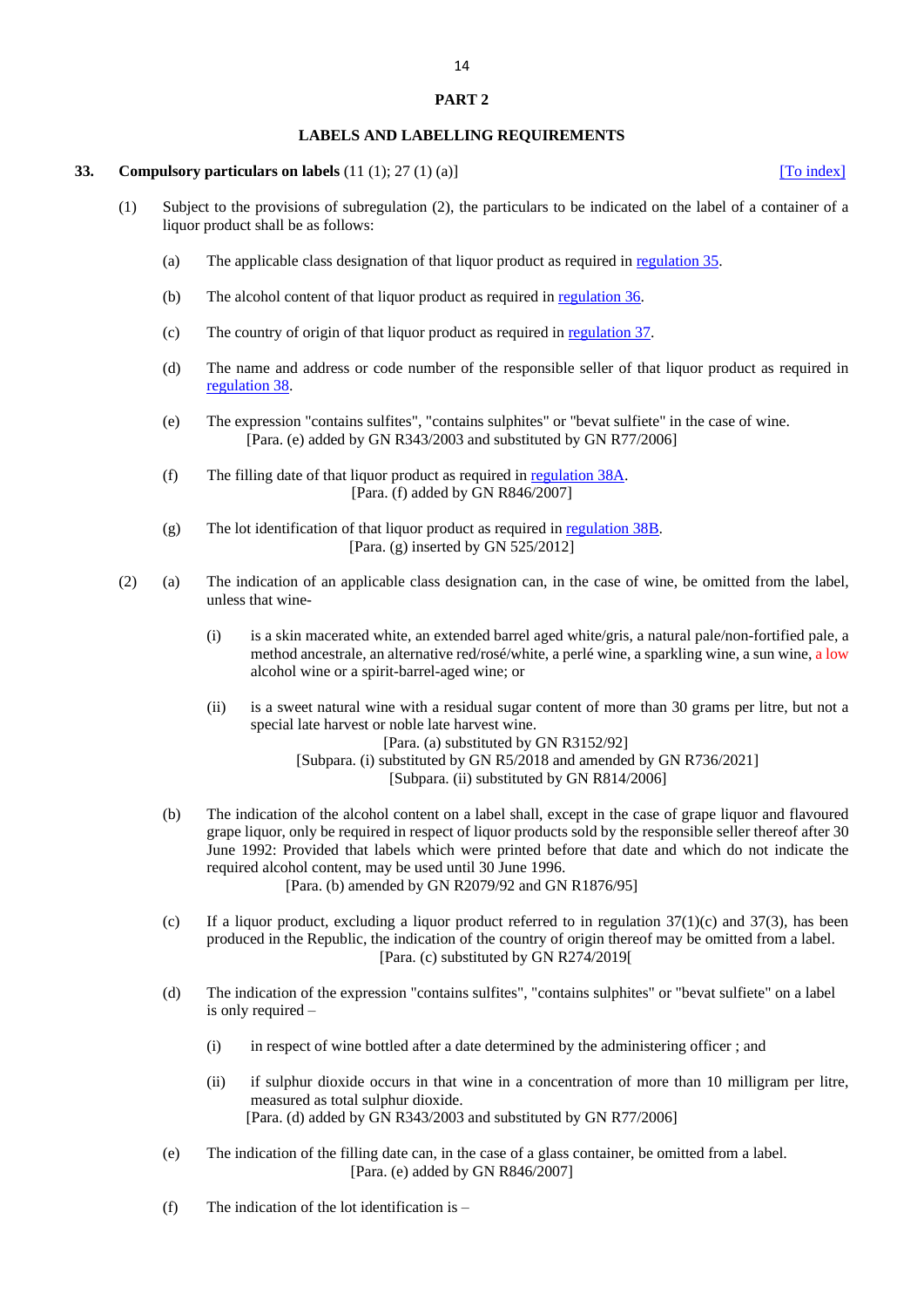- (i) only required in respect of a liquor product filled after 30 June 2012; and
- (ii) not required for a wine with a certification seal. [Para. (f) inserted by GN R525/2012]

#### <span id="page-14-0"></span>**34. Manner in which particulars must be indicated** [11 (1); 27 (1) (a)] [\[To index\]](#page-1-1)

- (1) Subject to the provisions of subregulation (3), the particulars referred to in regulation  $33(1)$  shall be
	- (a) indicated in the same field of vision on one or more labels which are permanently attached to the container concerned: Provided that the expression referred to in regulation  $33(1)(e)$ , the lot identification referred to in <u>regulation 33(1)(g)</u> and the filling date referred to in <u>regulation 33(1)(f)</u> need not be indicated in the same field of vision as the other particulars referred to in regulation  $33(1)$ ;

[Para. (a) substituted by GN R555/2009, amended by GN R525 of 2012 and substituted by GN R401/2014]

- (b) clearly distinguishable from one another and from any other particulars, illustrations or representations on the label concerned; and
- <span id="page-14-3"></span><span id="page-14-2"></span>(c) indicated in letters and figures –
	- (i) which are the same colour, type and size in each particular instance;
	- (ii) which appear on a uniform and clearly contrasted background;
	- (iii) which are clearly legible;
	- (iv) which are permanently printed; and
	- (v) of which the minimum vertical height, depending on the capacity of the container concerned, is listed in column 2, 3, or 4 o[f Table 9](#page-64-0) for that particular detail. [Subpara. (v) substituted by GN R343/2003]
- <span id="page-14-4"></span>(2) Notwithstanding the provisions of subregulation 1(c)(i), the words "sparkling wine", which is part of a class designation, may be indicated in another letter type, size and colour than the rest of that class designation.
- (3) (a) A label printed before 1 January 1996 and which complies with the requirements of these regulations as applied before 1 October 1995, is regarded as complying with the provisions of this regulation.
	- (b) The provisions of paragraph  $(c)(i)$ ,  $(ii)$  and  $(v)$  of subregulation (1) do not apply to the lot identification referred to in <u>regulation  $33(1)(g)$ </u>.

[Para. (b) substituted by GN R410/2014]

[Reg. 34 amended by GN R838/91 and GN R3152/92 and substituted GN R1876/95 and GN R525/2012]

# <span id="page-14-1"></span>**35. Indication of class designation** [1, 11 (1), (5), 27 (1), (1) (a)] **[\[To index\]](#page-1-1)**

- 
- (1) Subject to the provisions of subregulation (2), the class designation of a liquor product as indicated on a label shall -
	- (a) in the case of wine of a class specified in column 1 of [Table 2,](#page-39-0) be the applicable designation specified in that column: Provided that -
		- (i) in the case of wine of the class methode ancestrale of which the pressure in the bottle in which it is to be sold is equal to or less than 300 kPa, the class designation "perlé wine" shall be indicated in conjunction with "method ancestrale", wherever it appears on a label; and
		- (ii) in the case of wine of the class method ancestrale of which the pressure in the bottle in which it is to be sold is more than 300 kPa, the class designation "sparkling wine" shall be indicated in conjunction with "method ancestrale", wherever it appears on a label; [Para. (a) substituted by GN R5/2018]
		- (iii) in the case of a spirit-barrel-aged wine, the word "spirit" in the class designation shall be replaced by the name of the spirit concerned.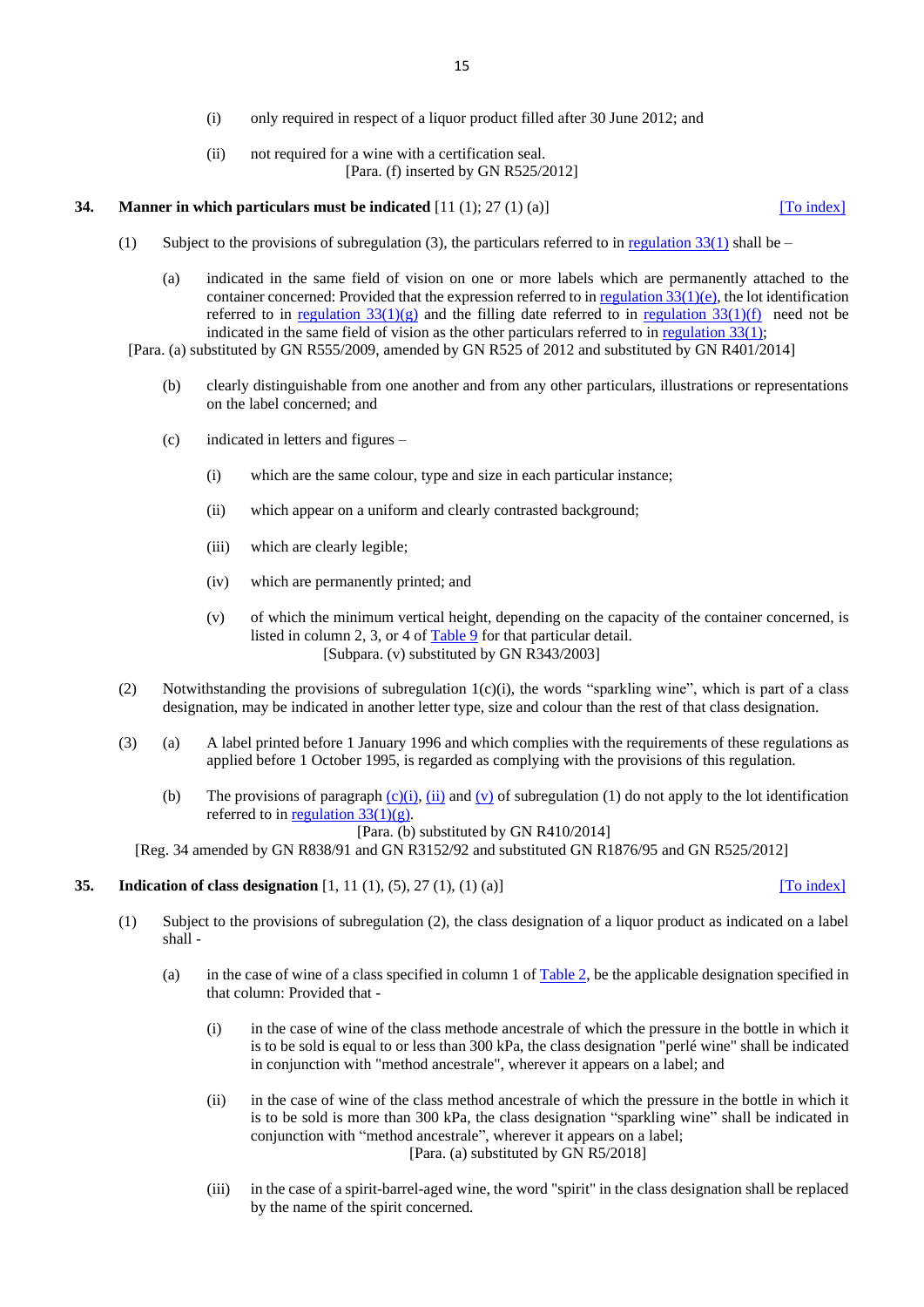#### [Subpara. (iii) inserted by GN R736/2021]

- (b) in the case of an alcoholic fruit beverage of a class specified in column 1 of [Table 3,](#page-46-0) be the applicable designation specified in that column;
- (c) in the case of a spirit of a class specified in the table in regulation  $9(1)$ , be the applicable designation specified in that table: Provided that the designation "husk brandy" can be used in the place of the designation "husk spirit" in the case of a husk spirit bottled and labelled before 31 December 2006; [Proviso to para. (c) added by GN R77/2006]
- (d) in the case of a grape-based liquor of a class specified in column 1 of [Table 4,](#page-46-1) be the applicable designation specified in that column;
- (e) in the case of a spirit-based liquor of a class specified in column 1 of [Table 5,](#page-47-0) be the applicable designation specified in that column;
- (f) in the case of a specially authorized liquor, be the designation specified in a notice published under section 10 of the Act in respect thereof; and
- (g) in the case of another liquor product in respect of which an import certificate has been issued, be the designation specified in the import certificate concerned.
- (2) (a) The word "wine" or "wyn", that forms part of the class designation of wine of a class specified in items [1 to](#page-39-1) 7, 8, [18 and 19](#page-42-0) of [Table 2,](#page-39-0) may be omitted when the class designation concerned is indicated on a label.

[Para. (a) substituted by GN R5/2018]

- (aA) (i) If the residual sugar content of a sparkling wine justifies the use of more than one of the class designations specified in <u>items 10a, [10b,](#page-40-2) [10c,](#page-40-3) [11,](#page-41-0) [12](#page-41-1)</u> and  $\frac{13}{13}$  of Table 2, only one such class designation may be used on the labels of that sparkling wine.
	- (ii) Without prejudice to the residual sugar content requirements of the classes of sparkling wine specified in [items 10a,](#page-40-1) [10b,](#page-40-2) [10c,](#page-40-3) [11, 12,](#page-41-0) [13](#page-41-2) and [14](#page-41-3) of Table 2, the residual sugar content may not differ by more than 3 grams per litre from what appears on a label of such a class of sparkling wine.

[Para. (aA) inserted by GN R555/2009 and substituted by GN R525/2012]

- (b) The class designation of an unspecified alcoholic fruit beverage shall be indicated on a label by
	- (i) omitting the word "unspecified" or "ongespesifiseerde"; or
	- (ii) omitting the word "unspecified" or "ongespesifiseerde" and substituting the word "fruit" or "vrugte", with the name of the kind of fruit that imparts the characteristic flavour to that alcoholic fruit beverage.
- (bA) The class designation "grape spirit" can be substituted by the expression "pot still grape spirit" if the grape spirit concerned was distilled in a pot still; [Para. (bA) inserted by GN R343/2003]
- (c) If brandy is flavoured in order to impart to it a pronounced specific flavour, the designation of the flavouring concerned shall be indicated on a label immediately preceding and as part of the class designation concerned.
- (cA) If vodka is flavoured, the designation of the flavouring concerned shall, wherever the word "vodka" is to be used, be indicated on a label immediately preceding the words "flavoured vodka". [Para. (cA) inserted by GN R736/2021]
- (d) The word "vintage" that forms part of the class designation of vintage brandy, may be omitted from a label, provided it is substituted by an indication, expressed as a number of years, reflecting the period of maturation of the youngest portion of that vintage brandy.
- (e) The class designation of an unspecified spirit shall be indicated on a label by-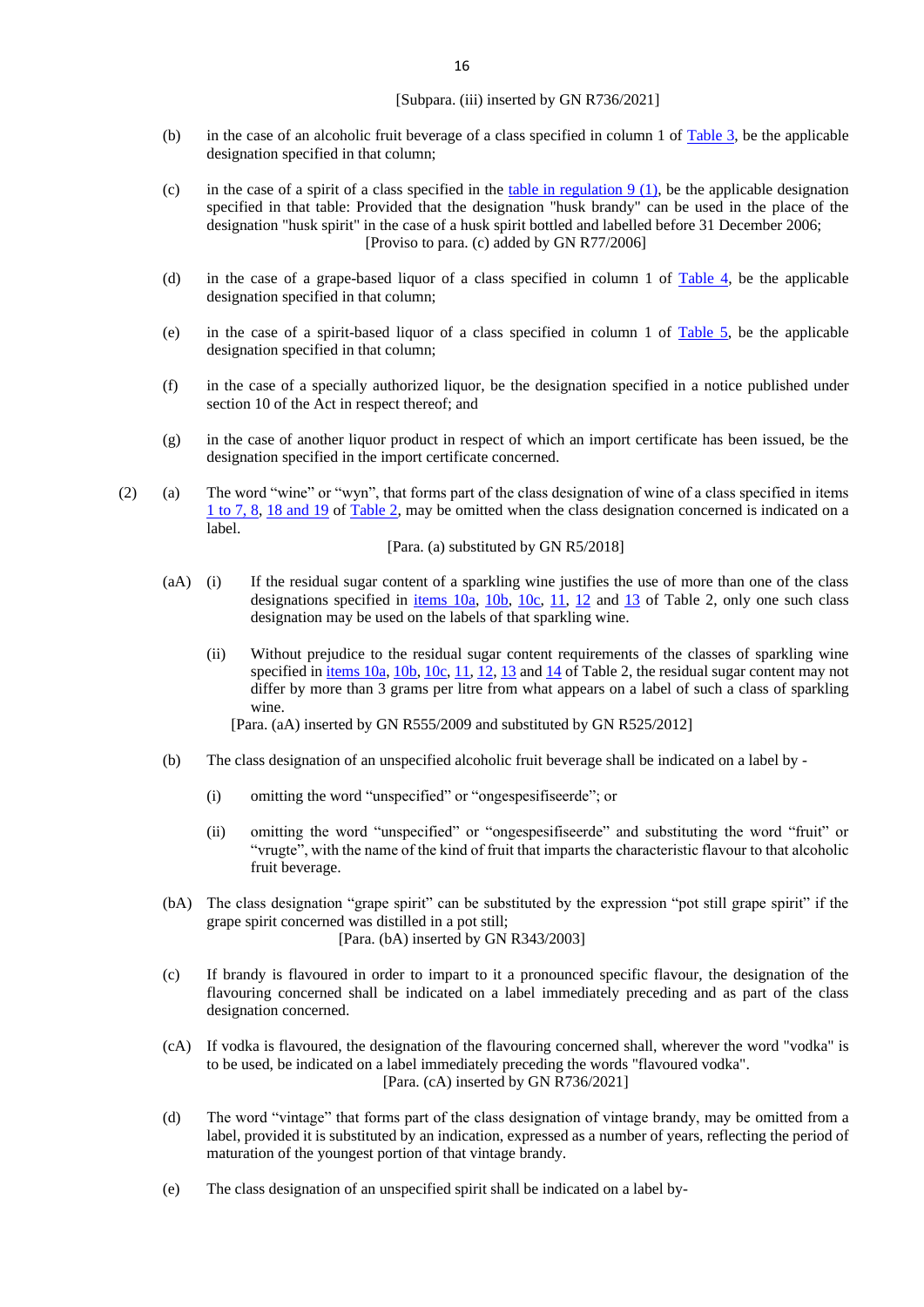- (i) the substitution for the word "unspecified" or "ongespesifiseerde" of the name or designation of the fermented vegetable article from which it was distilled; or
- (ii) the substitution for the expression "unspecified spirit" or "ongespesifiseerde spiritus" of the expression "Spirit obtained from", "Spiritus verkry van", "Spirit derived from", "Spiritus afkomstig van" , Spirit distilled from" or "Spiritus gedistilleer van", followed by the name or designation of the fermented vegetable article from which it was distilled.
- (f) The class designation of a mixed spirit shall be indicated on a label by the substitution for the expression "mixed spirit" or "gemengde spiritus" of the expression "A mixture of" or " 'n Mengsel van", followed by the class designations, in descending order according to volume of absolute alcohol, of the components of that mixed spirit.
- <span id="page-16-2"></span>(g) A class designation specified in column 1 of  $Table 10$  may be substituted on a label by any one of the words or expressions specified in column 2 of the said Table opposite thereto.
- (h) Except if provided otherwise in a prohibition or reservation under section 11(4) of the Act
	- (i) a class designation referred to in paragraph (a) (excluding perlé wine and the expression "sparkling wine" or "vonkelwyn " that forms part of a class designation), (b), (c), (d) or (e) of subregulation (1) may be substituted by any word or expression in English or Afrikaans, provided such word or expression indicates or purports to indicate that the liquor product concerned is of the class of that class designation; and
		- [Subpara. (i) substituted by GN R2350/93]
	- (ii) the class designation for a class of wine (excluding perlé wine and the expression "sparkling wine" or "vonkelwyn" that forms part of a class designation) may be substituted on a label by any word or expression in a language other than English or Afrikaans, provided such word or expression indicates or purports to indicate that the wine concerned is of the class of that class designation.

[Subpara. (ii) substituted by GN R2350/93]

### <span id="page-16-0"></span>**36. Indication of alcohol content**  $[11 (1); 27 (1) (a)]$  [\[To index\]](#page-1-1)

(1) The alcohol content of a liquor product as indicated on a label, must, subject to the provisions of subregulation (2), consist of a figure which represents the actual percentage of alcohol per volume of that liquor product, in conjunction with a percentage symbol and one or more of the expressions "alcohol", "alcohol", "volume" or an abbreviation thereof.

[Subreg. (1) amended by GN R838/91 and substituted by GN R3152/92]

- (2) A figure referred to in subregulation (1), shall
	- (a) in the case of wine, not differ by more than 1,0 in numerical value from the actual alcohol content of the wine concerned;
	- (b) otherwise not differ by more than 0,5 in numerical value from the actual alcohol content of the liquor product concerned; and
	- (c) not be higher or lower than the applicable maximum or minimum alcohol content specified in these regulations for the liquor product concerned.

# [Subreg. (2) amended by GN R3152/92]

# <span id="page-16-1"></span>**37. Indication of country of origin**  $[11 (1); 27 (1) (a)]$  [\[To index\]](#page-1-1)

- (1) The country of origin of a liquor product as indicated on a label shall
	- (a) in the case of a liquor product produced and bottled in a particular country in the containers in which it is to be sold in the Republic, consist of the generally accepted name of that country, preceded by the expression "Produced and bottled in" or "Geproduseer en gebottel in";
	- (b) in the case of a liquor product produced in a particular country and bottled in another country, including the Republic, in the containers in which it is to be sold in the Republic, consist of the generally accepted name of the country of production thereof, preceded by the expression "Produced in" or "Geproduseer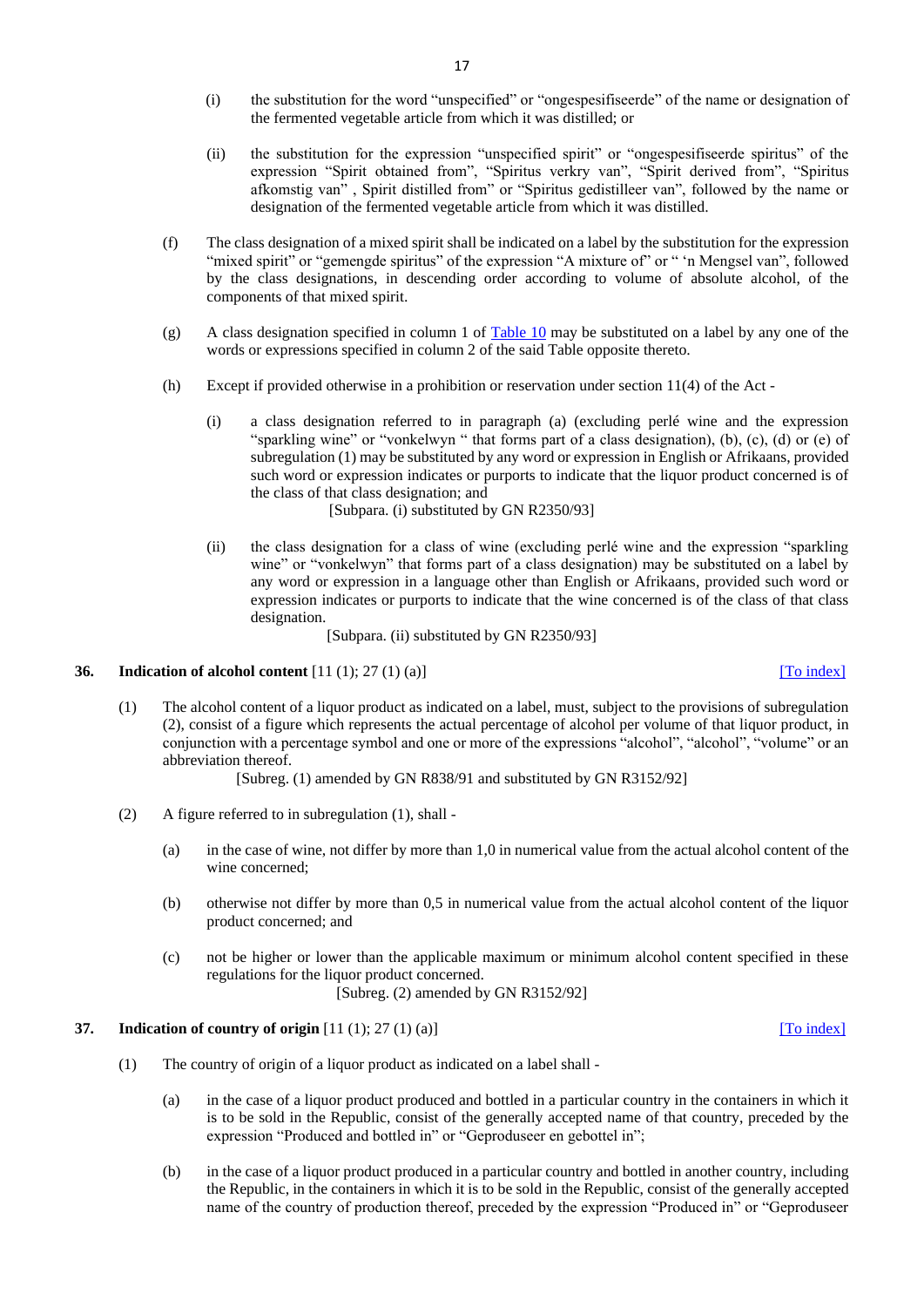in", and followed by the expression "and bottled in" or "en gebottel in" and the generally accepted name of the country in which it was bottled; and

- (c) in the case of a liquor product consisting of a mixture of liquor products produced in and imported into the Republic, and that has been bottled in the Republic, consist of the expression "Produced in" or "Geproduseer in", followed by the generally accepted names of the countries in which the components of that mixture have been produced, separated by the word "and" or "en" and indicated in descending order of volume in the mixture, and followed by the expression "and bottled in the Republic of South Africa" or "en gebottel in die Republiek van Suid-Afrika".
- (2) An expression specified in subregulation (1) may be substituted by another expression in English or Afrikaans and with a similar meaning as such expression.
- (3) If must or concentrated must from a country or countries other than the Republic is the primary ingredient of wine produced in the Republic or is added to must or wine before or during fermentation in the Republic –
	- (a) that fact and the name or names of that other country or countries shall be indicated on the label *mutatis mutandis* according to the provisions of regulation 34; and
	- (b) such wine may not claim to be a product solely of the Republic. [Subreg. (3) inserted by GN R274/2019]

#### <span id="page-17-0"></span>**38. Indication of name and address or code number of responsible seller** [11 (1); 27 (1) (a)] [\[To index\]](#page-1-1)

- (1) (a) The name and address of the responsible seller of a liquor product as indicated on a label shall, subject to the provisions of subregulation (2)-
	- (i) except where the board or the administering officer (as the case may be), determines differently, be identical to that indicated on the licence or authority in terms whereof that responsible seller is authorised under the Liquor Act, 1989 (Act No. 27 of 1989), to sell liquor as defined, in the said Act; or

[Subpara. (i) substituted by GN R3152/92]

- (ii) be the name and full physical business address, as approved by the board or administering officer (as the case may be), of that responsible seller.
	- [Subpara. (ii) substituted by GN R3152/92 and GN R2350/93] [Para. (a) substituted by GN R838/91]
		-
- (b) A code number as indicated on a label shall
	- (i) be the code number registered or deemed to be registered in terms of [regulation 40](#page-21-0) in respect of the responsible seller concerned; and
	- (ii) ……….

[Subpara. (ii) deleted by GN R1876/95]

(2) If the responsible seller of a liquor product is a judicial person, the name of that judicial person as indicated on a label in terms of subregulation (1)(a) shall, subject to the provisions of regulation 39(4) and (5), be the full name thereof as registered under the applicable law.

[Subreg. (2) amended by GN R2350/93]

- <span id="page-17-1"></span>(3) If a place name or a name referred to in section  $11(3)(a)(i)$  or (ii) of the Act forms part of a name and address referred to in subregulation  $(1)(a)$ , such place name or name shall -
	- (a) be indicated on a label in such a manner that it is obviously part of the name and address concerned; and
	- (b) be indicated in letters of the same colour, type and size and against the same background as the rest of the name and address concerned.

[Subreg. (3) substituted by GN R401/2014]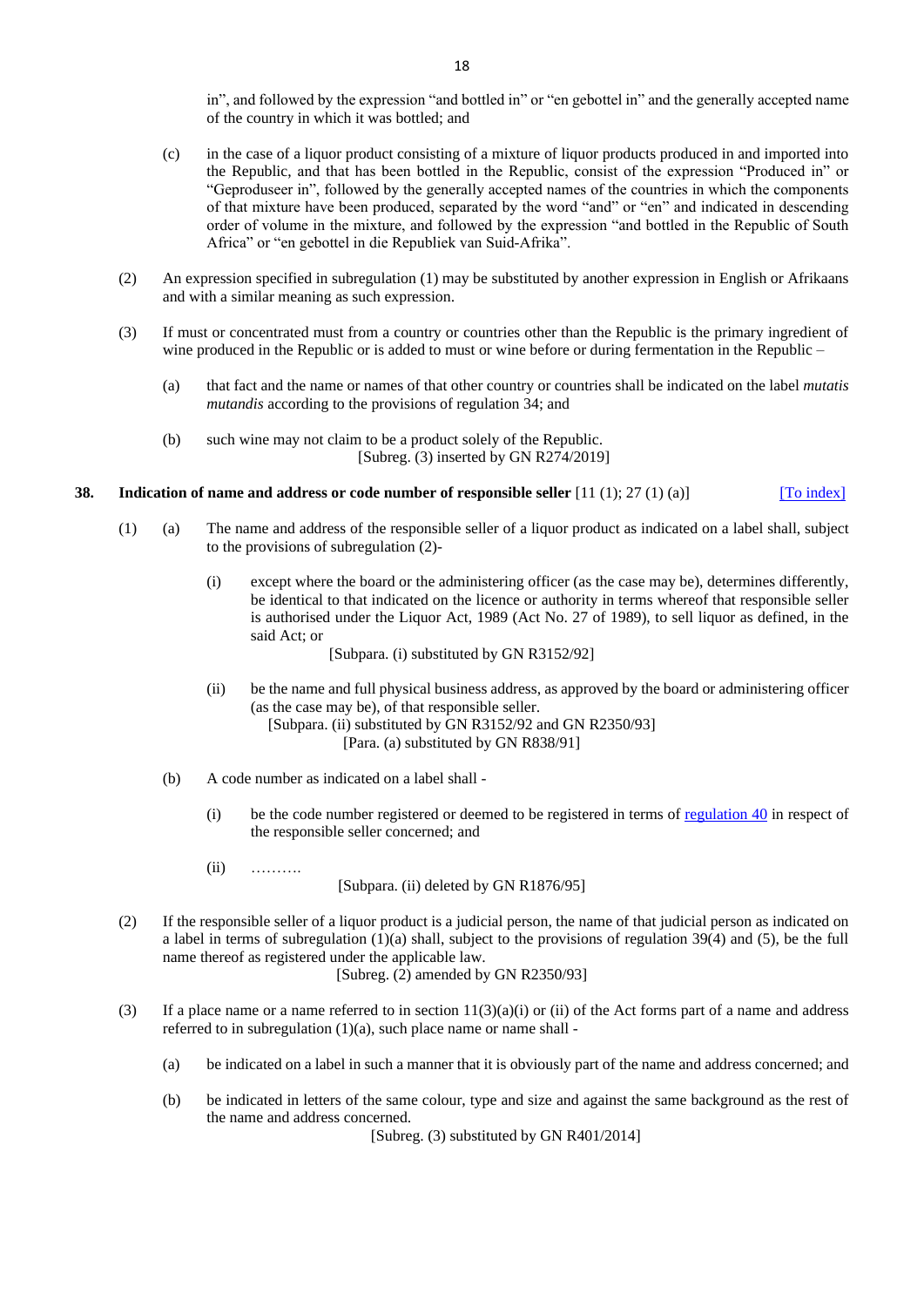#### **38A.** Indication of filling date  $[11(1); 27(1)(a)]$  [\[To index\]](#page-1-1)

The filling date of a liquor product as indicated on a label shall consist of the expression "Filled on" or "Gevul op", followed by the date, in the format dd/mm/yyyy, on which the container concerned was filled. [Reg. 38A inserted by GN R846/2007]

#### <span id="page-18-0"></span>**38B. Indication of lot identification** [11(1); 27(1)(a)]

- (1) For the purposes of this regulation "lot" means a batch of sales units of a liquor product produced, manufactured or packaged under practically the same conditions.
- (2) The lot identification shall consist of any indication or mark identifying the lot to which a liquor product belongs, preceded by the letter "L": Provided that the administering officer may, in the case of wine imported in labelled containers in which it is to be sold in the Republic, allow a lot identification without such preceding "L".
	- [Reg. 38B inserted by GN R525/2012] [Subreg. (2) substituted by GN R5/2018]

#### **39. Prohibited practices and exemptions in connection with certain indications** [11 (5) (b); 27 (1) (a) (i)] [\[To index\]](#page-1-1)

- (1) No person shall
	- (a) in connection with the sale of a liquor product other than wine use the words "sparkling" or "vonkel" or a word or expression with the same meaning, unless the pressure in the container of such liquor product is at least 75 kPa;
	- (b) in connection with the sale of flavoured grape liquor or grape liquor use a word, expression or reference -
		- (i) that, either in general or in a particular case, is used in connection with or to describe wine or spirits, in such a manner that it could create the impression that the product concerned is wine or a spirit; and
		- (ii) of which the use in connection with the sale of wine is regulated by section  $11(3)(a)$  of the Act; and
	- (c) in connection with the sale of wine other than noble late harvest wine, use the word "noble" or "edel" or any deformation or translation thereof, in a manner that could create the impression that the wine concerned is noble late harvest wine.
	- (d) in connection with the sale of wine indicate that such wine is free of sulphites, unless
		- (i) that wine does not contain any discernible sulphites; or
		- (ii) if that wine contains sulphites in a concentration of less than 10 milligram per litre (measured by aspiration with titration as total sulphur dioxide), such indication of being sulphites free is used in direct conjunction with wording to the effect that the wine contains less than 10 milligram per litre of sulphites.
	- (e) in connection with the sale of wine indicate that such wine has no added sulphites or is low or lower in sulphites, unless that wine contains sulphites in a concentration of less than 10 milligram per litre, measured by aspiration with titration as total sulphur dioxide.
	- (f) in connection with the sale of wine indicate that such wine is free of gluten unless such indication is in the form of "naturally gluten free".
	- (g) in connection with the sale of wine indicate that such wine is lower in alcohol, light, lite or the like, unless that wine has an actual alcohol content of no more than 10 per cent.
	- (h) in connection with the sale of wine indicate that such wine is low in kilojoules, lower in kilojoules or the like, unless that wine has a total (potential plus actual) alcohol content of no more than 10 per cent. (Paragraphs (d), (e), (f), (g) and (h) inserted by GN R736/2021]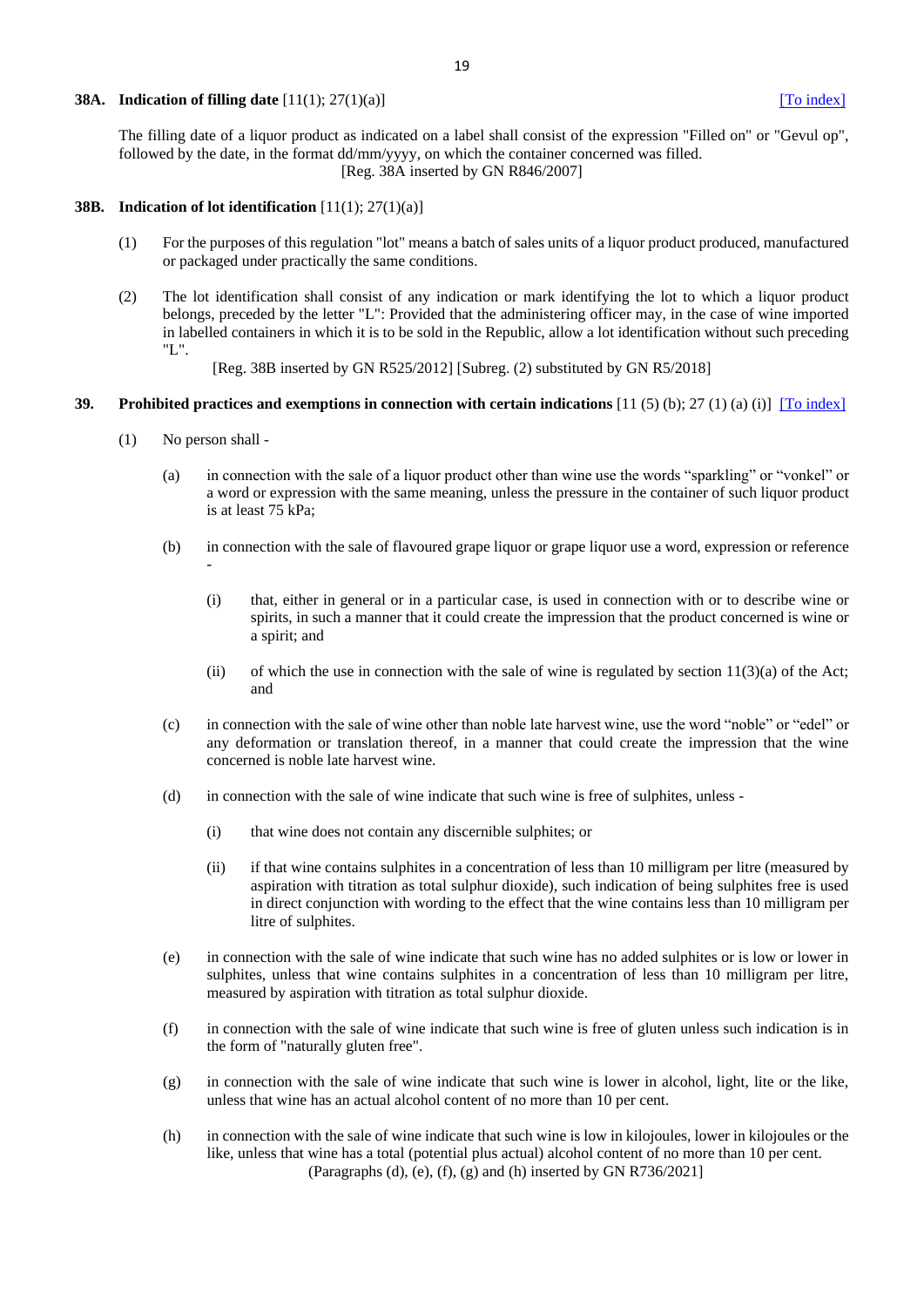- (2) The provisions of section  $11(2)(a)$  and (d) of the Act shall not apply to the use of the word "wine" or "wyn" or of a class designation or a portion of a class designation other than the applicable class designation, in connection with a particular liquor product, provided-
	- (a) that in those cases where the indication of a class designation is required in terms of regulation  $33$ , such class designation is indicated separately and individually on the label of a container of such a liquor product; and
	- (b) that the word "wine" or "wyn" of such other class designation or portion thereof
		- (i) is used solely for the purpose of the further description of the liquor product concerned; and
		- (ii) is not used in any manner that conveys or creates or is likely to convey or create a false or misleading impression with regard to the liquor product concerned. [Subreg. (2) amended by GN R838/91 and substituted by GN R3152/92]
- (3) The provisions of section 11(3)(a)(iii) of the Act shall not be applicable on the usage of the expression "Vin Fumé" in connection with the sale of cultivar wine in respect of which an authority has been granted in terms of a scheme for the use of the designation of the vine cultivar *Sauvignon blanc* (*Blanc fumé*). [Subreg. (3) substituted by GN R2350/93]
- (4) If the name of a co-operative society as defined in section 1 of the Wine and Spirit Control Act, 1970 (Act No. 47 of 1970), is indicated on the label of the container of a liquor product, it shall-
	- (a) be the full or shortened name thereof, as registered in terms of the Co-operatives Act, 1981 (Act No. 91 of 1981), or deemed to be thus registered; and
	- (b) be thus indicated in letters of the same colour, type and size. [Subreg. (4) added by GN R2350/93]
- (5) If the expressions "kooperatief", "kooperatiewe ", "kooperasie ", "co-operative", "wynmakery", "wijnmakery", "winery", "wynkelder", "wine cellar", "maatskappy", "company", "wynboere", "wine farmers", "boere", "farmers", "landbou", "agriculture", "beperk" or "limited" form part of a name referred to in subregulation (4) that expression may be substituted by the expressions "koop", "ko-op", "coop", "wynkelder", "wine cellar", "wynmakery", "wijnmakery ", "winery", "kelder", or "cellar" or other expression or expressions approved by the board, that-
	- (a) is indicated immediately below or next to the rest of the name or shortened name of such co-operative society; and
	- (b) is indicated in letters of the same colour, type and size as the rest of the name or shortened name of such co-operative society.

Provided that any of the said expressions need not be indicated on the label of a container of a liquor product if the rest of the name of a co-operative society does not contain a name referred to in section  $11(3)(a)(i)$  or (ii) of the Act.

> [Proviso inserted by GN R343/2003] [Subreg. (5) added by GN R2350/93 and amended by GN R5/2018]]

- (6) A co-operative society that indicates its name on the container of a liquor product in the manner referred to in subregulations 4 and 5, may continue to use that name in the same manner in the event of the co-operative society being incorporated as a company in terms of section 161A of the Co-operatives Act, 1981 (Act No. 91) of 1981), subject to the following:
	- (a) Such indication shall not contain any reference to a co-operative;
	- (b) Such name may be so indicated only if a cellar with that name still exists and if the wine concerned has undergone a production process in that cellar; and
	- (c) All relevant provisions of the Act with regard to such indication have been complied with. [Subreg. (6) added by GN R70/99]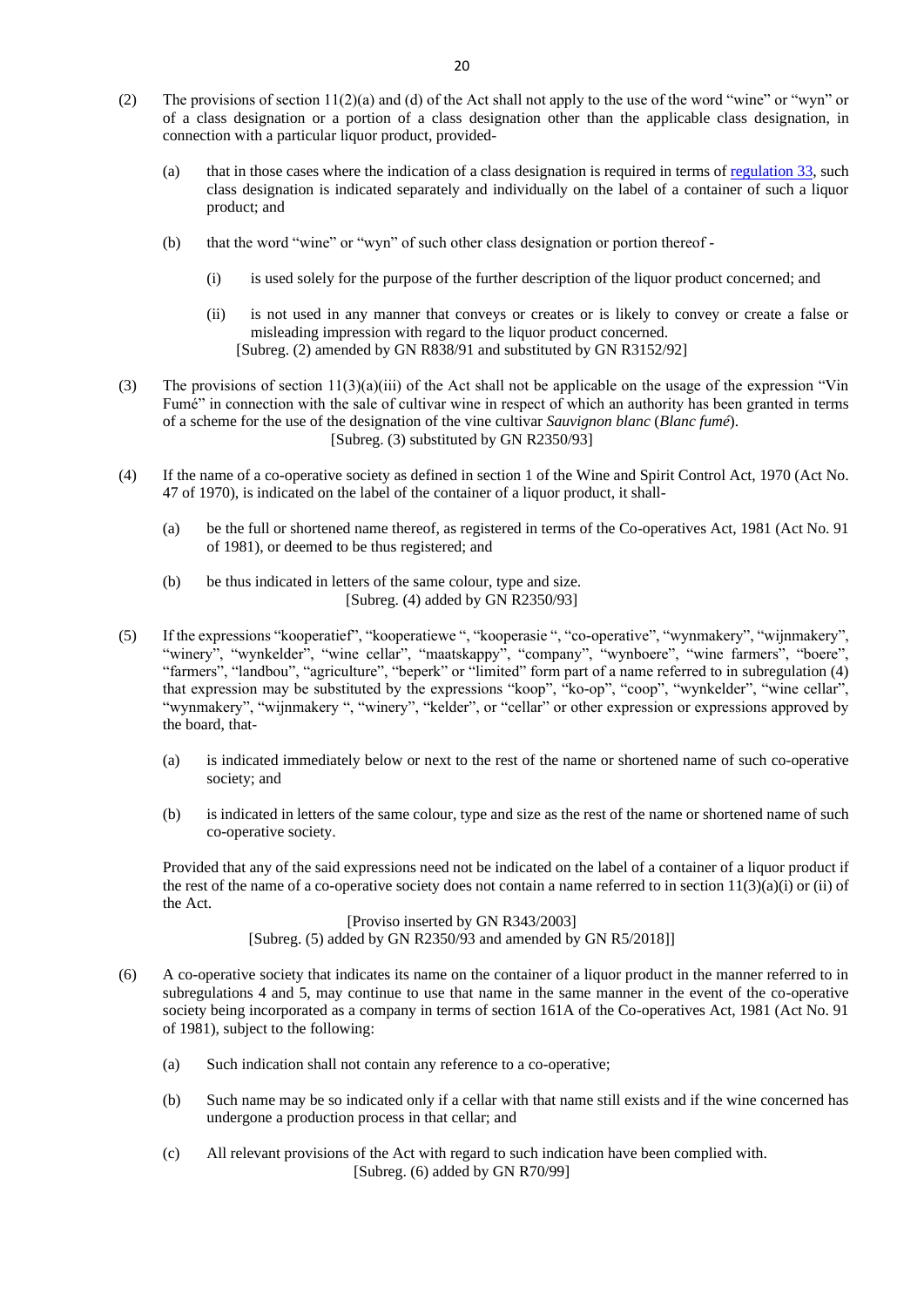(7) In the event of two or more co-operative societies that amalgamate whereafter the amalgamated co-operative society is incorporated as a company in terms of section 161A of the Co-operatives Act, 1981 (Act No. 91 of 1981), the company may continue to use the names of the co-operative societies concerned in the manner referred to in subregulation 6.

[Subreg. (7) added by GN R70/99]

#### <span id="page-20-0"></span>**39A. Exemption from prohibition**  $[11 (5) (b); 27 (1) (a)]$  [\[To index\]](#page-1-1)

- (1) Subject to the provisions of subsection (2), the provisions of section  $11(3)(a)(v)$  of the Act shall not be construed as restricting the use, in connection with the sale of wine, of the word "vineyard" or "wingerd" -
	- (a) which forms part of
		- (i) a trade mark as defined or recognised in the Trade Marks Act, 1993 (Act No. 194 of 1993);
		- (ii) the name of a company as defined in the Companies Act, 1973 (Act No. 61 of 1973);
		- (iii) the name of a co-operative society as defined in the Co-operatives Act, 1981 (Act No. 91 of 1981); or
		- (iv) the name of a corporation as defined in the Close Corporation Act, 1984 (Act No. 69 of 1984);
	- (b) in general descriptive terms; or
	- (c) which forms part of the name of a juristic person, which includes the name of an area referred to in section  $11(3)(a)(i)$  of the Act: Provided that -
		- (i) the name of that juristic person is indicated in full as registered in terms of the applicable law;
		- (ii) the name of that juristic person is thus indicated in letters of the same colour, type and size; and
		- (iii) the wine concerned is certified for use and is sold under the name of that area.
- (2) The exemption from the prohibition to use the word "vineyard" or "wingerd" in connection with the sale of wine as referred to in subregulation (1), shall be subject to such use which in the opinion of the administering officer or the board, as the case may be, does not -
	- (a) constitute a contravention of section 12 of the Act;
	- (b) except if allowed in terms of a scheme, convey or create or is likely to convey or create an impression that the wine concerned or the grapes from which it was produced, originates from a specific vineyard or specific vineyards; or
	- (c) qualify the certification of the wine concerned or is contrary to such certification.
- (3) Subject to the provisions of subsection (4), the provisions of section 11(2)(d) of the Act or a prohibition or reservation under section 11(4) of the Act shall not be construed as restricting the use, in connection with the sale of wine, of the word "Cape", "Kaap" or "Kaapse" -
	- (a) which forms part of
		- (i) a trade mark as defined or recognised in the Trade Marks Act, 1993 (Act No. 194 of 1993);
		- (ii) the name of a company as defined in the Companies Act, 1973 (Act No. 61 of 1973);
		- (iii) the name of a co-operative society as defined in the Co-operatives Act, 1981 (Act No. 91 of 1981); or
		- (iv) the name of a corporation as defined in the Close Corporation Act, 1984 (Act No. 69 of 1984); or
	- (b) in general descriptive terms.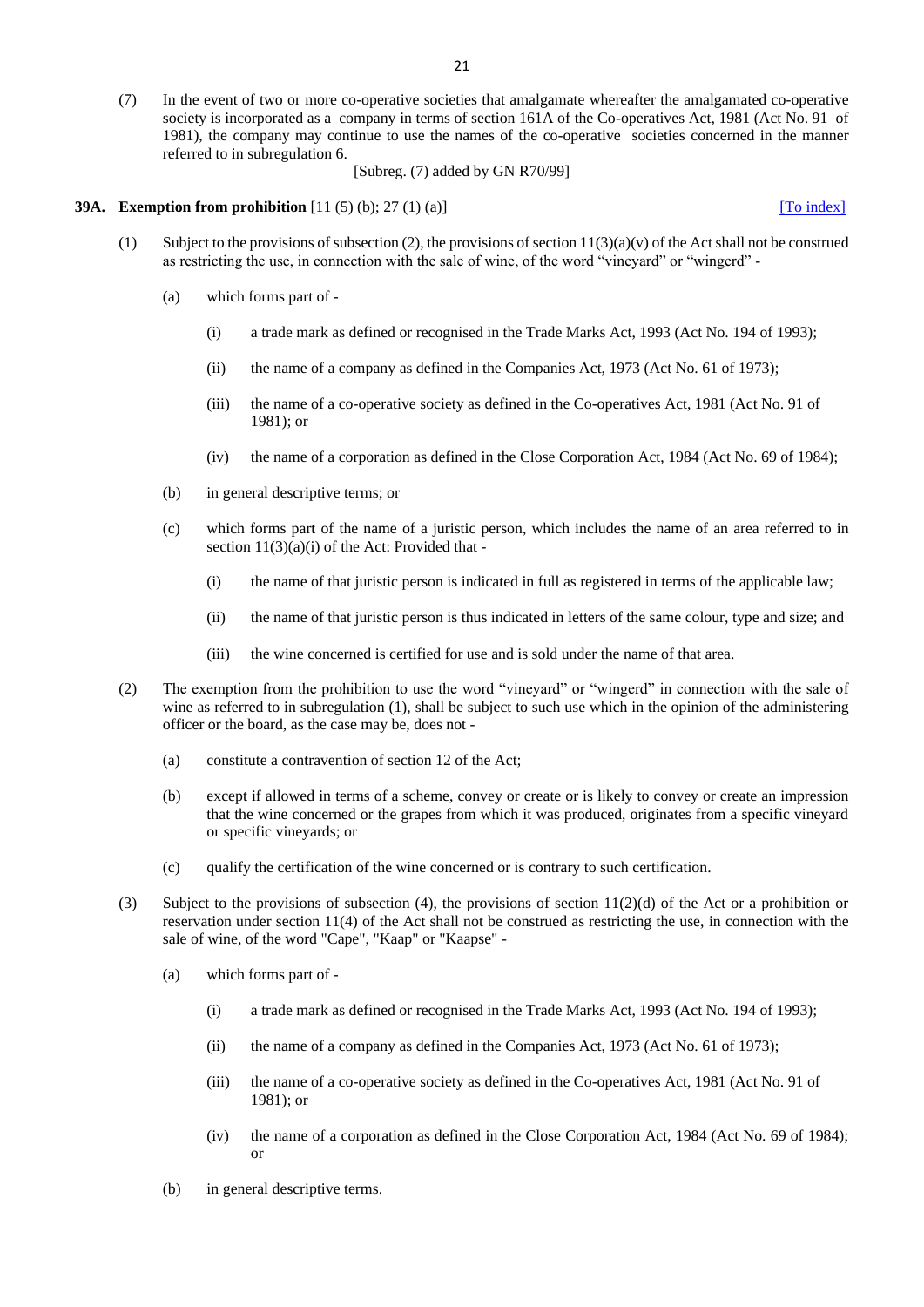- (4) The exemption from the restriction on the use of the word "Cape", "Kaap" or "Kaapse" in connection with the sale of wine as referred to in subregulation (3), shall be subject to such use which in the opinion of the administering officer or the board, as the case may be, does not -
	- (a) constitute a contravention of section 12 of the Act;
	- (b) convey or create or is likely to convey or create an impression that the wine concerned is of a class specified in <u>items 21</u> to [26](#page-43-0) of Table 2; or
	- (c) qualify the certification of the wine concerned or is contrary to such certification.
- (5) The provisions of section 11(2)(e) of the Act shall not be construed as restricting the indication, in connection with the sale of a spirit or a spirit-based liquor, of the alcohol content in degrees proof: Provided that the alcohol content indicated in degrees proof –
	- (a) shall be in addition to the alcohol content required in terms of regulation  $33(1)(b)$ ;
	- (b) shall always appear with the alcohol content as required to be indicated in terms of regulation  $33(1)(b)$ ;
	- (c) shall be set off by parentheses or dots or otherwise be distinguished from the alcohol content as required to be indicated in terms of regulation  $33(1)(b)$ ; and
	- (d) may not be more prominent than the alcohol content as required to be indicated in terms of [regulation](#page-13-0)   $33(1)(b)$ .

[Subreg. (5) added by GN R555/2009]

[Reg. 39A inserted by GN R2841/91, amended by GN R833/98 and GN R343/2003 and substituted by GN R814/2006]

#### <span id="page-21-0"></span>**40. Registration of code numbers**  $[27 (1), (1) (g)]$  [\[To index\]](#page-1-1)

- (1) The administering officer may register a code number in respect of the responsible seller of a liquor product with a view to the use thereof as contemplated in regulation  $33(1)(d)$ .
- (2) An application for the registration of a code number shall be made on a form obtainable from the administering officer for this purpose.
- (3) Such form shall
	- (a) be completed by the responsible seller concerned or a person duly authorized to apply on his behalf;
	- (b) be accompanied by
		- (i) a certified copy of the licence or authority referred to in regulation  $38(1)(a)$ , in respect of the responsible seller concerned; and
		- (ii) the prescribed fees; and [Subpara. (ii) substituted by GN R678/2001]
	- (c) be lodged with the administering officer.
- (4) (a) Subject to the provisions of paragraph (b), a number allocated in terms of section  $23(1)(a)(ii)$  or  $27(1)$ (b)(ii) of the Wine, Other Fermented Beverages and Spirits Act, l957 (Act No. 25 of 1957), shall be deemed to be a code number registered in terms of this regulation.
	- (b) The validity of a code number referred to in paragraph (a) shall expire on a date 90 days after the commencement of this regulation unless the responsible seller concerned has on or before such date of expiry lodged an application for the continuation of the validity thereof in the, manner set out in subregulations (2) and (3).
- (5) (a) Each responsible seller in respect of whom a code number is registered or deemed to be registered in terms of this regulation shall annually on or before 31 October pay to the administering officer the prescribed fees in respect of the maintenance of that registration. [Para. (a) amended by GN R678/2001]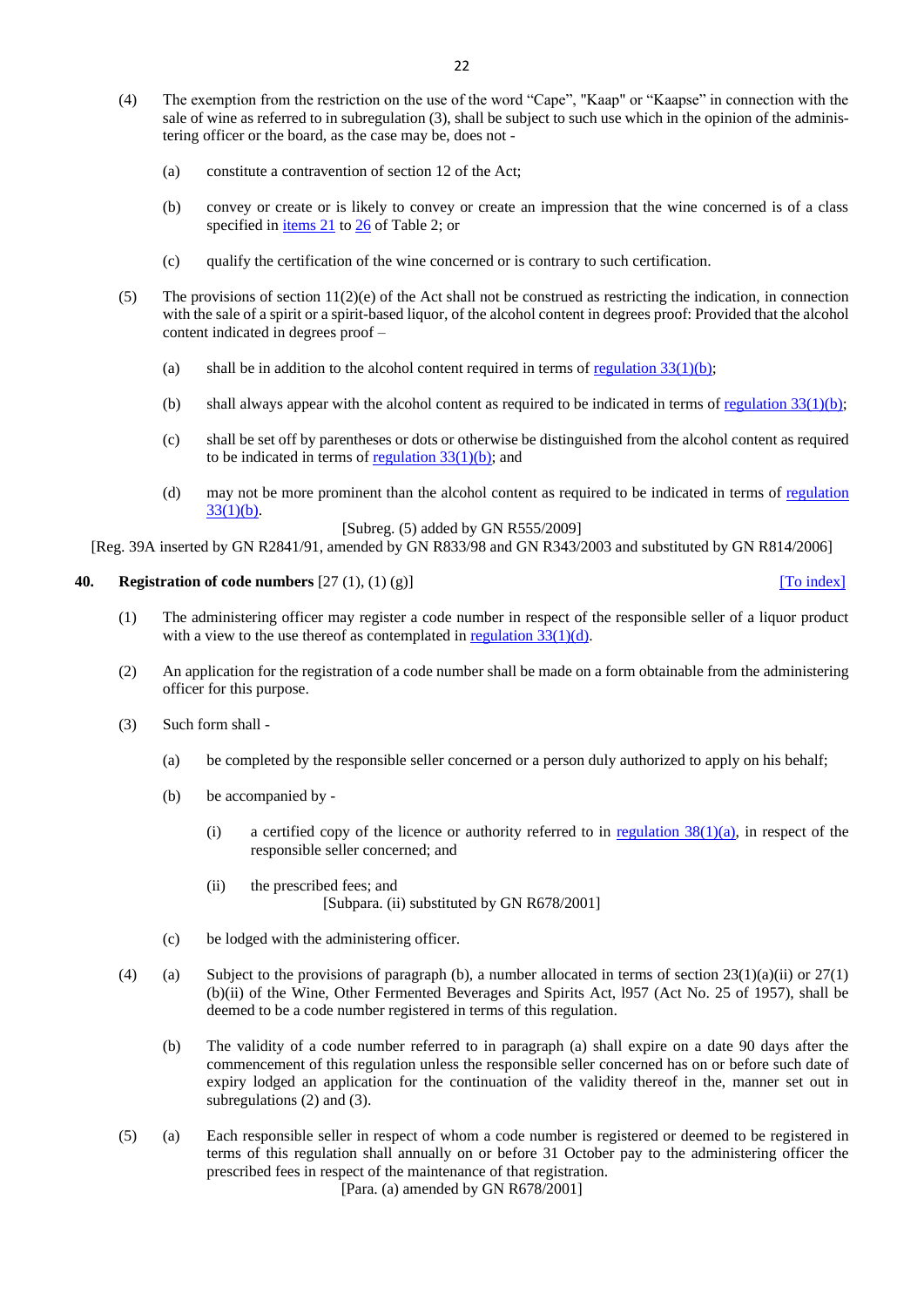- (b) Such payment shall be accompanied by a written notice in which the name and address of the responsible seller concerned and the code number registered or deemed to be registered in respect of him are indicated.
- (6) (a) The registration of a code number shall lapse if
	- (i) the fee payable in terms of subregulation (5) has not been paid as required in that subregulation; or
	- (ii) the licence or authority in terms whereof the responsible seller concerned is authorized under the Liquor Act, 1989 (Act No. 27 of 1989), to sell liquor as defined in the said Act, has lapsed or has been withdrawn.
	- (b) A code number the registration of which has lapsed as contemplated in paragraph (a) shall not within 10 years after the date of lapsing thereof be registered in respect of another responsible seller unless the administering officer is satisfied that such responsible seller is the successor in title of the responsible seller in respect of whom that code number was previously registered.
- (7) The administering officer shall
	- (a) keep a register of code numbers in a form determined by him;
	- (b) in respect of each registered code number enter the name and address of the responsible seller concerned in such register; and
	- (c) from time to time by notice in the *Gazette* publish a list of the particulars entered in such register, and of deletions from and additions to such register.

#### <span id="page-22-0"></span>**41. Additional presentation requirements** [27(1)] **Community** [\[To index\]](#page-1-1)

- (1) In addition to presentation requirements in this regulations and any other law, liquor products shall comply with the presentation requirements set out in this regulation.
- (2) A liquor product intended for off-consumption by the public shall only be sold in prepackaged form.
- (3) A liquor product
	- (a) may only be prepackaged in a self-supporting and rigid container; or [Para. (a) substituted by GN R5/2018]
	- (b) if filled in a container, which is not self-supporting, such container shall
		- (i) be prepackaged in a self-supporting, not-returnable, tamper-proof and rigid outer packaging, which completely encloses and covers up that container; [Subpara. (i) substituted by GN R5/2018]
		- (ii) be equipped with a sealed tap, which can be used in conjunction with the outer packaging;
		- (iii) after filling and final closure, have an oxygen permeability not exceeding the limit, expressed as cubic centimetres of oxygen and measured in a 24 hour period at a temperature of 23 degrees Celsius in an atmosphere with a relative humidity of 50 per cent, set out in column 2 of the Table below for the container capacity specified in column 1 opposite thereto; and [Subpara. (iii) substituted by GN R525/2012]

| Capacity          | Limit |
|-------------------|-------|
|                   |       |
| More than 1 litre | 0.25  |
| 1 litre and less  | 0.125 |

- (iv) have a capacity of not more than 5 litres; or
- (c) if filled in a foil bag, which is not self-supporting, such foil bag shall -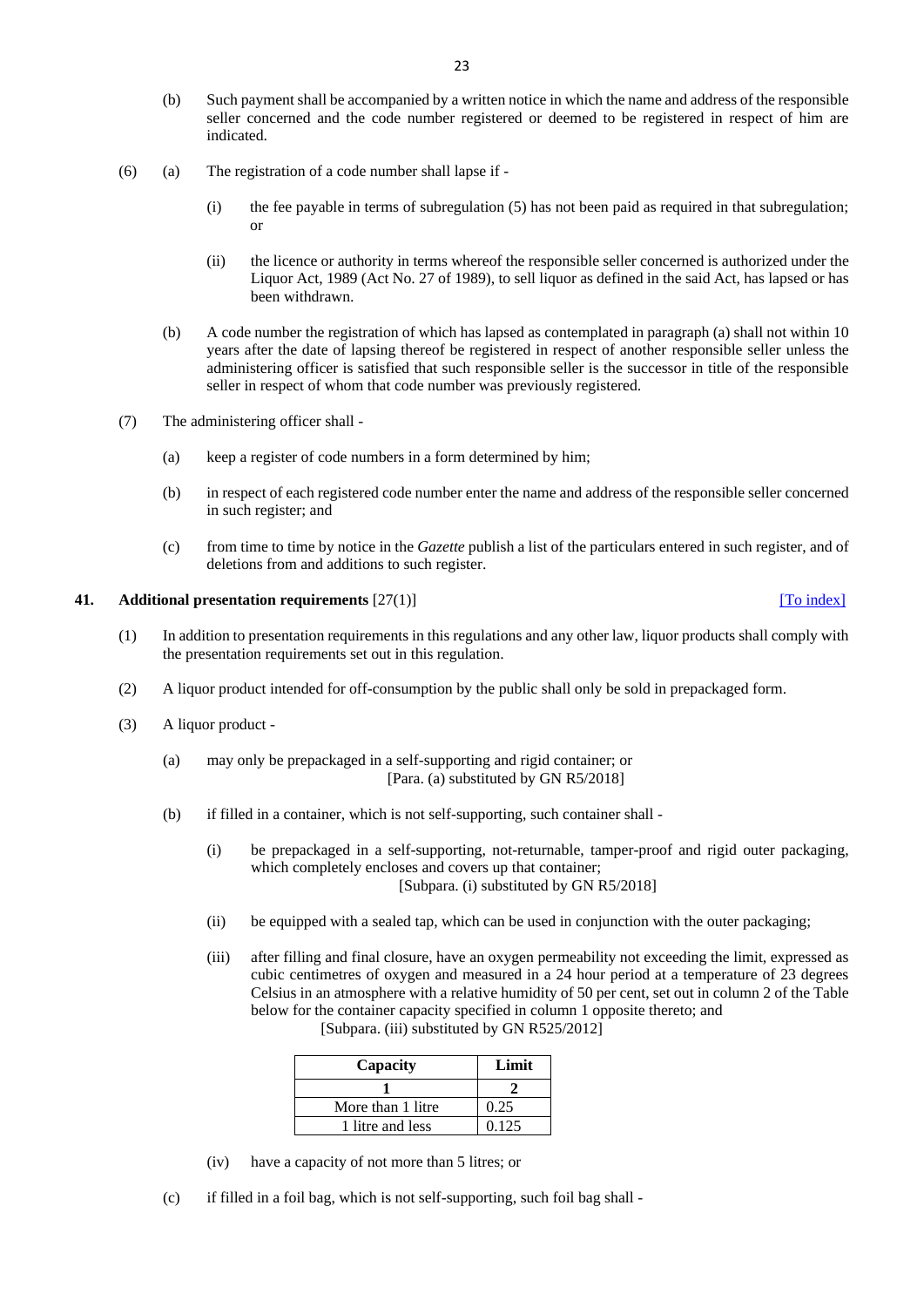- (i) comply with the requirements set out in subparagraph  $(b)(iii)$ ;
- (ii) only be delivered to retail outlets for purposes of on-consumption by the public on the retail premises concerned; and
- (iii) be installed in a closed dispenser for purposes of such on-consumption.
- (4) A plastic container prepackage containing a liquor product shall
	- (a) be equipped with a sealed, tamper-proof cap;
	- (b) be new and rigid plastic;

#### [Para. (b) substituted by GN R5/2018]

- (c) have a capacity of not more than 5 litres; and
- (d) after filling and final closure, have an oxygen permeability not exceeding the limit, expressed as cubic centimetres of oxygen and measured in a 24 hour period at a temperature of 23 degrees Celsius in an atmosphere with a relative humidity of 50 per cent, set out in column 2 of the Table below for the container capacity set out in column 1 opposite thereto.

| Capacity                                                                                                                                                                                                                                                                                                                           | Limit |
|------------------------------------------------------------------------------------------------------------------------------------------------------------------------------------------------------------------------------------------------------------------------------------------------------------------------------------|-------|
|                                                                                                                                                                                                                                                                                                                                    |       |
| More than 1.5 litres                                                                                                                                                                                                                                                                                                               | 0.25  |
| 1.5 litres                                                                                                                                                                                                                                                                                                                         | 0.19  |
| 1 litre and more, but less than 1.5 litres                                                                                                                                                                                                                                                                                         |       |
| 750 millilitres and more, but less than 1 litre                                                                                                                                                                                                                                                                                    |       |
| 500 millilitres and more, but less than 750 millilitres                                                                                                                                                                                                                                                                            |       |
| Less than 500 millilitres                                                                                                                                                                                                                                                                                                          |       |
| $\mathbf{r}$ $\mathbf{r}$ $\mathbf{r}$ $\mathbf{r}$ $\mathbf{r}$ $\mathbf{r}$ $\mathbf{r}$ $\mathbf{r}$ $\mathbf{r}$ $\mathbf{r}$ $\mathbf{r}$ $\mathbf{r}$ $\mathbf{r}$ $\mathbf{r}$ $\mathbf{r}$ $\mathbf{r}$ $\mathbf{r}$ $\mathbf{r}$ $\mathbf{r}$ $\mathbf{r}$ $\mathbf{r}$ $\mathbf{r}$ $\mathbf{r}$ $\mathbf{r}$ $\mathbf{$ |       |

[Para. (d) substituted by GN R525/2012]

[Reg. 41 deleted by GN R2242/94 and inserted by GN R846/2007]

#### **PART 3**

### **IMPORTATION REQUIREMENTS**

### <span id="page-23-0"></span>**42. Exemptions** [16 (1) (b) (iii); 27 (1)(a)] **[\[To index\]](#page-1-2)** [To index]

An import certificate shall not be required in respect of products with an alcohol content of more that one per cent that are imported for drinking purposes –

- (a) and form part of the personal luggage of a person who arrives in the Republic, provided such products
	- (i) in total do not exceed 12 litres in volume: Provided that such products produced and bottled in the Republic do not count towards the 12 litres; and
	- (ii) are not intended for sale, but solely for personal use by that person; and
- (b) by a Head of State or by a diplomatic or other foreign representative referred to in Item 406.00 of Schedule 4 of the Customs and Excise Act, 1964 (Act No. 91 of 1964), provided such importer provides the administering officer with –
	- (i) an inventory in which full particulars of the products concerned are furnished;
	- (ii) a written undertaking that the products concerned will not be sold in the Republic; and
	- (iii) proof that he or she is a Head of State, or a diplomatic or other foreign representative referred to in Item 406.00 of Schedule 4 of the Customs and Excise Act, 1964 (Act No. 91 of 1964). [Reg. 42 substituted by GN R401/2014]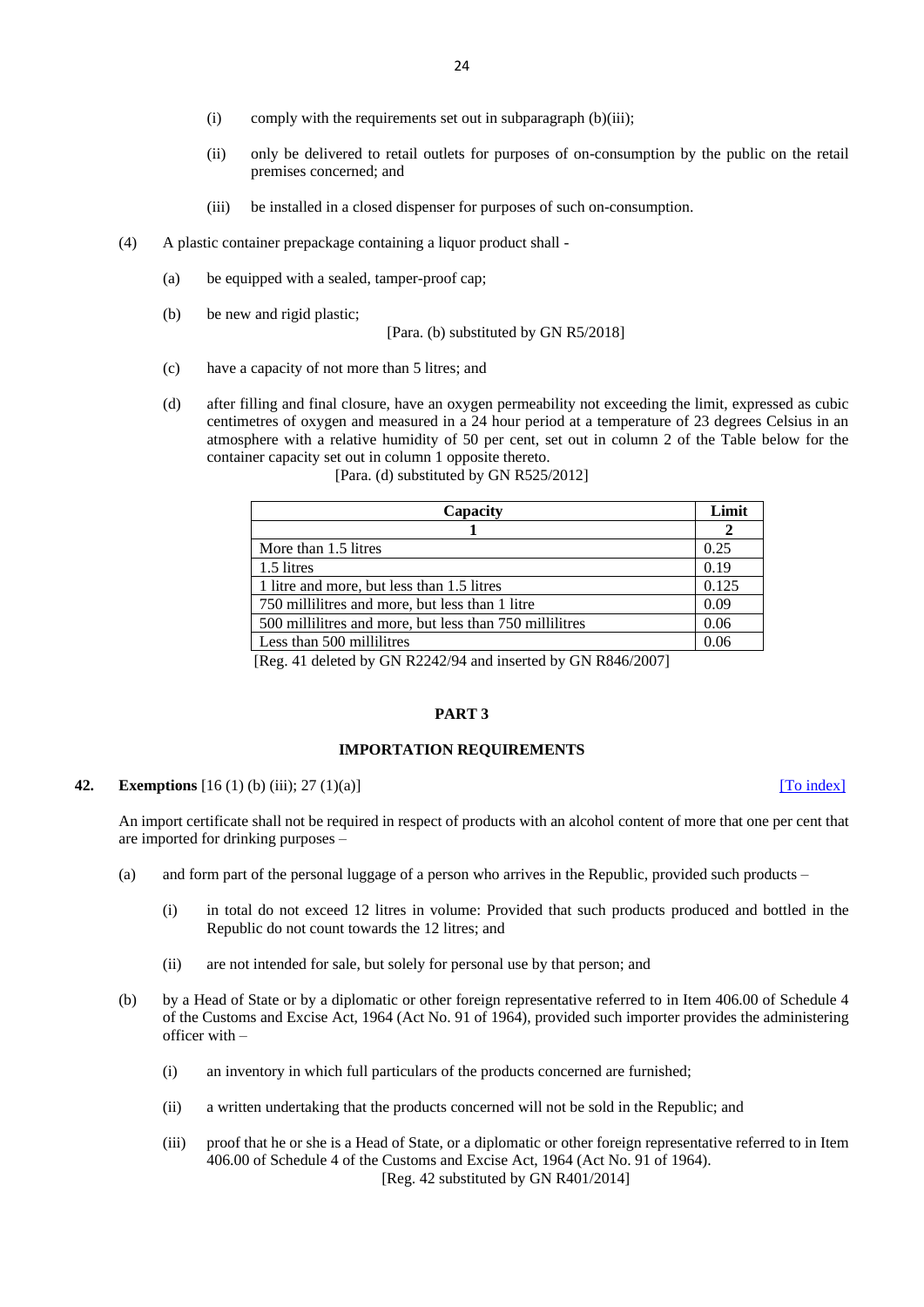#### <span id="page-24-7"></span><span id="page-24-0"></span>**43. Application for import certificates** [16 (2); 27 (1) (a)] **[\[To index\]](#page-1-2)** [To index]

- (1) An application for an import certificate shall be made on a form obtainable from the administering officer for this purpose.
- (2) Such form shall
	- (a) be completed by the importer concerned or a person duly authorized to apply on his behalf;
	- (b) be lodged with the administering officer;
	- (c) except where otherwise provided i[n regulation 44,](#page-24-1) be accompanied by the prescribed fees; [Para. (c) amended by GN R678/2001]
	- (d) except where otherwise provided i[n regulation 45,](#page-25-0) be accompanied by a sample of the product concerned;
	- (e) except where otherwise provided i[n regulation 46,](#page-25-1) be accompanied by a certificate of analysis in respect of the product concerned;
	- (f) where applicable, be accompanied by the other documents required elsewhere in this Part; and
	- (g) in the case of a product in respect of which particular production, compositional or maturation requirements are required by these regulations, be accompanied by documentary proof, issued by a competent authority in the country of origin of that product, in which the compliance of those requirements are confirmed.
- (3) Subject to the provisions of subregulation (4), separate applications shall be thus lodged in respect of
	- (a) products supplied by the same foreign supplier but which differ in respect of container, composition and labelling; and
	- (b) products with the same container, composition and labelling, that are supplied by different foreign suppliers.
- <span id="page-24-3"></span><span id="page-24-2"></span>(4) If a person intends to move to the Republic, one application may be submitted by him in respect of all the products forming part of his household or personal effects, provided -
	- (a) that person was not resident in the Republic during the 12 months preceding his application;
	- (b) the volume of those products, excluding products produced and bottled in the Republic, that differ in respect of container, composition and labeling, does not exceed 24 litres each; and
	- (c) the application concerned is also accompanied by
		- (i) an inventory in which full particulars of the products concerned are furnished;
		- (ii) evidence of the fact specified in paragraph (a);
		- (iii) a written undertaking by the applicant concerned that he will not sell those products in the Republic;
		- (iv) a certified copy of the identification document or, in the case of a legal person, the applicable registration document, of the importer; and
		- (v) a letter of authority if the applicant is acting on behalf of the importer. [Subparas. (iv) and (v) inserted by GN R410/2014]
- <span id="page-24-6"></span><span id="page-24-5"></span><span id="page-24-4"></span> $(5)$  ………

[Subreg. (5) deleted by GN R401/2014]

#### <span id="page-24-1"></span>**44. Exemption from payment of fees**  $[16 (2); 27 (1) (a)]$  [\[To index\]](#page-1-2)

In the case of  $-$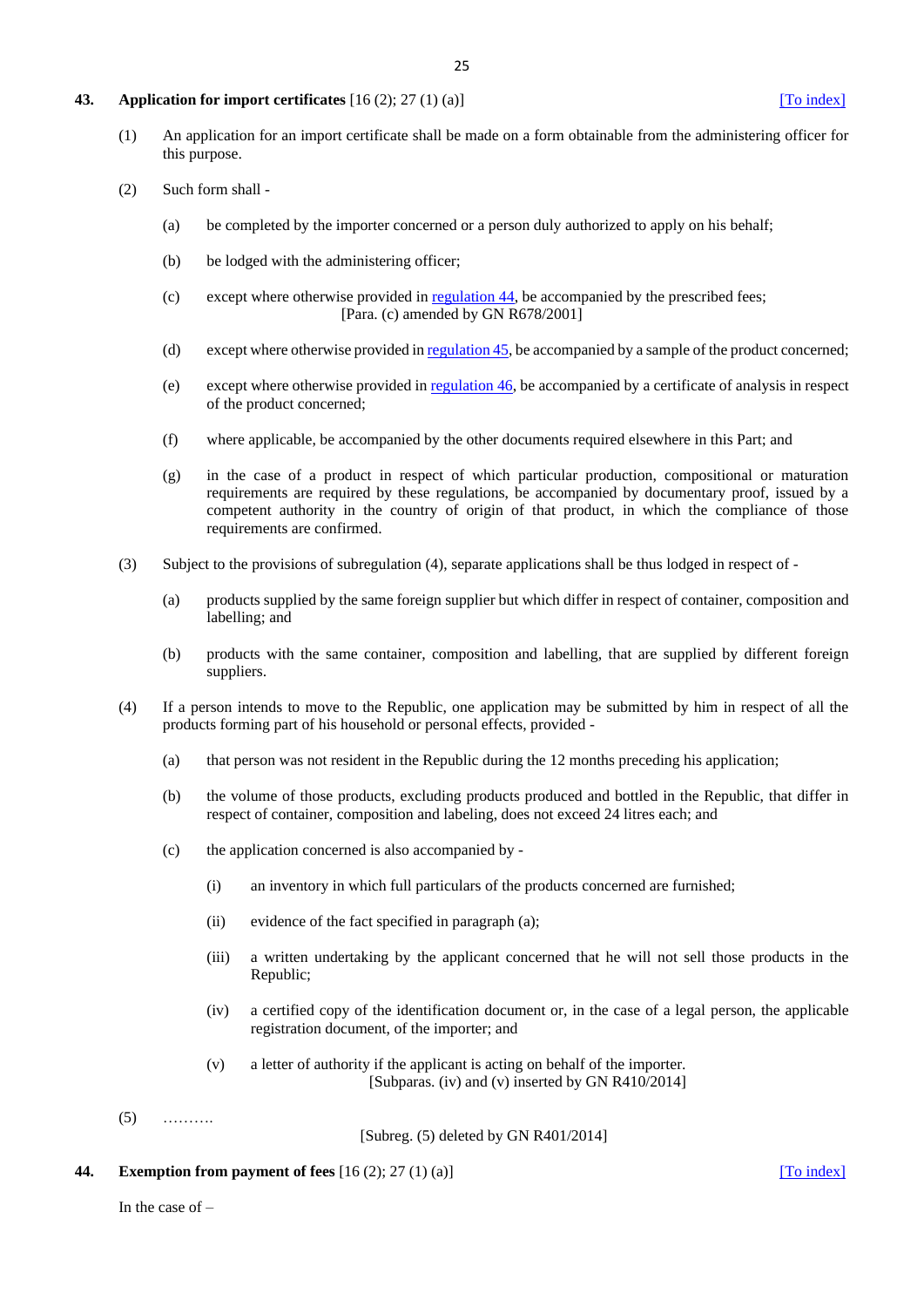- <span id="page-25-2"></span>(a) an importer who is an officer who served overseas in a diplomatic capacity and returns to the Republic after completion of his or her term of duty;
- (b) an application for products intended solely for personal use;
- (c) an importer referred to in [regulation 43\(4\);](#page-24-2)
- (d) an application for products intended as bona fide trade samples;
- (e) an application for products intended to be utilized for scientific purposes; and
- (f) an application for products intended to be utilized during national or international events,

the prescribed fees shall not be payable in respect of liquor products produced and bottled in the Republic, as well as the first 180 litres of other products: Provided that –

- (i) the application concerned is accompanied by the documents referred to in regulation  $43(4)(c)(i)$ , [\(iii\),](#page-24-4)  $(iv)$  and, if applicable,  $(v)$ ;
- (ii) in the case of an application referred to in paragraphs (a), (b) and (c) of this regulation, the exemption from payment of fees shall only apply to the first 24 litres of each lot of such other products that are identical in respect of container, composition and labelling;
- (iii) in the case of an application referred to in paragraphs (b), (d) and (e) of this regulation, the volume applied for, excluding products produced and bottled in the Republic, together with the total volume of products, excluding products produced and bottled in the Republic, imported under the provisions of this regulation by that importer during the 12 months preceding his or her application, does not exceed 180 litres; and
- (iv) in the case of an application referred to in paragraphs (d), (e) and (f) of this regulation, the application concerned is also accompanied by documentary evidence of the trade, scientific or national or international event purposes, as the case may be, the products are intended for. [Reg. 44 amended by GN R678/2001 and substituted by GN R401/2014]

### <span id="page-25-0"></span>**45. Samples of products intended for import** [16 (2); 27 (1) (a)] [\[To index\]](#page-1-2)

- (1) A sample of a product shall not be required in the case of an application for an import certificate referred to in regulation  $44(a)$ , (b), (c), (d), (e) or (f), irrespective of the provisos of that regulation. [Subreg. (1) substituted by GN R401/2014]
- (2) (a) The sample that shall accompany an application for an import certificate shall
	- (i) consist of at least 750 mℓ of the product concerned;
	- (ii) in the case of a product intended for import in the labelled containers in which it is to be sold in the Republic, consist of at least one such labelled container; and
	- (iii) be identified by affixing a label to the container thereof on which the serial number of the application concerned and the name and address of the applicant concerned are indicated.
	- (b) Two specimens of the labels on a container referred to in paragraph (a)(ii) shall be filed together with the applicable application in terms of [regulation 43\(1\).](#page-24-7) [Para. (b) substituted by GN R77/2006]

### <span id="page-25-1"></span>**46. Certificates of Analysis** [16 (2); 27 (1) (a)] **[\[To index\]](#page-1-2)** [To index]

- (1) A certificate of analysis in respect of a product shall not be required in the event of an application for an import certificate -
	- (a) referred to in regulation  $44(a)$ , (b), (c), (d), (e) or (f), irrespective of the provisos of that regulation; or [Para. (a) substituted by GN R401/2014]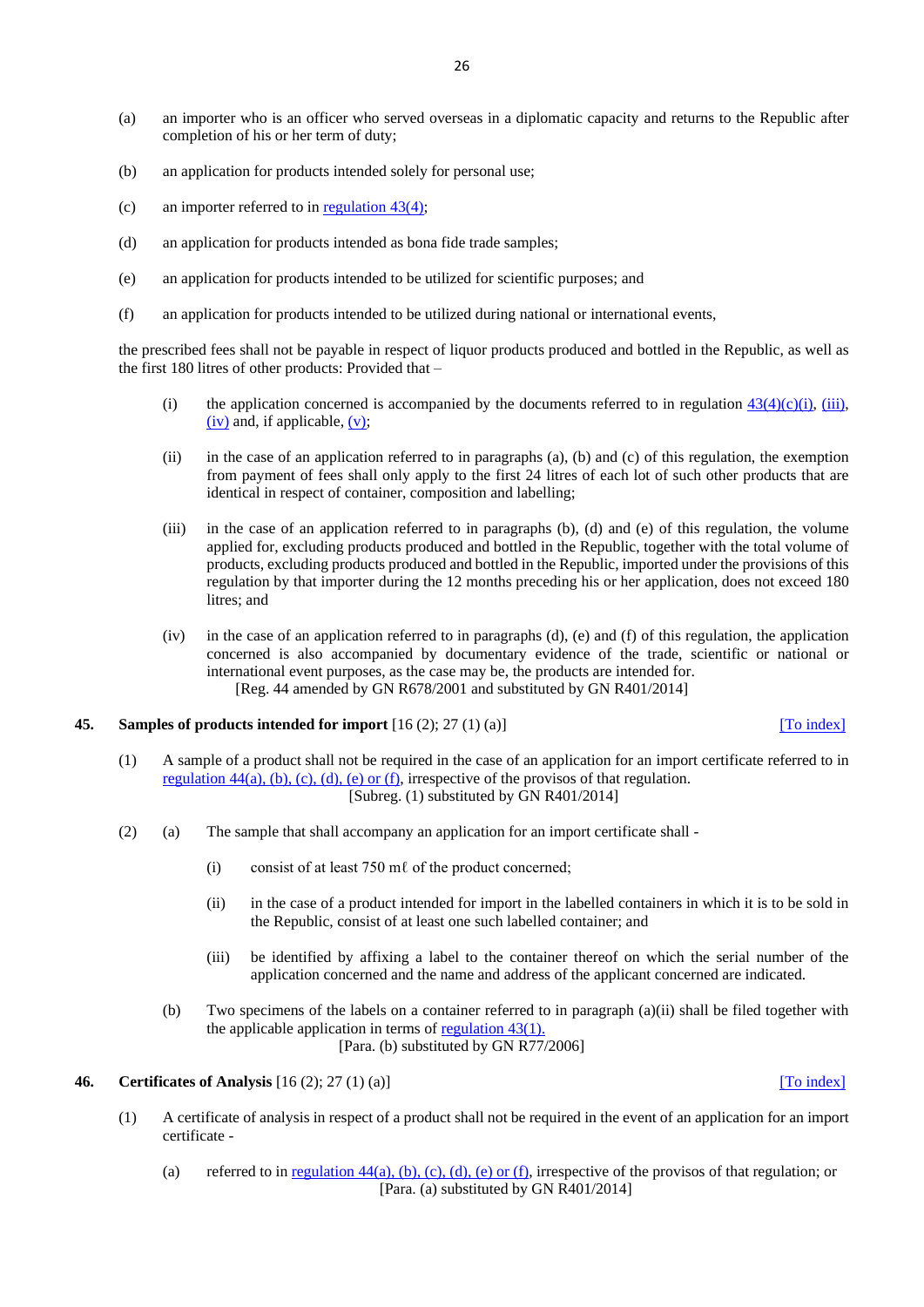- (b) that is accompanied by an acceptable certificate of analysis, which
	- (i) has been issued in the country of origin of the product concerned by a competent authority recognised by the administering officer for this purpose; and
	- (ii) contains such particulars as are necessary to enable the administering officer to ascertain whether the product concerned complies with the requirements of the Act and these regulations.
- (2) An application for a certificate of analysis shall be accompanied by the prescribed fee. [Reg. 46 substituted by GN R678/2001]

## <span id="page-26-0"></span>**47. Issuing of import certificates** [16 (3) (b) (i); 27 (1), (1) (a)] [\[To index\]](#page-1-2)

- (1) An import certificate shall
	- (a) in the case of a product other than wine, an alcoholic fruit beverage, a spirit, a grape-based liquor and a spirit-based liquor, be issued only if the substances specified in column 1 o[f Table 8](#page-63-0) do not occur in that product to a greater extent than that specified in column 2 of the said Table; and
	- (b) in the case of a product intended to be imported in the labelled containers in which it is to be sold in the Republic, be issued only if the administering officer is satisfied that the labels thereof comply with the requirements set out in the Act and these regulations. [Para. (b) substituted by GN R77/2006]
- (2) The administering officer shall endorse an import certificate with the conditions of issue thereof.

### <span id="page-26-1"></span>**48. Certificates of removal for imported liquor products** [27 (1)] [\[To index\]](#page-1-2)

- (1) (a) Subject to the provisions of paragraph (b) a liquor product imported on the authority of an import certificate shall remain in a customs and excise warehouse until a certificate of removal has been issued in respect thereof by the administering officer.
	- (b) The administering officer may, in the case of a consignment packed or contained in a sealed shipping container, on application approve that such shipping container may be removed from a customs and excise warehouse to such other premises as he may determine, on condition that the liquor product concerned may not be removed from the shipping container before a certificate of removal has been issued in respect thereof.
- (2) (a) An application for a certificate of removal shall be made on a form obtainable from the administering officer for this purpose.
	- (b) Such form shall
		- (i) be completed by the importer concerned or a person duly authorized to apply on his behalf;
		- (ii) be accompanied by the prescribed fees, as well as the bill of entry or *pro forma* invoice in respect of the product concerned, and any other documents required in terms of conditions determined under section 16(4)(a) of the Act and endorsed on the import certificate concerned; and [Subpara. (ii) amended by GN R678/2001]
		- (iii) be lodged with the administering officer.
- (3) (a) The administering officer may for the purposes of the consideration of an application referred to in subregulation (2), require that the importer concerned supply to him a sample of the liquor product concerned.
	- (b) Such sample shall
		- (i) consist of at least 750 mℓ of the liquor product concerned;
		- (ii) in the case of a liquor product imported in the labelled containers in which it is to be sold in the Republic, consist of at least one such labelled container;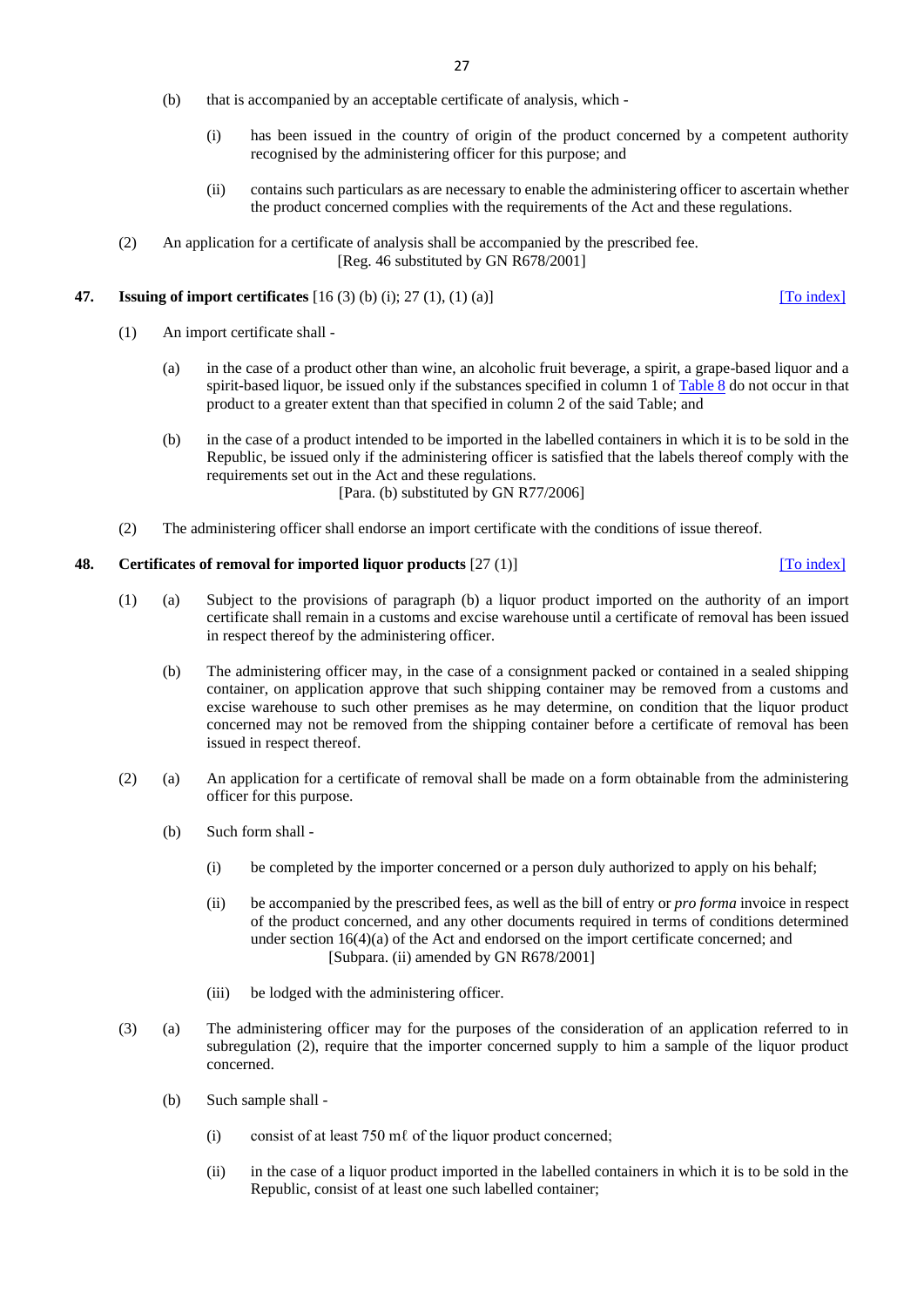- (iii) be taken at random from the consignment concerned;
- (iv) be taken thus by the importer concerned or his agent under the supervision of the administering officer, and be suitably sealed;
- (v) be identified by affixing a label thereto on which the number of the import certificate concerned and the name and address of the importer concerned are indicated;
- (vi) be forwarded to or delivered at the office of the administering officer by the importer concerned or his agent; and
- (vii) as soon as practicable after receipt thereof by the administering officer, be analysed by an analist.
- (4) A certificate of removal shall be issued in respect of a liquor product only if the administering officer is satisfied that -
	- (a) the particulars of the product in respect of which it is required corresponds with that of the liquor product in respect of which the import certificate concerned was issued;
	- (b) in the case of a liquor product imported in the labelled containers in which it is to be sold in the Republic, those labels comply with the requirements of the Act and these regulations; and
	- (c) the conditions determined under section  $16(4)(a)$  of the Act in respect thereof and endorsed on the import certificate concerned have been complied with.
- (5) The provisions of section 16(5) of the Act shall apply *mutatis mutandis* to a product in respect of which the administering officer refuses to issue a certificate of removal.

#### <span id="page-27-0"></span>**49. Disposal of liquor products imported in bulk** [16 (4) (b); 27 (1) (a)] [\[To index\]](#page-1-2)

- (1) A liquor product that is imported in bulk shall not without the written permission of the administering officer, in the form of a certificate issued by the administering officer -
	- (a) prior to bottling be blended with any other liquor product;
	- (b) after bottling be sold in the Republic; and

(c) prior to or after bottling, be exported to another country. [Para. (c) inserted by GN R401/2014] [Reg. (1) amended by GN R401/2014]

- (2) (a) An application for such permission shall be made on a form obtainable from the administering officer for this purpose.
	- (b) Such form shall
		- (i) be completed by the importer concerned or a person duly authorized to apply on his behalf;
		- (ii) be accompanied by the prescribed fees; [Subpara. (ii) amended by GN R678/2001]
		- (iii) in the case of a permission referred to in subregulation  $(1)(a)$ , be accompanied by samples of each of the components to be used for the blend;
		- $(iv)$  in the case of a permission referred to in subregulation  $(1)(b)$ , be accompanied by a sample of the liquor product that has been bottled, or has been bottled after blending; and
		- (v) be lodged with the administering officer.
	- (c) Two specimens of the labels to be affixed to the containers of such liquor product shall be filed together with the applicable application in terms of subregulation (1).

[Para. (c) substituted by GN R814/2006]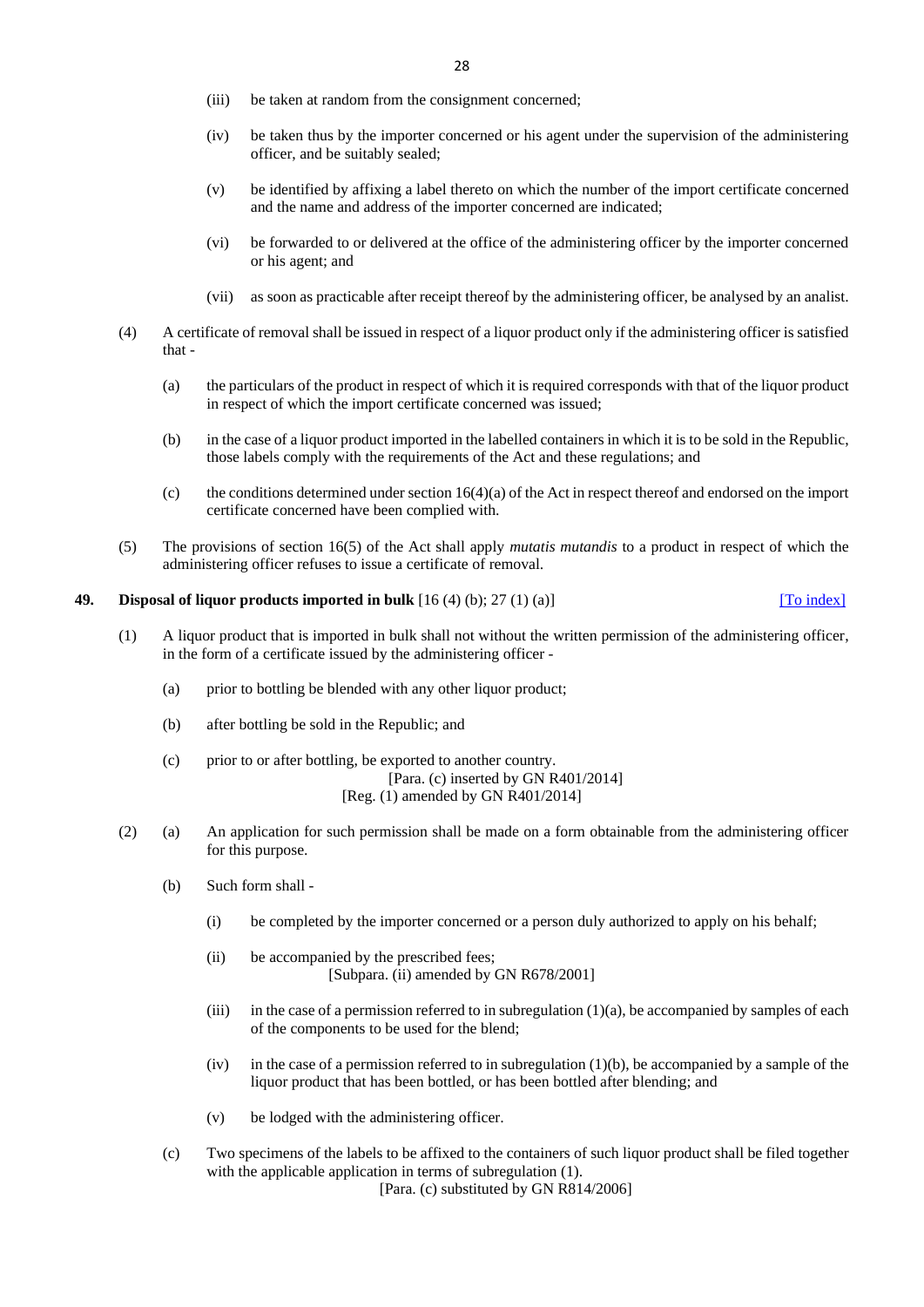(3) A permission for the sale of a liquor product after bottling shall be granted only if the administering officer is satisfied that the liquor product concerned and the labels to be affixed to the containers thereof comply with the requirements of the Act and these regulations.

#### **PART 4**

#### **EXPORTATION OF LIQUOR PRODUCTS**

#### <span id="page-28-0"></span>**50. Exemptions** [17 (1) (b) (ii); 27 (1) (a)] **[\[To index\]](#page-1-3)** [To index]

An export certificate shall not be required in respect of a liquor product that -

- (a) forms part of the personal luggage of a person who departs from the Republic;
- (b) is supplied to ships and aircraft in the Republic for use as ship's stores on such ships and aircraft;
- (c) is exported to a country mentioned in  $Table 12$ , in the labelled containers in which it will be sold to the general public;

[Para. (c) substituted by GN R394/95, GN R77/2006 and GN R555/2009]]

- (d) has not been produced and bottled in the Republic.
- (e) forms part of a consignment which does not exceed 30 litres in total. [Para. (e) inserted by GN R1038/97 and GN R77/2006]

## <span id="page-28-1"></span>**51. Applications for export certificates** [17 (2); 27 (1) (a)] [\[To index\]](#page-1-3)

- (1) An application for an export certificate shall be made on a form obtainable from the administering officer for this purpose.
- <span id="page-28-2"></span>(1A) In the case of a liquor product intended to be exported to a country requiring a certificate of analysis of such liquor, the applicant must indicate on such form that a certificate of analysis is required [Subreg. (1A) inserted by GN R2841/91]
- (2) Such form shall
	- (a) be completed by the exporter concerned or a person duly authorized to apply on his behalf;.
	- (b) be lodged with the administering officer;
	- (c) be accompanied by the prescribed fees; [Para. (c) substituted by GN R1376/93 and amended by GN R678/2001]
	- (d) in the case of wine intended for export to a destination in the European Community, be accompanied by an undertaking in a form obtainable from the administering officer for this purpose; [Para. (d) substituted by GN R1376/93]
	- (e) in the case of wine referred to in <u>regulation  $52(7)(b)$ </u>, be accompanied by-
		- (i) a copy of a certificate issued by the board indicating the date of certification and confirming the certification of the wine concerned; or
		- (ii) a copy of the most recent export certificate issued by virtue of a ruling by the board regarding the suitability of the wine concerned; and
		- (iii) the lable of the container of the liquor product concerned; and [Para. (e) added by GN R1376/93]
	- (f) in the case of a liquor product referred to in <u>regulation 52(7)(c) and (d)</u>, be accompanied by-
		- (i) a copy of the most recent export certificate issued by virtue of a ruling by the board regarding the suitability of the liquor product concerned; and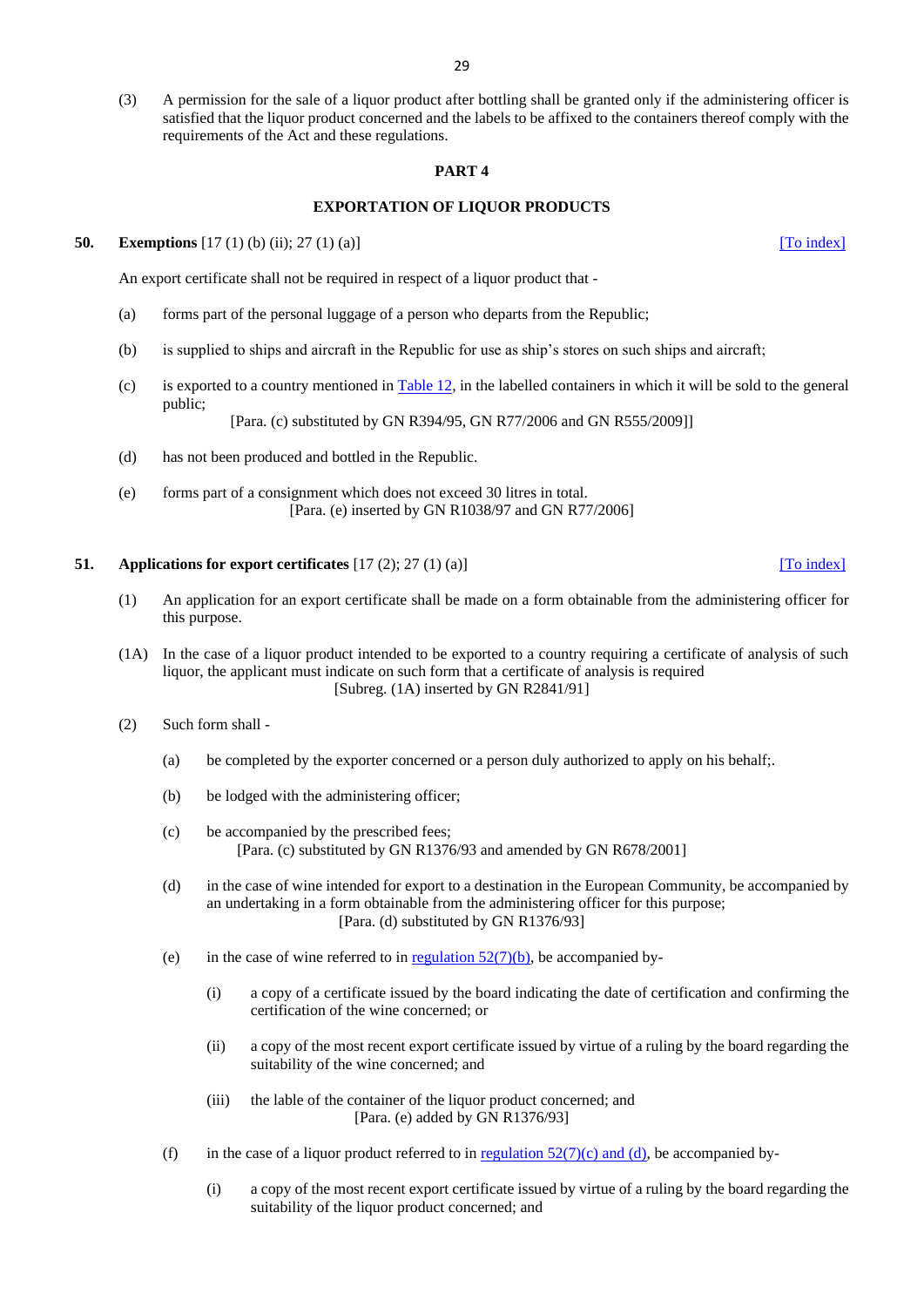#### (ii) the lable of the container of the liquor product concerned. [Para. (f) added by GN R1376/93]

- (3) Subject to the provisions of subregulation (4), separate applications shall be thus lodged in respect of
	- (a) products produced by the same person, but which differ in container, composition and labelling; and
	- (b) products with the same container, composition and labelling, that are produced by different persons.
- <span id="page-29-1"></span>(4) (a) If a person intends to move from the Republic, one application may be submitted by him in respect n of all the liquor products forming part of his household or personal effects, provided the application concerned is also accompanied by -
	- (i) an inventory in which full particulars of the liquor products concerned are furnished; and
	- (ii) a written undertaking by the applicant concerned that he will not sell those liquor products outside the Republic.
	- (b) The provisions of paragraph (a) shall apply *mutatis mutandis* to
		- (i) a person intending to export liquor products as a free gift or *bona fide* trade sample, provided the consignment concerned does not consist of more than 100 litres each of liquor products that differ in container, composition and labelling; [Subpara. (i) amended by GN R1876/95]
		- (ii) a person who visits the Republic as a *bona fide* tourist, provided the consignment concerned does not exceed 100 litres in total; and
		- (iii) liquor products intended for export for use by a Head of State or diplomatic representative of the Republic.
	- (c) If a person intends to export separate consignments of the same liquor product simultaneously, one application may be submitted in respect of all those consignments, provided the liquor product concerned is contained in the labelled containers in which it is to be sold in the country to which it is to be exported.
	- (d) If a person intends to export one consignment of liquor products that differ in container, composition and labelling, one application may be submitted in respect of that consignment, provided the consignment concerned does not consist of more than 100 litres in total. [Para. (d) inserted by GN R77/2006]
- (5) The bulk container or packing material in which a liquor product is intended to be exported shall be marked in such a manner that it may readily be identified and be associated with the relevant application for an export certificate.

### <span id="page-29-0"></span>**52. Samples of products intended for export**  $[17 (2); 27 (1) (a)]$  [\[To index\]](#page-1-3)

- (1) Subject to the provisions of subregulation (7), the administering officer shall for the purposes of the consideration of an application referred to i[n regulation 51,](#page-28-1) take a sample of the liquor product concerned.
- (2) Such sample shall-
	- (a) be taken after the consignment of the liquor product concerned has been made up;
	- (b) subject to the provisions of subregulation (3), consist of three separate units of at least 750 ml each of the liquor product concerned;
	- (c) in the case of a liquor product intended to be exported in the labelled containers in which it is to be sold in the country to which it is to be exported, consist of at least one such container;
	- (d) be taken at random from the consignment concerned;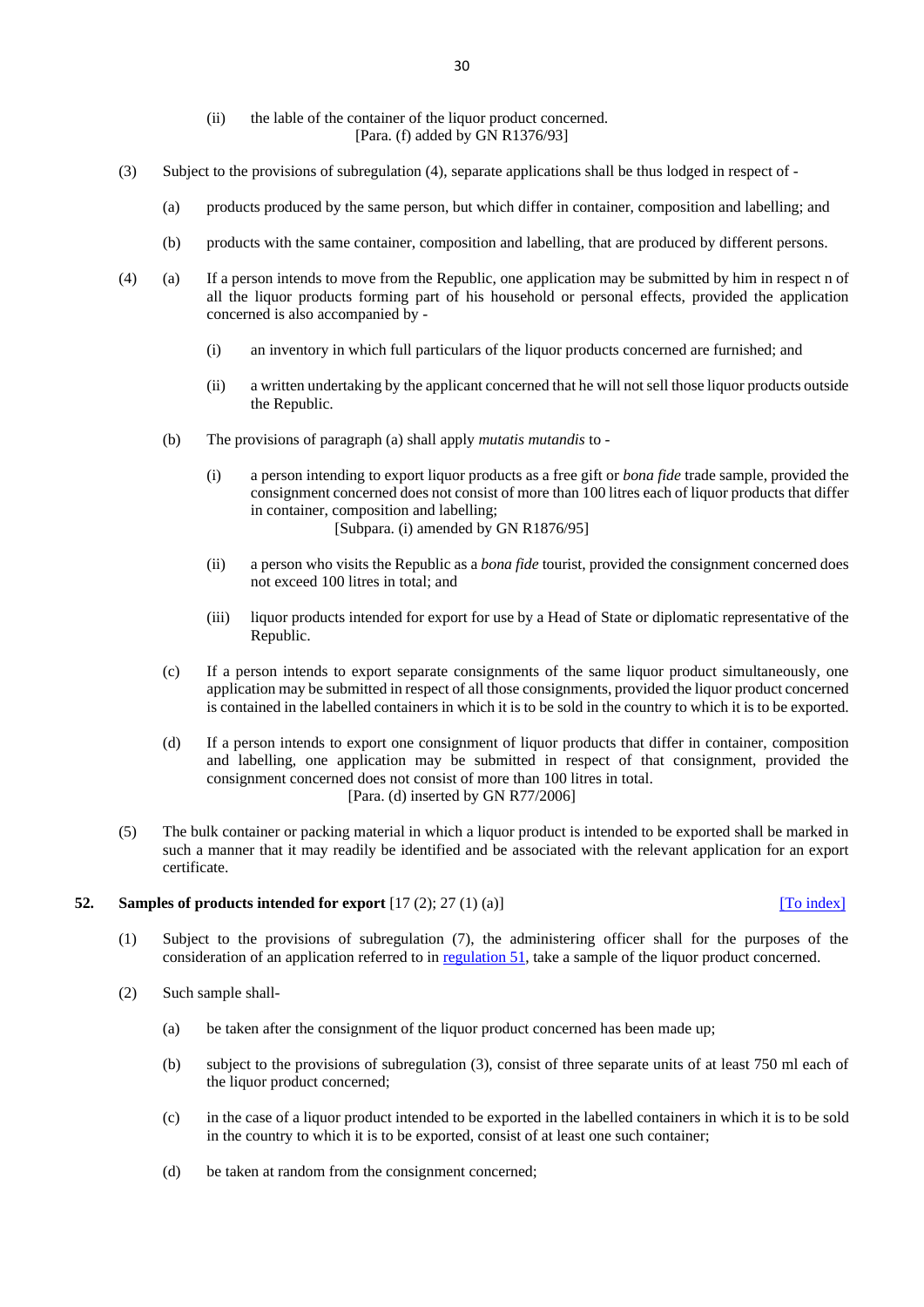- (e) be taken thus by the applicant concerned or his agent under the supervision of the administering officer, and be suitably sealed; and
- (f) be identified by affixing labels to the containers of each of the units concerned on which the relevant particulars of the liquor product and the applicant concerned are indicated. [Para. (f) amended by GN R2242/94]
- (3) (a) If a liquor product is contained in containers with a capacity of less than 750 ml, a sufficient number of those containers shall be taken to obtain a sample with a total volume of at least 2,25 litres.
	- (b) If a liquor product is contained in containers with a capacity of 1,5 litres or more, only two such containers shall be taken as a sample.
- (4) If a liquor product is intended for export in bulk, the applicant concerned shall provide the containers in which the units referred to in subregulation (2)(b) shall be placed.
- (5) The volume or number of containers removed from a consignment of a liquor product during sampling, may be replaced by a corresponding volume or number of containers of the liquor product concerned.
- <span id="page-30-2"></span>(6) One unit of each sample shall be analysed by an analyst, and, in the case of wine, a further unit thereof shall be submitted to the board for sensorial judgement as contemplated in regulation  $53(1)(a)(ii)$ . [Subreg. (6) substituted by GN R814/2006]
- <span id="page-30-1"></span><span id="page-30-0"></span>(7) Subject to the provisions of subregulation (8), a sample of a liquor product needs not be taken -
	- (a) in the case of an application for an export certificate made under the circumstances set out i[n regulation](#page-29-1)  [51\(4\);](#page-29-1)
	- (b) (i) in the case of certified sparkling, red or fortified wine in glass containers, where the wine concerned was certified or found to be suitable for export, as the case may be, on the basis of the sensorial judgement by the board of a sample of the wine not more than 18 months before the date of lodging of the application concerned; or
		- (ii) in the case of other certified wine in sealed containers, where the wine concerned was certified or found to be suitable for export, as the case may be, on the basis of the sensorial judgement by the board of a sample of the wine not more than 12 months before the date of lodging of the application concerned; [Para. (b) substituted by GN R343/2003 and by GN R401/2014]
		-
	- (c) in the case of spirits and vermouth contained in sealed containers, which come from a bottling lot of the same spirit or vermouth, as the case may be -
		- (i) that is also contained in sealed containers;
		- (ii) of which any part was issued with an export certificate not more than 730 days before the date of lodging of the application concerned; and
		- (iii) that is identified to the satisfaction of the administering officer; [Para. (c) substituted by GN R814/2006]
	- (d) in the case of liquor products contained in sealed containers not covered by the provisions of paragraphs (b) and (c), which come from a bottling lot of the same liquor product -
		- (i) that is also contained in sealed containers;
		- (ii) of which any part was issued with an export certificate not more than 240 days before the date of lodging of the application concerned; and;
		- (iii) that is identified to the satisfaction of the administering officer. [Para. (d) substituted by GN R814/2006] [Subreg. (7) substituted by GN R1376/93 and amended by GN R951/99]
- (8) Notwithstanding the provisions of subregulation (7) -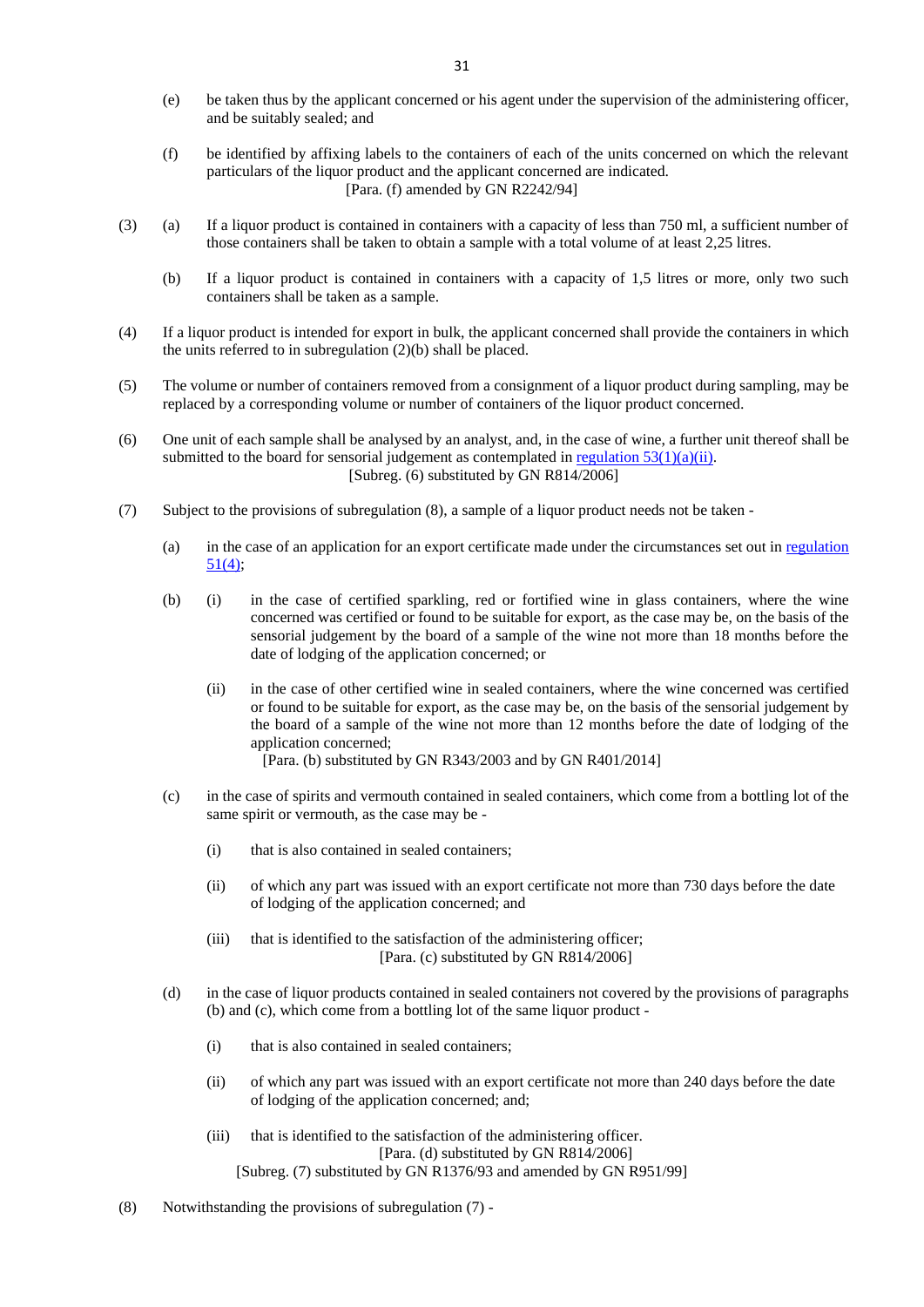- (a) the administering officer may-
	- (i) for the purposes of the consideration of an application referred to in [regulation 51,](#page-28-1) still require that a sample of the liquor product concerned be taken in accordance with the provisions of this regulations; and
	- (ii) for the purposes of an analysis certificate referred to in regulation  $51(1)$ , take a sample of the liquor product concerned.

[Para. (a) substituted by GN R951/99]

(b) the board may determine another period in respect of the liquor product concerned if it is of the opinion that such longer or shorter period is justified by the ability of that liquor product to keep. [Subreg. (8) added by GN R1376/93]

# <span id="page-31-0"></span>**53. Issuing of export certificates**  $[17 (3); 27 (1), (1) (a)]$  [\[To index\]](#page-1-3)

- <span id="page-31-1"></span>(1) An export certificate shall-
	- (a) in the case of a product that was sampled in terms of [regulation 52,](#page-29-0) be issued only if
		- (i) the results of the analysis referred to in regulation  $52(6)$  indicate that the product concerned is a liquor product or, if not, the applicant concerned satisfies the administering officer that such other product may be sold for drinking purposes in the country to which it is to be exported; and
		- (ii) in the case of wine, the board has, on the basis of the sensorial judgement of the sample thereof or on the basis of other considerations determined by the board in consultation with the administering officer, found that wine to be suitable for export; and [Subpara. (ii) substituted by GN R77/2006]
	- (b) ……….

[Para. (b) deleted by GN R401/2014] [Subreg. (1) amended by GN R394/95 and substituted by GN R1141/97]

(2) ..........

[Subreg. (2) substituted by GN R1141/97 and deleted by GN R77/2006]

- (3) An export certificate for wine in bulk can be refused if the administering officer is convinced that the applicant concerned -
	- (a) failed or neglected to indicate on the appropriate places on the form mentioned in [Regulation 51-](#page-28-1)
		- (i) whether the wine concerned is going to be sold as South African wine to the general public;
		- (ii) the complete name, physical business address and postal address of the buyer and bottler of the wine concerned;
		- (iii) to undertake that, in the case of wine referred to in subparagraph (i), to supply to the administering officer one sample of each bottled lot of the wine concerned in the labelled containers in which the wine is going to be sold to the general public;
		- (iv) to undertake that, in the case of wine referred to in subparagraph (i), the applicant will make sure that the wine concerned shall not reveal any unacceptable quality characteristics immediately after it has been bottled; or
		- (v) to undertake that, in the case of certified wine referred to in subparagraph (i), the applicant will make sure that the labels on the containers in which the wine is going to be sold to the general public, shall comply to the requirements of the Wine of Origin Scheme published by Government Notice No. 1434 of 29 June 1990, as amended from time to time;
	- (b) supplied the wrong information as required in paragraph (a)(i) and (ii), in respect of any previous applications for an export certificate;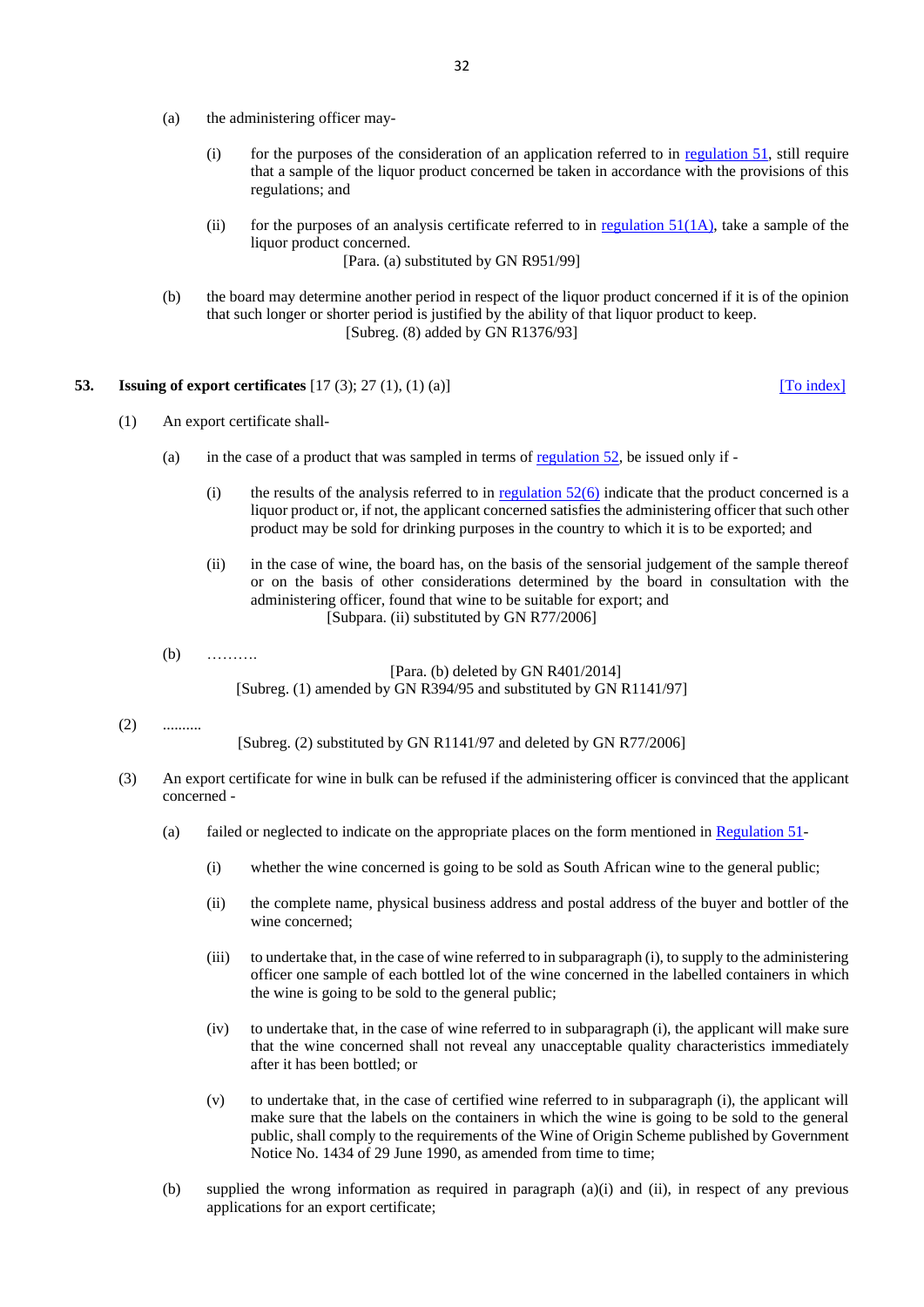- (c) failed or neglected to comply with any previous undertakings referred to in paragraph (a)(iii), within 4 months of date of such undertaking; or
- (d) failed or neglected to comply with any previous undertakings referred to in paragraph (a)(iv) or (v). [Subreg. (3) added by GN R394/95]
- (4) An export certificate for a product which is packed in the labelled containers in which it is going to be sold to the general public, will only be issued if the labels on those containers comply with the requirements of the Act and the Regulations, or if not, the applicant concerned must satisfy the administering officer that the containers are suitably labelled for sale in the country to which they are to be exported. [Subreg. (4) added by GN R394/95]

### <span id="page-32-0"></span>**54. Export directions** [17 (4); 27 (1) (a)] **[\[To index\]](#page-1-3)**

- (1) Subject to the provisions of subregulation (2)
	- (a) a product other than wine intended for export in bulk shall be exported within 42 days after the date of issue of the export certificate concerned;
	- (b) wine intended for export in bulk shall be exported within 42 days after the date on which it was found to be suitable for export in terms of regulation  $53(1)(a)(ii)$ ; and [Para. (b) substituted by GN R1376/93]
	- (c) a product intended for export in containers shall be exported within 90 days after the date of issue of the export certificate concerned, or be exported within the remaining part of the applicable period referred to in regulation  $52(7)(b)$ , (c)(ii) or (d)(ii), whichever is the shortest. [Subreg. (1) substituted by GN R77/2006]
- (2) (a) The administering officer may on written request by the holder of an export certificate, extend the applicable period referred to in subregulation (1) for such period and subject to such conditions as the administering officer may determine.
	- (b) Such extension shall be granted only if the request concerned is received by the administering officer before the applicable period referred to in subregulation (1) has expired.
- (3) The holder of an export certificate shall notify the administering officer at least 48 hours before the shipping of a consignment thereunder, of -
	- (a) the date of shipment of that consignment;
	- (b) the address of the premises where that consignment will be loaded for shipping;
	- (c) the format of the containers and the volume of the product in that consignment; and
	- (d) the number and date of issue of the export certificate concerned.
- (4) (a) Such a consignment shall
	- (i) only be loaded for shipping under the supervision of or in terms of an authority by the administering officer; and
	- (ii) not be loaded unless the export certificate concerned, is available at the point of loading.
	- (b) Within 48 hours after such consignment is loaded, the holder of the export certificate concerned, must hand in a statement of details of that consignment to the administering officer on a form which is obtainable from the administering officer for this purpose. [Subreg. (4) substituted by GN R2242/94]
- (5) (a) The administering officer may at any time, in order to satisfy himself/herself that the particulars in respect of a consignment corresponds with that of the product specified in the export certificate concerned, obtain a further sample of the particular consignment in the manner as stipulated i[n regulation](#page-29-0)  [52,](#page-29-0) before such consignment is loaded for shipping.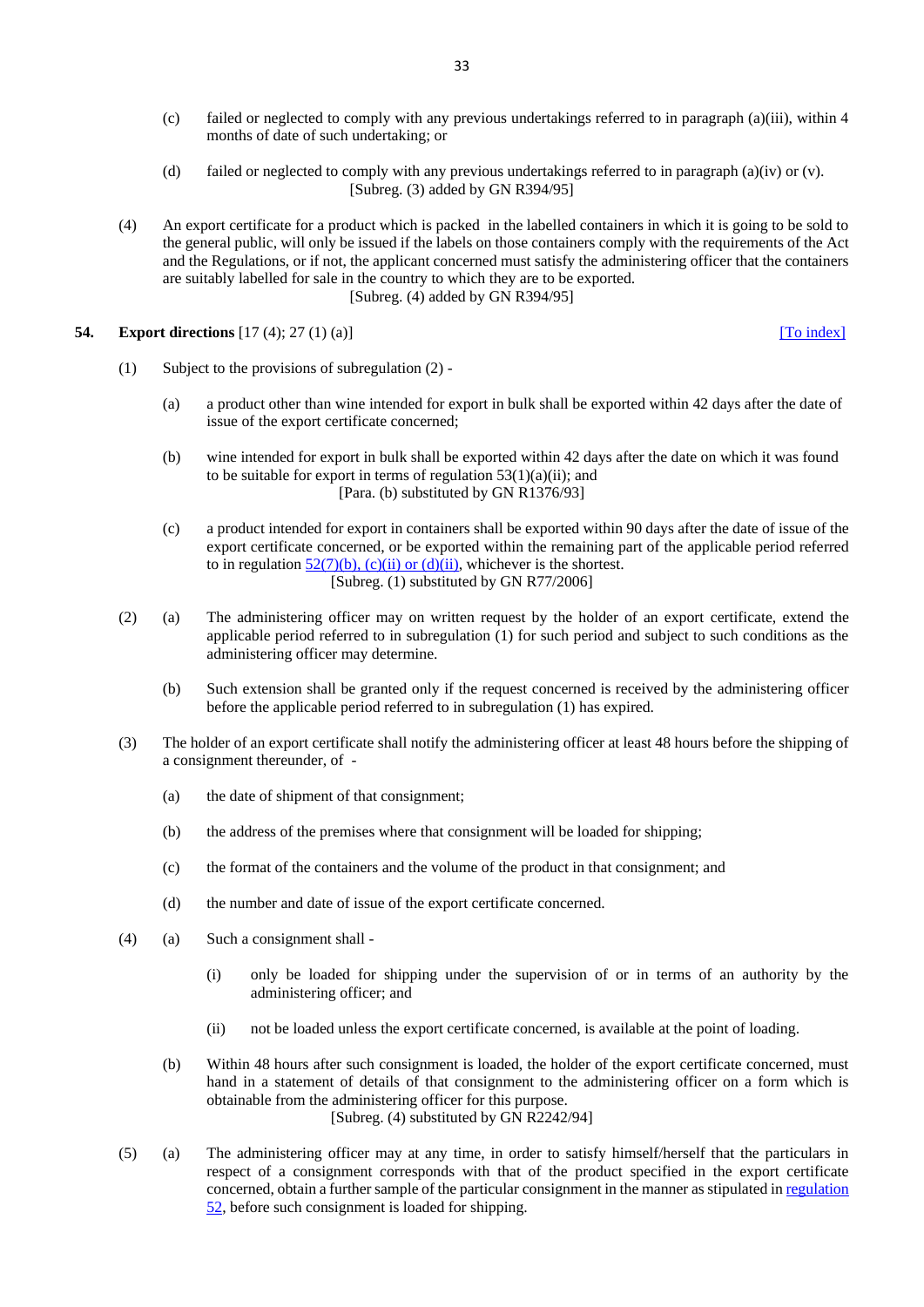- (b) The volume or number of containers which were removed from a consignment of a product during sampling, may be replaced by a corresponding volume or number of containers of the product concerned. [Subreg. (5) substituted by GN R2242/94]
- (6) If the administering officer is not satisfied that a consignment corresponds with the particulars of the product referred to in the export certificates concerned -
	- (a) he shall notify the holder of the export certificate concerned in writing of his decision and of the grounds therefor;
	- (b) the holder of the export certificate concerned shall return that certificate to the administering officer within 30 days of the date of such notice; and
	- (c) the consignment concerned shall not be loaded for shipping. [Subreg. (6) amended by GN R2242/94]

#### **PART 5**

### **MISCELLANEOUS PROVISIONS**

#### <span id="page-33-0"></span>**55. Authorizations regarding alcoholic products**  $[10 (2), (6); 27 (1) (a)]$  [\[To index\]](#page-1-4)

- (1) An application for an authorization in terms of section 10 of the Act shall
	- (a) be lodged in writing with the administering officer; and
	- (b) be accompanied by the prescribed fees. [Para. (b) amended by GN R678/2001]
- (2) (a) The prescribed fees shall annually on or before 30 June be payable to the administering officer in respect of the maintenance of an authority in terms of section 10 of the Act. [Para. (a) amended by GN R678/2001]
	- (b) Such payment shall be accompanied by a written notice in which the following particulars are furnished:
		- (i) The name and address of the person to whom the authority concerned was granted.
		- (ii) The number and date of the notice in the *Gazette* in which the authority concerned was granted.

#### <span id="page-33-2"></span><span id="page-33-1"></span>**56. Control over the receipt, keeping and use of certain substances** [27 (1) (b)] [\[To index\]](#page-1-4)

- (1) No person shall receive, keep or use any sugar, excluding a product of the vine, or a preparation or compound of such sugar, at premises where a liquor product is produced, except under the following circumstances and subject to the following conditions:
	- (a) A separate room or store shall be available at that premises for the keeping of such sugar, preparation or compound.
	- (b) Such sugar, preparation or compound shall immediately after the receipt thereof at that premises be placed in the room or store referred to in paragraph (a).
	- (c) Such room or store shall be locked or secured at all times in order that access thereto can only be obtained by or through -
		- (i) the person in charge of the production of liquor products at the premises concerned; or
		- (ii) a person placed in charge of that room or store by the person referred to in subparagraph (i).
	- (d) Such sugar, preparation or compound shall only be removed, from that room or store for the purposes of the addition thereof to a liquor product in accordance with the provisions of these regulations.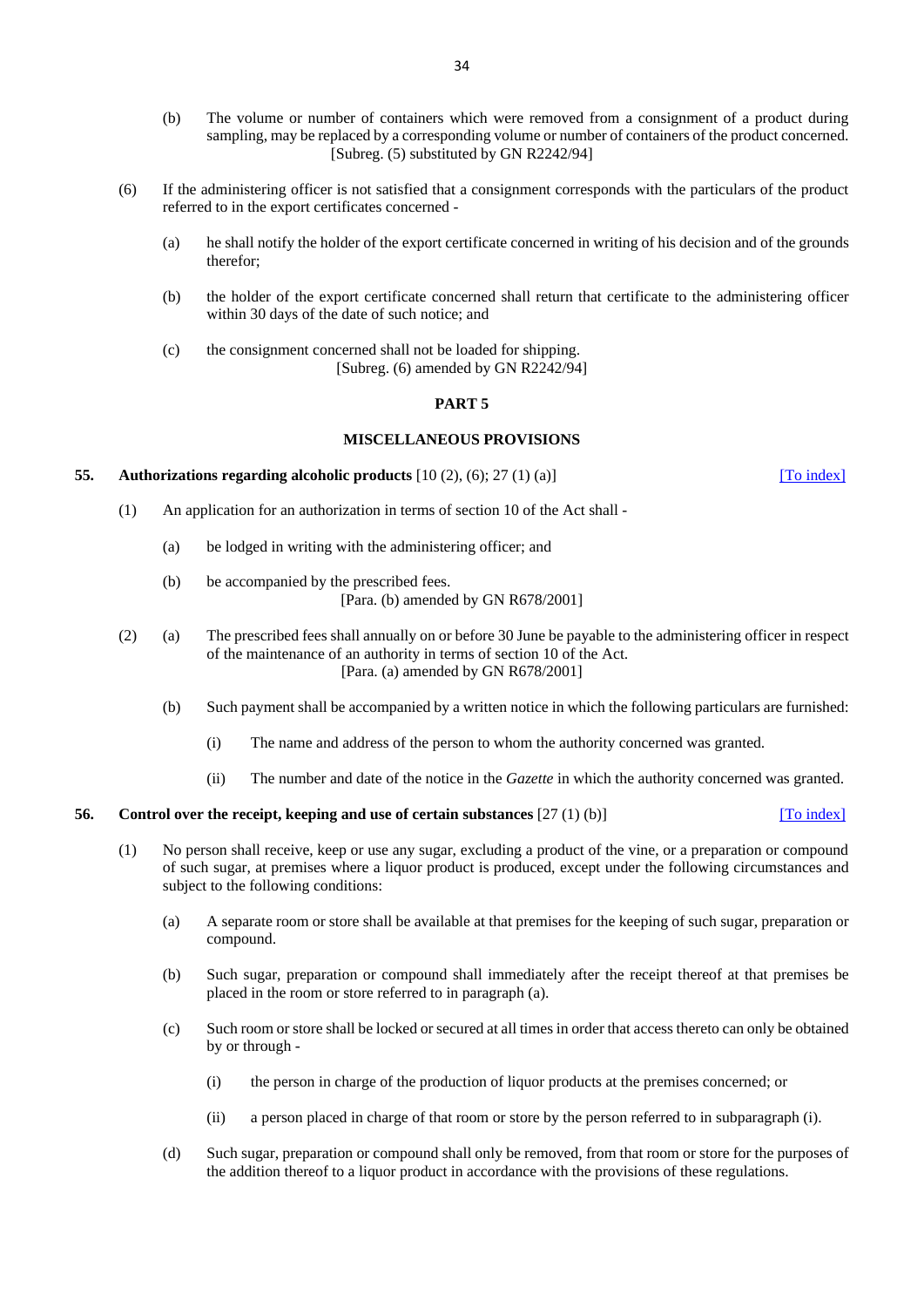- (e) The person referred to in paragraph (c)(i) or (ii) shall immediately after a quantity of sugar or a preparation of compound thereof has been placed in or removed from that room or store, record the following particulars in a register kept for this purpose:
	- (i) The date and time of receipt or removal of that sugar, preparation or compound.
	- (ii) The name and address of the person from whom that sugar, preparation or compound has been, received, or the purpose for which it has been removed.
	- (iii) A description of the type of sugar, preparation or compound thus received or removed, and an indication of the mass or volume thereof.
- (2) The provisions of subregulation (1) shall not apply to cane sugar received or kept for human consumption, at premises used for the production of a liquor product, provided it is kept where it is customarily utilized for this purpose, and the total mass thus kept does not at any time exceed 25 kg.
- <span id="page-34-1"></span>(3) (a) No person shall receive or keep any flavouring or colourant at premises where a liquor product is produced unless that flavouring or colourant may in terms of the provisions of these regulations be added to that liquor product.
	- (b) The provisions of subregulation (1) shall apply *mutatis mutandis* to the receipt, keeping and use of a flavouring or colourant under the circumstances referred to in paragraph (a).

#### <span id="page-34-0"></span>**56A. Keeping of records**  $[27(1)(i)]$  [\[To index\]](#page-1-4)

- (1) From 1 January 2011 a producer, blender or filler of a liquor product other than certified wine, shall record full particulars of all steps in the production, blending or filling process of such a liquor product, including –
	- (a) raw materials, components and substances used;
	- (b) the application of treatments;
	- (c) containers used; and
	- (e) movement between containers or premises.
- (2) Particulars to be recorded in terms of subregulation (1) shall, where applicable, include:
	- (a) The name and address of each supplier of raw materials, components and substances received.
	- (b) If using a contractor to apply treatments, the name and address of such contractor.
	- (c) The nature of treatments applied and of raw materials, components and substances received and used.
	- (d) The volume, quantity or mass, as is normally applicable, of raw materials, components and substances received and used.
	- (e) The potential or actual alcohol content, as the case may be, of raw materials, components and substances received and used.
	- (f) The supplier's batch numbers, lot numbers or other similar applicable means of batch identification of raw materials, components and substances received and used.
	- (g) The dates of delivery by suppliers of raw materials, components and substances received.
	- (h) The dates treatments were applied and raw materials, components and substances were used.
	- (i) The volume, quantity or mass, as is normally applicable, of the product to be treated and of the product the raw materials, components and substances are to be used on.
	- (j) The volume, quantity or mass, as is normally applicable, of the result of the application of treatments and of the result of the usage of raw materials, components and substances.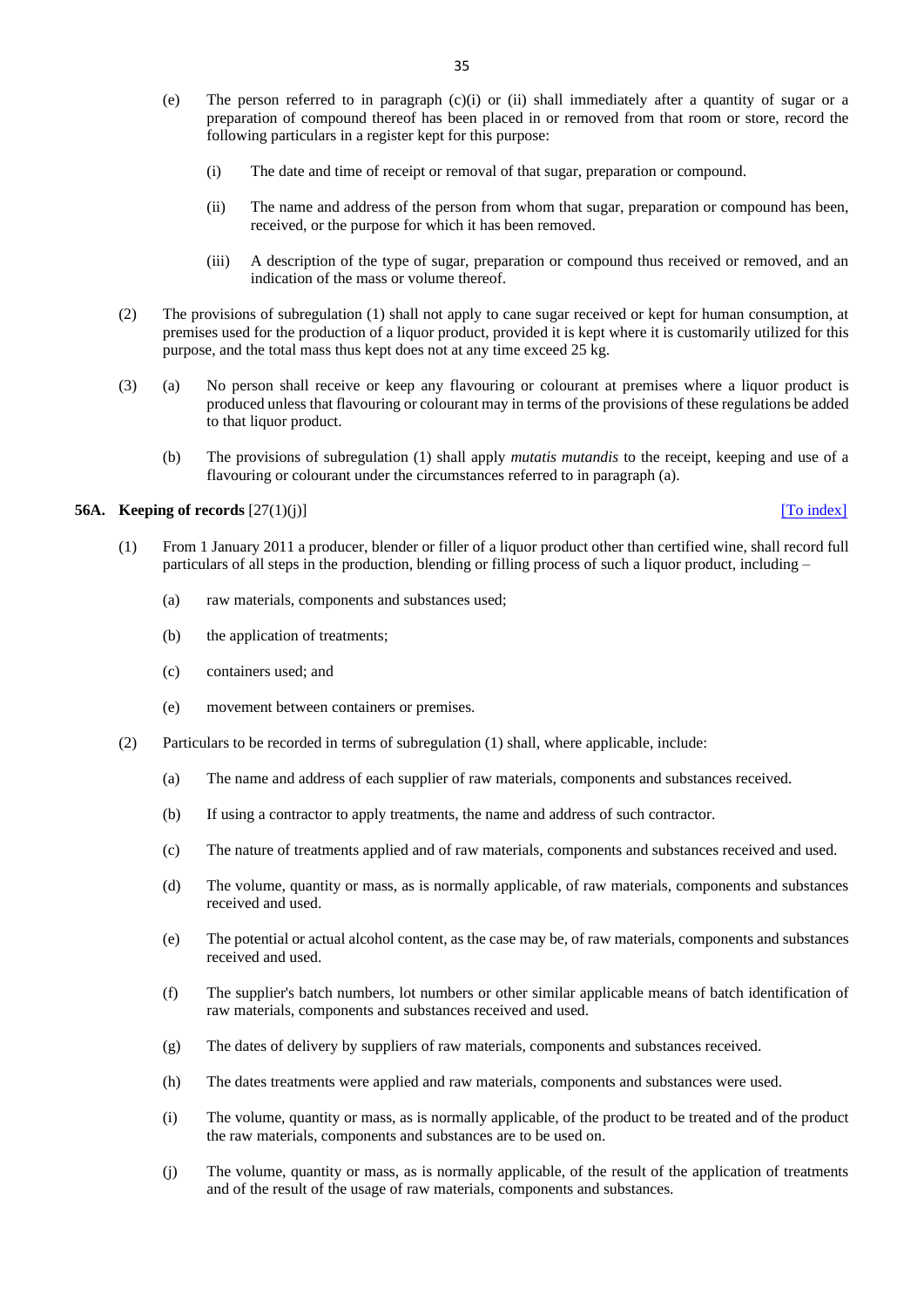- (k) The actual alcohol content of the result of the application of treatments and of the result of the usage of raw materials, components and substances.
- (l) Particulars of any losses incurred in production, blending, filling, treatment or other process.
- (m) Type, quantity and volume of any container used.
- (n) A flow chart or other applicable record of the movement of raw materials, components and liquor products between bulk storage containers.
- (o) Particulars of transporters of bulk raw materials, components and liquor products used, including the registration numbers of the vehicles concerned.
- (p) Particulars of delivery notes of bulk raw materials, components and liquor products.
- (q) The results of any analyses of raw materials, components, substances and liquor products.
- (r) Particulars, including particulars of invoices and of SAWIS 6 certificates, of the disposal, removal or transfer of any raw materials, components, substances and liquor products.
- (s) Particulars requested in writing by the administering officer.
- (3) Particulars which have to be recorded in terms of this regulation shall be recorded not later than the working day following the working day on which the recordable act concerned took place.
- (4) Records which have to be kept in terms of this regulation shall be kept and maintained for a period of at least five years.

[Reg. 56A inserted by GN 413/2010]

#### **57. Analysis of samples**  $[20 (2); 27 (1) (a)]$  [\[To index\]](#page-1-4)

Samples shall be analysed using the methods of analysis -

- (a) recognised by the General Assembly of the International Vine and Wine Office and published by that Office; or
- (b) where an appropriate method of analysis does not appear among those referred to in paragraph (a), a method of analysis complying with the standards recommended by the International Organisation for Standardisation; or
- (c) in the absence of either of the methods referred to in paragraphs (a) and (b), and by reason of its accuracy, repeatability and reproducibility, a method of analysis determined by the administering officer. [Reg. 57 substituted by GN R814/2006]

#### <span id="page-35-0"></span>**58. Appeals** [22; 27 (1) (a)] **[\[To index\]](#page-1-4) [To index]**

- (1) An appeal in terms of section 22 of the Act shall
	- (a) be in the form of an affidavit;
	- (b) contain full particulars of the decision or direction against which is appealed;
	- (c) indicate the grounds on which the appeal is based;
	- (d) be lodged with the Director-General;
	- (e) be thus lodged within 90 days after the date on which the appellant concerned has been notified in writing of that decision or direction; and
	- (f) be accompanied by the prescribed fees. [Para. (f) amended by GN R678/2001]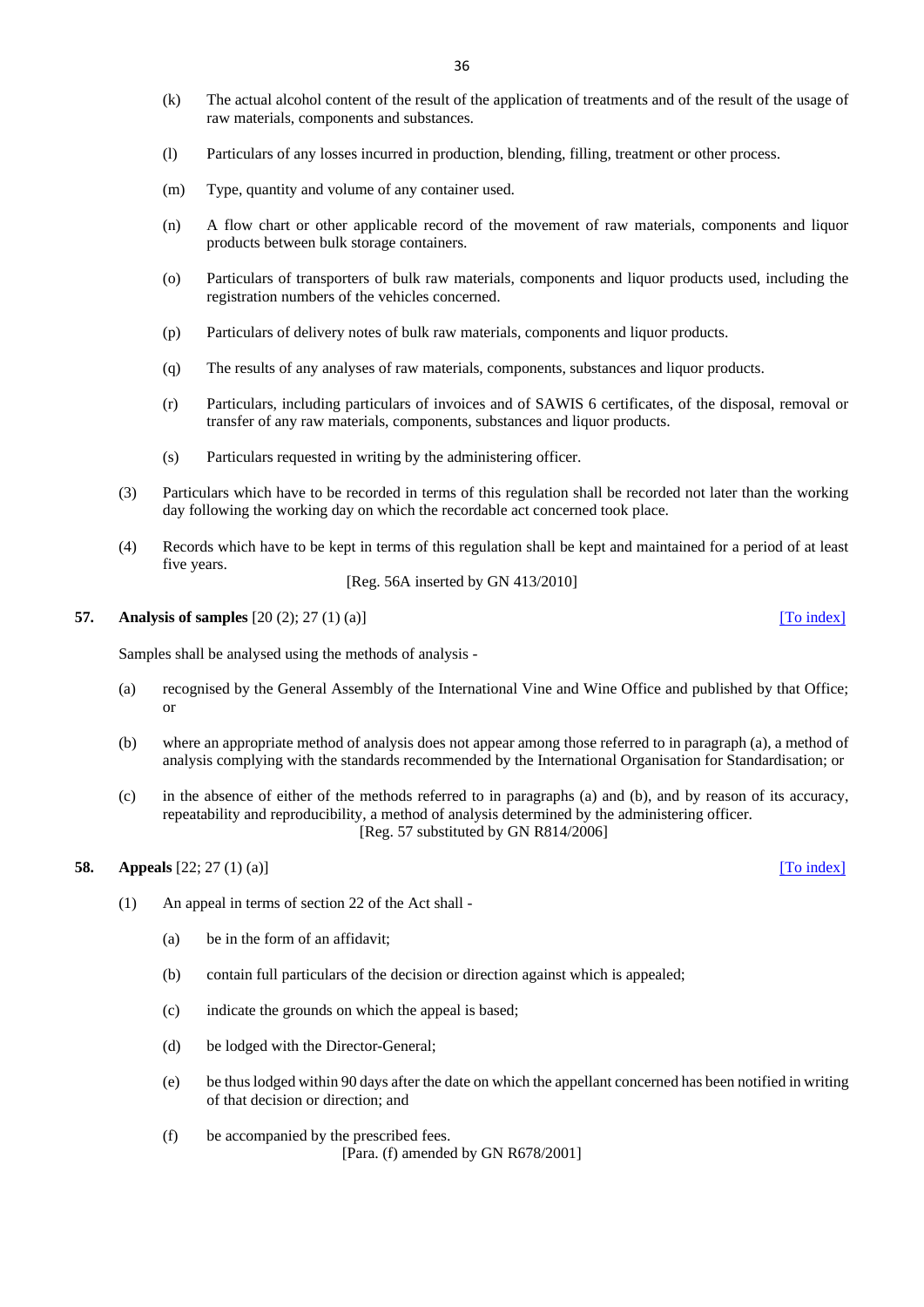(2) An appellant and the administering officer or the board, as the case may be, shall, when requested thereto in writing by the Director-General, in writing and within the period specified in that request, nominate the persons who in terms of section  $22(3)(a)(ii)$  of the Act shall serve on the appeal board concerned.

#### <span id="page-36-0"></span>**59. Offences and penalties** [27 (3)] **[\[To index\]](#page-1-4)** [To index]

Any person who contravenes or fails to comply with any provision of regulatio[n 2,](#page-3-0)  $39(1)$ ,  $41$ ,  $56(1)$ ,  $56(3)$ ,  $56A$  or  $60A$ shall be guilty of an offence and on conviction liable to a fine not exceeding R2 000 or to imprisonment for a period not exceeding six months, or to both that fine and that imprisonment.

[Reg. 59 amended by GN R2593/92 and substituted by GN R1038/97, GN R171/2008 and GN R413/2010]

#### <span id="page-36-1"></span>**60. Permissible tolerances** [27 (1) (1)] **Community COMPUTE: PERMISSION: COMPUTE: PERMISSION: COMPUTE: PERMISSION: COMPUTE: PERMISSION: COMPUTE: PERMISSION: COMPUTE: COMPUTE: COMPUTE: COMPUTE**

A tolerance to the extent specified in column 2 of [Table 13](#page-67-2) is permitted in respect of a requirement prescribed in these regulations with regard to an element specified in column 1 of the said Table opposite thereto. [Reg. 60 inserted by GN R838/91]

#### <span id="page-36-2"></span>**60A.** Prohibition of lead coatings **by the community of the control of the control of the control of the control of the control of the control of the control of the control of the control of the control of the control of**

No person may coat the seal of a container of any product to which the Act applies with any substance or material which is made of lead or which contains lead.

[Reg. 60A inserted by GN R1038/97]

#### <span id="page-36-3"></span>**61. Payment of fees** [\[To index\]](#page-1-5)

- (1) Postage on and delivery of any application, notice, document or appeal which is submitted in terms of these regulations, as well as on or of anything else pertaining thereto, shall be prepaid.
- (2) Any amount which is payable in terms of these regulations shall be paid by cheque, postal order or money order made out in favour of the Director-General: Agriculture, and be forwarded or delivered to the administering officer referred to in [regulation 62\(l\):](#page-36-4) Provided that if such amount is delivered by hand, it may be paid in cash.
- (3) Any amount which is payable in terms of Part 2, 3, 4 and 5 of these regulations, shall be paid within 30 days of the date on which a statement reflecting the amount due, was issued to the person by whom such amount is payable.
- (4) If a person fails or refuses to pay the amount reflected in a statement referred to in subregulation (3), within the period permitted under that subregulation-
	- (a) such amount shall become immediately payable together with interest thereon, calculated from the date of issue of the statement concerned and at a rate determined in terms of section 26 of the Exchequer Act, 1975 (Act No. 66 of 1975);
	- (b) the administering officer shall suspend all services of the person concerned and the issuing of certificates or other documentation in terms of regulation 40, 43, 46, 47, 48, 49, 51 and 55 to such person, until the amount referred to in paragraph (a) is paid by him in full.
- (5) Nothwithstanding the provisions of subregulation (3), the administering officer may require that a person in respect of whom services have once been suspended in terms of subregulation (4)(b), shall pay the applicable amounts which are payable in terms of Part 2, 3, 4 and 5 of these regulations when submitting the relevant applications.
- (6) Subject to the provisions of section  $27(1)(k)$  of the Act, an amount which has been paid in terms of these regulations, shall not be repayable.

[Reg. 61 added by GN R2593/92]

#### <span id="page-36-4"></span>**62. Addresses for submission of documents and the index [\[To index\]](#page-1-5)**

(1) Any application, notice and document, as well as anything else pertaining thereto, which are required to be submitted to the administering officer in terms of these regulations shall -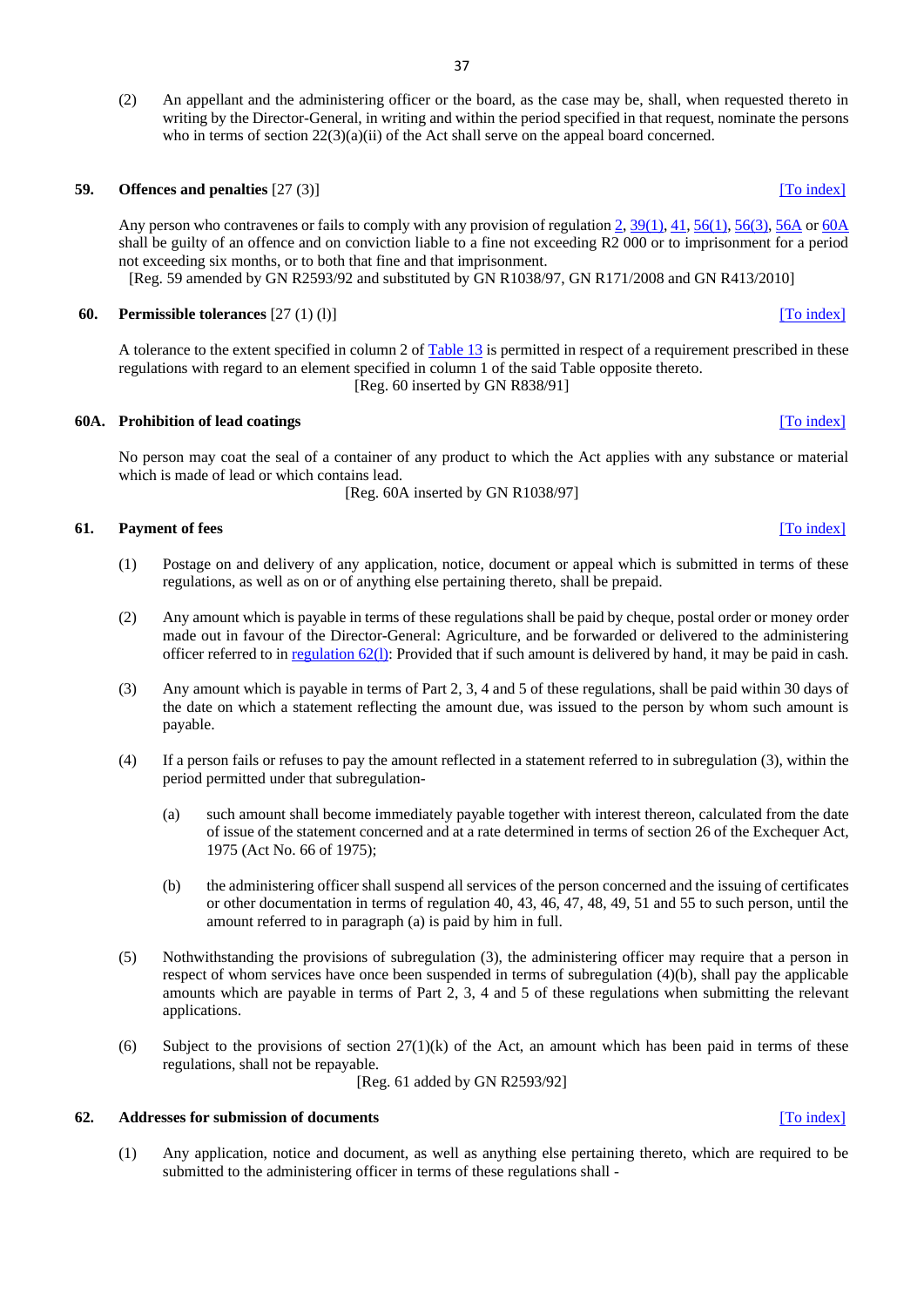(a) when forwarded by post, be addressed to the Administering Officer (Act No. 60 of 1989), Directorate: Food Safety and Quality Assurance, Division: Liquor Products, Private Bag X5015, STELLENBOSCH, 7599; and

[Para (a) substituted by GN R525/2012]

(b) when forwarded to rail or delivered by hand be delivered to -

The Administering Officer (Act No. 60 of 1989) Directorate: Food Safety and Quality Assurance, Division: Liquor products Plant Quarantine Station Polkadraai Road STELLENBOSCH 7600. [Para. (a) substituted by GN R525/2012] [Reg. 62 added by GN R2593/92]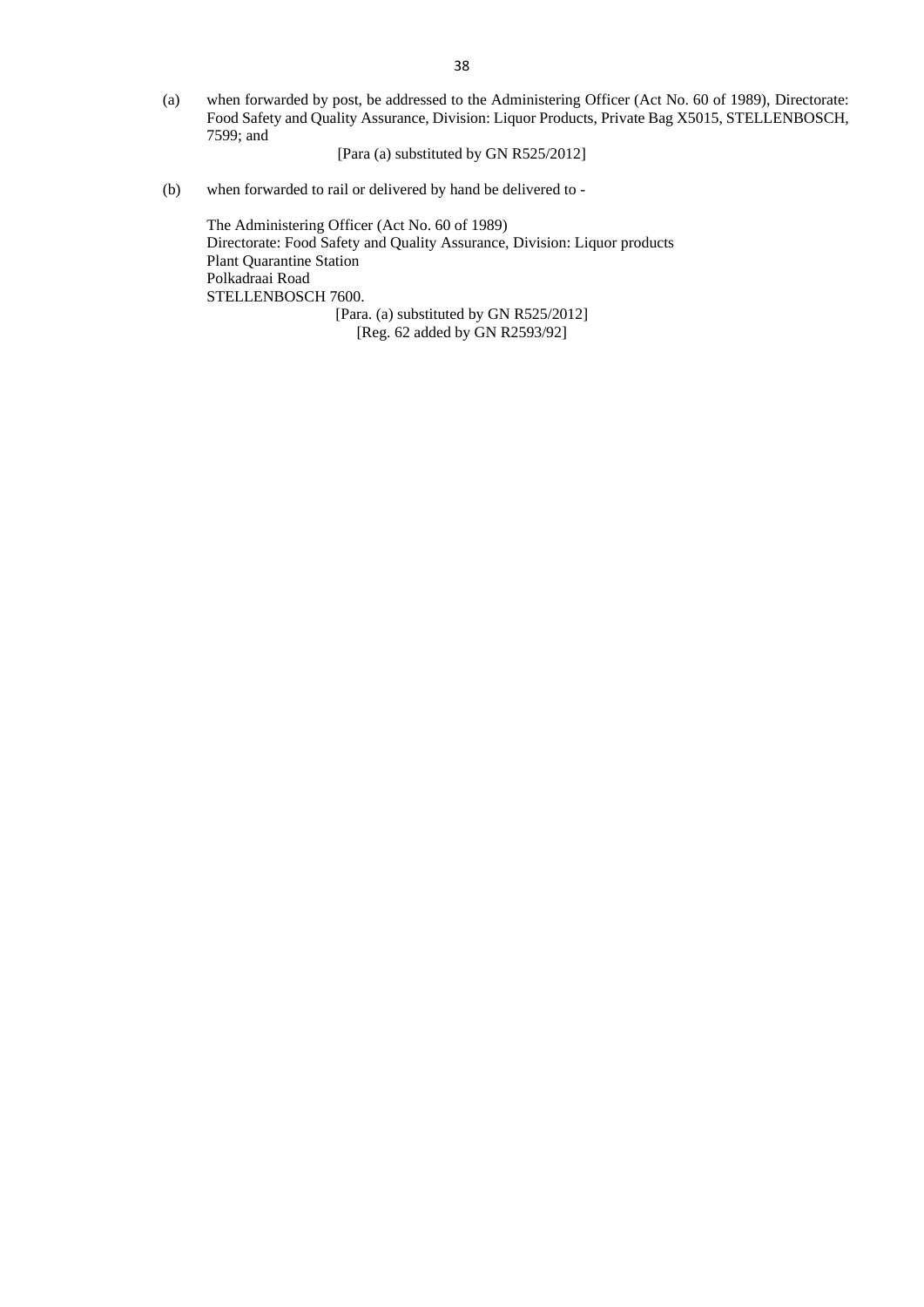#### **TABLE 1/TABEL 1**

# **GRAPE CULTIVARS WHICH MAY BE USED FOR THE PRODUCTION OF WINE DRUIFCULTIVARS WAT VIR DIE PRODUKSIE VAN WYN GEBRUIK MAG WORD [\[Reg. 2\]](#page-3-0)**

<span id="page-38-0"></span>

| Alicante Bouschet (Henri           | Grasa de Cotnari                                                                                                                              | Pinotage                         |
|------------------------------------|-----------------------------------------------------------------------------------------------------------------------------------------------|----------------------------------|
| Bouschet)                          | Grenache (Rooi/Red Grenache;                                                                                                                  | Pinot blanc (Weissburgunder)     |
| Alvarinho (Albariño)               | Grenache noir)                                                                                                                                | Pinot gris (Pinot grigio)        |
| Auxerrois                          | Grenache blanc (Wit/White                                                                                                                     | Pinot noir                       |
| Barbarossa                         | Grenache)                                                                                                                                     | Pontak (Pontac; Teinturier male) |
| Barbera                            | Grenache gris                                                                                                                                 | Raisin blanc (Gros Vert)         |
| <b>Barlinka</b>                    | Grüner Veltliner                                                                                                                              | Riesling** (Weisser Riesling;    |
| Bastardo do Castello               | Harslevelü                                                                                                                                    | Ryn Riesling; Rhine Riesling)    |
| Bastardo do Menudo                 | Irsai Olivier (Irsay Oliver)                                                                                                                  | Roobernet                        |
| Bourboulenc                        | Kanaän (Belies; Canaän)                                                                                                                       | Roussanne                        |
| <b>Bukettraube</b>                 | Kerner                                                                                                                                        | Ruby Cabernet                    |
| Cabernet franc                     | Kristal                                                                                                                                       | Sangiovese                       |
| Cabernet Sauvignon                 | Malbec                                                                                                                                        | Sauvignon blanc (Blanc Fumé;     |
| Carignan                           | Marsanne                                                                                                                                      | Fumé blanc)                      |
| Carmenère                          | Merbein Seedless                                                                                                                              | Schönburger                      |
| Ceresa                             | Merlot                                                                                                                                        | Sémillon (Groendruif)            |
| Chardonnay                         | Meunier (Pinot Meunier)                                                                                                                       | Shiraz (Syrah)                   |
| Chenel                             | Morio Muscat (Muscat; Moscato)                                                                                                                | Souzào                           |
| Chenin blanc (Steen)               | Mourisco tinto                                                                                                                                | Sultana (Sultanina;              |
| Cinsaut                            | Mourvèdre (Mataro; Monastrell;                                                                                                                | Thompson's Seedless)             |
| Cinsaut blanc                      | Monastrel)                                                                                                                                    | Sylvaner                         |
| Cinsaut gris                       | Müller-Thurgau                                                                                                                                | Tannat                           |
| Clairette blanche                  | Muscat d'Alexandrie (Hanepoot;                                                                                                                | Tempranillo (Tinta Roriz)        |
| Colombar (Colombard)               | Muscat; Moscato)                                                                                                                              | Therona                          |
| Colomino                           | Muscat de Frontignan (Muskadel;                                                                                                               | Tinta Amarella (Tinta Amarela;   |
| Cornifesto                         | Muscadel; Muscat; Muscat blanc;                                                                                                               | Trincadeira; Trincadeira         |
| Counoise                           | White Muscadel; Wit Muskadel;                                                                                                                 | Preta)                           |
| Crouchen (Riesling*; Cape          | Muscat rouge; Red Muscadel; Rooi                                                                                                              | Tinta Barocca                    |
| Riesling; Kaapse Riesling)         | Muskadel; Moscato)***                                                                                                                         | Tinta Francisca                  |
| Donzellinho do Castello            | Muscat de Hambourg (Muscat;                                                                                                                   | Touriga Franca                   |
| Donzellinho do Gallego             | Moscato)                                                                                                                                      | Touriga Nacional                 |
| Durif (Petite Sirah; Petite Syrah) | Muscat Ottonel (Muscat; Moscato)                                                                                                              | Ugni blanc (Trebbiano)           |
| <b>Emerald Riesling</b>            | Nebbiolo                                                                                                                                      | Verdelho                         |
| Erlihane                           | Nero d'Avola                                                                                                                                  | Vermentino                       |
| Ferdinand de Lesseps               | Nouvelle                                                                                                                                      | Villard blanc                    |
| Fernão Pires                       | Olasz                                                                                                                                         | Viognier                         |
| Furmint                            | Palomino (Fransdruif; White French;                                                                                                           | Viura                            |
| Gamay noir                         | Malvasia Rei; Listán blanc; Listón                                                                                                            | Weldra                           |
| Gewürztraminer                     | Blanco)                                                                                                                                       | Zanthe Korinthe                  |
| Grachen                            | Pedro (Valse)                                                                                                                                 | Zinfandel (Primitivo)            |
| Graciano                           | Petit Verdot (Verdot)                                                                                                                         |                                  |
|                                    | *This name (Riesling) may only be used for wine produced from the Crouchen grape cultivar until, and inclusive of, the<br>2009 grape harvest. |                                  |

\*\*This name (Riesling), may only be used for wine produced from the Weisser Riesling/ Rhine Riesling grape cultivar as from the 2010 grape harvest.

\*\*\***Note for information purposes only**: The name "Muscat de Frontignan" is a protected geographical indication in the territory of the European Union and may not be used on South African wine exported to that territory.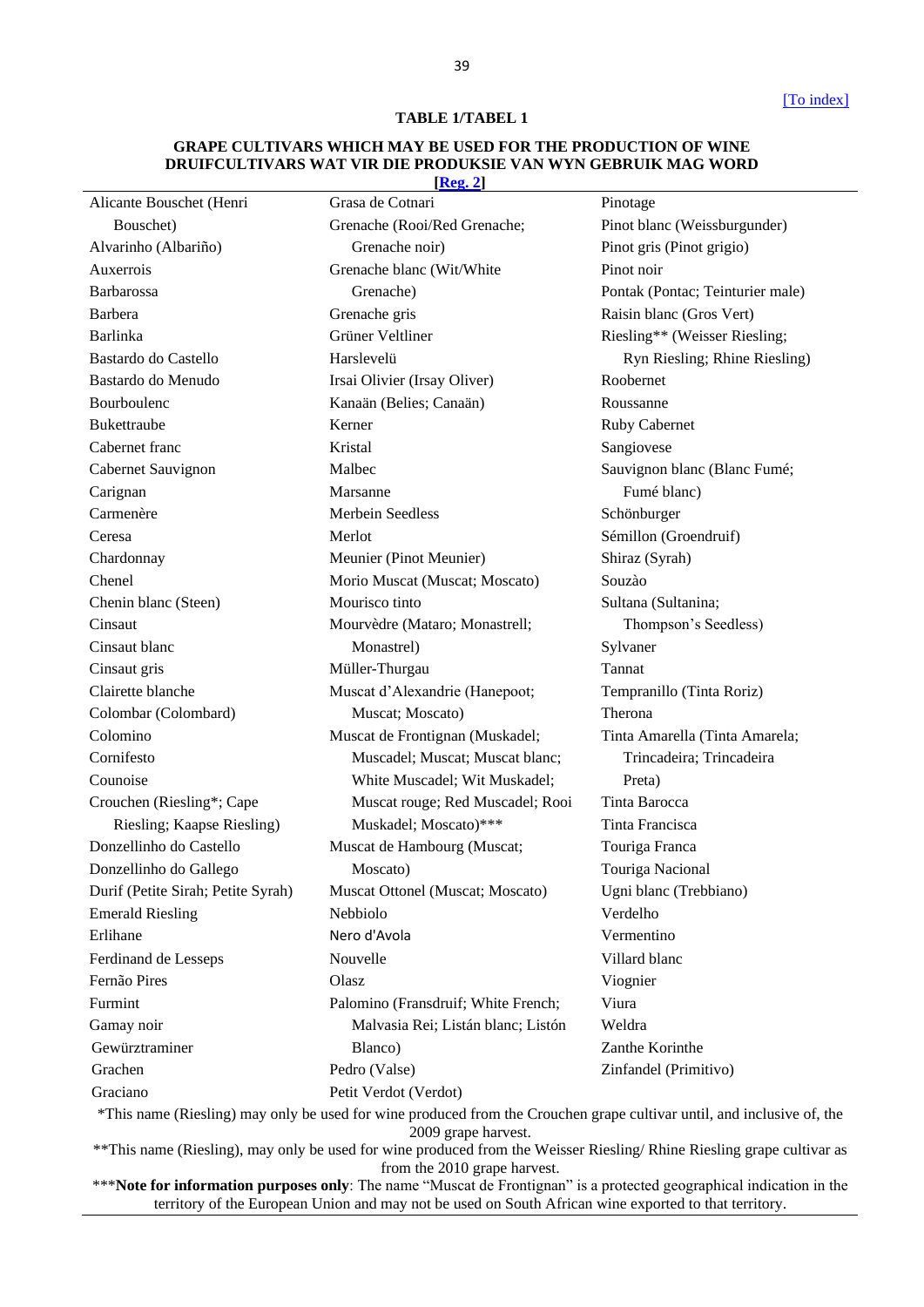<span id="page-39-0"></span>[Table 1 amended by GN R838/91, GN R2593/92, GN R1876/95, GN R1038/97, GN R1078/98 and GN R21/2001, substituted by GN R343/2003, amended by GN R77/2006, substituted by GN R814/2006, GN R555/2009 and GN R413/2010 and amended by GN R525/2012, GN R401/2014, GN R5/2018, GN R274/2019 and GN R736/2021]

[\[To index\]](#page-1-6)

# **TABLE 2**

# **CLASSES FOR WINE AND SPECIFIC REQUIREMENTS FOR CLASSES**

<span id="page-39-1"></span>

|                                       | [Reg. 4; 5]                                                                                                                                                                                                                                                                                  |  |  |
|---------------------------------------|----------------------------------------------------------------------------------------------------------------------------------------------------------------------------------------------------------------------------------------------------------------------------------------------|--|--|
| <b>Class</b>                          | <b>Specific requirements</b>                                                                                                                                                                                                                                                                 |  |  |
| 1                                     | 2                                                                                                                                                                                                                                                                                            |  |  |
| 1. Extra dry wine                     | The residual sugar content of the product shall not exceed 2,5 gram per litre.                                                                                                                                                                                                               |  |  |
| 2. Dry wine                           | The residual sugar content of the product shall not exceed 5,0 gram per litre, or not<br>exceed 9,0 gram per litre if the total acidity expressed as gram of tartaric acid per litre is<br>not more than 2 gram below the residual sugar content.                                            |  |  |
| 3. Semi-dry or Medium dry<br>wine     | The residual sugar content of the product shall be more than 5,0 gram per litre, but not<br>exceed 12,0 gram per litre, or not exceed 18,0 gram per litre if the total acidity expressed<br>as gram of tartaric acid per litre is not more than 10 gram below the residual sugar<br>content. |  |  |
| 4. Semi-sweet or Medium<br>sweet wine | The residual sugar content of the product shall be more than 5,0 gram per litre, but less<br>than 30,0 gram per litre.                                                                                                                                                                       |  |  |
| 5. Late harvest wine                  | 1.<br>The alcohol content of the product shall be at least 10,0 per cent, but it shall not<br>contain added spirit.                                                                                                                                                                          |  |  |
|                                       | 2.<br>The residual sugar content of the product shall be at least 20,0 gram per litre.                                                                                                                                                                                                       |  |  |
|                                       | The residual sugar content of the product may exceed 30,0 gram per litre.<br>3.                                                                                                                                                                                                              |  |  |
| 6. Special late harvest<br>wine       | The product shall be produced from must the sugar content of which immediately<br>1.<br>prior to fermentation is at least 22 degrees Balling.                                                                                                                                                |  |  |
|                                       | Such must shall not be dehydrated or otherwise concentrated.<br>2.                                                                                                                                                                                                                           |  |  |
|                                       | 3.<br>No sweetening agent shall be added to such must.                                                                                                                                                                                                                                       |  |  |
|                                       | An added pure culture of yeasts or bacteria shall not constitute more than five per<br>4.<br>cent of the volume of such must.                                                                                                                                                                |  |  |
|                                       | 5.<br>No sweetening agent shall be added to the product.                                                                                                                                                                                                                                     |  |  |
|                                       | The alcohol content of the product shall be at least 11,0 per cent, but it shall not<br>6.<br>contain added spirit.                                                                                                                                                                          |  |  |
|                                       | The product shall have a sugar-free extract of at least 19,0 gram per litre.<br>7.                                                                                                                                                                                                           |  |  |
|                                       | The product shall possess the character which is distinctive of wine produced from<br>8.<br>grapes which were harvested at the full-ripe stage.                                                                                                                                              |  |  |
|                                       | The product may only be sold if it has been certified.<br>9.                                                                                                                                                                                                                                 |  |  |
|                                       | The residual sugar content of the product may exceed 30,0 gram per litre.<br>10.                                                                                                                                                                                                             |  |  |
| 7. Noble late harvest<br>wine.        | 1.<br>The product shall be produced from must the sugar content of which immediately<br>prior to fermentation is at least 28 degrees Balling.                                                                                                                                                |  |  |
|                                       | Such must shall not be dehydrated or otherwise concentrated.<br>2.                                                                                                                                                                                                                           |  |  |
|                                       | 3.<br>No sweetening agent shall be added to such must.                                                                                                                                                                                                                                       |  |  |
|                                       | 4.<br>An added pure culture of yeasts or bacteria shall not constitute more than five per<br>cent of the volume of such must.                                                                                                                                                                |  |  |
|                                       | 5.<br>No sweetening agent shall be added to the product.                                                                                                                                                                                                                                     |  |  |
|                                       | 6.<br>The product shall not contain added spirit.                                                                                                                                                                                                                                            |  |  |
|                                       | 7.<br>The residual sugar content of the product shall be more than 50,0 gram per litre.                                                                                                                                                                                                      |  |  |
|                                       | The product shall have a sugar-free extract of at least 30,0 gram per litre.<br>8.                                                                                                                                                                                                           |  |  |
|                                       | 9.<br>The volatile acid content of the product shall not exceed 1,8 gram per litre.                                                                                                                                                                                                          |  |  |
|                                       | The product may only be sold if it has been certified.<br>10.                                                                                                                                                                                                                                |  |  |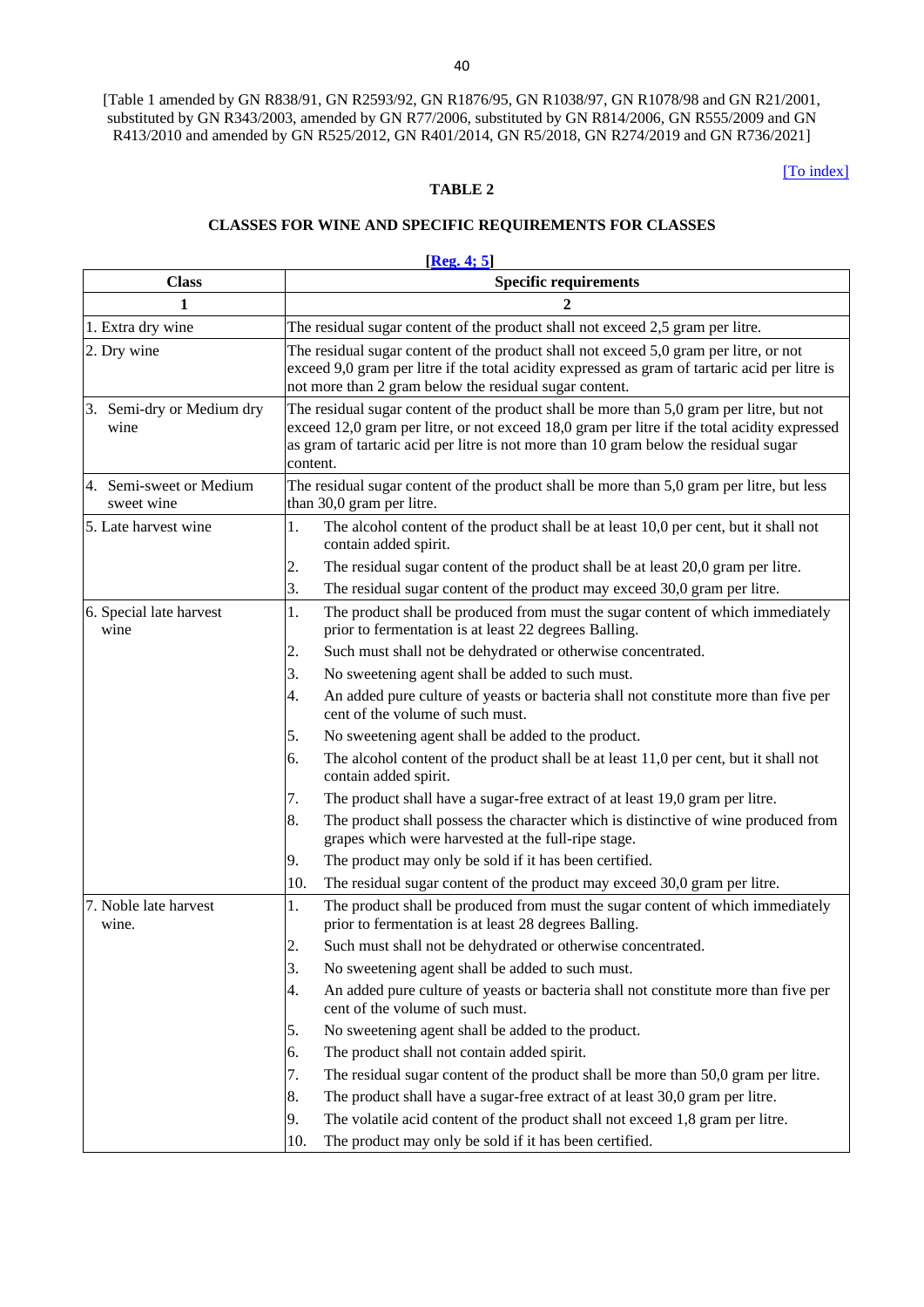<span id="page-40-3"></span><span id="page-40-2"></span><span id="page-40-1"></span><span id="page-40-0"></span>

| <b>Class</b>                     |     | <b>Specific requirements</b>                                                                                                            |  |  |  |
|----------------------------------|-----|-----------------------------------------------------------------------------------------------------------------------------------------|--|--|--|
| 1                                |     |                                                                                                                                         |  |  |  |
| 7A. Wine from                    | 1.  | The product shall be produced from naturally dried grapes                                                                               |  |  |  |
| naturally dried<br>grapes        |     | The product shall be produced from must the sugar content of which immediately<br>prior to fermentation is at least 28 degrees Balling. |  |  |  |
|                                  | 3.  | Only a pure culture of yeasts or bacteria may be added to the must of such a batch<br>of dried grapes.                                  |  |  |  |
|                                  | 4.  | An added pure culture of yeasts or bacteria shall not constitute more than five per<br>cent of the volume of such must.                 |  |  |  |
|                                  | 5.  | No sweetening agent shall be added to the product.                                                                                      |  |  |  |
|                                  | 6.  | The product shall not contain added spirit.                                                                                             |  |  |  |
|                                  | 7.  | The residual sugar content of the product may exceed 30,0 gram per litre.                                                               |  |  |  |
|                                  | 8.  | The volatile acid content of the product shall not exceed 1,8 gram per litre.                                                           |  |  |  |
|                                  | 9.  | The actual and potential alcohol content by volume of the product shall together<br>amount to not less than 16,0 per cent.              |  |  |  |
|                                  | 10. | The product shall not be a special late harvest wine or a noble late harvest wine.                                                      |  |  |  |
|                                  | 11. | The product may be sold only if it has been certified.                                                                                  |  |  |  |
| 8. Sweet natural wine            | 1.  | The product shall not contain added spirit.                                                                                             |  |  |  |
|                                  | 2.  | The residual sugar content of the product shall be more than 20,0 gram per litre.                                                       |  |  |  |
|                                  | 3.  | The residual sugar content of the product may exceed 30,0 gram per litre.                                                               |  |  |  |
| 8a. Skin macerated white         | 1.  | The product shall be be fermented and macerated on its skins for at least 96 hours.                                                     |  |  |  |
|                                  | 2.  | The product shall complete malolactic fermentation.                                                                                     |  |  |  |
|                                  | 3.  | The sulphur dioxide content of the product shall not exceed 40,0 milligram per litre.                                                   |  |  |  |
|                                  | 4.  | The residual sugar content of the product shall not exceed 4,0 gram per litre.                                                          |  |  |  |
|                                  | 5.  | The product shall be anywhere from light golden to deep orange in colour.                                                               |  |  |  |
|                                  | 6.  | The product may only be sold if it has been certified.                                                                                  |  |  |  |
| 8b. Extended barrel aged         | 1.  | The product shall be produced from white or "gris" grape cultivars.                                                                     |  |  |  |
| white/gris                       | 2.  | The product shall be matured in oaken casks for at least 2 years.                                                                       |  |  |  |
|                                  | 3.  | The sulphur dioxide content of the product shall not exceed 80,0 milligram per litre.                                                   |  |  |  |
|                                  | 4.  | The residual sugar content of the product shall not exceed 4,0 gram per litre.                                                          |  |  |  |
|                                  | 5.  | The product shall complete malolactic fermentation.                                                                                     |  |  |  |
|                                  | 6.  | The product shall exhibit a nutty, oxidative character.                                                                                 |  |  |  |
|                                  | 7.  | The product shall be anywhere from light golden, to deep golden, to amber in<br>colour.                                                 |  |  |  |
|                                  | 8.  | The product shall be certified and sold as a vintage wine.                                                                              |  |  |  |
| 8c. Natural pale / Non-fortified | 1.  | The product shall not contain added spirit.                                                                                             |  |  |  |
| pale                             | 2.  | The product shall be produced from white grape cultivars.                                                                               |  |  |  |
|                                  | 3.  | The product shall be matured in oaken casks, under a film of flor yeast, for at least<br>2 years.                                       |  |  |  |
|                                  | 4.  | The alcohol content of the product shall be at least 12,0 per cent, but not more than<br>15,0 per cent.                                 |  |  |  |
|                                  | 5.  | The sulphur dioxide content of the product shall not exceed 40,0 milligram per litre.                                                   |  |  |  |
|                                  | 6.  | The product shall complete malolactic fermentation.                                                                                     |  |  |  |
|                                  | 7.  | The product shall have a delicate flavour suggestive of almonds.                                                                        |  |  |  |
|                                  | 8.  | The product shall have a discernible flor yeast and wood character.                                                                     |  |  |  |
|                                  | 9.  | The product shall be anywhere from pale, to straw, to pale golden in colour.                                                            |  |  |  |
|                                  | 10. | The product may only be sold if it has been certified.                                                                                  |  |  |  |
| 8d. Methode ancestrale           | 1.  | The product shall be made from fermenting must.                                                                                         |  |  |  |
|                                  | 2.  | Further fermentation shall occur solely in the bottle in which the product is to be<br>sold.                                            |  |  |  |
|                                  | 3.  | No sweetening agent shall be added to the product.                                                                                      |  |  |  |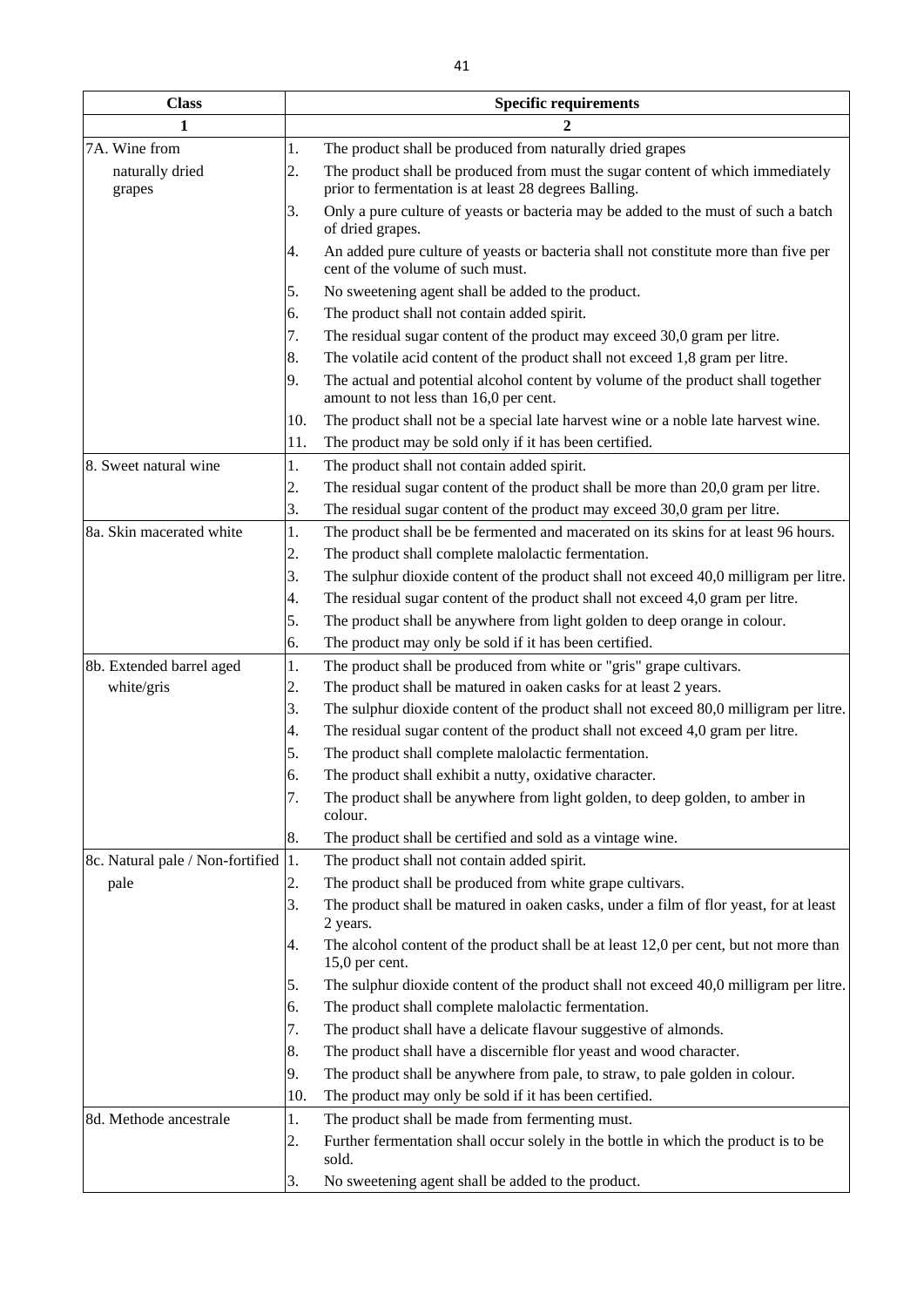| <b>Class</b>                         | <b>Specific requirements</b>                                                                                                                                                                                                                                                                                                                         |
|--------------------------------------|------------------------------------------------------------------------------------------------------------------------------------------------------------------------------------------------------------------------------------------------------------------------------------------------------------------------------------------------------|
| 1                                    |                                                                                                                                                                                                                                                                                                                                                      |
|                                      | The carbon dioxide in the bottle in which the product is to be sold shall originate<br>4.<br>solely from the alcoholic fermentation.                                                                                                                                                                                                                 |
|                                      | The pressure in the bottle in which the product is sold shall be at least 75 kPa.<br>5.                                                                                                                                                                                                                                                              |
|                                      | The product may only be sold if it has been certified.<br>6.                                                                                                                                                                                                                                                                                         |
| 8e. Alternative white / rosé /       | 1.<br>The product shall complete malolactic fermentation.                                                                                                                                                                                                                                                                                            |
| red                                  | 2.<br>The residual sugar content of the product shall not exceed 4,0 gram per litre.                                                                                                                                                                                                                                                                 |
|                                      | The sulphur dioxide content of the product shall not exceed 40,0 milligram per litre.<br>3.                                                                                                                                                                                                                                                          |
|                                      | In the case of a white wine, the product shall be anywhere from light gold to amber<br>4.<br>in colour.                                                                                                                                                                                                                                              |
|                                      | 5.<br>In the case of a rosé wine, the product shall have the colour that is distinctive of a<br>rosé wine.                                                                                                                                                                                                                                           |
|                                      | In the case of a red wine, the product shall be anywhere from light red to deep red<br>6.<br>or purple in colour.                                                                                                                                                                                                                                    |
|                                      | The product may only be sold if it has been certified.<br>7.                                                                                                                                                                                                                                                                                         |
| 8f. Low alcohol wine                 | The alcohol content of the product shall be more than 0.5 per cent, but shall not<br>1.<br>exceed 4.5 per cent.                                                                                                                                                                                                                                      |
|                                      | 2.<br>The product shall not also claim to be one of the classes in this table, which must be<br>certified.                                                                                                                                                                                                                                           |
|                                      | The product may lay claim to cultivar or vintage year if, before the removal of any<br>3.<br>alcohol, it was provisionally approved as such in terms of section 25 the scheme:<br>Provided that such product need not be sensorially evaluated in terms of the scheme<br>and shall not carry a seal or mark referred to in section 26 of the scheme. |
| 8g. Spirit-barrel-aged wine          | The product shall be matured for at least 3 months in a barrel previously used to age a<br>spirit.                                                                                                                                                                                                                                                   |
| 9. Perlé wine                        | The pressure in a container in which the product is sold shall be at least 75 kPa, but not<br>exceed 300 kPa.                                                                                                                                                                                                                                        |
| 10. Sparkling wine                   | See note 1.                                                                                                                                                                                                                                                                                                                                          |
| 10a. Brut nature sparkling wine 1.   | The residual sugar content of the product shall be less than 3,0 gram per litre.                                                                                                                                                                                                                                                                     |
|                                      | The product shall also be a sparkling wine according to the traditional method.<br>2.                                                                                                                                                                                                                                                                |
|                                      | 3.<br>No sugar shall be added to the product after the second alcoholic fermentation.                                                                                                                                                                                                                                                                |
|                                      | See <u>notes 1</u> and 2.<br>4.                                                                                                                                                                                                                                                                                                                      |
| 10b. Extra brut sparkling wine       | The residual sugar content of the product shall be less than 6,0 gram per litre.<br>2.<br>See note 1.                                                                                                                                                                                                                                                |
| 10c. Brut sparkling wine             | The residual sugar content of the product shall be less than 12,0 gram per litre.<br>1.                                                                                                                                                                                                                                                              |
|                                      | See note 1.<br>2.                                                                                                                                                                                                                                                                                                                                    |
| 11. Extra dry sparkling wine         | The residual sugar content of the product shall be more than 12,0 gram per litre, but<br>1.<br>less than 17,0 gram per litre.                                                                                                                                                                                                                        |
|                                      | See note 1.<br>2.                                                                                                                                                                                                                                                                                                                                    |
| 12. Dry sparkling wine               | The residual sugar content of the product shall be more than 17,0 gram per litre, but<br>1.<br>less than 32,0 gram per litre.                                                                                                                                                                                                                        |
|                                      | See note 1.<br>2.                                                                                                                                                                                                                                                                                                                                    |
| 13. Semi-sweet sparkling wine        | The residual sugar content of the product shall be more than 32,0 gram per litre, but<br>1.<br>less than 50,0 gram per litre.                                                                                                                                                                                                                        |
|                                      | See note 1.<br>2.                                                                                                                                                                                                                                                                                                                                    |
| 14. Sweet sparkling wine             | The residual sugar content of the product shall be more than 50,0 gram per litre.<br>1.                                                                                                                                                                                                                                                              |
|                                      | 2.<br>See <u>note 1</u> .                                                                                                                                                                                                                                                                                                                            |
| 15. Tank fermented<br>sparkling wine | The combined duration of the second alcoholic fermentation and the period during<br>1.<br>which the product lies on the lees shall -                                                                                                                                                                                                                 |
|                                      | (a) be at least 30 days where, in accordance with generally accepted cellar                                                                                                                                                                                                                                                                          |

practices, agitators are used in the tank in which it is produced; and

<span id="page-41-3"></span><span id="page-41-2"></span><span id="page-41-1"></span><span id="page-41-0"></span>(b) be at least 80 days where it is produced in a sealed tank.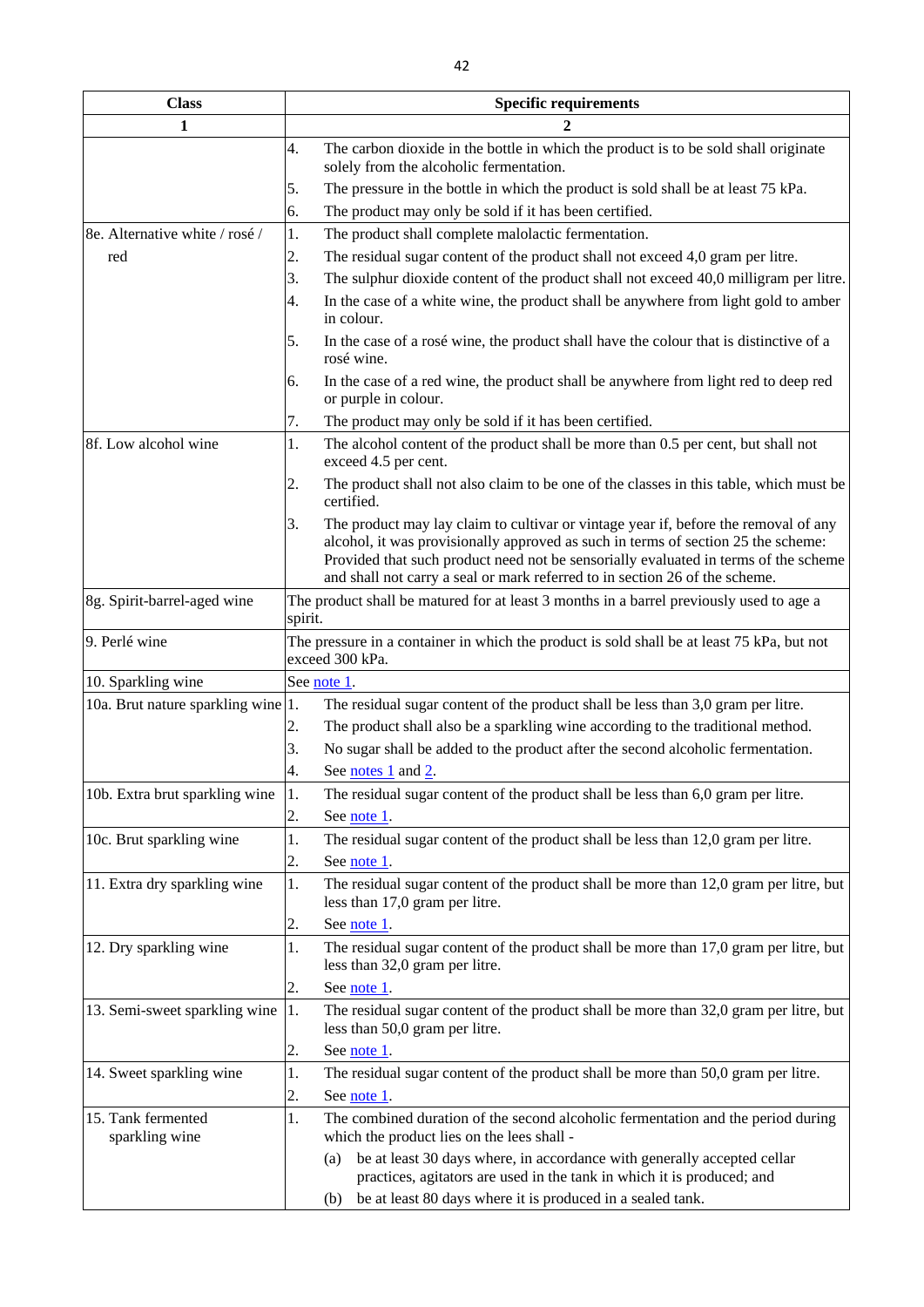<span id="page-42-1"></span><span id="page-42-0"></span>

| <b>Class</b>                                              | <b>Specific requirements</b>                                                                                                                                                                                                                                       |  |  |  |
|-----------------------------------------------------------|--------------------------------------------------------------------------------------------------------------------------------------------------------------------------------------------------------------------------------------------------------------------|--|--|--|
| 1                                                         |                                                                                                                                                                                                                                                                    |  |  |  |
|                                                           | 2.<br>The carbon dioxide in the tank in which the product is produced shall originate<br>solely from the second alcoholic fermentation.                                                                                                                            |  |  |  |
|                                                           | See <u>notes 1</u> and 2.<br>3.                                                                                                                                                                                                                                    |  |  |  |
| 16. Bottle-fermented sparkling                            | The second alcoholic fermentation shall occur solely in a bottle.<br>1.                                                                                                                                                                                            |  |  |  |
| wine                                                      | The duration of fermentation in the bottle, including the period during which the<br>2.<br>product lies on the lees, shall be at least 60 days.                                                                                                                    |  |  |  |
|                                                           | The total duration of the production process including the period of maturation,<br>3.<br>shall be at least nine months calculated from the commencement or the second<br>alcoholic fermentation.                                                                  |  |  |  |
|                                                           | 4.<br>The separation of the lees shall be done by means of the transverse filtration method<br>with the application of counter pressure, or by means of "degorgement".                                                                                             |  |  |  |
|                                                           | 5.<br>The carbon dioxide in the bottle in which the product is sold shall originate solely<br>from the second alcoholic fermentation.                                                                                                                              |  |  |  |
|                                                           | 6.<br>See <u>notes 1</u> and $\overline{2}$ .                                                                                                                                                                                                                      |  |  |  |
| 17. Sparkling wine according<br>to the traditional method | $\overline{1}$ .<br>The second alcoholic fermentation shall occur solely in the bottle in which the<br>product is to be sold.                                                                                                                                      |  |  |  |
|                                                           | 2.<br>The product shall remain in contact with the lees in such bottle for a continuous<br>period of at least nine months calculated from the commencement of the second<br>alcoholic fermentation.                                                                |  |  |  |
|                                                           | The separation of the lees shall he done by means of "degorgement".<br>3.                                                                                                                                                                                          |  |  |  |
|                                                           | $\overline{4}$ .<br>The carbon dioxide in the bottle in which the product is sold shall originate solely<br>from the second alcoholic fermentation.                                                                                                                |  |  |  |
|                                                           | 5.<br>If it is intended to sell the product in bottles with a capacity of more than 1,5 litres<br>or less than 750 ml, the administering officer may on application grant permission<br>for a departure from the requirements set out in paragraphs 1 and 2 above. |  |  |  |
|                                                           | See <u>notes 1</u> and 2.<br>6.                                                                                                                                                                                                                                    |  |  |  |
| 18. Blanc de noir wine                                    | The product shall have the colour that is distinctive of a blanc de noir wine.<br>1.                                                                                                                                                                               |  |  |  |
|                                                           | 2.<br>The product may only be sold if it has been certified.                                                                                                                                                                                                       |  |  |  |
| 19. Rosé wine                                             | The product shall have the colour that is distinctive of a rosé wine.                                                                                                                                                                                              |  |  |  |
| 20. Dessert wine                                          | See note 3.                                                                                                                                                                                                                                                        |  |  |  |
| 20a. Sun wine                                             | 1.<br>The product shall be produced from white grape cultivars.                                                                                                                                                                                                    |  |  |  |
|                                                           | 2.<br>The product shall be anywhere from pale gold to deep gold in colour.                                                                                                                                                                                         |  |  |  |
|                                                           | 3.<br>The product shall exhibit a maderized character.                                                                                                                                                                                                             |  |  |  |
|                                                           | The product shall be certified and sold as a vintage wine.<br>4.                                                                                                                                                                                                   |  |  |  |
|                                                           | 5.<br>See note 3.                                                                                                                                                                                                                                                  |  |  |  |
| 21. Cape white                                            | 1.<br>The product shall be produced from non-muscat white varieties.                                                                                                                                                                                               |  |  |  |
|                                                           | 2.<br>The product shall be matured in oaken casks for at least 6 months.<br>3.<br>See <u>notes 3</u> and 4.                                                                                                                                                        |  |  |  |
| 21a. Cape pink                                            | 1.<br>The product shall be produced from non-muscat varieties.                                                                                                                                                                                                     |  |  |  |
|                                                           | The product shall be matured for at least 6 months.<br>2.                                                                                                                                                                                                          |  |  |  |
|                                                           | 3.<br>The product shall be pink in colour, with or without a brown hue.                                                                                                                                                                                            |  |  |  |
|                                                           | 4.<br>See <u>notes 3</u> and 4.                                                                                                                                                                                                                                    |  |  |  |
| 22. Cape ruby                                             | 1.<br>The product shall be a blend of young, full-bodied and fruity fortified wines.                                                                                                                                                                               |  |  |  |
|                                                           | 2.<br>At least 50 per cent of the fortified wines used in the product shall be matured for at                                                                                                                                                                      |  |  |  |
|                                                           | least 6 months in oaken casks or in tanks.<br>The fortified wines used in the product shall be matured in oaken casks or in tanks<br>3.                                                                                                                            |  |  |  |
|                                                           | for not more than 3 years.                                                                                                                                                                                                                                         |  |  |  |
|                                                           | See <u>notes 3</u> and 4.<br>4.                                                                                                                                                                                                                                    |  |  |  |
| 23. Cape tawny                                            | 1.<br>At least 80 per cent of the product shall be matured in oaken casks.                                                                                                                                                                                         |  |  |  |
|                                                           | 2.<br>The product shall be tawny in colour.                                                                                                                                                                                                                        |  |  |  |
|                                                           | 3.<br>The product shall have a smooth, slightly nutty flavour.<br>See <u>notes 3</u> and 4.                                                                                                                                                                        |  |  |  |
| 24. Cape dated tawny                                      | 4.<br>The product shall be a tawny as specified in item 23, of a single vintage year.                                                                                                                                                                              |  |  |  |
|                                                           |                                                                                                                                                                                                                                                                    |  |  |  |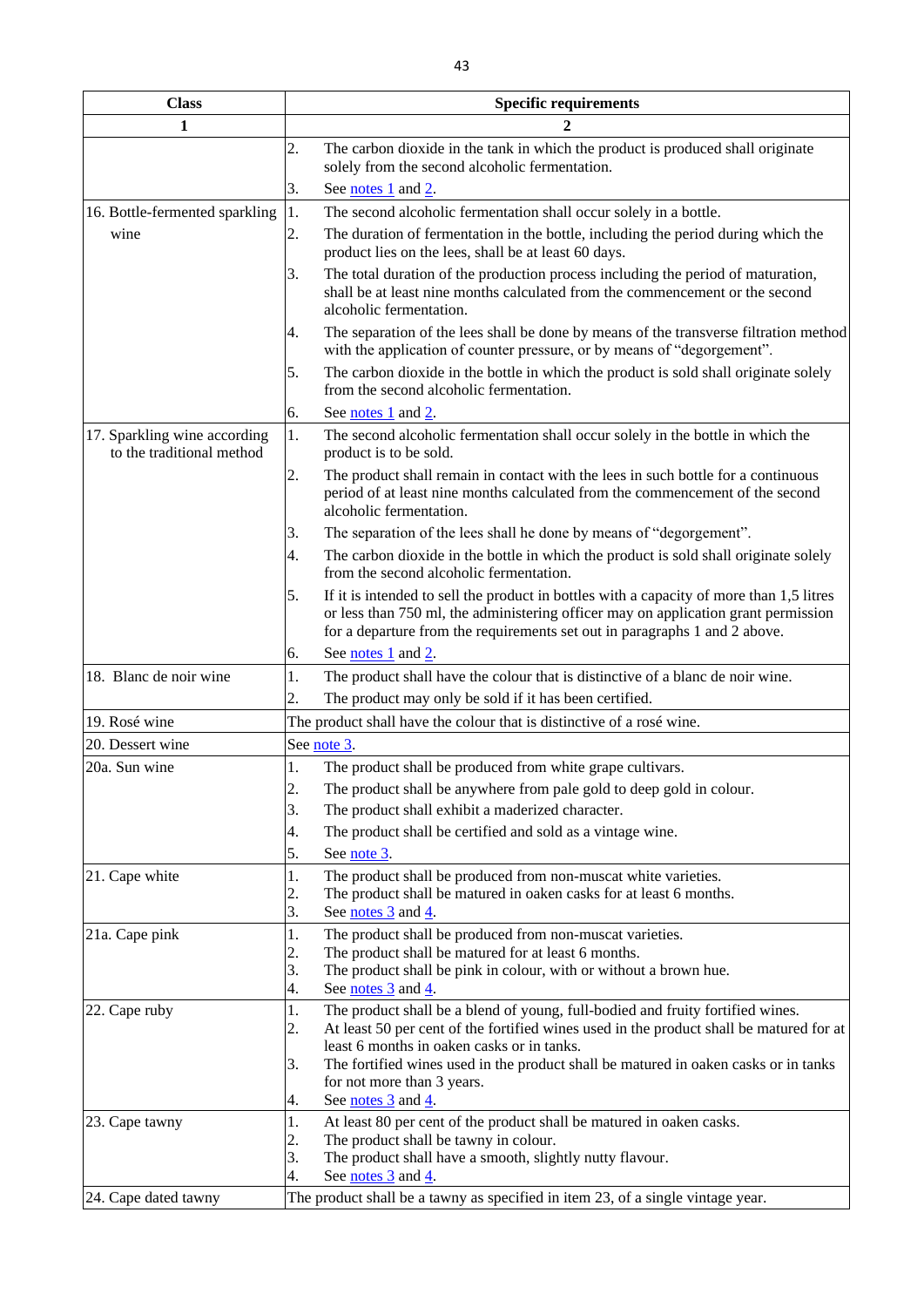<span id="page-43-0"></span>

| <b>Class</b>                  | <b>Specific requirements</b>                                                                                                                                                                                                                                                                                                                                                                                                                                                                                                                                                                  |  |  |  |
|-------------------------------|-----------------------------------------------------------------------------------------------------------------------------------------------------------------------------------------------------------------------------------------------------------------------------------------------------------------------------------------------------------------------------------------------------------------------------------------------------------------------------------------------------------------------------------------------------------------------------------------------|--|--|--|
| 1                             | $\mathbf{2}$                                                                                                                                                                                                                                                                                                                                                                                                                                                                                                                                                                                  |  |  |  |
| 25. Cape late bottled vintage | 1.<br>The product shall be matured, in oaken casks or in the bottle, for at least 3 years.<br>The product shall be matured in oaken casks for at least 2 years.<br>2.<br>3.<br>At least 85 per cent of the product shall be of a single vintage year.<br>The product shall be certified and sold as a vintage wine.<br>4.<br>5.<br>The product shall be full-bodied and dark with signs of going tawny in colour.<br>See <u>notes 3</u> and 4.<br>6.                                                                                                                                          |  |  |  |
| 26. Cape vintage              | 1.<br>The product shall be matured in oaken casks or tanks for at least 1 year.<br>2.<br>The product shall be full-bodied and dark.<br>3.<br>The product shall be certified and sold as a vintage wine.<br>The product shall only be sold in glass containers.<br>4.<br>5.<br>See <u>notes 3</u> and 4.                                                                                                                                                                                                                                                                                       |  |  |  |
| 27. Fino                      | 1.<br>The product shall be from pale, to straw to pale-golden in colour.<br>The product shall have a delicate flavour suggestive of almonds.<br>2.<br>3.<br>The product shall have a discernible flor yeast and wood character.<br>4.<br>The residual sugar content of the product shall not exceed 20,0 gram per litre.<br>5.<br>The product may be called "Extra dry fino" if:<br>The residual sugar content of the product does not exceed 5,0 gram per litre;<br>(a)<br>and<br>The alcohol content of the product is not more than 16 per cent.<br>(b)<br>See <u>notes 3</u> and 5.<br>6. |  |  |  |
| 28. Amontillado               | 1.<br>The product shall be from pale-golden to amber in colour.<br>2.<br>The product shall have a flavour suggestive of hazelnuts.<br>The product shall have a discernible flor yeast and wood character.<br>3.<br>The alcohol content of the product shall be at least 16 per cent.<br>4.<br>5.<br>See notes 3 and 5.                                                                                                                                                                                                                                                                        |  |  |  |
| 29. Oloroso                   | 1.<br>The product shall be from amber to mahogany in colour.<br>2.<br>The product shall have rich, nutty flavours.<br>3.<br>The product shall have a discernible flor yeast or wood character.<br>The residual sugar content of the product shall be at least 50,0 gram per litre.<br>4.<br>5.<br>The alcohol content of the product shall be at least 16 per cent.<br>6.<br>See <u>notes 3</u> and 5.                                                                                                                                                                                        |  |  |  |
| 30. Pale dry                  | 1.<br>The product shall be from pale, to straw to pale-golden in colour.<br>2.<br>The product shall have a discernible flor yeast and wood character.<br>3.<br>The residual sugar content of the product shall not be more than 30,0 gram per litre.<br>4.<br>The alcohol content of the product shall be at least 16 per cent.<br>5.<br>See <u>notes 3</u> and 5.                                                                                                                                                                                                                            |  |  |  |
| 31. Pale cream                | 1.<br>The product shall be from pale, to straw to pale-golden in colour.<br>2.<br>The product shall have a discernible flor yeast and wood character.<br>3.<br>The residual sugar content of the product shall be between 30,0 and 80,0 gram per<br>litre.<br>The alcohol content of the product shall be at least 16 per cent.<br>4.<br>5.<br>See <u>notes 3</u> and 5.                                                                                                                                                                                                                      |  |  |  |
| 32. Medium cream              | 1.<br>The product shall be from golden to amber in colour.<br>2.<br>The product shall have a discernible wood character.<br>3.<br>The residual sugar content of the product shall be between 80,0 and 115,0 gram per<br>litre.<br>The alcohol content of the product shall be at least 16 per cent.<br>4.<br>5.<br>See <u>notes 3</u> and 5.                                                                                                                                                                                                                                                  |  |  |  |
| 33. Full cream                | 1.<br>The product shall be from amber to mahogany in colour.<br>2.<br>The product shall have a discernible wood character.<br>3.<br>The residual sugar content of the product shall be at least 115,0 gram per litre.<br>The alcohol content of the product shall be at least 16 per cent.<br>4.<br>5.<br>See <u>notes 3</u> and 5.                                                                                                                                                                                                                                                           |  |  |  |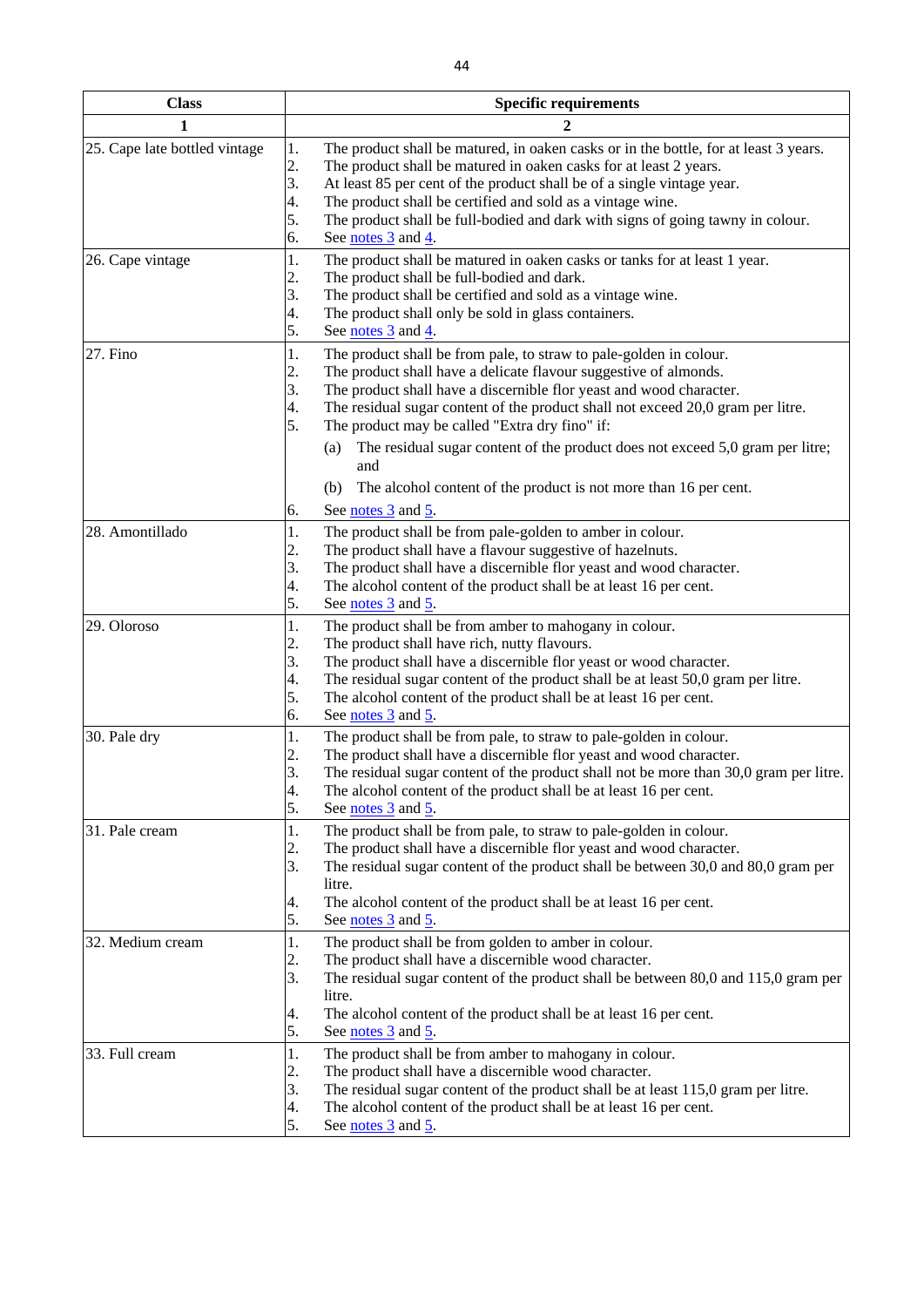| <b>Class</b>   | <b>Specific requirements</b>                                                                                                                                                                                                                                                                                                                                                                                                                                                                                                                                                  |
|----------------|-------------------------------------------------------------------------------------------------------------------------------------------------------------------------------------------------------------------------------------------------------------------------------------------------------------------------------------------------------------------------------------------------------------------------------------------------------------------------------------------------------------------------------------------------------------------------------|
|                |                                                                                                                                                                                                                                                                                                                                                                                                                                                                                                                                                                               |
| 134. Old brown | The product shall be amber in colour.<br>д,<br>The product shall have a discernible nut or muscat character.<br>2.<br>The product shall have an aldehyde content of at least 80,0 milligram per litre.<br>13.<br>The residual sugar content of the product shall be at least 100,0 gram per litre.<br>4.<br>The alcohol content of the product shall be at least 16 per cent.<br>$\overline{5}$ .<br>The product may only be sweetened with concentrated must, or with fortified wine<br>6.<br>with a residual sugar content of at least 180,0 gram per litre.<br>See note 3. |

#### **Notes**

- <span id="page-44-0"></span>1. (a) The pressure in a container in which the product is sold shall be more than 300 kPa.
	- (b) The product shall not also be wine of a class specified i[n item 1, 2, 3 or 4.](#page-39-1)
- <span id="page-44-1"></span>2. (a) Written notice of the intended initiation of the second alcoholic fermentation shall be furnished to the administering officer to reach him at least three working days beforehand.
	- (b) Full records of all processes in connection with the production of the product shall be kept to the satisfaction of the administering officer.
- <span id="page-44-2"></span>3. (a) The product shall be a fortified wine.
	- (b) If the expressions "extra dry", "dry", "semi-dry", "semi-sweet" and "sweet" is used in connection with the sale of the product, the requirements relating to residual sugar content for the products specified i[n items 1, 2,](#page-39-1)  [3, 4,](#page-39-1) [11, 12, 13](#page-40-0) and [14](#page-40-0) shall not apply.
- <span id="page-44-3"></span>4. (a) The product shall have the character that is distinctive of the South African wine known or previously known as "port".
	- (b) The product may only be sold if it has been certified.
- <span id="page-44-7"></span><span id="page-44-6"></span><span id="page-44-5"></span><span id="page-44-4"></span>5. (1) The product shall be produced by:
	- (a) Maturing unsweetened fortified wine under a film of flor yeast in oaken casks with a capacity of not more than 500 litres, for a period of not less than 3 years: Provided that for medium cream and full cream maturation need not take place under a film of flor yeast.
	- (b) Thereafter the matured unsweetened fortified wine shall be further fortified or bottled or shall
		- (i) before or after further fortification and before further maturation or bottling, be blended and sweetened with another fortified wine with a residual sugar content of at least 180 gram per litre, which has been matured in oaken casks for at least 3 years: Provided that such other fortified wine may only be sweetened before such maturation in oaken casks; or
		- (ii) before or after further fortification, be transferred as "criadera wine" to a solera system described in [subnote \(3\).](#page-44-5)
	- (2) The expression "criadera" may only be used in connection with the sale of the product if the provisions of subnote (1)(a) were complied with.
	- (3) The expression "solera" may only be used in connection with the sale of the product if it was produced by using the following system:
		- (a) Subject to the provisions of [subnote \(4\),](#page-45-0) oaken casks shall be arranged in a vertical system, at least 3 oaken casks high.
		- (b) To establish the system: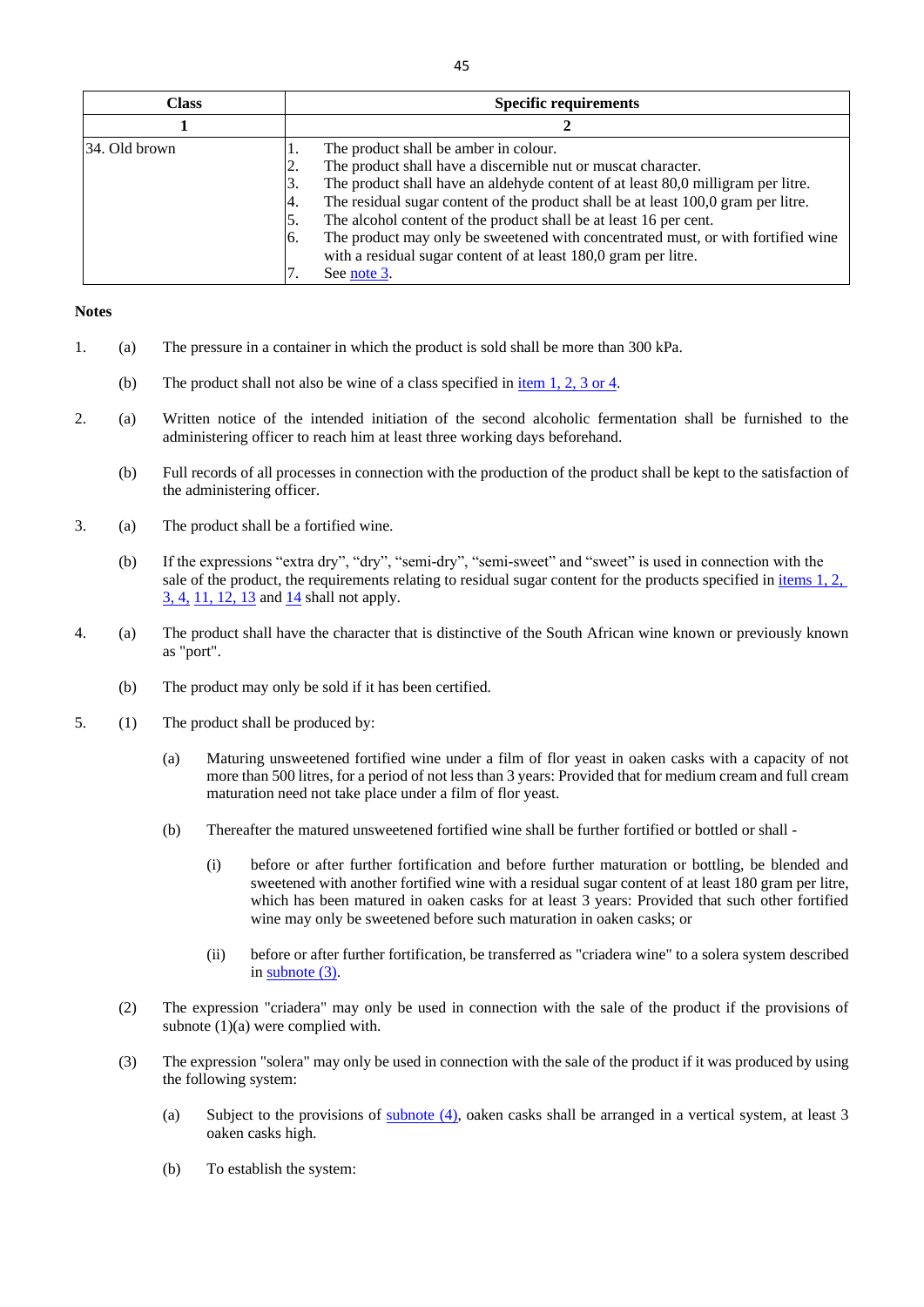- (i) All the rows of oaken casks in the system shall be filled with criadera wine referred to in [subnote](#page-44-6)   $(1)(b)(ii)$ .
- (ii) After at least 1 year from date of initial filling, no more than 50 per cent of the wine in the bottom row of oaken casks shall be drawn off.
- (iii) After drawing off the wine as referred to in subparagraph (ii), the bottom row of oaken casks shall be fully topped up with wine from the second row of oaken casks, which in turn shall be fully topped up with wine from the third row of oaken casks, and so on to the last row of oaken casks, which shall be fully topped up with criadera wine referred to in subnote  $(1)(b)(ii)$ .
- (iv) After at least 1 year from the date of drawing off referred to in subparagraph (ii), the process as set out in subparagraphs (ii) and (iii) shall be repeated, and so on each year until the bottom row of oaken casks have been annually topped up at least 3 times.
- (v) Wine drawn off during the establishment phase of the system shall be further fortified or bottled or handled as set out in subnote  $(1)(b)(i)$ .
- (vi) The expression "solera" may not be used in connection with the sale of wine drawn off during the establishment phase of the system.
- (c) Once established, the system shall be used as follows:
	- (i) After at least 1 year from the date of last topping up of the bottom row of oaken casks during the establishment phase, wine may be drawn off from that bottom row of oaken casks.
	- (ii) The bottom row of oaken casks in the system shall never be emptied during a 6 month period, of the wine initially drawn off in that 6 month period.
	- (iii) Each time after drawing off wine, the bottom row of oaken casks shall be fully topped up with wine from the second row of oaken casks, which in turn shall be fully topped up with wine from the third row of oaken casks, and so on to the last row of oaken casks, which shall be fully topped up with criadera wine referred to in subnote  $(1)(b)(ii)$ .
	- (iv) Wine drawn off shall be further fortified or bottled or handled as set out in subnote  $(1)(b)(i)$ .
- <span id="page-45-0"></span>(4) Notwithstanding the provisions of subnote (3), a system need not be vertical: Provided that all the other provisions of that subnote shall apply *mutatis mutandis* to such a system.
- (5) The product shall have the character that is distinctive of the South African wine known or previously known as "sherry".

(6) The product may only be sold if it has been certified.

[Table 2 amended by GN R3152/92, GN R833/98, GN R21/2001, GN R343/2003, GN R77/2006, substituted by GN R814/2006 and amended by GN R555/2009, GN R413/2010, GN R525/2012,GN R410/2014, GN R274/2019 and GN R736/2021]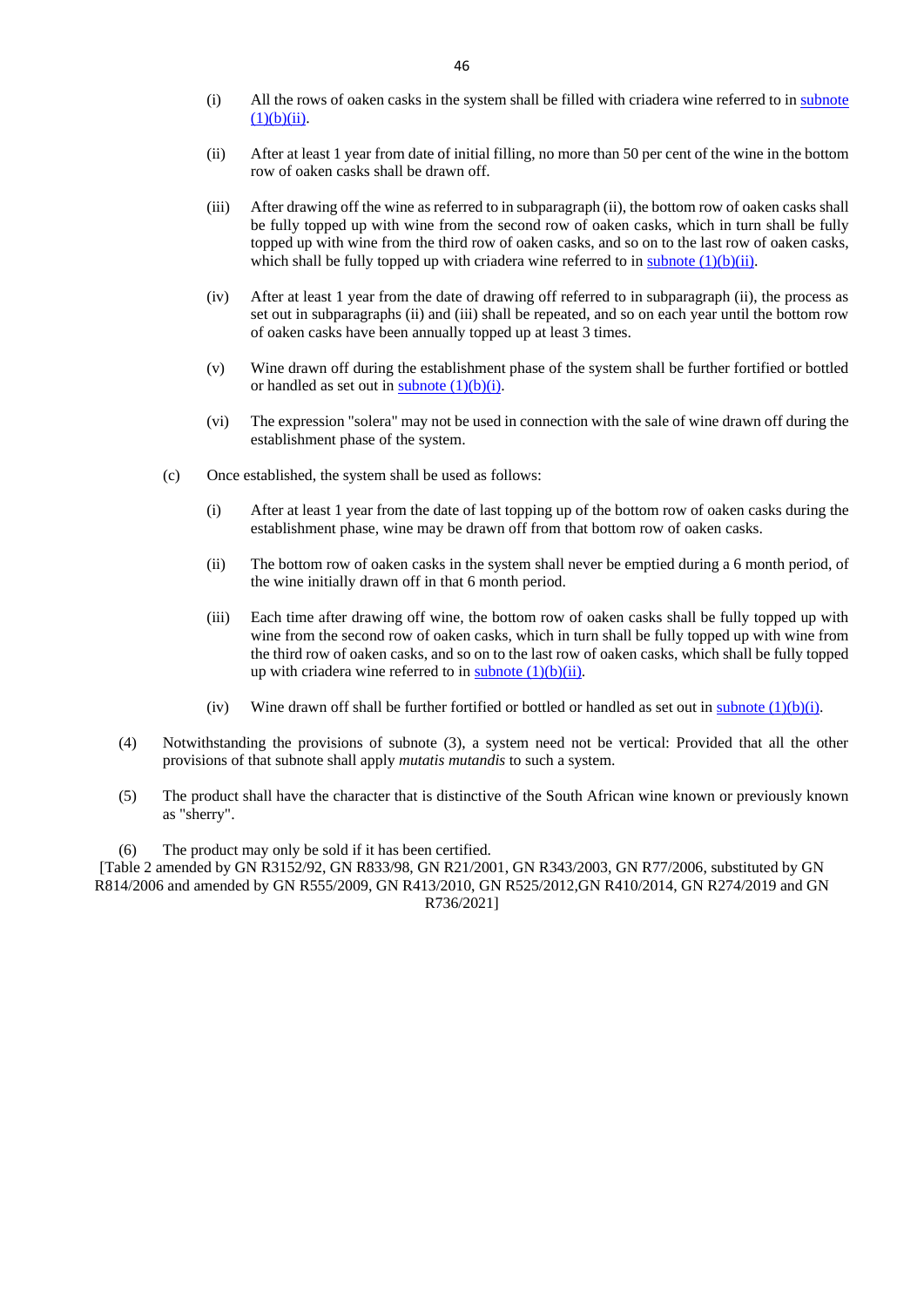# **TABLE 3**

# <span id="page-46-0"></span>**CLASSES FOR ALCOHOLIC FRUIT BEVERAGES AND FRUIT AND ALCOHOL REQUIREMENTS FOR CLASSES**

# **[\[Reg. 6;](#page-4-0) [8\]](#page-4-2)**

| <b>Klas</b><br><b>Class</b> |                                                                                      | Soort vrugte waarvan vrugtesap<br>afkomstig moet wees                                                         | <b>Alkoholinhoud</b><br><b>Alcohol content</b> |                                                    |
|-----------------------------|--------------------------------------------------------------------------------------|---------------------------------------------------------------------------------------------------------------|------------------------------------------------|----------------------------------------------------|
|                             |                                                                                      | Kind of fruit from which fruit juice<br>shall be derived                                                      | <b>Minimum</b><br>$\frac{6}{6}$                | <b>Maksimum</b><br><b>Maximum</b><br>$\frac{6}{9}$ |
|                             |                                                                                      | 2                                                                                                             |                                                | 3                                                  |
| 1.                          | Alkoholiese appeldrank/<br>Alcoholic apple beverage                                  | Appels/Apples                                                                                                 | 2,5                                            | 15,0                                               |
| 2.                          | Alkoholiese peerdrank/Alcoholic pear<br>beverage                                     | Pere/Pears                                                                                                    | 2,5                                            | 15,0                                               |
| 3.                          | Ongespesifiseerde alkoholiese<br>vrugtedrank/Unspecified alcoholic<br>fruit beverage | Enige soort of kombinasie vrugte,<br>insluitende druiwe/Any kind or<br>combination of fruit, including grapes | 2,5                                            | 15,0                                               |
| 4.                          | Gefortifiseerde appeldrank/Fortified<br>apple beverage                               | Appels/Apples                                                                                                 | 15,0                                           | 23,0                                               |
| 5.                          | Gefortifiseerde peerdrank/Fortified<br>pear beverage                                 | Pere/Pears                                                                                                    | 15,0                                           | 23,0                                               |

[Table 3 amended by GN R2593/92 and substituted by GN R814/2006]

<span id="page-46-1"></span>[\[To index\]](#page-1-6)

# **TABLE 4**

# **CLASSES OF AND REQUIREMENTS FOR GRAPE-BASED LIQUORS**

# **[\[Reg. 26;](#page-10-3) [27\]](#page-10-4)**

|              |                                                                                                                                                                                                                                                                                                                                                                                                                                                                                                                                                                                                                                                                                                                                                                                          |                                 | <b>Alcohol content</b>          |  |
|--------------|------------------------------------------------------------------------------------------------------------------------------------------------------------------------------------------------------------------------------------------------------------------------------------------------------------------------------------------------------------------------------------------------------------------------------------------------------------------------------------------------------------------------------------------------------------------------------------------------------------------------------------------------------------------------------------------------------------------------------------------------------------------------------------------|---------------------------------|---------------------------------|--|
| <b>Class</b> | <b>Manner of production</b>                                                                                                                                                                                                                                                                                                                                                                                                                                                                                                                                                                                                                                                                                                                                                              | <b>Minimum</b><br>$\frac{0}{0}$ | <b>Maximum</b><br>$\frac{0}{0}$ |  |
| 1            | $\mathbf{2}$                                                                                                                                                                                                                                                                                                                                                                                                                                                                                                                                                                                                                                                                                                                                                                             |                                 | 3                               |  |
| 1. Vermouth  | The product shall be produced by the addition of herbs or natural extracts<br>of herbs to wine in such a manner that the product has the properties which<br>are generally characteristic of vermouth.                                                                                                                                                                                                                                                                                                                                                                                                                                                                                                                                                                                   | 15,0                            | 22,0                            |  |
| 2. Cocktail  | 1. The product shall be produced by the addition of herbs, natural extracts<br>of herbs, other flavourings of vegetable origin or extracts thereof,<br>flavourings that are nature-identical or egg, to wine in such a manner<br>that the product has a distinctive taste and aroma which differs from that<br>of wine or a class of wine.<br>2. The wine used in the preparation of a cocktail shall comprise at least 50<br>per cent of the finished product.<br>3. A cocktail, which contains a dairy product and has an alcohol content of<br>15 per cent or more, may be bottled only until 1 July 2015.<br>4. A cocktail, which does not comply with the provisions of paragraph 2<br>and has an alcohol content of 15 per cent or more, may be bottled only<br>until 1 July 2015. | 2,5                             | 23,0                            |  |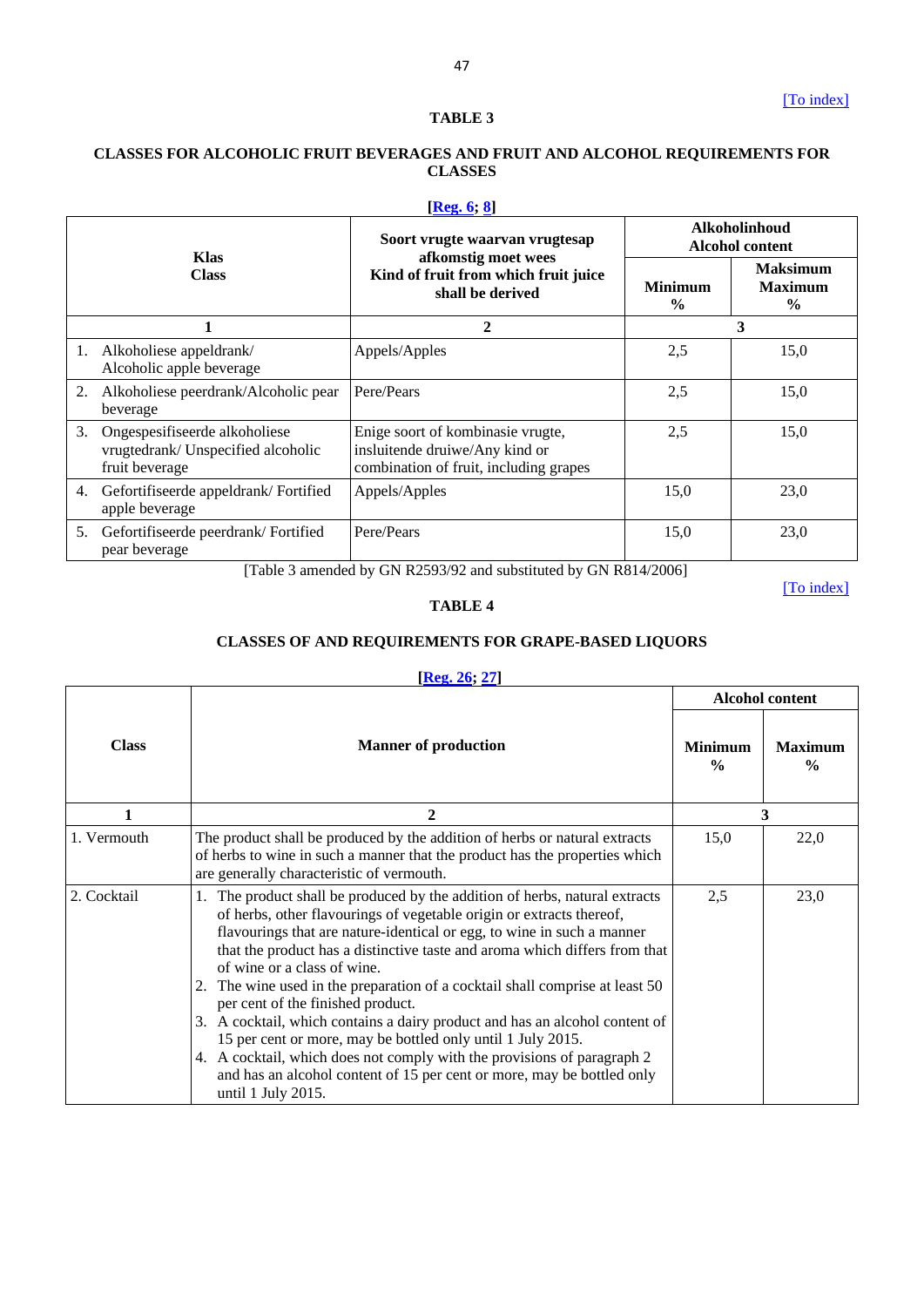|                                                                                                              |                                                                                                                                                                                                                                                                                                                                                                                                                             |                                 | <b>Alcohol content</b>          |  |
|--------------------------------------------------------------------------------------------------------------|-----------------------------------------------------------------------------------------------------------------------------------------------------------------------------------------------------------------------------------------------------------------------------------------------------------------------------------------------------------------------------------------------------------------------------|---------------------------------|---------------------------------|--|
| <b>Class</b><br><b>Manner of production</b>                                                                  |                                                                                                                                                                                                                                                                                                                                                                                                                             | <b>Minimum</b><br>$\frac{0}{0}$ | <b>Maximum</b><br>$\frac{0}{0}$ |  |
|                                                                                                              | $\mathbf 2$                                                                                                                                                                                                                                                                                                                                                                                                                 |                                 | 3                               |  |
| 3. Flavoured<br>grape liquor                                                                                 | The product shall be produced by the addition of flavourings of vegetable<br>origin or extracts thereof, or flavourings which are nature-identical to wine:<br>Provided that -<br>(a) such flavourings shall not constitute more than 10,0 per cent of the<br>volume of the final product; and<br>(b) the product shall have a distinctive taste and aroma which differs from<br>that of wine or a class of wine or spirit. | 2.5                             | 15,0                            |  |
| 4. Grape liquor                                                                                              | The product shall consist of wine of which the alcohol content has been<br>reduced.                                                                                                                                                                                                                                                                                                                                         | more than<br>0.5                | 6,5                             |  |
| [Table 4 amended by GN R2593/92 and GN R77/2006, substituted by GN R814/2006, amended by GN R401/2014 and GN |                                                                                                                                                                                                                                                                                                                                                                                                                             |                                 |                                 |  |

R736/2021]

[\[To index\]](#page-1-6)

# **TABLE 5**

# **CLASSES OF AND REQUIREMENTS FOR SPIRIT-BASED LIQUORS**

# **[\[Reg. 28; 29\]](#page-10-5)**

<span id="page-47-0"></span>

|                                                    |                                                                                                                                                                                                                                                                                                                                                                                                                                                                                                                        |                                 | <b>Alcohol content</b>          |  |
|----------------------------------------------------|------------------------------------------------------------------------------------------------------------------------------------------------------------------------------------------------------------------------------------------------------------------------------------------------------------------------------------------------------------------------------------------------------------------------------------------------------------------------------------------------------------------------|---------------------------------|---------------------------------|--|
| <b>Class</b>                                       | <b>Manner of production and requirements</b>                                                                                                                                                                                                                                                                                                                                                                                                                                                                           | <b>Minimum</b><br>$\frac{0}{0}$ | <b>Maximum</b><br>$\frac{0}{0}$ |  |
|                                                    | 2                                                                                                                                                                                                                                                                                                                                                                                                                                                                                                                      |                                 | 3                               |  |
| 1. Liqueur                                         | The product shall be produced by $-$<br>(a) macerating fresh or dried fruit, or peels thereof, or aromatic plants,<br>or leaves, herbs, roots or seeds in a spirit;<br>(b) adding flavourings of vegetable origin or extracts thereof, or herbs<br>or natural extracts of herbs or egg, to a spirit; or<br>(c) redistilling of the product obtained in terms of paragraph (a) or (b),<br>and thereafter adding thereto a syrup containing honey or sugar derived<br>from cane or grain, and, if applicable, colourant. | 15,0                            | $\ast$                          |  |
| 2. Spirit cocktail                                 | The product shall be produced by the addition of herbs, natural extracts<br>of herbs, other flavourings of vegetable origin or flavourings which are<br>nature-identical, egg or milk, and sugar derived from cane or grain to a<br>spirit.                                                                                                                                                                                                                                                                            | 24,0                            | $\ast$                          |  |
| 3. Cream liqueur                                   | The product shall be produced by the addition of a dairy product to a<br>spirit, to the extent specified in Table 6                                                                                                                                                                                                                                                                                                                                                                                                    | 15,0                            | *                               |  |
| 4. Spirit cooler                                   | The product shall be produced by adding a soft drink, fruit juice or<br>water to a spirit.                                                                                                                                                                                                                                                                                                                                                                                                                             | 2,5                             | 15,0                            |  |
| 5. Bitter-tasting spirit-<br>based drink / Bitters | The product shall have a predominantly bitter taste produced by adding<br>flavourings of plant origin or nature-identical flavourings to a spirit.                                                                                                                                                                                                                                                                                                                                                                     | 15,0                            | $\ast$                          |  |

<span id="page-47-1"></span>[Table 5 amended by GN R2791/92, substituted by GN R814/2006 and amended by GN R401/2014, GN R5/2018 and GN R274/2019]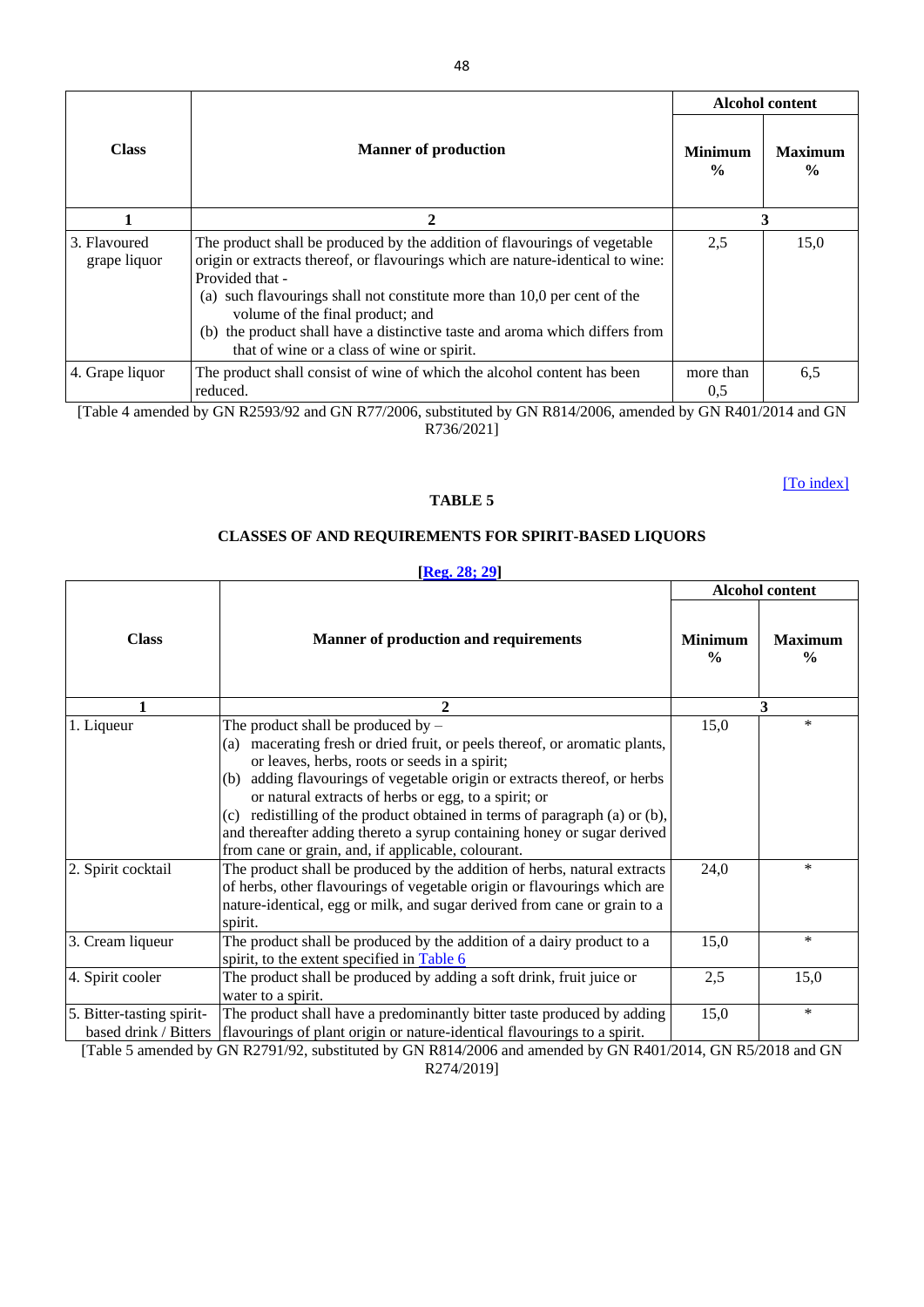# **TABLE 6**

# **SUBSTANCES WHICH MAY BE ADDED TO LIQUOR PRODUCTS**

**[\[Reg. 30\]](#page-11-0)**

| $[Re$ . $ou]$<br><b>Manner and conditions of addition</b><br>Name of substance<br>Liquor products to which substance |                                                                                                              |                                                                                                                               |
|----------------------------------------------------------------------------------------------------------------------|--------------------------------------------------------------------------------------------------------------|-------------------------------------------------------------------------------------------------------------------------------|
|                                                                                                                      | may be added                                                                                                 |                                                                                                                               |
|                                                                                                                      |                                                                                                              | 3                                                                                                                             |
| Acacia / Arabic gum                                                                                                  | wine; alcoholic fruit beverage; grape-<br>based liquor; spirit-based liquor.                                 | This substance may only be added after<br>completion or termination of alcoholic<br>fermentation.                             |
| Acetic acid                                                                                                          | alcoholic fruit beverage, spirit-based<br>liquor                                                             |                                                                                                                               |
| Agar-agar / Agar                                                                                                     | wine; alcoholic fruit beverage; grape-<br>based liquor; spirit-based liquor                                  |                                                                                                                               |
| Allura red AC C.I. 16035                                                                                             | unspecified alcoholic fruit beverage;<br>grape-based liquor (excluding grape<br>liquor); spirit-based liquor | The final product shall not contain more than<br>100mg/l of this substance.                                                   |
| Ammonia                                                                                                              | wine                                                                                                         |                                                                                                                               |
| Ammonium bisulphite                                                                                                  | wine                                                                                                         |                                                                                                                               |
| Ammonium phosphate                                                                                                   | wine                                                                                                         |                                                                                                                               |
| Ammonium sulphate                                                                                                    | wine; alcoholic fruit beverage                                                                               |                                                                                                                               |
| Ammonium sulphide                                                                                                    | wine                                                                                                         |                                                                                                                               |
| Anatto extract C.I. 75120                                                                                            | unspecified alcoholic fruit beverage;<br>grape-based liquor (excluding grape<br>liquor); spirit-based liquor | The final product shall not contain more than<br>100mg/l of this substance.                                                   |
| Anthocyanin                                                                                                          | unspecified alcoholic fruit beverage;<br>grape-based liquor; spirit-based liquor                             | The final product shall not contain more than<br>300mg/l of this substance.                                                   |
| Argon                                                                                                                | wine                                                                                                         |                                                                                                                               |
| Ascorbic acid                                                                                                        | wine; alcoholic fruit beverage; grape-<br>based liquor; spirit-based liquor                                  | The final product shall, in the case of wine and<br>a grape-based liquor, not contain more than<br>150mg/l of this substance. |
| Azorubine or Carmoisine C.I.<br>14720                                                                                | unspecified alcoholic fruit beverage;<br>grape-based liquor (excluding grape<br>liquor); spirit-based liquor | The final product shall not contain more than<br>100mg/l of this substance.                                                   |
| Beetroot red or Betanin                                                                                              | unspecified alcoholic fruit beverage;<br>grape-based liquor (excluding grape<br>liquor); spirit-based liquor | The final product shall not contain more than<br>30mg/l of this substance.                                                    |
| Bentonite                                                                                                            | All types and classes (excluding<br>mampoer)                                                                 |                                                                                                                               |
| Benzoic acid                                                                                                         | alcoholic fruit beverage; grape-based<br>liquor (excluding grape liquor); spirit-<br>based liquor            | The final product shall not contain more than<br>250mg/l, calculated as benzoic acid, of this<br>substance.                   |
| Brilliant blue FCF C.I. 42090                                                                                        | unspecified alcoholic fruit beverage;<br>grape-based liquor (excluding grape<br>liquor); spirit-based liquor | The final product shall not contain more than<br>200mg/l of this substance.                                                   |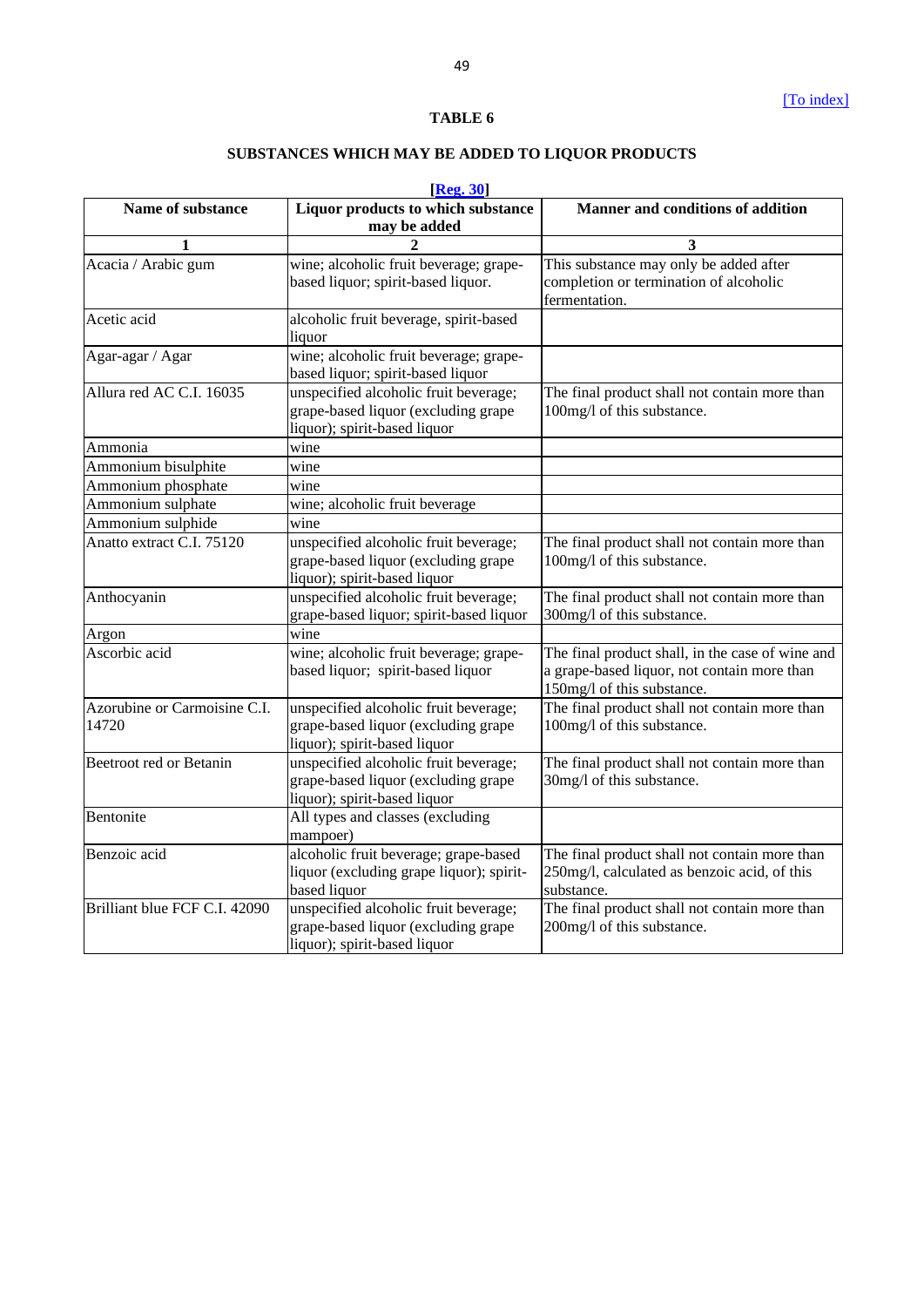| Name of substance                                                             | Liquor products to which substance                                                                                                                                  | <b>Manner and conditions of addition</b>                                                                                                                                                          |
|-------------------------------------------------------------------------------|---------------------------------------------------------------------------------------------------------------------------------------------------------------------|---------------------------------------------------------------------------------------------------------------------------------------------------------------------------------------------------|
|                                                                               | may be added                                                                                                                                                        |                                                                                                                                                                                                   |
| 1                                                                             |                                                                                                                                                                     | 3                                                                                                                                                                                                 |
| Caffeine                                                                      | alcoholic fruit beverage; grape-based<br>liquor (excluding grape liquor); spirit-<br>based liquor                                                                   | If the final product contains more than 150mg/l<br>of caffeine from this and other substances -                                                                                                   |
|                                                                               |                                                                                                                                                                     | a) the following clearly legible message must<br>be indicated on the main label, in letters of<br>which the smallest letter is not less than<br>3.0mm in height: "High caffeine content";         |
|                                                                               |                                                                                                                                                                     | b) the following legible message must be<br>indicated on a label, not less than 1.3mm in<br>height: "Not recommended for pregnant or<br>lactating women or persons sensitive to<br>caffeine"; and |
|                                                                               |                                                                                                                                                                     | c) a declaration must be included on a label of<br>the quantity of caffeine, per single serving<br>size and per 100ml, expressed in milligrams<br>or "mg", following the word "caffeine".         |
| Calcium alginate                                                              | sparkling wines which are bottle<br>fermented; alcoholic fruit beverage;<br>grape-based liquor (excluding grape<br>liquor); spirit-based liquor                     |                                                                                                                                                                                                   |
| Calcium carbonate                                                             | wine; alcoholic fruit beverage; grape-<br>based liquor; spirit-based liquor                                                                                         |                                                                                                                                                                                                   |
| Calcium citrate                                                               | alcoholic fruit beverage;                                                                                                                                           |                                                                                                                                                                                                   |
| Calcium disodium ethylene<br>diamine tetra-acetate (calcium<br>disodium EDTA) | unspecified alcoholic fruit beverage;<br>grape-based liquor (excluding grape<br>liquor); spirit-based liquor                                                        | The final product shall not contain more than<br>25mg/l of this substance.                                                                                                                        |
| Calcium hydroxide                                                             | wine; grape-based liquor                                                                                                                                            |                                                                                                                                                                                                   |
| Calcium malate                                                                | alcoholic fruit beverage; grape-based<br>liquor (excluding grape liquor); spirit-<br>based liquor                                                                   |                                                                                                                                                                                                   |
| Capsanthin or capsorubine or<br>paprika extract                               | unspecified alcoholic fruit beverage;<br>grape-based liquor (excluding grape<br>liquor); spirit-based liquor                                                        |                                                                                                                                                                                                   |
| Caramel (I - plain; II - caustic<br>sulphite process; III - ammonia           | wine (excluding special late harvest<br>wine and noble late harvest wine);                                                                                          | 1. When using Caramel III or IV, the final<br>product shall not contain more than:                                                                                                                |
| process; IV - ammonia sulphite<br>process)                                    | alcoholic fruit beverage; spirits<br>(excluding grape spirit, cane spirit, gin,<br>vodka, unspecified spirit and mixed<br>spirit); grape-based liquor; spirit-based | a) 1000mg/l in the case of an alcoholic fruit<br>beverage; and                                                                                                                                    |
|                                                                               | liquor                                                                                                                                                              | b) 50000mg/l in the case of a grape-based<br>liquor, spirit-based liquor and spirits.                                                                                                             |
|                                                                               |                                                                                                                                                                     | 2. In the case of wine this substance may only<br>be used if:                                                                                                                                     |
|                                                                               |                                                                                                                                                                     | a) it has not been manufactured by the<br>ammonia process and                                                                                                                                     |
|                                                                               |                                                                                                                                                                     | b) it does not contain more than 200mg/kg<br>of 4-methyl imidazole.                                                                                                                               |
| Carbon dioxide                                                                | wine (excluding noble late harvest<br>wine); alcoholic fruit beverage; grape-<br>based liquor; spirit-based liquor; spirits<br>(excluding mampoer)                  |                                                                                                                                                                                                   |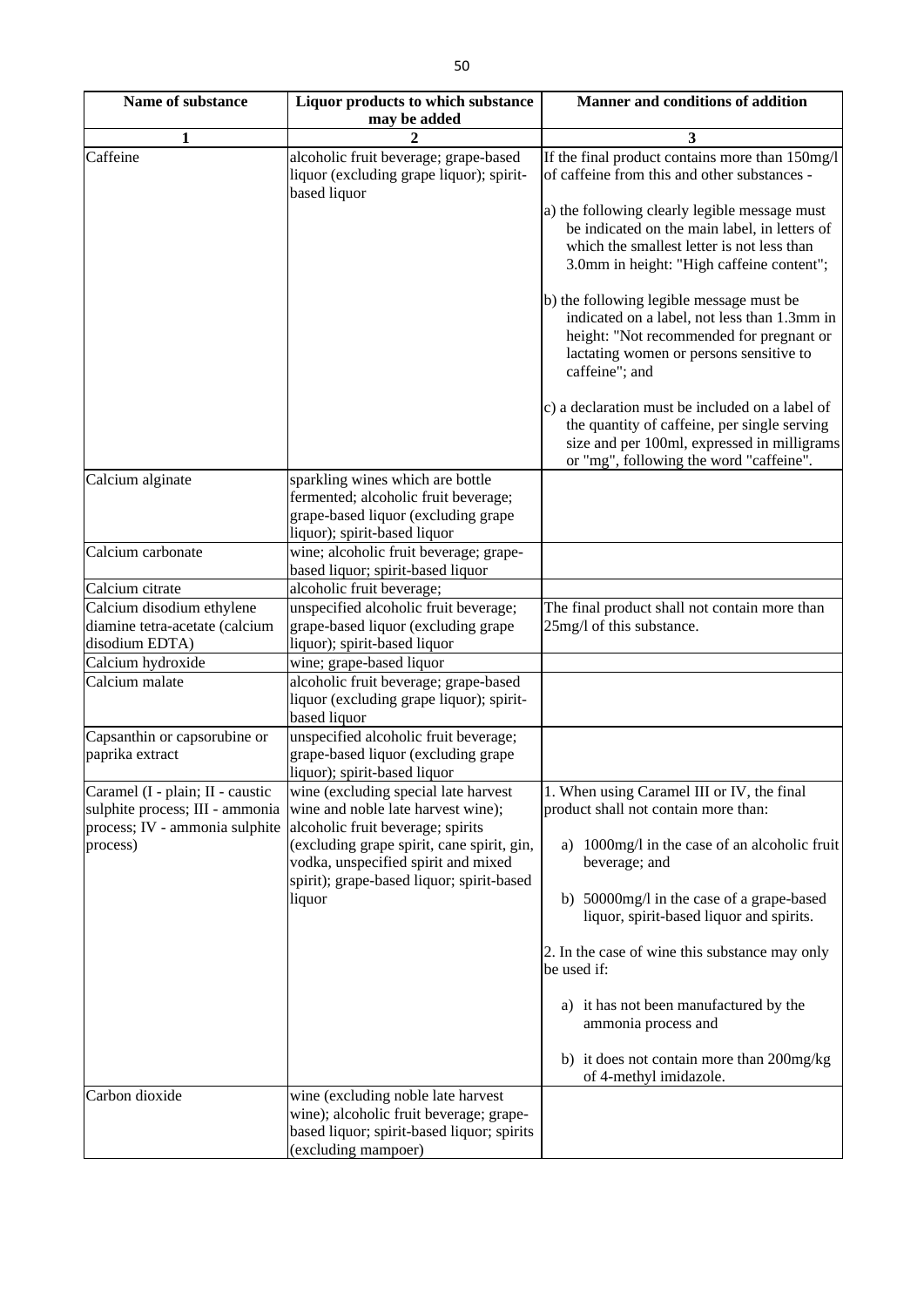| Name of substance                                                                                                                                                             | Liquor products to which substance                                                                                                                                                                                                                  | Manner and conditions of addition                                           |
|-------------------------------------------------------------------------------------------------------------------------------------------------------------------------------|-----------------------------------------------------------------------------------------------------------------------------------------------------------------------------------------------------------------------------------------------------|-----------------------------------------------------------------------------|
|                                                                                                                                                                               | may be added                                                                                                                                                                                                                                        |                                                                             |
|                                                                                                                                                                               |                                                                                                                                                                                                                                                     | 3                                                                           |
| Carotines (Mixed carotenes C.I.<br>75130 and Betacarotene C.I.<br>40800, including Beta-apo-8'-<br>carotenal C.I. 40820 and Ethyl<br>ester of beta-apo-8'-carotenoic<br>acid) | unspecified alcoholic fruit beverage;<br>grape-based liquor (excluding grape<br>liquor); spirit-based liquor                                                                                                                                        | The final product shall not contain more than<br>200mg/l of this substance. |
| Carrageenan                                                                                                                                                                   | alcoholic fruit beverage; grape-based<br>liquor (excluding grape liquor); spirit-<br>based liquor                                                                                                                                                   |                                                                             |
| Casein                                                                                                                                                                        | wine; alcoholic fruit beverage; grape-<br>based liquor; spirit-based liquor                                                                                                                                                                         |                                                                             |
| Charcoal                                                                                                                                                                      | wine (excluding special late harvest<br>wine and noble late harvest wine);<br>alcoholic fruit beverage; spirits<br>(excluding premium husk spirit,<br>mampoer, pot still brandy and vintage<br>brandy); grape-based liquor; spirit-<br>based liquor |                                                                             |
| Chemically modified starches                                                                                                                                                  | alcoholic fruit beverage; grape-based                                                                                                                                                                                                               |                                                                             |
| (chemically and enzymatically<br>derived)                                                                                                                                     | liquor (excluding grape liquor); spirit-<br>based liquor                                                                                                                                                                                            |                                                                             |
| Chitin-glucan derived from<br>Aspergillus niger                                                                                                                               | wine, alcoholic fruit beverage, grape-<br>based liquor                                                                                                                                                                                              | In accordance with the provisions of note 1.                                |
| Chitosan derived from<br>Aspergillus niger                                                                                                                                    | wine, alcoholic fruit beverage, grape-<br>based liquor                                                                                                                                                                                              | In accordance with the provisions of note 1.                                |
| Chlorophyll C.I. 75810                                                                                                                                                        | grape-based liquor (excluding grape<br>liquor); spirit-based liquor                                                                                                                                                                                 | The final product shall not contain more than<br>30mg/l of this substance.  |
| Citrates of potassium, calcium<br>and sodium                                                                                                                                  | alcoholic fruit beverage                                                                                                                                                                                                                            |                                                                             |
| Citric acid                                                                                                                                                                   | wine; alcoholic fruit beverage; grape-<br>based liquor; spirit-based liquor                                                                                                                                                                         |                                                                             |
| Cochineal, Carminic acid or<br>Carmine C.I. 75470                                                                                                                             | unspecified alcoholic fruit beverage;<br>grape-based liquor (excluding grape<br>liquor); spirit-based liquor.                                                                                                                                       | The final product shall not contain more than<br>200mg/l of this substance. |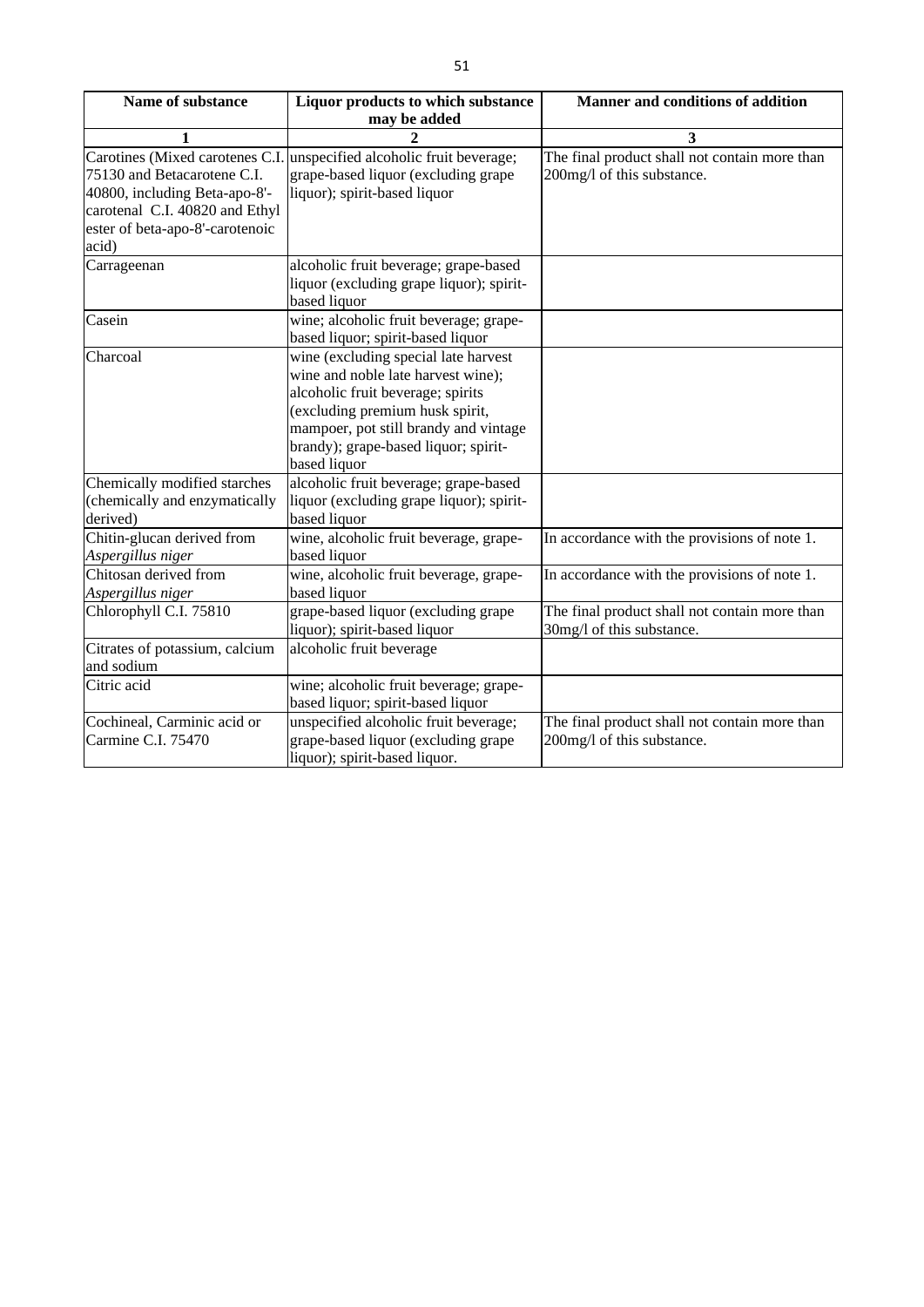| Name of substance | Liquor products to which substance<br>may be added                                                                                       | <b>Manner and conditions of addition</b>                                                                                                                                                                                                                     |                                                                                                                                                             |                                                                                                                                                                                                                                                      |
|-------------------|------------------------------------------------------------------------------------------------------------------------------------------|--------------------------------------------------------------------------------------------------------------------------------------------------------------------------------------------------------------------------------------------------------------|-------------------------------------------------------------------------------------------------------------------------------------------------------------|------------------------------------------------------------------------------------------------------------------------------------------------------------------------------------------------------------------------------------------------------|
| 1                 |                                                                                                                                          | 3                                                                                                                                                                                                                                                            |                                                                                                                                                             |                                                                                                                                                                                                                                                      |
| Concentrated must | wine (excluding special late harvest                                                                                                     | 1. In unreconstituted form, this substance may -                                                                                                                                                                                                             |                                                                                                                                                             |                                                                                                                                                                                                                                                      |
|                   | and noble late harvest wine); husk<br>spirit; premium husk spirit; pot still<br>brandy; brandy and vintage brandy;<br>grape-based liquor |                                                                                                                                                                                                                                                              | wine, wine from naturally dried grapes<br>a)<br>b)                                                                                                          | in the case of wine of the classes specified<br>in items 27 to 34 of Table 2, be added only<br>as allowed in that Table;<br>in the case of other wine, be added before<br>or during alcoholic fermentation and on                                    |
|                   |                                                                                                                                          | condition that -                                                                                                                                                                                                                                             |                                                                                                                                                             |                                                                                                                                                                                                                                                      |
|                   |                                                                                                                                          | the volume of the must to which it is<br>$\left( 1 \right)$<br>added may not increase by more than 5<br>per cent as a result of such addition;<br>and                                                                                                        |                                                                                                                                                             |                                                                                                                                                                                                                                                      |
|                   |                                                                                                                                          |                                                                                                                                                                                                                                                              | (ii) the total (actual plus potential) alcohol<br>content of the final product may not<br>increase by more than 2 per cent as a<br>result of such addition; |                                                                                                                                                                                                                                                      |
|                   |                                                                                                                                          | c) otherwise, only be added after completion or<br>termination of alcoholic fermentation; and                                                                                                                                                                |                                                                                                                                                             |                                                                                                                                                                                                                                                      |
|                   |                                                                                                                                          | d) in the case of the spirits specified in column<br>2, only be added to such extent that the<br>sugar content of the final product,<br>calculated as reducing sugar, does not<br>exceed 15g/l.                                                              |                                                                                                                                                             |                                                                                                                                                                                                                                                      |
|                   |                                                                                                                                          | 2. In reconstituted form, this substance may $-$                                                                                                                                                                                                             |                                                                                                                                                             |                                                                                                                                                                                                                                                      |
|                   |                                                                                                                                          | a) only be added to wine or a grape-based<br>liquor, either before, during or after<br>alcoholic fermentation;                                                                                                                                               |                                                                                                                                                             |                                                                                                                                                                                                                                                      |
|                   |                                                                                                                                          | b) in the case of wine, only be added to wine<br>not intended for certification and on<br>condition that -                                                                                                                                                   |                                                                                                                                                             |                                                                                                                                                                                                                                                      |
|                   |                                                                                                                                          | it shall not be reconstituted to below<br>(i)<br>20 degrees Balling;                                                                                                                                                                                         |                                                                                                                                                             |                                                                                                                                                                                                                                                      |
|                   |                                                                                                                                          |                                                                                                                                                                                                                                                              |                                                                                                                                                             | (ii) notice, which shall include the volume<br>of water to be used and the degrees<br>Balling of the concentrated must<br>concerned, shall be given to the<br>administering officer at least 24 hours<br>prior to commencement of<br>reconstitution; |
|                   |                                                                                                                                          | (iii) reconstitution shall not commence<br>unless approved by the administering<br>officer;                                                                                                                                                                  |                                                                                                                                                             |                                                                                                                                                                                                                                                      |
|                   |                                                                                                                                          | (iv) any further reconstitution shall be<br>subject to the conditions set out in<br>subparagraphs (i), (ii) and (iii) of this<br>paragraph;                                                                                                                  |                                                                                                                                                             |                                                                                                                                                                                                                                                      |
|                   |                                                                                                                                          | (v) after alcoholic fermentation and any<br>sweetening of the wine concerned, the<br>wine shall be analysed for alcohol and<br>residual sugar content and such<br>analyses shall be kept and maintained<br>on record for a period of at least five<br>years. |                                                                                                                                                             |                                                                                                                                                                                                                                                      |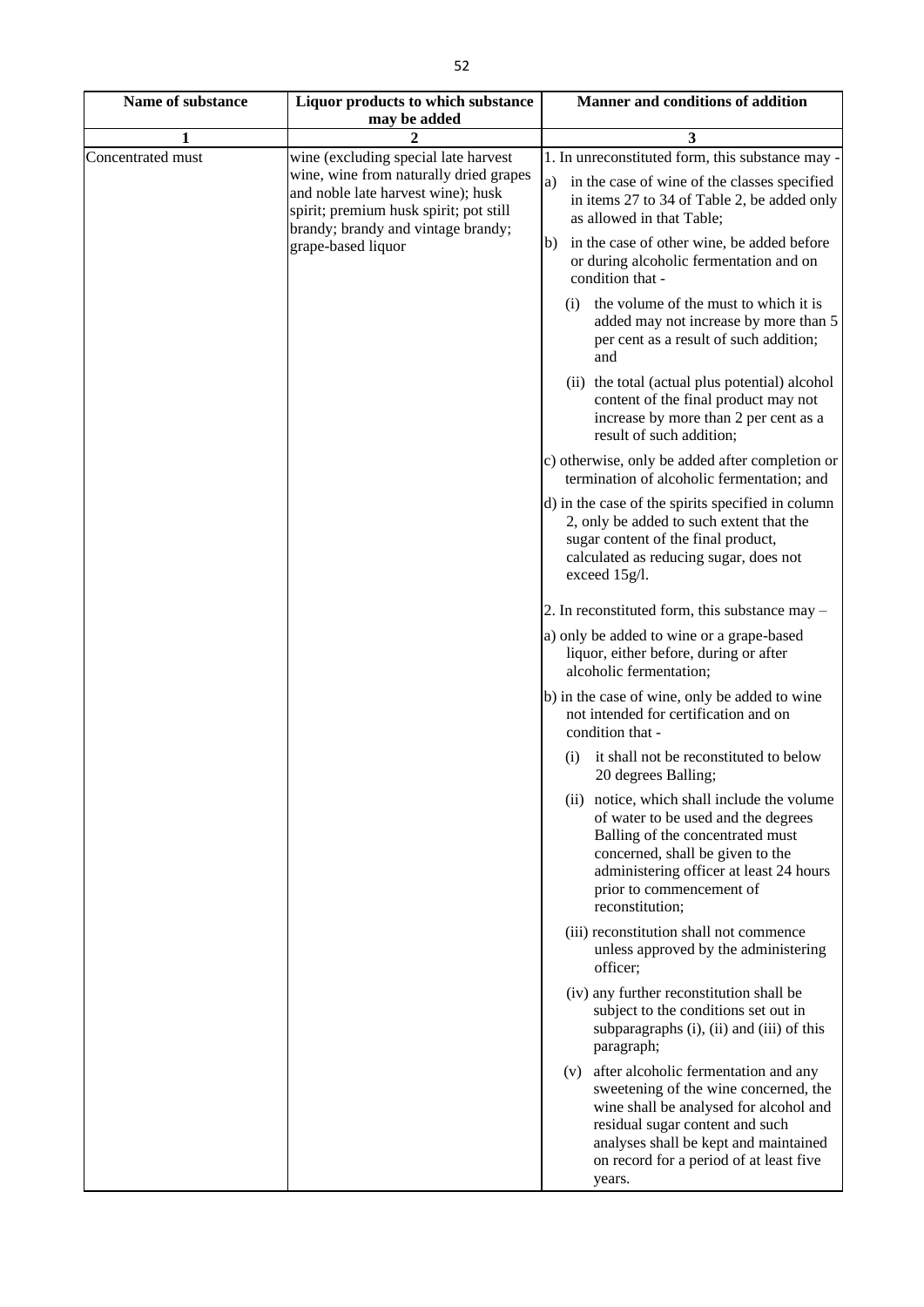| Name of substance                                             | Liquor products to which substance                                                                                                           | Manner and conditions of addition                                                                                                                                  |
|---------------------------------------------------------------|----------------------------------------------------------------------------------------------------------------------------------------------|--------------------------------------------------------------------------------------------------------------------------------------------------------------------|
|                                                               | may be added                                                                                                                                 |                                                                                                                                                                    |
|                                                               |                                                                                                                                              | 3                                                                                                                                                                  |
| Copper sulphate                                               | wine, alcoholic fruit beverage; grape-<br>based liquor                                                                                       |                                                                                                                                                                    |
| Curcumin C.I. 75300                                           | unspecified alcoholic fruit beverage;<br>grape-based liquor (excluding grape<br>liquor); spirit-based liquor                                 | The final product shall not contain more than<br>200mg/l of this substance.                                                                                        |
| Dairy products and plant based<br>dairy alternatives          | spirit cooler; spirit cocktail; cream<br>liqueur                                                                                             | The butterfat content of the final product shall,<br>in the case of cream liqueur, be at least 10.0%<br>by volume.                                                 |
| Dessert wine                                                  | husk spirit, premium husk spirit, pot<br>still brandy, brandy, vintage brandy,<br>whisky, malt whisky and blended<br>whisky                  | This substance shall only be added to such<br>extent that the total sugar content of the final<br>product, calculated as reducing sugar, does not<br>exceed 15g/l. |
| Diammonium glycerol<br>phosphate                              | wine                                                                                                                                         |                                                                                                                                                                    |
| Diammonium phosphate                                          | wine; alcoholic fruit beverage.                                                                                                              |                                                                                                                                                                    |
| Dimethyl dicarbonate<br>(DMDC/Velcorin)                       | wine; alcoholic fruit beverage; grape-<br>based liquor; spirit-based liquor                                                                  | The final product shall in the case of -<br>a) a spirit-based liquor, not contain more than                                                                        |
|                                                               |                                                                                                                                              | 100mg/l of this substance;                                                                                                                                         |
|                                                               |                                                                                                                                              | b) wine, not contain more than 200mg/l of this<br>substance;                                                                                                       |
|                                                               |                                                                                                                                              | all other liquor products, not contain more<br>C)<br>than 250mg/l of this substance.                                                                               |
| Egg albumen                                                   | wine; alcoholic fruit beverage; grape-<br>based liquor; spirit-based liquor                                                                  |                                                                                                                                                                    |
| Egg yolk                                                      | grape-based liquor (excluding grape<br>liquor); spirit-based liquor                                                                          |                                                                                                                                                                    |
| Emulsifying agents                                            | grape-based liquor (excluding grape<br>liquor); spirit-based liquor.                                                                         |                                                                                                                                                                    |
| Enzymes                                                       | wine; alcoholic fruit beverage; grape-<br>based liquor                                                                                       |                                                                                                                                                                    |
| Erythrosine BS C.I. 45430                                     | unspecified alcoholic fruit beverage;<br>grape-based liquor (excluding grape<br>liquor); spirit-based liquor                                 | The final product shall not contain more than<br>30mg/l of this substance.                                                                                         |
| Evaporated milk                                               | wine                                                                                                                                         |                                                                                                                                                                    |
| Filtering aids of inert material                              | All types and classes (excluding<br>mampoer).                                                                                                | No undesired residue shall be left behind in the<br>treated product.                                                                                               |
| Flavourings of plant origin or<br>extracts thereof, excluding | husk spirit, premium husk spirit, pot<br>still brandy, brandy, vintage brandy;                                                               | The addition of this substance to -                                                                                                                                |
| flavourings, extracts or<br>the genus Cannabis.               | gin; vodka; grape-based liquor<br>anything derived from plants of (excluding grape liquor); spirit-based<br>liquor; alcoholic fruit beverage | (a) flavoured grape liquor or an alcoholic fruit<br>beverage shall not increase the alcohol<br>content of the product by more than 0.6<br>percent; and             |
|                                                               |                                                                                                                                              | (b) vermouth or cocktail shall not increase the<br>alcohol content of the product by more<br>than 1.2 per cent.                                                    |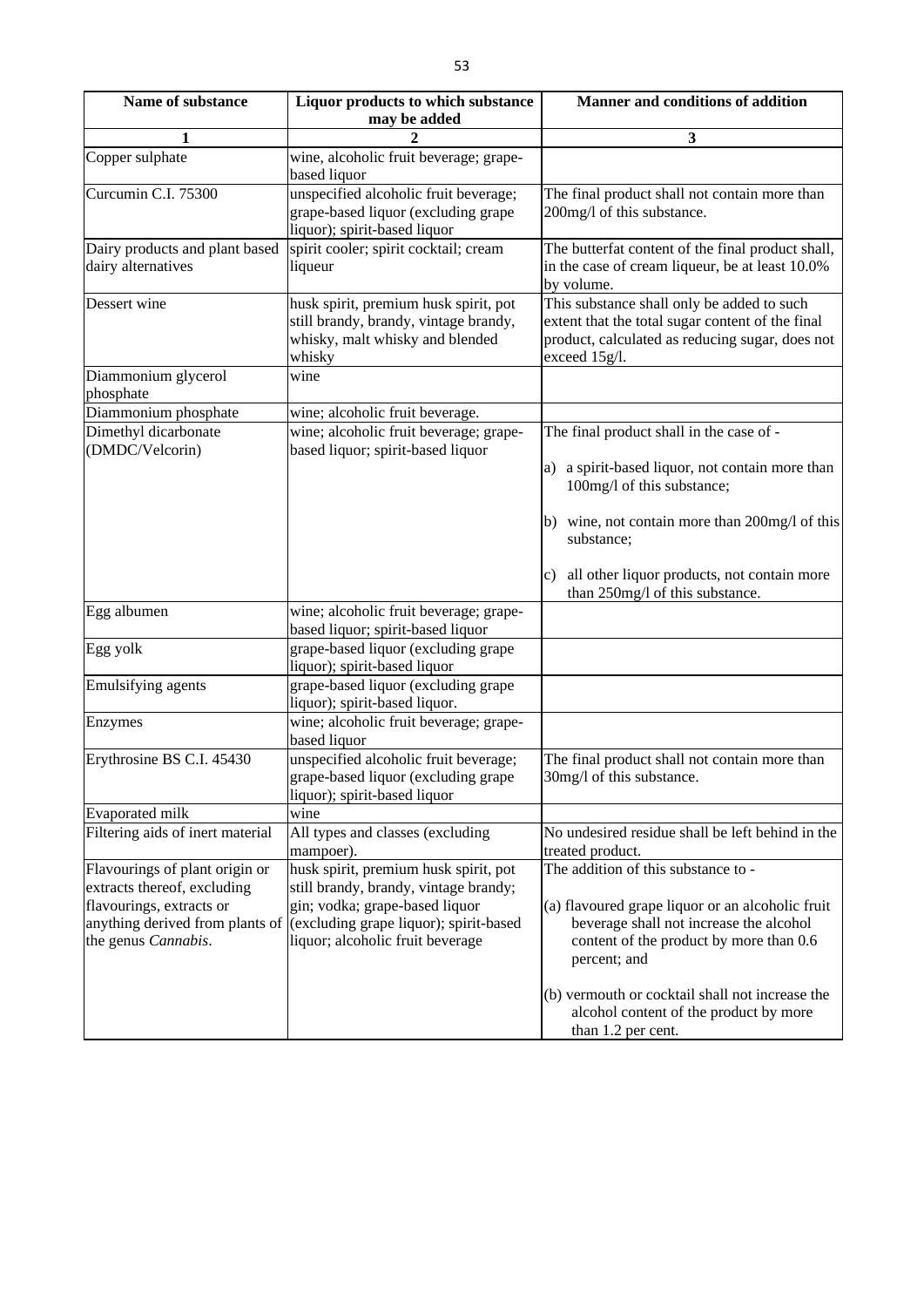| Name of substance                                                                                                                                            | Liquor products to which substance                                                                                                                       | <b>Manner and conditions of addition</b>                                                                                                                                                                                                                                                                                                                                                                                                                                                                                                                                                                                                                                                        |
|--------------------------------------------------------------------------------------------------------------------------------------------------------------|----------------------------------------------------------------------------------------------------------------------------------------------------------|-------------------------------------------------------------------------------------------------------------------------------------------------------------------------------------------------------------------------------------------------------------------------------------------------------------------------------------------------------------------------------------------------------------------------------------------------------------------------------------------------------------------------------------------------------------------------------------------------------------------------------------------------------------------------------------------------|
|                                                                                                                                                              | may be added                                                                                                                                             |                                                                                                                                                                                                                                                                                                                                                                                                                                                                                                                                                                                                                                                                                                 |
| 1                                                                                                                                                            |                                                                                                                                                          | 3                                                                                                                                                                                                                                                                                                                                                                                                                                                                                                                                                                                                                                                                                               |
| Flavourings that are nature-<br>identical, excluding nature-<br>identical flavourings, extracts<br>or anything derived from plants<br>of the genus Cannabis. | alcoholic fruit beverage; grape-based<br>liquor (excluding grape liquor); spirit-<br>based liquor; vodka                                                 | The addition of this substance to -<br>(a) flavoured grape liquor or an alcoholic fruit<br>beverage shall not increase the alcohol<br>content of the product by more than 0.6<br>percent; and<br>(b) vermouth or cocktail shall not increase the                                                                                                                                                                                                                                                                                                                                                                                                                                                |
|                                                                                                                                                              |                                                                                                                                                          | alcohol content of the product by more<br>than 1.2 per cent.                                                                                                                                                                                                                                                                                                                                                                                                                                                                                                                                                                                                                                    |
| Fruit juice                                                                                                                                                  | unspecified alcoholic fruit beverage;<br>grape-based liquor (excluding grape<br>liquor); spirit cooler; spirit cocktail;<br>liqueur                      |                                                                                                                                                                                                                                                                                                                                                                                                                                                                                                                                                                                                                                                                                                 |
| Gelatine                                                                                                                                                     | All types and classes (excluding<br>mampoer).                                                                                                            |                                                                                                                                                                                                                                                                                                                                                                                                                                                                                                                                                                                                                                                                                                 |
| Gellan Gum                                                                                                                                                   | alcoholic fruit beverage; grape-based<br>liquor (excluding grape liquor); spirit-<br>based liquor                                                        |                                                                                                                                                                                                                                                                                                                                                                                                                                                                                                                                                                                                                                                                                                 |
| Glycerol / Glycerine                                                                                                                                         | spirit-based liquor                                                                                                                                      |                                                                                                                                                                                                                                                                                                                                                                                                                                                                                                                                                                                                                                                                                                 |
| <b>Gold flakes</b>                                                                                                                                           | wine; grape-based liquor; spirit-based<br>liquor                                                                                                         |                                                                                                                                                                                                                                                                                                                                                                                                                                                                                                                                                                                                                                                                                                 |
| or lissamine green C.I. 44090                                                                                                                                | Green S, acid brilliant green BS unspecified alcoholic fruit beverage;<br>grape-based liquor (excluding grape<br>liquor); spirit-based liquor            | The final product shall not contain more than<br>100mg/l of this substance.                                                                                                                                                                                                                                                                                                                                                                                                                                                                                                                                                                                                                     |
| Guarana                                                                                                                                                      | alcoholic fruit beverage; grape-based<br>liquor (excluding grape liquor); spirit-<br>based liquor                                                        | If the final product contains more than 150mg/l<br>of caffeine from this and other substances -<br>a) the following clearly legible message must<br>be indicated on the main label, in letters of<br>which the smallest letter is not less than<br>3.0mm in height: "High caffeine content";<br>b) the following legible message must be<br>indicated on a label, not less than 1.3mm in<br>height: "Not recommended for pregnant or<br>lactating women or persons sensitive to<br>caffeine."; and<br>c) a declaration must be included on a label of<br>the quantity of caffeine, per single serving<br>size and per 100ml, expressed in milligrams<br>or "mg", following the word "caffeine". |
| Herbs and natural extract of<br>herbs                                                                                                                        | vermouth; spirit-based liquor; alcoholic<br>fruit beverage, spirit cocktail                                                                              |                                                                                                                                                                                                                                                                                                                                                                                                                                                                                                                                                                                                                                                                                                 |
| Honey                                                                                                                                                        | husk spirit, premium husk spirit, pot<br>still brandy, brandy and vintage brandy;<br>grape-based liquor (excluding grape<br>liquor); spirit-based liquor | This substance shall, in the case of the spirits<br>specified in column 2, only be added to such<br>extent that the total sugar content of the final<br>product, calculated as reducing sugar, does not<br>exceed $15g/l$ .                                                                                                                                                                                                                                                                                                                                                                                                                                                                     |
| Hydrogen peroxide                                                                                                                                            | wine                                                                                                                                                     |                                                                                                                                                                                                                                                                                                                                                                                                                                                                                                                                                                                                                                                                                                 |
| Ion exchange resins                                                                                                                                          | alcoholic fruit beverage; grape-based<br>liquor                                                                                                          |                                                                                                                                                                                                                                                                                                                                                                                                                                                                                                                                                                                                                                                                                                 |
| Isinglass                                                                                                                                                    | wine; alcoholic fruit beverage; grape-<br>based liquor                                                                                                   |                                                                                                                                                                                                                                                                                                                                                                                                                                                                                                                                                                                                                                                                                                 |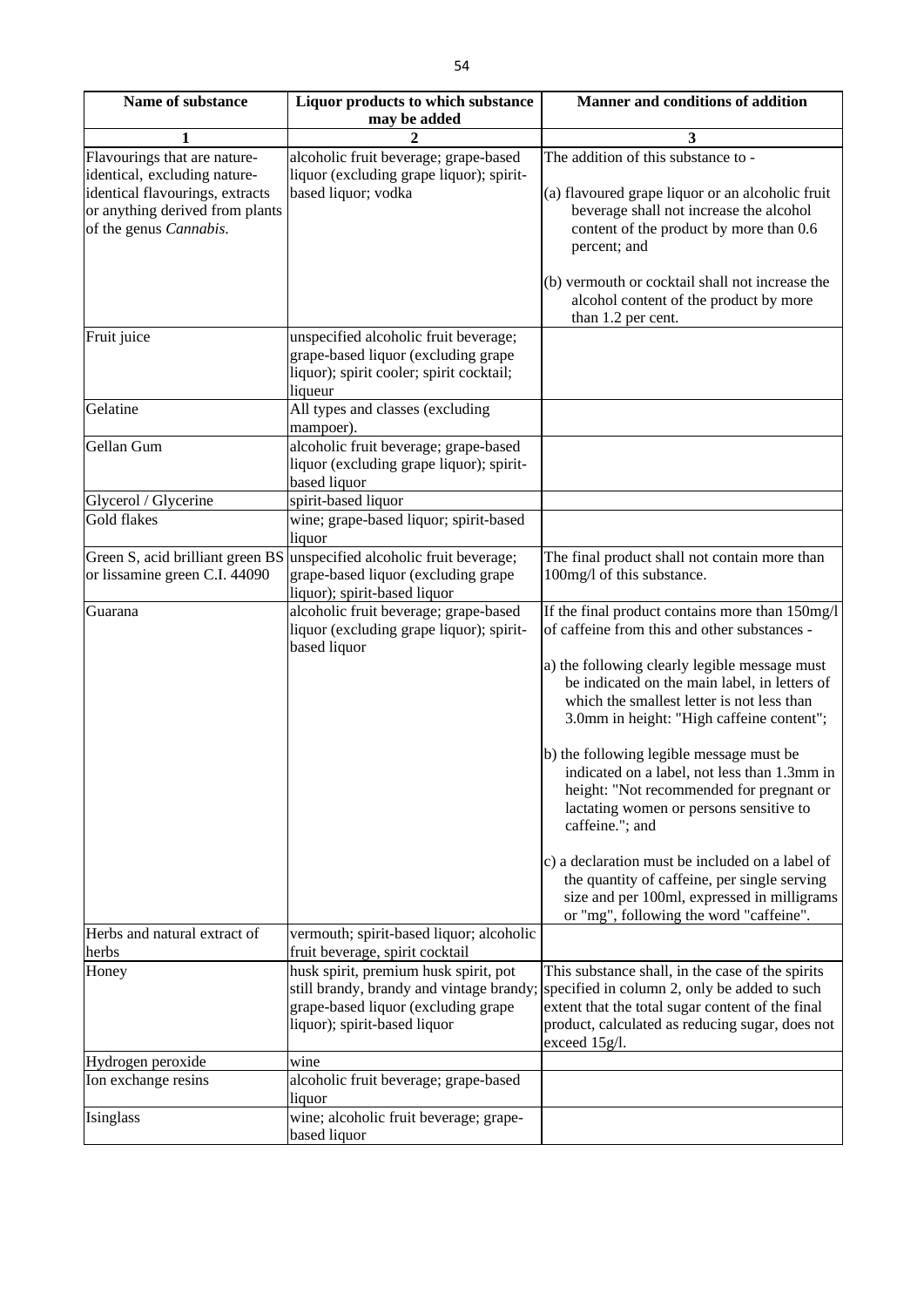| Name of substance                              | Liquor products to which substance                                                                                                                                                                                                                   | <b>Manner and conditions of addition</b>                                                                                                                                                                                |
|------------------------------------------------|------------------------------------------------------------------------------------------------------------------------------------------------------------------------------------------------------------------------------------------------------|-------------------------------------------------------------------------------------------------------------------------------------------------------------------------------------------------------------------------|
|                                                | may be added                                                                                                                                                                                                                                         |                                                                                                                                                                                                                         |
| 1                                              |                                                                                                                                                                                                                                                      | 3                                                                                                                                                                                                                       |
| Isomalt (Hydrogenated<br>Isomaltulose)         | alcoholic fruit beverage (excluding<br>fortified apple and pear beverages);                                                                                                                                                                          | The substance shall -                                                                                                                                                                                                   |
|                                                | grape-based liquor (excluding grape<br>liquor and flavoured grape liquor);                                                                                                                                                                           | a) in the case of an alcoholic fruit beverage -                                                                                                                                                                         |
|                                                | spirit-based liquor                                                                                                                                                                                                                                  | (i) be added before alcoholic fermentation<br>only to such an extent that not more<br>than 20 per cent of the fermentable<br>sugars are derived therefrom;                                                              |
|                                                |                                                                                                                                                                                                                                                      | (ii) otherwise, only be added after<br>completion or termination of alcoholic<br>fermentation to sweeten the final<br>product and to a maximum of 100g/l,<br>calculated as reducing sugar;                              |
|                                                |                                                                                                                                                                                                                                                      | b) in the case of a grape-based liquor or a<br>spirit-based liquor, only be added to<br>sweeten the final product.                                                                                                      |
| Lactic acid                                    | wine; alcoholic fruit beverage; spirit-<br>based liquor                                                                                                                                                                                              |                                                                                                                                                                                                                         |
| Lecithin                                       | alcoholic fruit beverage; grape-based<br>liquor (excluding grape liquor); spirit-<br>based liquor                                                                                                                                                    |                                                                                                                                                                                                                         |
| Lycopene C.I. 75125                            | unspecified alcoholic fruit beverage;<br>grape-based liquor (excluding grape<br>liquor); spirit-based liquor                                                                                                                                         | The final product shall not contain more than<br>200mg/l of this substance.                                                                                                                                             |
| Malates of potassium, calcium<br>and sodium    | alcoholic fruit beverage                                                                                                                                                                                                                             |                                                                                                                                                                                                                         |
| Malic acid                                     | wine; alcoholic fruit beverage; grape-<br>based liquor, spirit based liquor                                                                                                                                                                          |                                                                                                                                                                                                                         |
| Malolactic fermentation<br>bacteria            | wine                                                                                                                                                                                                                                                 |                                                                                                                                                                                                                         |
| Meta-tartaric acid                             | wine                                                                                                                                                                                                                                                 |                                                                                                                                                                                                                         |
| Milk                                           | wine                                                                                                                                                                                                                                                 |                                                                                                                                                                                                                         |
| Mono-and diglycerides of<br>edible fatty acids | alcoholic fruit beverage; grape-based<br>liquor (excluding grape liquor); spirit-<br>based liquor                                                                                                                                                    |                                                                                                                                                                                                                         |
| Must                                           | wine (excluding special late harvest<br>wine, noble late harvest wine and wine<br>of the classes specified in items 27 to<br>34 of Table 2); husk spirit; premium<br>husk spirit; pot still brandy; brandy and<br>vintage brandy; grape-based liquor | The substance shall, in the case of the spirits<br>specified in column 2, only be added to such<br>extent that the total sugar content of the final<br>product, calculated as reducing sugar, does not<br>exceed 15g/l. |
| Nitrogen gas                                   | wine; alcoholic fruit beverage; grape-<br>based liquor                                                                                                                                                                                               |                                                                                                                                                                                                                         |
| Oxygen                                         | wine; alcoholic fruit beverage; grape-<br>based liquor                                                                                                                                                                                               |                                                                                                                                                                                                                         |
| Pectin                                         | alcoholic fruit beverage; grape-based<br>liquor; spirit-based liquor                                                                                                                                                                                 |                                                                                                                                                                                                                         |
| Phytates                                       | wine                                                                                                                                                                                                                                                 |                                                                                                                                                                                                                         |
| Pimaricin (Natamycin)                          | wine; alcoholic fruit beverage; grape-<br>based liquor; spirit-based liquor                                                                                                                                                                          | This substance may not be added to wine<br>intended for certification                                                                                                                                                   |
| Plant proteins from<br>wheat, peas or potatoes | wine                                                                                                                                                                                                                                                 |                                                                                                                                                                                                                         |
| Polyvinyl polypyrrolidone<br>(PVPP)            | Wine (excluding special late harvest<br>wine and noble late harvest wine);<br>alcoholic fruit beverage; grape-based<br>liquor; spirit-based liquor                                                                                                   |                                                                                                                                                                                                                         |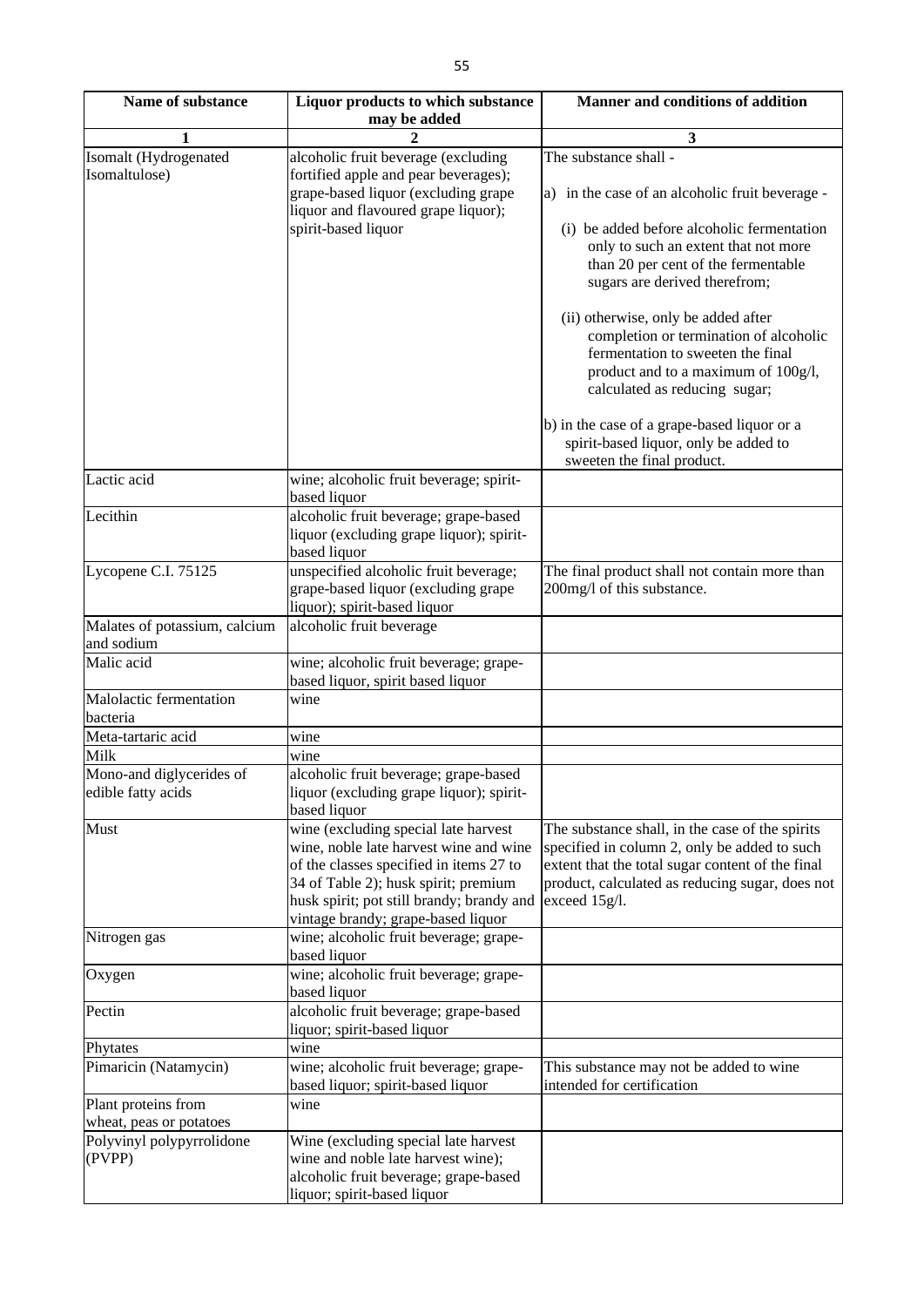| Name of substance            | Liquor products to which substance                                  | <b>Manner and conditions of addition</b>                   |
|------------------------------|---------------------------------------------------------------------|------------------------------------------------------------|
|                              | may be added                                                        |                                                            |
|                              |                                                                     | 3                                                          |
| Polyvinylimidazole-          | wine                                                                | In accordance with the provisions of note 2.               |
| polyvinylpyrrolidone         |                                                                     |                                                            |
| copolymers (PVI/PVP)         |                                                                     |                                                            |
|                              | Ponceau 4R or Cochineal red A unspecified alcoholic fruit beverage; | The final product shall not contain more than              |
| C.I. 16255                   | grape-based liquor (excluding grape                                 | 200mg/l of this substance.                                 |
|                              | liquor); spirit-based liquor                                        |                                                            |
| Potassium ferrocyanide       | wine; alcoholic fruit beverage; grape-                              | In accordance with the provisions of regulation            |
|                              | based liquor; spirits (excluding                                    | $31(4)$ .                                                  |
|                              | mampoer).                                                           |                                                            |
| Potassium alginate           | wine; alcoholic fruit beverages; grape-                             |                                                            |
|                              | based liquor; spirit-based liquor                                   |                                                            |
| Potassium bicarbonate        | wine                                                                |                                                            |
| Potassium bitartrate         | wine; alcoholic fruit beverage; grape-                              |                                                            |
|                              | based liquor                                                        |                                                            |
| Potassium carbonate          | wine; alcoholic fruit beverage; grape-                              |                                                            |
|                              | based liquor; spirit-based liquor                                   |                                                            |
| Potassium citrate            | alcoholic fruit beverage; grape-based                               |                                                            |
|                              | liquor (excluding grape liquor); spirit-                            |                                                            |
|                              | based liquor                                                        |                                                            |
| Potassium hydroxide          | alcoholic fruit beverage; grape-based                               |                                                            |
|                              | liquor; spirit-based liquor                                         |                                                            |
| Potassium malate             | alcoholic fruit beverage; grape-based                               |                                                            |
|                              | liquor (excluding grape liquor); spirit-                            |                                                            |
|                              | based liquor                                                        |                                                            |
| Potassium metabisulphite     | wine; alcoholic fruit beverage; grape-                              |                                                            |
|                              | based liquor; spirit-based liquor                                   |                                                            |
| Potassium phosphate          | alcoholic fruit beverage; grape-based                               | The final product shall not contain more than -            |
|                              | liquor (excluding flavoured grape                                   |                                                            |
|                              | liquor and grape liquor); spirit-based                              | a) 880mg/l of this substance, calculated as                |
|                              | liquor                                                              | phosphorus, for alcoholic apple beverage                   |
|                              |                                                                     | and alcoholic peer beverage; and                           |
|                              |                                                                     |                                                            |
|                              |                                                                     | b) 440mg/l of this substance, calculated as                |
|                              |                                                                     | phosphorus, for all other liquor products.                 |
| Potassium polyaspartate      | wine                                                                | Not more than 10 g/hl of this substance may be             |
|                              |                                                                     | added to wine.                                             |
| Potassium sorbate            | wine; alcoholic fruit beverage; grape-                              | The final product shall not contain more than              |
|                              | based liquor; spirit-based liquor                                   | 200mg/l of this substance, calculated as sorbic            |
|                              |                                                                     | acid.                                                      |
| Propylene glycol alginate or | spirit-based liquor                                                 |                                                            |
| Propane-1,2-diol alginate    |                                                                     |                                                            |
| Quillaia extract             | rum; alcoholic fruit beverage, spirit-                              | The final product shall not contain more than              |
|                              | based liquor, grape-based liquor                                    | 3g/l of this substance.                                    |
|                              | (excluding grape liquor)                                            |                                                            |
| Quinoline yellow C.I. 47005  | unspecified alcoholic fruit beverage;                               | The final product shall not contain more than              |
|                              | grape-based liquor (excluding grape                                 | 100mg/l of this substance.                                 |
|                              | liquor); spirit-based liquor                                        |                                                            |
| Riboflavin or lactoflavin    | unspecified alcoholic fruit beverage;                               | The final product shall not contain more than              |
|                              | grape-based liquor (excluding grape                                 | 100mg/l of this substance.                                 |
|                              | liquor); spirit-based liquor                                        |                                                            |
| Silica Sol                   | All types and classes.                                              |                                                            |
|                              | wine; alcoholic fruit beverage; grape-                              |                                                            |
| Sodium alginate              |                                                                     |                                                            |
|                              | based liquor; spirit-based liquor                                   |                                                            |
| Sodium benzoate              | alcoholic fruit beverage; grape-based                               | The final product shall not contain more than              |
|                              | liquor (excluding grape liquor); spirit-                            | 250mg/l, calculated as benzoic acid, of this<br>substance. |
|                              | based liquor                                                        |                                                            |
| Sodium carbonate             | wine; alcoholic fruit beverage; spirit-                             |                                                            |
|                              | based liquor                                                        |                                                            |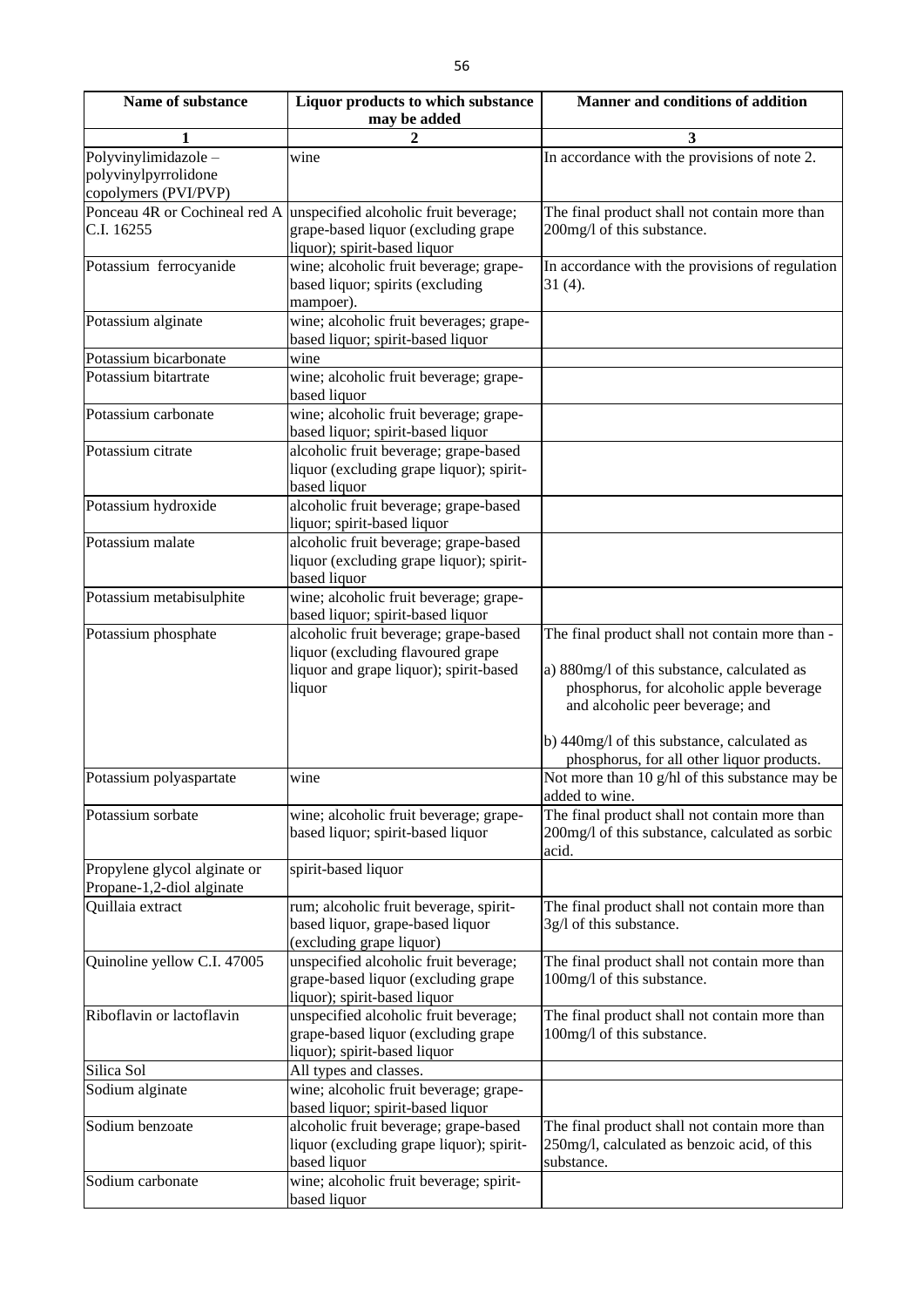| Name of substance                                                                                                                                                              | Liquor products to which substance                                                                                                                                                           | <b>Manner and conditions of addition</b>                                                                                                                                                                                                                                                                                     |
|--------------------------------------------------------------------------------------------------------------------------------------------------------------------------------|----------------------------------------------------------------------------------------------------------------------------------------------------------------------------------------------|------------------------------------------------------------------------------------------------------------------------------------------------------------------------------------------------------------------------------------------------------------------------------------------------------------------------------|
| may be added                                                                                                                                                                   |                                                                                                                                                                                              |                                                                                                                                                                                                                                                                                                                              |
| 1                                                                                                                                                                              | 2                                                                                                                                                                                            | $\overline{\mathbf{3}}$                                                                                                                                                                                                                                                                                                      |
| Sodium carboxymethyl<br>cellulose (CMC)                                                                                                                                        | wine; alcoholic fruit beveragess; grape-<br>based liquor; spirit-based liquor                                                                                                                | Not more than 200mg/l of this substance may<br>be added to wine.                                                                                                                                                                                                                                                             |
| Sodium chloride (common salt)                                                                                                                                                  | spirit-based liquor                                                                                                                                                                          |                                                                                                                                                                                                                                                                                                                              |
| Sodium citrate                                                                                                                                                                 | alcoholic fruit beverage; grape-based                                                                                                                                                        |                                                                                                                                                                                                                                                                                                                              |
|                                                                                                                                                                                | liquor (excluding grape liquor); spirit-<br>based liquor                                                                                                                                     |                                                                                                                                                                                                                                                                                                                              |
| Sodium hydroxide                                                                                                                                                               | wine; alcoholic fruit beverage; spirit-<br>based liquor                                                                                                                                      |                                                                                                                                                                                                                                                                                                                              |
| Sodium malate                                                                                                                                                                  | alcoholic fruit beverage; grape-based<br>liquor (excluding grape liquor); spirit-<br>based liquor                                                                                            |                                                                                                                                                                                                                                                                                                                              |
| Sodium metabisulphite                                                                                                                                                          | wine; alcoholic fruit beverage; spirit-<br>based liquor                                                                                                                                      |                                                                                                                                                                                                                                                                                                                              |
| Sodium phosphate<br>Soft drink as defined in the<br>regulations published under the<br>Foodstuffs, Cosmetics and<br>Disinfectants Act, 1972 (Act 54<br>of 1972)<br>Sorbic acid | alcoholic fruit beverage; grape-based<br>liquor (excluding flavoured frape liquor<br>and grape liquor); spirit-based liquor<br>spirit cooler<br>wine; alcoholic fruit beverage; grape-       | The final product shall not contain more than -<br>a) 880mg/l of this substance, calculated as<br>phosphorus, for alcoholic apple beverage<br>and alcoholic peer beverage; and<br>b) 440mg/l of this substance, calculated as<br>phosphorus, for all other liquor products.<br>The final product shall not contain more than |
|                                                                                                                                                                                | based liquor; spirit-based liquor                                                                                                                                                            | 200mg/l, calculated as sorbic acid, of this<br>substance.                                                                                                                                                                                                                                                                    |
| Spirit derived from any<br>harmless plant article                                                                                                                              | vermouth, cocktail with an alcohol<br>content of 15 per cent or more                                                                                                                         | The substance concerned shall be a rectified<br>spirit.                                                                                                                                                                                                                                                                      |
| Spirit derived from apples or                                                                                                                                                  | alcoholic fruit beverage (excluding                                                                                                                                                          | The substance concerned shall be a rectified                                                                                                                                                                                                                                                                                 |
| pears                                                                                                                                                                          | unspecified alcoholic fruit beverage)                                                                                                                                                        | spirit.                                                                                                                                                                                                                                                                                                                      |
| Spirit derived from grapes                                                                                                                                                     | wine (excluding late harvest wine,<br>special late harvest wine, noble late<br>harvest wine and sweet natural wine);<br>vermouth; cocktail with an alcohol<br>content of 15 per cent or more |                                                                                                                                                                                                                                                                                                                              |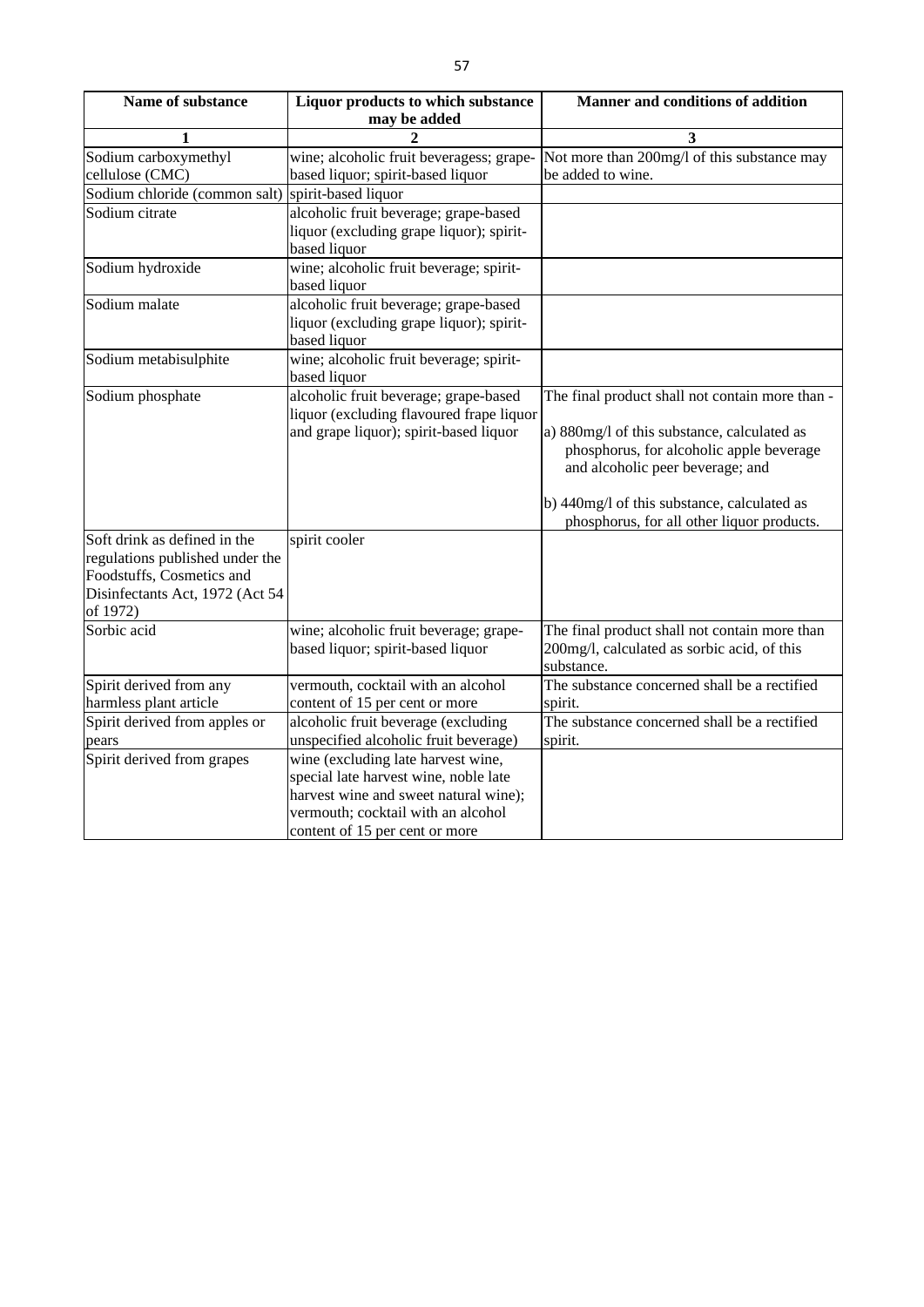| Name of substance                                  | Liquor products to which substance                                                                                                                                                                                                                                                      | Manner and conditions of addition                                                                                                                                                                                                                                                                                                                                                             |
|----------------------------------------------------|-----------------------------------------------------------------------------------------------------------------------------------------------------------------------------------------------------------------------------------------------------------------------------------------|-----------------------------------------------------------------------------------------------------------------------------------------------------------------------------------------------------------------------------------------------------------------------------------------------------------------------------------------------------------------------------------------------|
|                                                    | may be added                                                                                                                                                                                                                                                                            |                                                                                                                                                                                                                                                                                                                                                                                               |
| 1                                                  |                                                                                                                                                                                                                                                                                         | $\mathbf{3}$                                                                                                                                                                                                                                                                                                                                                                                  |
| Sugar of plant origin                              | sparkling wines which undergo a<br>second alcoholic fermentation;<br>alcoholic fruit beverage (excluding<br>fortified apple and pear beverages);<br>spirits (excluding mampoer); grape-<br>based liquor (excluding grape liquor<br>and flavoured grape liquor); spirit-<br>based liquor | The substance shall -<br>a) in the case of sparkling wines, only be added<br>for the initiation of the second alcoholic<br>fermentation and to sweeten the final<br>product;<br>b) in the case of an alcoholic fruit beverage -<br>(i) be added before alcoholic fermentation<br>only to such an extent that not more<br>than 20 per cent of the fermentable<br>sugars are derived therefrom; |
|                                                    |                                                                                                                                                                                                                                                                                         | (ii) otherwise, only be added after<br>completion or termination of alcoholic<br>fermentation to sweeten the final<br>product and to a maximum of 100g/l,<br>calculated as reducing sugar;                                                                                                                                                                                                    |
|                                                    |                                                                                                                                                                                                                                                                                         | c) in the case of husk spirit, premium husk<br>spirit, pot still brandy, brandy and vintage<br>brandy, only be added to such an extent that<br>the sugar content of the final product,<br>calculated as reducing sugar, does not<br>exceed $15g/l$ ;                                                                                                                                          |
|                                                    |                                                                                                                                                                                                                                                                                         | d) in the case of other spirits (excluding gin),<br>only be added to such an extent that the<br>sugar content of the final product,<br>calculated as reducing sugar, does not<br>exceed 1g/l; and                                                                                                                                                                                             |
|                                                    |                                                                                                                                                                                                                                                                                         | e) in the case of a grape-based liquor or a<br>spirit-based liquor, only be added to<br>sweeten the final product.                                                                                                                                                                                                                                                                            |
| Sulphur dioxide gas                                | wine; alcoholic fruit beverage; grape-<br>based liquor; spirit-based liquor                                                                                                                                                                                                             |                                                                                                                                                                                                                                                                                                                                                                                               |
| Sunset yellow FCF or Orange<br>yellow S C.I. 15985 | unspecified alcoholic fruit beverage;<br>grape-based liquor (excluding grape<br>liquor); spirit-based liquor                                                                                                                                                                            | The final product shall not contain more than<br>200mg/l of this substance.                                                                                                                                                                                                                                                                                                                   |
| Sweet reserve                                      | wine (excluding special late harvest<br>wine, noble late harvest wine and wine<br>of the classes specified in items 27 to<br>34 of Table 2); grape-based liquor                                                                                                                         | This substance shall, in the case of wines other<br>than sparkling wines, only be added after<br>completion or termination of alcoholic<br>fermentation.                                                                                                                                                                                                                                      |
| Tannin                                             | wine; spirits (excluding grape spirit,<br>cane spirit, mampoer, vodka,<br>unspecified spirit and mixed spirit);<br>alcoholic fruit beverage; grape-based<br>liquor                                                                                                                      |                                                                                                                                                                                                                                                                                                                                                                                               |
| Tartaric acid                                      | wine; alcoholic fruit beverage; grape-<br>based liquor; spirit-based liquor                                                                                                                                                                                                             |                                                                                                                                                                                                                                                                                                                                                                                               |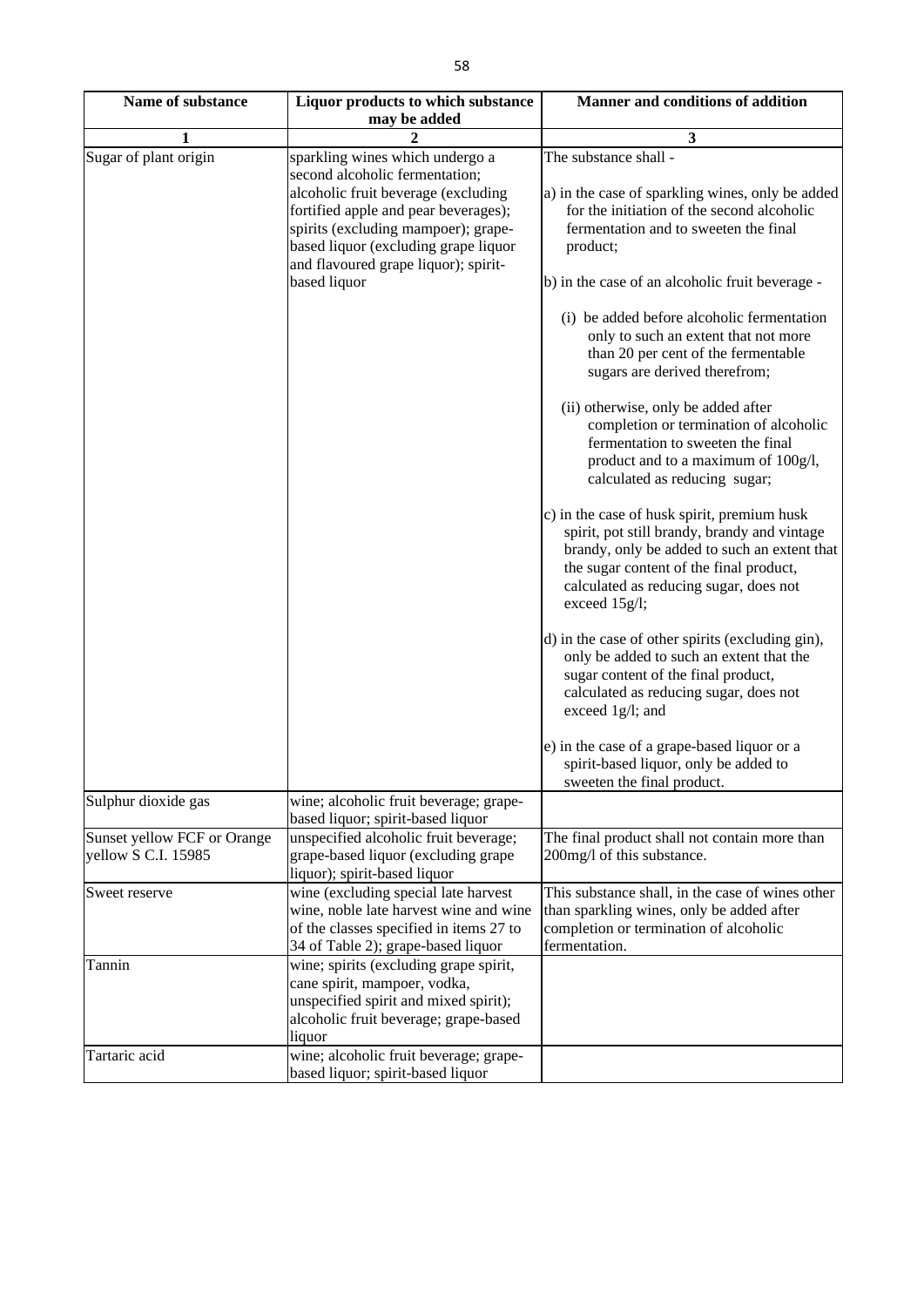| <b>Name of substance</b>           | Liquor products to which substance<br>may be added                                                                                                                                               | <b>Manner and conditions of addition</b>                                                                                                                                                                                                |
|------------------------------------|--------------------------------------------------------------------------------------------------------------------------------------------------------------------------------------------------|-----------------------------------------------------------------------------------------------------------------------------------------------------------------------------------------------------------------------------------------|
| 1                                  |                                                                                                                                                                                                  | 3                                                                                                                                                                                                                                       |
| Taurine                            | alcoholic fruit beverage; grape-based<br>liquor (excluding grape liquor); spirit-<br>based liquor                                                                                                | If the final product contains more than 150mg/l<br>of this substance -                                                                                                                                                                  |
|                                    |                                                                                                                                                                                                  | a) the following clearly legible message must<br>be indicated on the main label, in letters of<br>which the smallest letter is not less than<br>3.0mm in height: "High taurine content";                                                |
|                                    |                                                                                                                                                                                                  | b) the following legible message must be<br>indicated on a label, not less than 1.3mm in<br>height: "Not recommended for pregnant or<br>lactating women or persons sensitive to<br>taurine"; and                                        |
|                                    |                                                                                                                                                                                                  | c) a declaration must be included on a label of<br>the quantity of taurine, per single serving<br>size and per 100ml, expressed in milligrams<br>or "mg", following the word "taurine".                                                 |
| The final alcoholic product of     | spirit-based liquor                                                                                                                                                                              |                                                                                                                                                                                                                                         |
| the fermentation of fruit, which   |                                                                                                                                                                                                  |                                                                                                                                                                                                                                         |
| has been stripped of its           |                                                                                                                                                                                                  |                                                                                                                                                                                                                                         |
| character to the extent that the   |                                                                                                                                                                                                  |                                                                                                                                                                                                                                         |
| essential flavour and taste of     |                                                                                                                                                                                                  |                                                                                                                                                                                                                                         |
| the fermented alcoholic fruit      |                                                                                                                                                                                                  |                                                                                                                                                                                                                                         |
| product concerned have been        |                                                                                                                                                                                                  |                                                                                                                                                                                                                                         |
| lost.                              |                                                                                                                                                                                                  |                                                                                                                                                                                                                                         |
| Thiamine                           | wine                                                                                                                                                                                             |                                                                                                                                                                                                                                         |
| Water                              | wine; spirits; grape-based liquor; spirit-<br>based liquor; alcoholic fruit beverage.                                                                                                            | In the case of wine this substance shall only be<br>added where required on account of a specific<br>technical necessity: Provided that if added to<br>facilitate fermentation, it may not dilute the<br>must below 22 degrees Balling. |
| Wood                               | wine; spirits (excluding grape spirit,<br>cane spirit, mampoer, vodka,<br>unspecified spirit and mixed spirit);<br>spirit-based liquor; alcoholic apple and<br>pear beverage; grape-based liquor |                                                                                                                                                                                                                                         |
| Xanthan gum                        | alcoholic fruit beverage; grape-based<br>liquor (excluding grape liquor); spirit-<br>based liquor                                                                                                |                                                                                                                                                                                                                                         |
| Yeast and yeast nutrients if it is | wine, alcoholic fruit beverage                                                                                                                                                                   |                                                                                                                                                                                                                                         |
| not foreign to wine or primarily   |                                                                                                                                                                                                  |                                                                                                                                                                                                                                         |
| flavour contributive               |                                                                                                                                                                                                  |                                                                                                                                                                                                                                         |
| <b>Yeast Mannoproteins</b>         | wine                                                                                                                                                                                             |                                                                                                                                                                                                                                         |

**Notes:**

1. (a) This substance [chitin-glucan or chitosan] may only be used for –

- (i) reduction in the heavy metal content, particularly iron, lead, cadmium and copper;
- (ii) prevention of ferric casse and copper casse;
- (iii) clarification;
- (iv) reduction of possible contaminants, especially ochratoxin A; and
- (v) in the case of chitosan, reduction in the populations of undesirable micro-organisms, in particular *Brettanomyces*.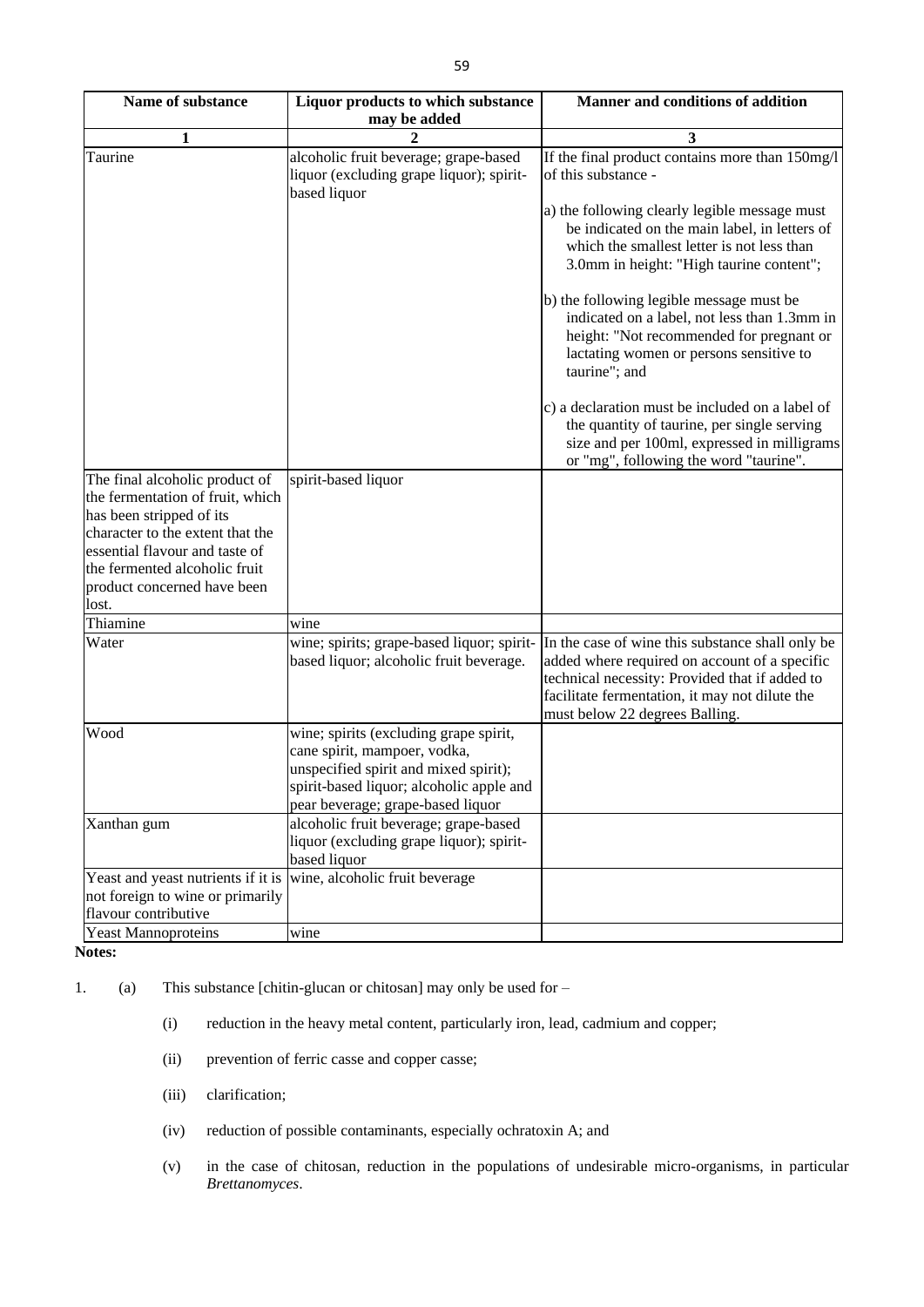- (b) Dose levels shall be determined after a qualification test, but may not exceed
	- (i) 100 g/hl for the applications referred to in paragraph (a)(i), (ii) and (iii) of this note;
	- (ii) 500 g/hl for the application referred to in paragraph (a)(iv) of this note; and
	- (iii) 10 g/hl for the application referred to in paragraph (a)(v) of this note.
- (c) Sediments shall be removed using physical processes.
- 2. (a) This substance [polyvinylimidazole- polyvinylpyrrolidone copolymers (PVI/PVP)] may only be used for
	- (i) the prevention of defects caused by too high metal contents; and
	- (ii) the reduction of undesirable high concentration of metals.
	- (b) The amount used shall be less than 500 mg/l.
	- (c) When musts and wine are treated, the accumulated dosage should be less than 500 mg/l.
	- (d) The added copolymers must be eliminated by filtering within two days at most of their addition to the wine, taking account of the precautionary principle.
	- (e) In the case of musts, the copolymers must be added no earlier than two days before filtering.
- (f) The adsorbant copolymers used must comply with the requirements of the International Oenological Codex published by the International Organisation of Vine and Wine, especially as regards the maximum monomer content.

[Table 6 amended by GN R2791/92, GN R2350/93, GN R636/94, GN R2242/94, GN R1876/95, GN R1038/97and GN R1078/98, substituted by GN R343/2003 and GN R77/2006, amended by GN R814/2006, GN R555/2009, GN R413/2010, GN R525/2012 and GN R401/2014, substituted by GN R5/2018, amended by GN R274/2019 and GN R736/2021]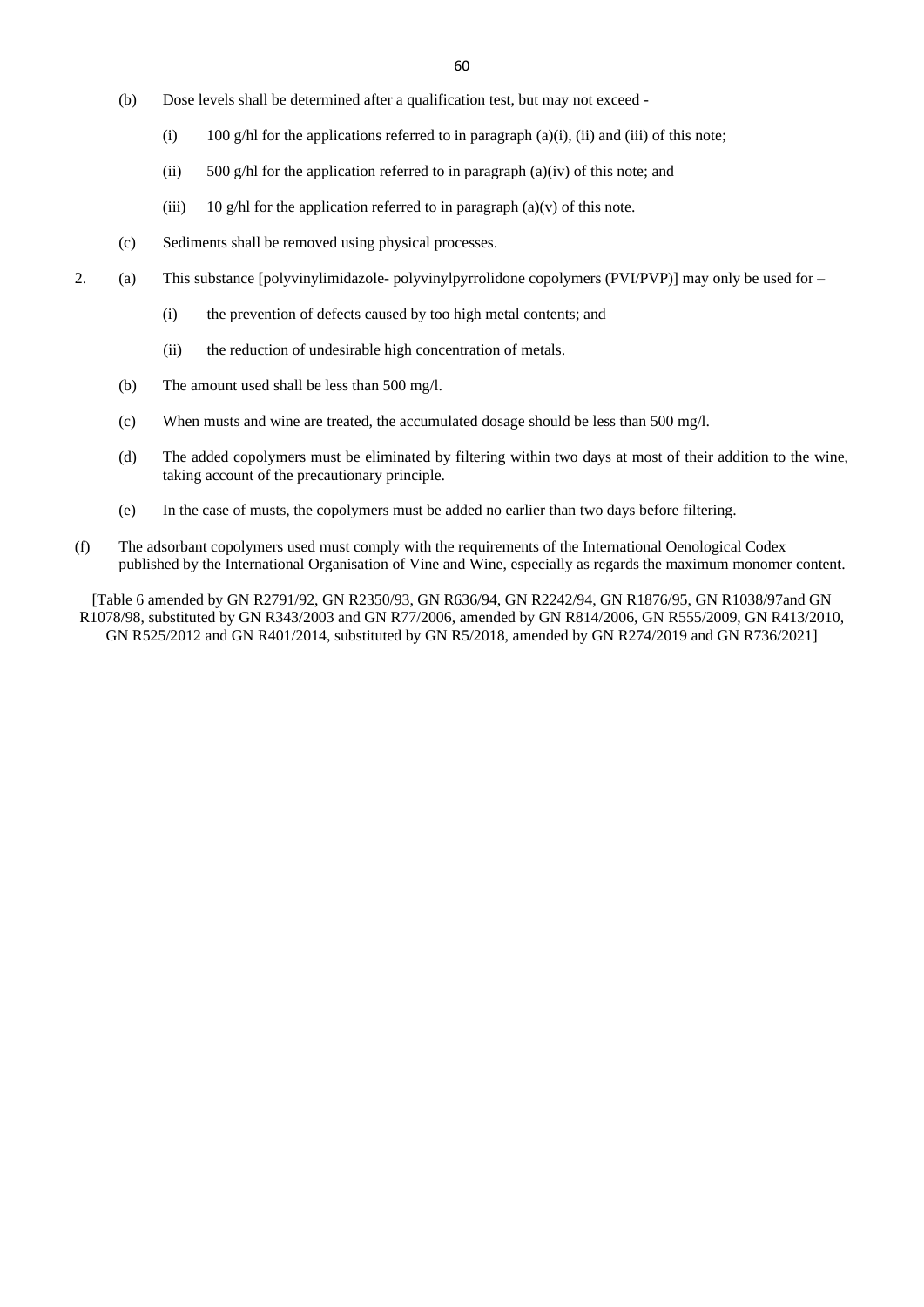# **TABLE 7**

# **SUBSTANCES WHICH MAY BE REMOVED FROM LIQUOR PRODUCTS**

<span id="page-60-0"></span>

| [Reg. 31]                                                                                       |                                                                   |                                                                                                                                                                                                                                                                                                                                                                                                                                                                                                                                                                                      |  |
|-------------------------------------------------------------------------------------------------|-------------------------------------------------------------------|--------------------------------------------------------------------------------------------------------------------------------------------------------------------------------------------------------------------------------------------------------------------------------------------------------------------------------------------------------------------------------------------------------------------------------------------------------------------------------------------------------------------------------------------------------------------------------------|--|
| Name of substance                                                                               | Liquor products from which<br>substance may be removed            | <b>Manner and conditions of removal</b>                                                                                                                                                                                                                                                                                                                                                                                                                                                                                                                                              |  |
| 1                                                                                               |                                                                   | 3                                                                                                                                                                                                                                                                                                                                                                                                                                                                                                                                                                                    |  |
| Alcohol                                                                                         | Grape-based liquor; wine;<br>alcoholic fruit beverage             | By means of physical separation techniques and, in the case of<br>wine, in accordance with the provisions of <u>note 1</u> .                                                                                                                                                                                                                                                                                                                                                                                                                                                         |  |
| Bacteria and fungi                                                                              | Wine; alcoholic fruit<br>beverage; grape-based liquor             | By means of ultraviolet radiation on condition that, in the case<br>of wine, the treated wine shall have a vinous character.                                                                                                                                                                                                                                                                                                                                                                                                                                                         |  |
| Cloudiness,<br>colouring agents<br>and proteins                                                 | Wine; alcoholic fruit<br>beverage; grape-based liquor             | By means of -<br>(a) pasteurisation or cold stabilisation or, in the case of a grape-<br>based liquor or alcoholic fruit beverage, also filtration or ion<br>exchange resins; or<br>(b) treatment with any of the applicable substances listed in<br>column 1 of <b>Table 6</b> , under the applicable manner and<br>conditions of addition set out in column 3 of that table.                                                                                                                                                                                                       |  |
| Heavy metals                                                                                    | Wine; alcoholic fruit<br>beverage; spirits; grape-based<br>liquor | By means of $-$<br>treatment with potassium ferro cyanide in accordance<br>(a)<br>with the provisions of regulation $31(4)$ ;<br>treatment with any of the applicable substances listed in<br>(b)<br>column 1 of Table 6, under the applicable manner and<br>conditions of addition set out in column 3 of that table; or<br>(c) in the case of an alcoholic fruit beverage or grape-based<br>liquor, also ion exchange resins.                                                                                                                                                      |  |
| Organic acids                                                                                   | Wine; alcoholic fruit<br>beverage; grape-based liquor             | By means of cold stabilisation or treatment with any of the<br>applicable substances listed in column 1 of $Table 6$ , under the<br>applicable manner and conditions of addition set out in column<br>3 of that table, or in the case of an alcoholic fruit beverage or<br>grape-based liquor, also ion exchange resins.                                                                                                                                                                                                                                                             |  |
| Sulphur dioxide                                                                                 | Wine; alcoholic fruit<br>beverage; grape-based liquor             | By means of physical processes or treatment with any of the<br>applicable substances listed in column 1 of Table 6, under the<br>applicable manner and conditions of addition set out in column<br>3 of that table. In the case of wine, such physical processes may<br>only be used on the must intended for wine.                                                                                                                                                                                                                                                                  |  |
| Tartrates and other<br>substances which<br>could affect the<br>stability of a liquor<br>product | Wine; alcoholic fruit<br>beverage; grape-based liquor             | By means of -<br>(a) cold stabilisation or, in the case of a grape-based liquor or<br>alcoholic fruit beverage, also membrane diffusion or ion<br>exchange resins;<br>(b) treatment with any of the applicable substances listed in<br>column 1 of <b>Table 6</b> , under the applicable manner and<br>conditions of addition set out in column 3 of that table;<br>(c) electrodialysis treatment in accordance with the provisions<br>of <u>note 2</u> ; or<br>(d) in the case of wine, cation exchange resins in accordance<br>with the provisions of <u>note <math>3</math></u> . |  |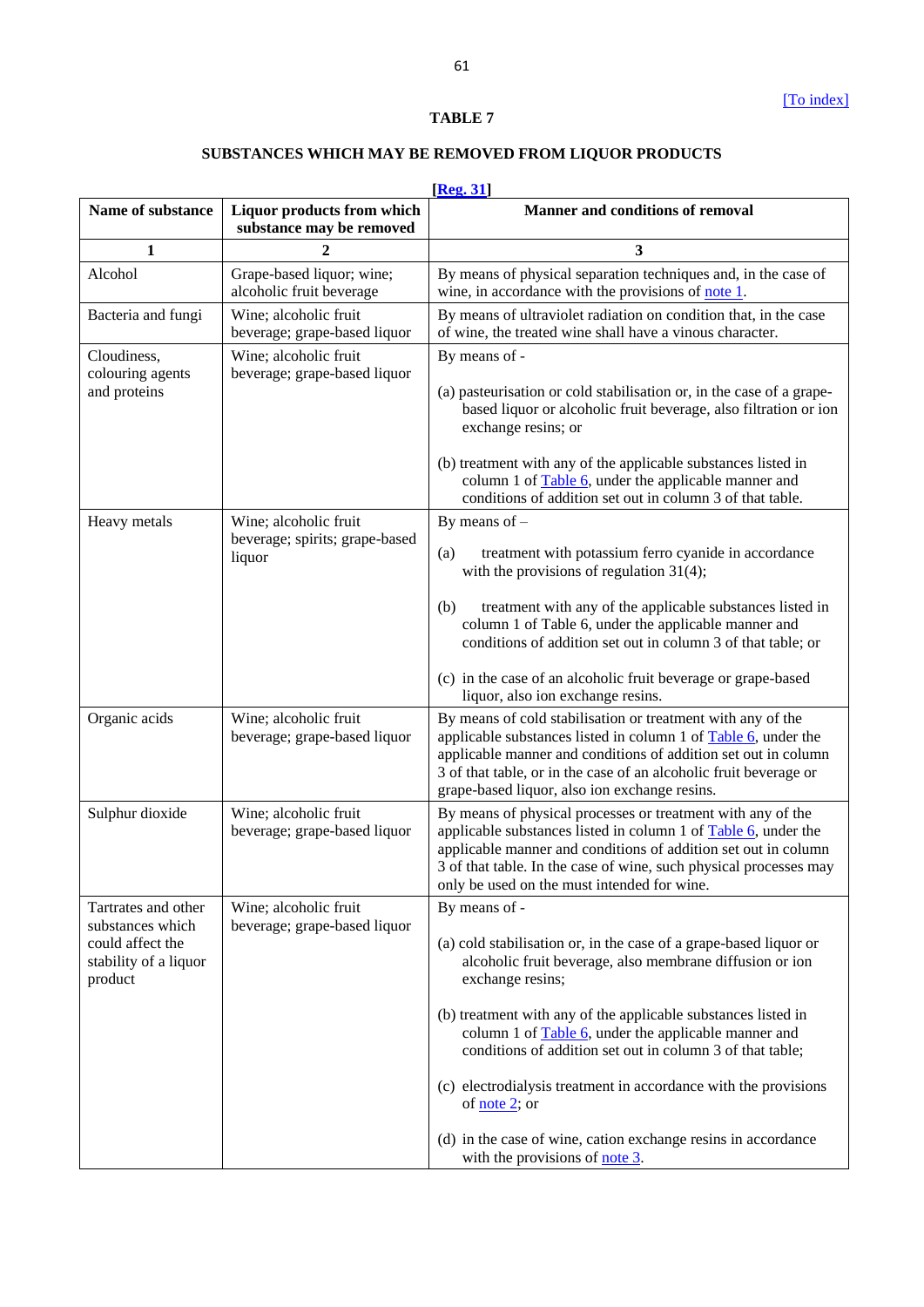| Undesirable<br>flavours | Wine; alcoholic fruit<br>beverage; grape-based liquor | By means of treatment with any of the applicable substances<br>listed in column 1 of Table 6, under the applicable manner and<br>conditions of addition set out in column 3 of that table, or, in the<br>case of an alcoholic fruit beverage or grape-based liquor, also<br>ion exchange resins. |
|-------------------------|-------------------------------------------------------|--------------------------------------------------------------------------------------------------------------------------------------------------------------------------------------------------------------------------------------------------------------------------------------------------|
| Volatile Acid           | Wine; alcoholic fruit<br>beverage; grape-based liquor | By means of physical separation techniques followed by ion<br>exchange resins.                                                                                                                                                                                                                   |
| Water                   | Wine; alcoholic fruit<br>beverage; grape-based liquor | By means of physical separation techniques. In the case of wine,<br>this substance may only be removed from the must intended for<br>wine.                                                                                                                                                       |

#### **Notes:**

- <span id="page-61-0"></span>1. (a) The treated wine shall have a vinous character.
	- (b) No water or other substance other than that contained in the original wine prior to processing may be returned to the wine being treated.
	- (c) Treatment of the original wine may not commence unless prior written notification thereof was given to the administering officer and the customs and excise officer concerned, and the administering officer has taken a sample of the original wine.
	- (d) Comprehensive records, ensuring full traceability from the original wine to the treated wine of all actions, processes and substances involved, shall, to the satisfaction of the administering officer, be kept by all involved parties.
	- (e) A treated wine may not be bottled or sold unless prior written notification thereof was given to the administering officer and the administering officer has given written permission for the treated wine to be bottled or sold, irrespective whether the administering officer has taken a sample of the treated wine or not.
- <span id="page-61-1"></span>2. (a) This treatment shall be a physical method for the extraction of ions in super-saturation in the product under the action of an electric field with the help of membranes permeable only to anions on the one hand, and membranes permeable only to cations on the other hand.
	- (b) The membranes shall be arranged alternately in a system typical of a filter-press or any other appropriate system, that establishes compartments of processing (product) and concentration (reject water).
	- (c) Cation exchange membranes shall be adapted to the extraction of only cations and in particular:  $K^+$ ,  $Ca^{++}$ .
	- (d) Anion exchange membranes shall be adapted to the extraction of only anions and especially of tartrate anions.
	- (e) The equipment used shall be operated under a control system that takes into account the instability of each product in such a way that only the super-saturation in potassium hydrogen tartrate and in salts of calcium is eliminated.
	- (f) The implementation of the process shall be under the responsibility of an oenologist or specialist technician.
- <span id="page-61-2"></span>3. (a) The treatment shall be limited to the elimination of excess cations.
	- (b) The wine shall first of all be cooled.
	- (c) Only the minimum fraction of wine necessary to obtain stability shall be treated with cation exchange resins.
	- (d) The treatment shall be carried out on acid-regenerated cation exchange resins.
	- (e) To avoid the production of fractions of wine, the treatment shall be performed continuously, with in-line incorporation of the treated wine into the original wine.
	- (f) Notwithstanding the provisions of paragraph (e) of this note, as an alternative, the resin may be directly introduced into a tank of must, in the quantities required, and then separated by any appropriate technical method.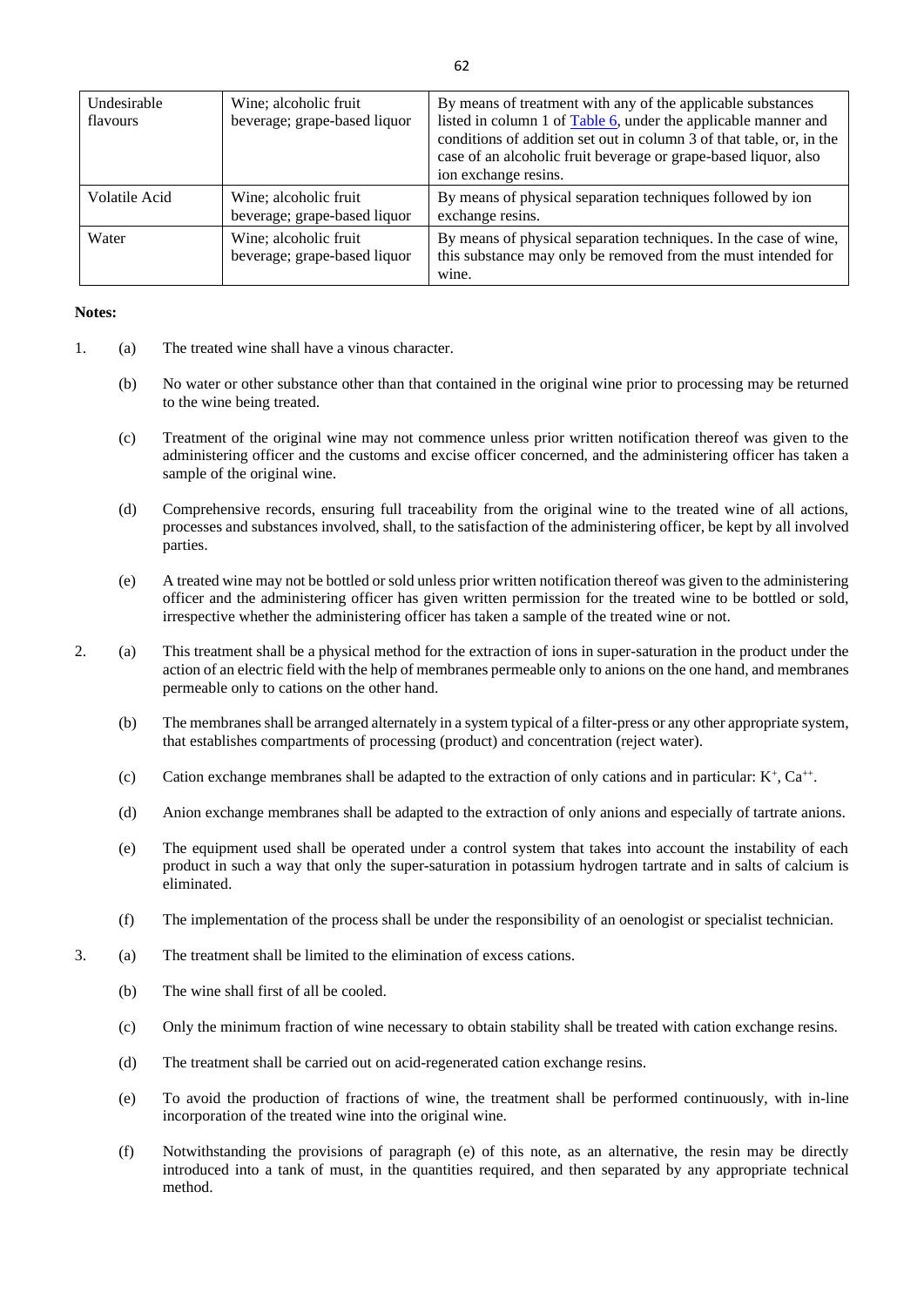- (g) Initial acidity shall not be raised by more than 54 *meg/l*.
- (h) If must and wine are treated, the cumulative net increase in acidity shall not exceed 54 *meg/l*.
- (i) The treatment shall not alter the nature of the wine.
- (j) The treatment shall not reduce the colour intensity of the wine.
- (k) The treatment shall not decrease the concentration of metallic cations in the wine below 300 *mg/l*.
- (l) The treatment shall not lower the wine's pH below 3.0 and a decrease in pH shall not exceed 0.3 pH units.
- (m) The resin shall not leave substances in the wine or impart to it characteristics, as a result of the resin-based treatment, that do not ordinarily exist in wine.
- (n) The treatment shall be carried out under the responsibility of an oenologist or specialist technician.
- (o) Conditioning agents and regenerants composed of water and inorganic acids, bases or salts may be used, provided that the conditioned or regenerated resin is washed in water until all conditioning agents and regenerants are removed before adding the wine.

[Table 7 amended by GN R349/2001, GN R349/2001, GN R343/2003 and GN R77/2006, substituted by GN R814/2006 and amended by GN R413/2010, GN R525/2012, GN R401/2014 and GN R5/2018]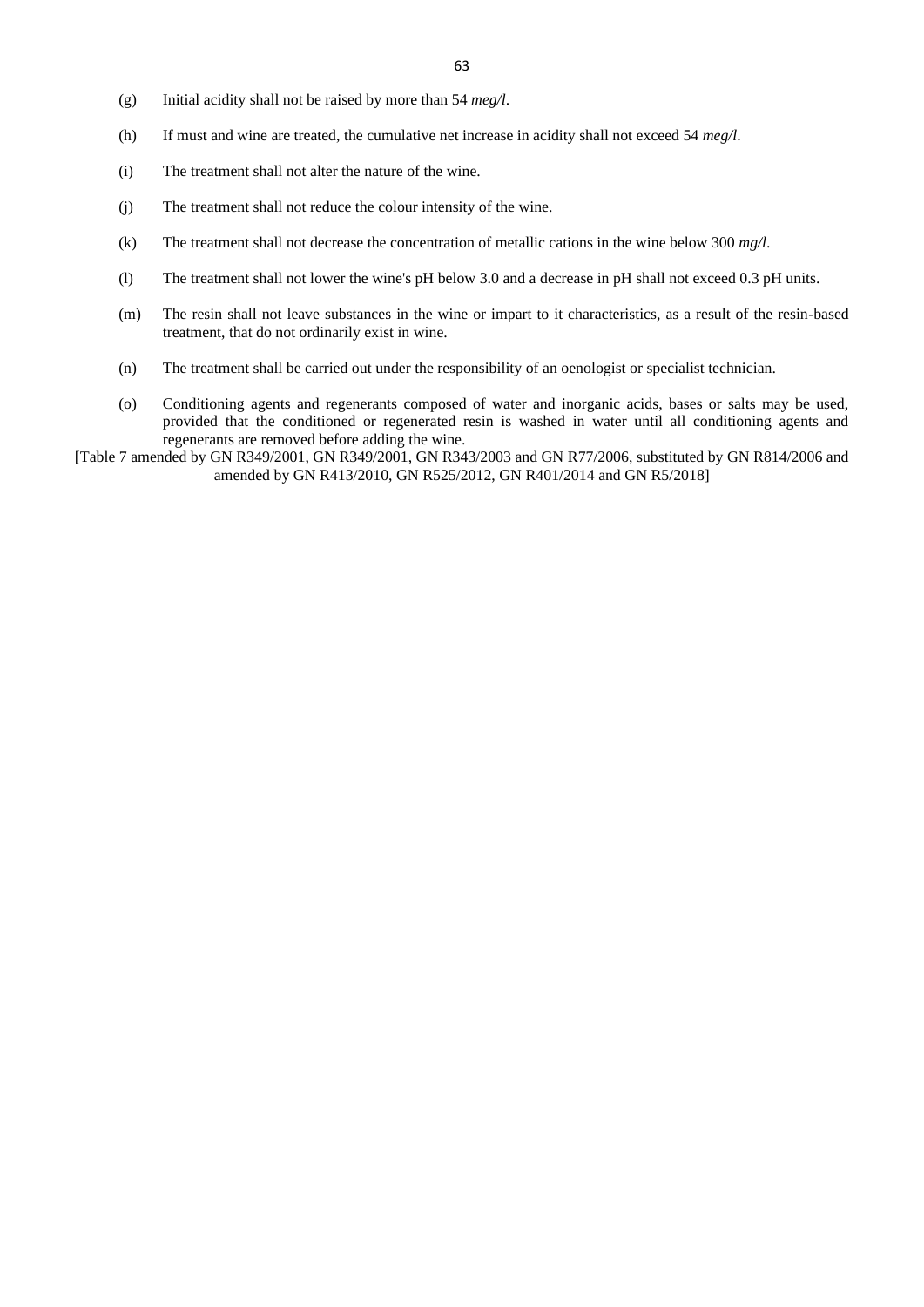## **TABLE 8**

### **RESTRICTED SUBSTANCES IN LIQUOR PRODUCTS**

<span id="page-63-0"></span>

| <b>Name of substance</b> | Maximum extent to which substance may be contained (mg/l)                                                                                                                                                                                           |
|--------------------------|-----------------------------------------------------------------------------------------------------------------------------------------------------------------------------------------------------------------------------------------------------|
| 1                        | 2                                                                                                                                                                                                                                                   |
| Arsenic                  | 0,2                                                                                                                                                                                                                                                 |
| Boron                    | 80.0, calculated as boracic acid                                                                                                                                                                                                                    |
| <b>Bromine</b>           | 1,0                                                                                                                                                                                                                                                 |
| Cadmium                  | $0,015$ , but $0,01$ in the case of wine                                                                                                                                                                                                            |
| Copper                   | 4,0, but $1,0$ in the case of wine                                                                                                                                                                                                                  |
| Fluorine                 | 1,7, but $1,0$ in the case of wine                                                                                                                                                                                                                  |
| Iron                     | 10,0 (in the case of wine only)                                                                                                                                                                                                                     |
| Lead                     | 0,3, but 0,25 in the case of wine produced after 31 December 1994, 0,2 in the case of wine<br>produced after 31 December 1997, 0,1 for natural wine produced after 31 December 2019 and<br>0,15 for fortified wine produced after 31 December 2019. |
| Mercury                  | 0,05                                                                                                                                                                                                                                                |
| Methanol                 | See note 1                                                                                                                                                                                                                                          |
| Selenium                 | 1,0                                                                                                                                                                                                                                                 |
| Sodium                   | 100,0 (in the case of wine only)                                                                                                                                                                                                                    |
| Sulphur dioxide          | See note 2. Levels of this substance shall be determined using the aspiration method of analysis.                                                                                                                                                   |
| Tin                      | $250,0$ , but $100,0$ in the case of wine                                                                                                                                                                                                           |
| Zinc                     | 5,0                                                                                                                                                                                                                                                 |

#### **Notes:**

- 1. (a) Wine shall not contain more than 300 mg/l of methanol.
	- (b) Spirits other than husk spirit, premium husk spirit and an unspecified spirit referred to in [regulation 23\(d\)](#page-10-7) shall contain no more than 2000 mg of methanol per litre of absolute alcohol.
- 2. (a) An alcohol fruit beverage, grape-based liquor and spirit-based liquor shall not contain more than 200 mg/l sulphur dioxide: Provided that not more than 50,0 mg/l of the sulphur dioxide content of an alcoholic fruit beverage shall be in the form of free sulphur dioxide.
	- (b) Wine produced after 31 December 1994, may not contain more than 160 mg/l sulphur dioxide: Provided that-
		- (i) noble late harvest wine and wine from naturally dried grapes shall contain a maximum of 300 mg/l of sulphur dioxide;
		- (ii) natural wine with a residual sugar content of more than 5 gram per litre shall contain a maximum of 200 mg/l of sulphur dioxide;
		- (iii) not more than 60 mg/l of the sulphur dioxide of wine, excluding red wine destined for export in bulk during the year of production thereof, shall be in the form of free sulphur dioxide;
		- (iv) wine destined for export in bulk, must contain at least 30 mg/l of free sulphur dioxide;
		- (v) red wine with a residual sugar content of less than 5 g/l produced after 31 December 2002 shall not contain more than 150 mg/l of sulphur dioxide.
		- (vi) wine in respect of which certification as a noble late harvest wine or as a wine from naturally dried grapes has been refused, may contain a maximum of 300 mg/l of sulphur dioxide.
	- (c) Wine produced before 31 December 1994, shall not contain more than 200 mg/l of sulphur dioxide: Provided that noble late harvest wine, as well as sweet natural wine in respect of which certification as a noble late harvest has been refused may contain up to 300 mg/l of sulphur dioxide.

[Table 8 amended by GN R838/91, GN R2593/92, GN R2242/94, GN R1038/97, GN R1078/98, GN R21/2001, GN R343/2003, GN R77/2006, GN R814/2006, GN R555/2009, GN R413/2010, GN R401/2014 and GN R736/2021]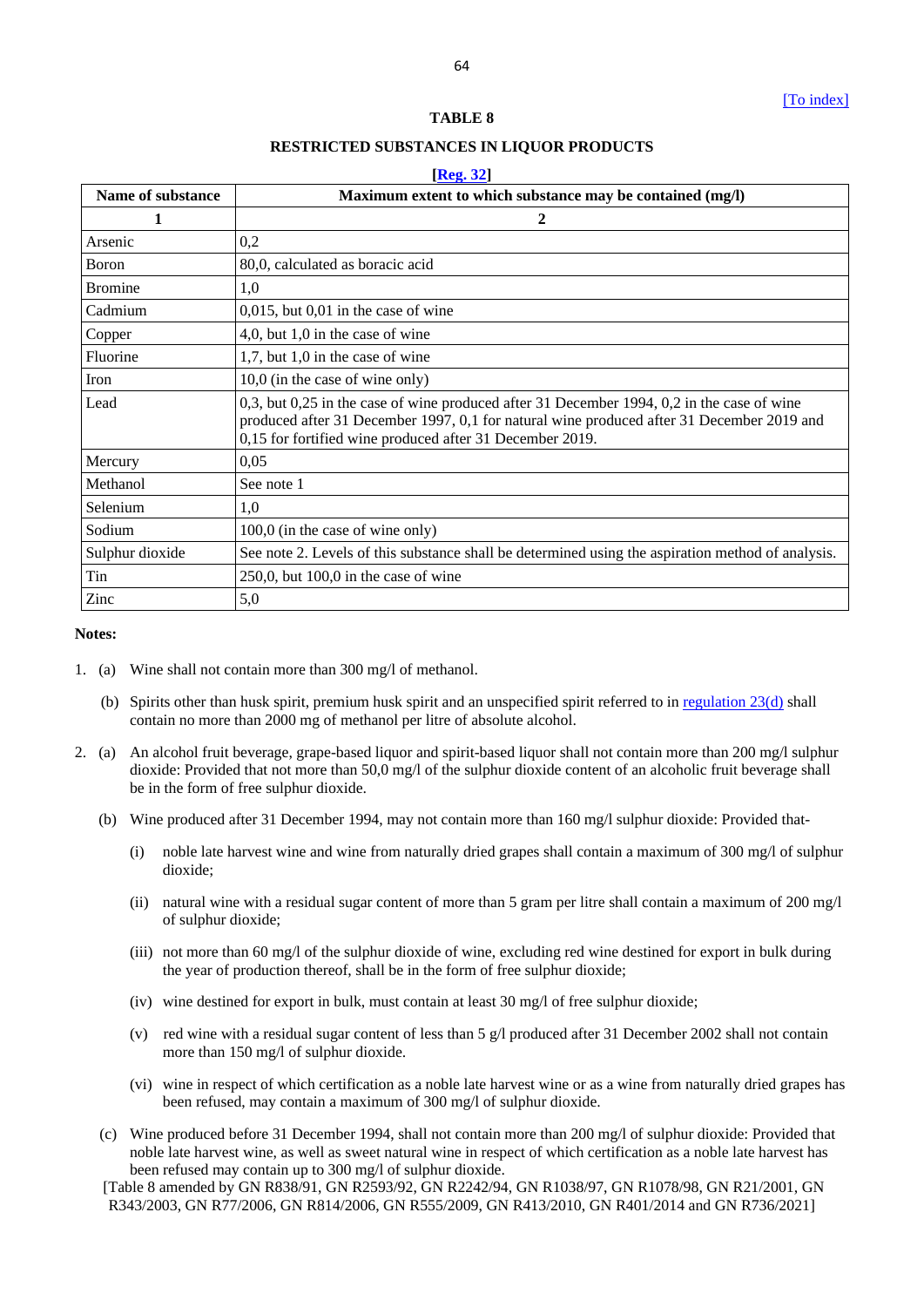# [\[To index\]](#page-1-6)

# **TABEL 9 / TABLE 9**

### **LETTER SIZES OF INDICATIONS ON LABELS LETTERGROOTTES VAN AANDUIDINGS OP ETIKETTE**

<span id="page-64-0"></span>

|                              | [Reg. $34(1)(c)(v)$ ]                                                                                                                                                                                |                                           |                                                                                                                                                                                |                                |  |
|------------------------------|------------------------------------------------------------------------------------------------------------------------------------------------------------------------------------------------------|-------------------------------------------|--------------------------------------------------------------------------------------------------------------------------------------------------------------------------------|--------------------------------|--|
| <b>Nature of particulars</b> |                                                                                                                                                                                                      |                                           | Minimum vertical height in the case of labels on containers<br>with a content of -<br>Minimum vertikale hoogte in die geval van etikette op<br>houers met 'n inhoudsmaat van - |                                |  |
|                              | Aard van besonderhede                                                                                                                                                                                | Less than<br><b>Minder</b> as<br>$250$ ml | 250 ml but not<br>more than<br>maar hoogstens<br>375 ml                                                                                                                        | More than<br>Meer as<br>375 ml |  |
|                              | 1                                                                                                                                                                                                    | $\overline{2}$                            | 3                                                                                                                                                                              | 4                              |  |
| 1.                           | Class designations/ Klasbenamings:                                                                                                                                                                   |                                           |                                                                                                                                                                                |                                |  |
|                              | Flavoured grape liquor, grape liquor en spirit<br>(a)<br>cooler/ Gegeurde druifdrank, druifdrank en<br>spirituskoeler                                                                                | $2,0$ mm                                  | $3,0$ mm                                                                                                                                                                       | $5,0$ mm                       |  |
|                              | Other liquor products/ Ander drankprodukte<br>(b)                                                                                                                                                    | $1,0$ mm                                  | $1,5$ mm                                                                                                                                                                       | $2,0$ mm                       |  |
| $\mathfrak{D}$ .             | Alcohol content/ Alkoholinhoud::<br>Flavoured grape liquor, grape liquor en spirit<br>(a)<br>cooler/ Gegeurde druifdrank, druifdrank en<br>spirituskoeler                                            | $2,0$ mm                                  | $3,0$ mm                                                                                                                                                                       | $5,0$ mm                       |  |
|                              | Other liquor products/ Ander drankprodukte<br>(b)                                                                                                                                                    | $1,0$ mm                                  | $1,5$ mm                                                                                                                                                                       | $2,0$ mm                       |  |
| 3.                           | Country of origin/ Land van herkoms                                                                                                                                                                  | $1,0$ mm                                  | $1,5$ mm                                                                                                                                                                       | $2,0$ mm                       |  |
|                              | 4. Name en address or code number of responsible<br>seller/Naam en adres of kodenommer van<br>verantwoordelike verkoper                                                                              | $1,0$ mm                                  | $1,5$ mm                                                                                                                                                                       | $2,0$ mm                       |  |
|                              | 5. The expression "contains sulfites", "contains<br>sulphites" or "bevat sulfiete" on wine labels/Die<br>uitdrukking "bevat sulfiete", "contains sulfites" or<br>"contains sulphites" op wynetikette | $1,0$ mm                                  | $1,5$ mm                                                                                                                                                                       | $2,0$ mm                       |  |
|                              | 6. Filling date/Vuldatum                                                                                                                                                                             | $1,0$ mm                                  | $1,5$ mm                                                                                                                                                                       | $2,0$ mm                       |  |

[Table 9 amended by GN R2791/92, substituted by GN R1876/95 and amended by GN R343/2003, GN R77/2006 and GN R846/2007]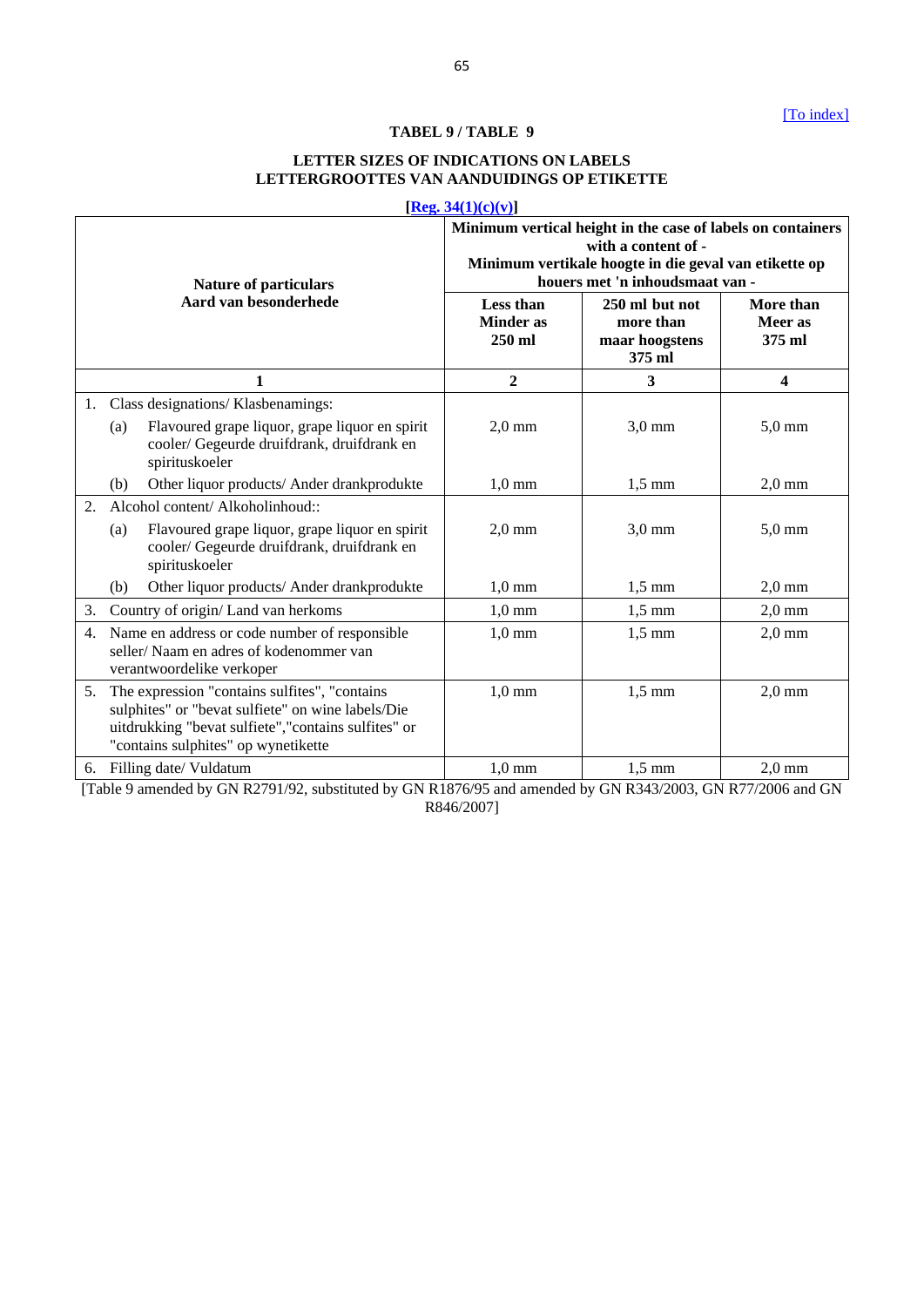# **TABEL 10 / TABLE 10**

# **TOELAATBARE ALTERNATIEWE VIR KLASBENAMINGS PERMISSABLE ALTERNATIVES FOR CLASS DESIGNATIONS**

# **[\[Reg. 35\(2\) \(g\)\]](#page-16-2)**

<span id="page-65-0"></span>

|     | <b>Klasbenaming</b><br><b>Class designation</b>                            | <b>Toelaatbare alternatief</b><br><b>Permissable alternative</b>                                                                                                                                                                                                                                                                                                                                                                                                                                                                                                        |
|-----|----------------------------------------------------------------------------|-------------------------------------------------------------------------------------------------------------------------------------------------------------------------------------------------------------------------------------------------------------------------------------------------------------------------------------------------------------------------------------------------------------------------------------------------------------------------------------------------------------------------------------------------------------------------|
|     | 1                                                                          | $\overline{2}$                                                                                                                                                                                                                                                                                                                                                                                                                                                                                                                                                          |
| 1.  | Perlé-wyn/ Perlé wine                                                      | Petillant                                                                                                                                                                                                                                                                                                                                                                                                                                                                                                                                                               |
| 1A. | Soet natuurlike wyn/ Sweet natural<br>wine                                 | Natuurlike soet wyn/ Natural sweet wine; Natuurlik soet/ Natural sweet; Soet/<br>Sweet.                                                                                                                                                                                                                                                                                                                                                                                                                                                                                 |
|     | 1AA. Dopmasereerde wit /Skin<br>macerated white                            | Oranjewyn/ Orange wine                                                                                                                                                                                                                                                                                                                                                                                                                                                                                                                                                  |
|     | 1AB. Methode ancestrale                                                    | Petillant natural/natura indien die druk in die bottel waarin dit verkoop staan<br>te word gelyk aan of minder as 300 kPa is/ Petillant natural/natura if the<br>pressure in the bottle in which it is to be sold is equal to or less than 300 kPa.                                                                                                                                                                                                                                                                                                                     |
| 1B. | Wyn van natuurlik gedroogde<br>druiwe/ Wine from naturally dried<br>grapes | Straw wine                                                                                                                                                                                                                                                                                                                                                                                                                                                                                                                                                              |
| 1C. | Brut nature vonkelwyn/Brut<br>nature sparkling wine                        | Naturherb vonkelwyn/sparkling wine; Bruto natural vonkelwyn/sparkling<br>wine; Pas dose vonkelwyn/sparkling wine; Dosage zero vonkelwyn/<br>sparkling wine; Natūralusis briutas vonkelwyn/sparkling wine; Ists bruts<br>vonkelwyn/ sparkling wine; Přirodně tvrde vonkelwyn/ sparkling wine;<br>Popolnoma suho vonkelwyn/ sparkling wine; Dosaggio zero vonkelwyn/<br>sparkling wine.                                                                                                                                                                                   |
| 1D. | Extra brut vonkelwyn/ Extra brut<br>sparkling wine                         | Extra herb vonkelwyn/ sparkling wine; Ekstra briutas vonkelwyn/ sparkling<br>wine; Ekstra brut vonkelwyn/ sparkling wine; Ekstra bruts vonkelwyn/<br>sparkling wine; Zvlaště tvrde vonkelwyn/sparkling wine; Extra bruto<br>vonkelwyn/sparkling wine; Izredno suho vonkelwyn/sparkling wine; Ekstra<br>wytrawne vonkelwyn/sparkling wine.                                                                                                                                                                                                                               |
| 1E. | Brut vonkelwyn/ Brut sparkling<br>wine                                     | Herb vonkelwyn/sparkling wine; Briutas vonkelwyn/sparkling wine; Bruts<br>vonkelwyn/sparkling wine; Tvrde vonkelwyn/sparkling wine; Bruto<br>vonkelwyn/sparkling wine; Zelo suho vonkelwyn/sparkling wine; Bardzo<br>wytrawne vonkelwyn/sparkling wine.                                                                                                                                                                                                                                                                                                                 |
| 2.  | Ekstra droë vonkelwyn/ Extra dry<br>sparkling wine                         | Extra trocken vonkelwyn/sparkling wine; Extra seco vonkelwyn/sparkling<br>wine; Labai sausas vonkelwyn/ sparkling wine; Ekstra kuiv vonkelwyn/<br>sparkling wine; Ekstra sausais vonkelwyn/sparkling wine; Kulonlegesen<br>szaraz vonkelwyn/sparkling wine; Wytrawne vonkelwyn/sparkling wine;<br>Suho vonkelwyn/sparkling wine; Zvlaště suche vonkelwyn/sparkling wine;<br>Extra suche vonkelwyn/sparkling wine.                                                                                                                                                       |
| 3.  | Droë vonkelwyn/ Dry sparkling<br>wine                                      | Sec vonkelwyn/sparkling wine; Trocken vonkelwyn/sparkling wine; Secco<br>vonkelwyn/ sparkling wine; Asciutto vonkelwyn/ sparkling wine; <i>Ξηρός</i><br>vonkelwyn/sparkling wine; Tor vonkelwyn/sparkling wine; Seco<br>vonkelwyn/sparkling wine; Torr vonkelwyn/sparkling wine; Kuiva<br>vonkelwyn/sparkling wine; Sausas vonkelwyn/sparkling wine; Kuiv<br>vonkelwyn/sparkling wine; Sausais vonkelwyn/sparkling wine; Szaraz<br>vonkelwyn/sparkling wine; Połwytrawne vonkelwyn/sparkling wine;<br>Polsuho vonkelwyn/sparkling wine; Suche vonkelwyn/sparkling wine. |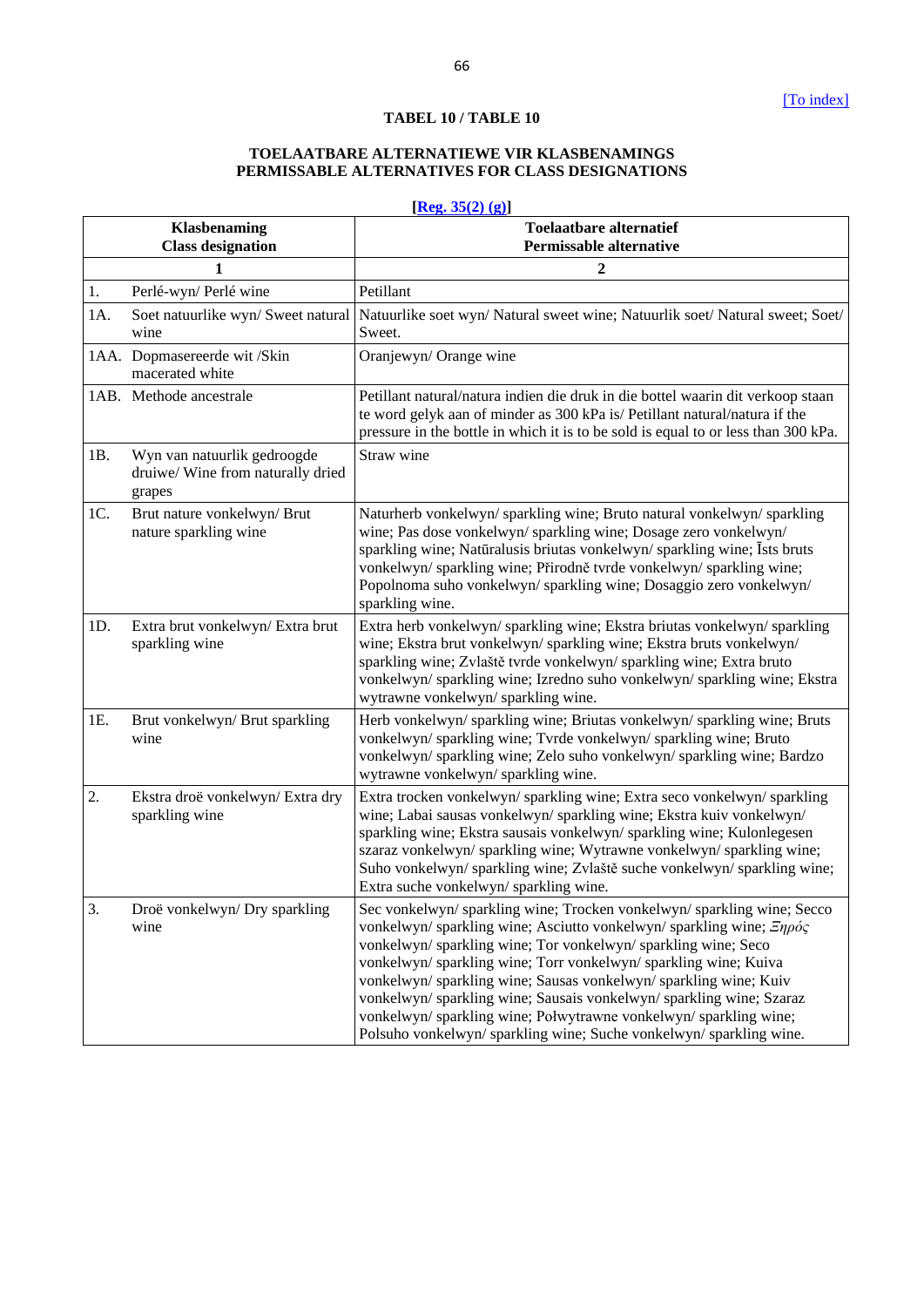|      | Klasbenaming<br><b>Class designation</b>                                                              | <b>Toelaatbare alternatief</b><br><b>Permissable alternative</b>                                                                                                                                                                                                                                                                                                                                                                                                                                                                                                                                                                                                                                          |
|------|-------------------------------------------------------------------------------------------------------|-----------------------------------------------------------------------------------------------------------------------------------------------------------------------------------------------------------------------------------------------------------------------------------------------------------------------------------------------------------------------------------------------------------------------------------------------------------------------------------------------------------------------------------------------------------------------------------------------------------------------------------------------------------------------------------------------------------|
|      | 1                                                                                                     | $\overline{2}$                                                                                                                                                                                                                                                                                                                                                                                                                                                                                                                                                                                                                                                                                            |
| 4.   | Semi-soet vonkelwyn/Semi-sweet<br>sparkling wine                                                      | Demi-sec vonkelwyn/sparkling wine; Halbtrocken vonkelwyn/sparkling<br>wine; Abboccato vonkelwyn/sparkling wine; Halvtor vonkelwyn/sparkling<br>wine; Medium dry vonkelwyn/ sparkling wine; Ημίζηρος vonkelwyn/<br>sparkling wine; Semi seco vonkelwyn/sparkling wine; Meio seco<br>vonkelwyn/sparkling wine; Halvtorr vonkelwyn/sparkling wine; Puolikuiva<br>vonkelwyn/sparkling wine; Pusiau sausas vonkelwyn/sparkling wine;<br>Poolkuiv vonkelwyn/sparkling wine; Pussausais vonkelwyn/sparkling wine;<br>Felszaraz vonkelwyn/sparkling wine; Połsłodkie vonkelwyn/sparkling wine;<br>Polsladko vonkelwyn/sparkling wine; Polosuche vonkelwyn/sparkling wine;<br>Polosladke vonkelwyn/sparkling wine. |
| 5.   | Soet vonkelwyn/Sweet sparkling<br>wine                                                                | Doux vonkelwyn/sparkling wine; Mild vonkelwyn/sparkling wine; Dulce<br>vonkelwyn/sparkling wine; Sod vonkelwyn/sparkling wine; Dolce<br>vonkelwyn/ sparkling wine; Γλυκύς vonkelwyn/ sparkling wine; Doce<br>vonkelwyn/sparkling wine; Sot vonkelwyn/sparkling wine; Makea<br>vonkelwyn/sparkling wine; Saldus vonkelwyn/sparkling wine; Magus<br>vonkelwyn/sparkling wine; Pussaldais vonkelwyn/sparkling wine; Edes<br>vonkelwyn/sparkling wine; Helu vonkelwyn/sparkling wine; Słodkie<br>vonkelwyn/sparkling wine; Sladko vonkelwyn/sparkling wine; Sladke<br>vonkelwyn/sparkling wine.                                                                                                               |
| 6.   | Tenkgegiste vonkelwyn/Tank<br>fermented sparkling wine                                                | Charmat vonkelwyn/sparkling wine.                                                                                                                                                                                                                                                                                                                                                                                                                                                                                                                                                                                                                                                                         |
| 7.   | Bottelgegiste vonkelwyn/Bottle<br>fermented sparkling wine                                            | Fermente en bouteile vonkelwyn/sparkling wine.                                                                                                                                                                                                                                                                                                                                                                                                                                                                                                                                                                                                                                                            |
| 8.   | Vonkelwyn volgens die<br>tradisionele metode/Sparkling<br>wine according to the traditional<br>method | Vonkelwyn volgens die klassieke metode/ Sparkling wine according to the<br>classical method; Vonkelwyn volgens die klassieke tradisionele metode/<br>Sparkling wine according to the classical traditional method; Methode cap<br>classique vonkelwyn/sparkling wine; Champagne, indien die beherende<br>amptenaar oortuig is dat die betrokke vonkelwyn in die Champagne-gebied<br>van Frankryk geproduseer is/ Champagne, if the administering officer is<br>satisfied that the sparkling wine concerned was produced in the Champagne<br>area in France.                                                                                                                                               |
| 9.   | Blanc de noir-wyn/Blanc de noir<br>wine                                                               | Vin gris.                                                                                                                                                                                                                                                                                                                                                                                                                                                                                                                                                                                                                                                                                                 |
| 10.  | Dessertwyn/Dessert wine                                                                               | Jerepiko/Jerepigo; Volsoet/Full Sweet; Likeurwyn/Liqueur wine; Port en<br>Sjerrie slegs in Botswana, Lesotho, Namibië, Suid-Afrika en Swaziland en<br>slegs tot 1 Januarie 2012/ Port and Sherry only in Botswana, Lesotho,<br>Namibia, South Africa and Swaziland and only until 1 January 2012.                                                                                                                                                                                                                                                                                                                                                                                                         |
| 11.  | Alkoholiese appeldrank/ Alcoholic<br>apple beverage                                                   | Sider/Cider.                                                                                                                                                                                                                                                                                                                                                                                                                                                                                                                                                                                                                                                                                              |
| 12.  | Alkoholiese peerdrank/ Alcoholic<br>pear beverage                                                     | Perrie/Perry.                                                                                                                                                                                                                                                                                                                                                                                                                                                                                                                                                                                                                                                                                             |
| 13.  | Brandewyn/Brandy                                                                                      | Likeurbrandewyn/ Liqueur brandy; Cognac of Armagnac, indien die<br>beherende amptenaar oortuig is dat die betrokke brandewyn in die gebied in<br>Frankryk bekend as "Cognac" of "Armagnac", na gelang van die geval,<br>geproduseer is/ Cognac or Armagnac, if the administering officer is satisfied<br>that the brandy concerned was produced in the area in France known as<br>"Cognac" or "Armagnac", as the case may be.                                                                                                                                                                                                                                                                             |
| 13A. | Potketelbrandewyn en vintage-<br>brandewyn/ Pot-still brandy and<br>vintage brandy                    | Cognac of Armagnac, indien die beherende amptenaar oortuig is dat die<br>betrokke brandewyn in die gebied in Frankryk bekend as "Cognac" of<br>"Armagnac", na gelang van die geval, geproduseer is/ Cognac or Armagnac,<br>if the administering officer is satisfied that the brandy concerned was<br>produced in the area in France known as "Cognac" or "Armagnac", as the<br>case may be.                                                                                                                                                                                                                                                                                                              |
| 13B. | Potketelbrandewyn en vintage-<br>brandewyn/ Pot still brandy and<br>vintage brandy                    | Brandewyn/Brandy                                                                                                                                                                                                                                                                                                                                                                                                                                                                                                                                                                                                                                                                                          |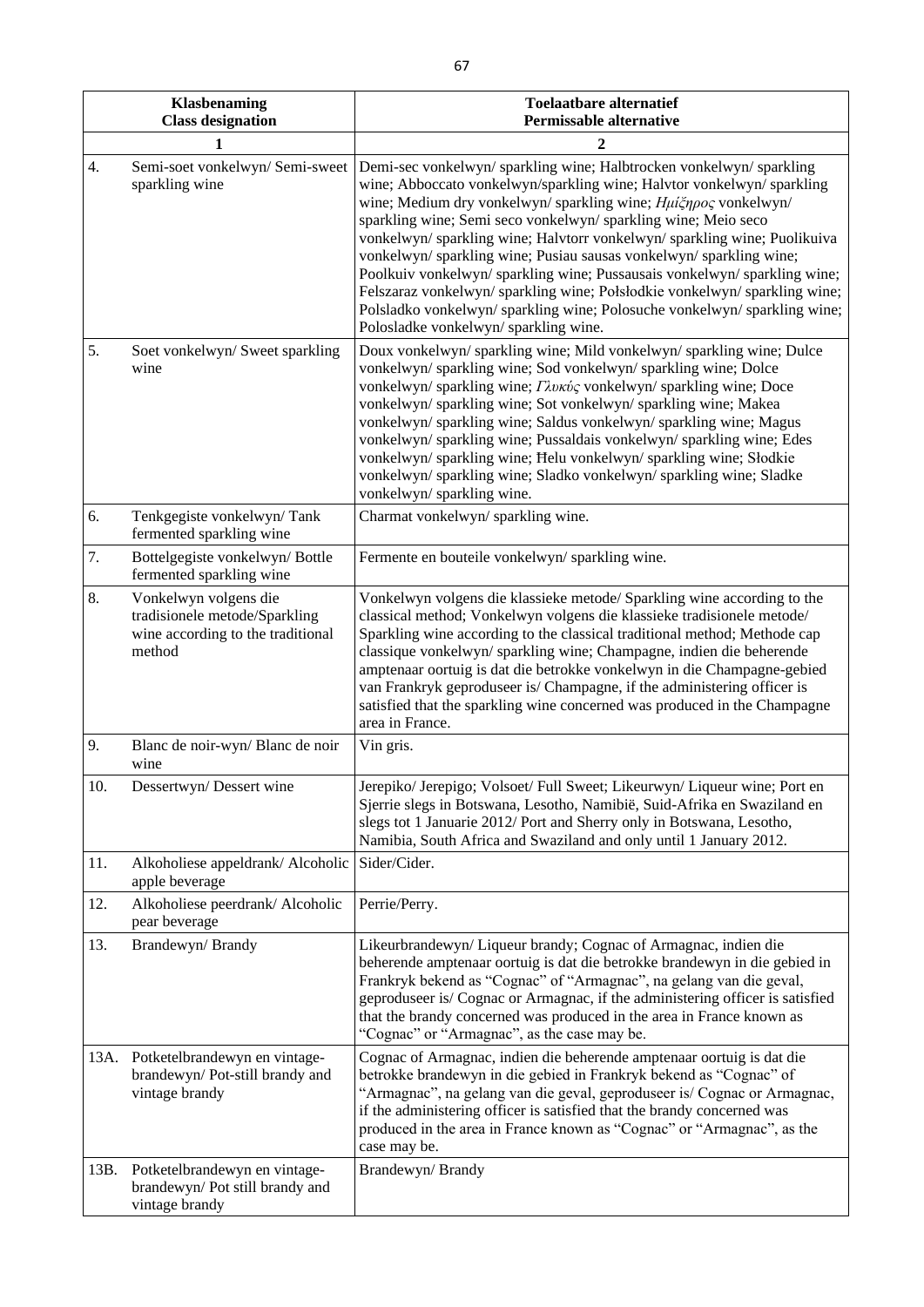|      | <b>Klasbenaming</b><br><b>Class designation</b>              | <b>Toelaatbare alternatief</b><br><b>Permissable alternative</b>                                                                                                                                                                                                                                                                                        |
|------|--------------------------------------------------------------|---------------------------------------------------------------------------------------------------------------------------------------------------------------------------------------------------------------------------------------------------------------------------------------------------------------------------------------------------------|
|      | 1                                                            | $\mathbf{2}$                                                                                                                                                                                                                                                                                                                                            |
| 13C. | Moutwhisky/ Malt whisky                                      | Enkelmout-whisky indien die produk van 'n enkele distilleerdery/ Single malt<br>whisky if the product of a single distillery.<br>Vermengde moutwhisky indien 'n vermenging van twee of meer enkelmout-<br>whiskies van verskillende distilleerderye/ Blended malt whisky if a blend of<br>two or more single malt whiskies from different distilleries. |
| 13D. | Potketelbrandewyn/Pot still<br>brandy                        | Cape Brandy indien van druiwe van die Oos-, Noord- of Wes-Kaap en<br>gedistilleer in enige van genoemde provinsies/ Cape brandy if from grapes of<br>the Eastern, Northern or Western Cape and distilled in any of said provinces.                                                                                                                      |
| 14.  | Mengeldrank/Cocktail                                         | Aperitief/Aperitif.                                                                                                                                                                                                                                                                                                                                     |
| 15.  | Gegeurde druifdrank/ Flavoured<br>grape liquor               | Cooler                                                                                                                                                                                                                                                                                                                                                  |
| 16.  | Druifdrank/ Grape liquor                                     | Grape beverage.                                                                                                                                                                                                                                                                                                                                         |
| 17.  | Spiritus mengeldrank/ Spirit<br>cocktail                     | Spiritus-aperitief/Spirit aperitif.                                                                                                                                                                                                                                                                                                                     |
| 18.  | Spirituskoeler/ Spirit cooler                                | Die klasbenaming van die spiritus waaruit dit bestaan, gevolg deur die<br>uitdrukking "en" of "&" en die naam van die produk of produkte wat daarby<br>gevoeg word/The class designation of the spirit of which it consists followed<br>by the expression "and" or "&" and the name of the product or products<br>added thereto.                        |
| 19.  | Kaapse laatgebottelde oesjaar /<br>Cape late bottled vintage | Kaapse LGO / Cape LBV                                                                                                                                                                                                                                                                                                                                   |
| 20.  | Kaapse oesjaar / Cape vintage                                | Kaapse oesjaar reserwe / Cape vintage reserve                                                                                                                                                                                                                                                                                                           |
| 21.  | Fino                                                         | Kaapse fino/ Cape fino                                                                                                                                                                                                                                                                                                                                  |
| 22.  | Amontillado                                                  | Kaapse amontillado/ Cape amontillado                                                                                                                                                                                                                                                                                                                    |
| 23.  | Oloroso                                                      | Kaapse oloroso/ Cape oloroso                                                                                                                                                                                                                                                                                                                            |
| 24.  | Bleek droog/Pale dry                                         | Kaapse bleek droog/ Cape pale dry                                                                                                                                                                                                                                                                                                                       |
| 25.  | Bleek room/Pale cream                                        | Kaapse bleek room/ Cape pale cream                                                                                                                                                                                                                                                                                                                      |
| 26.  | Medium room/Medium cream                                     | Kaapse medium room/ Cape medium cream                                                                                                                                                                                                                                                                                                                   |
| 27.  | Volroom/Full cream                                           | Kaapse volroom/ Cape full cream                                                                                                                                                                                                                                                                                                                         |

<span id="page-67-0"></span>[Table 10 amended by GN R838/91, GN R2791/92, GN R2350/93, GN R1022/94, GN R343/2003, GN R814/2006, GN R555/2009, GN R413/2010, GN R401/2014, GN R274/2019 and GN R736/2021]

**TABLE 11**

[\[To index\]](#page-1-6)

<span id="page-67-1"></span>[Table 11 amended by GN R838/91, GN R2841/91, GN R1876/95 and GN R501/96, substituted by GN R24/99, GN R672/99 and GN R21/2001 and deleted by GN R678/2001]

# **TABEL 12 / TABLE 12**

# **VRYGSTELDE LANDE / EXEMPTED COUNTRIES**

# **[\[Reg. 50\]](#page-28-0)**

<span id="page-67-2"></span>

| <b>Botswana</b>                            | Namibië/Namibia |  |
|--------------------------------------------|-----------------|--|
| Lesotho                                    | Swaziland       |  |
| $[T_9$ bla 12 eubetituted by GN R555/20001 |                 |  |

[Table 12 substituted by GN R555/2009]